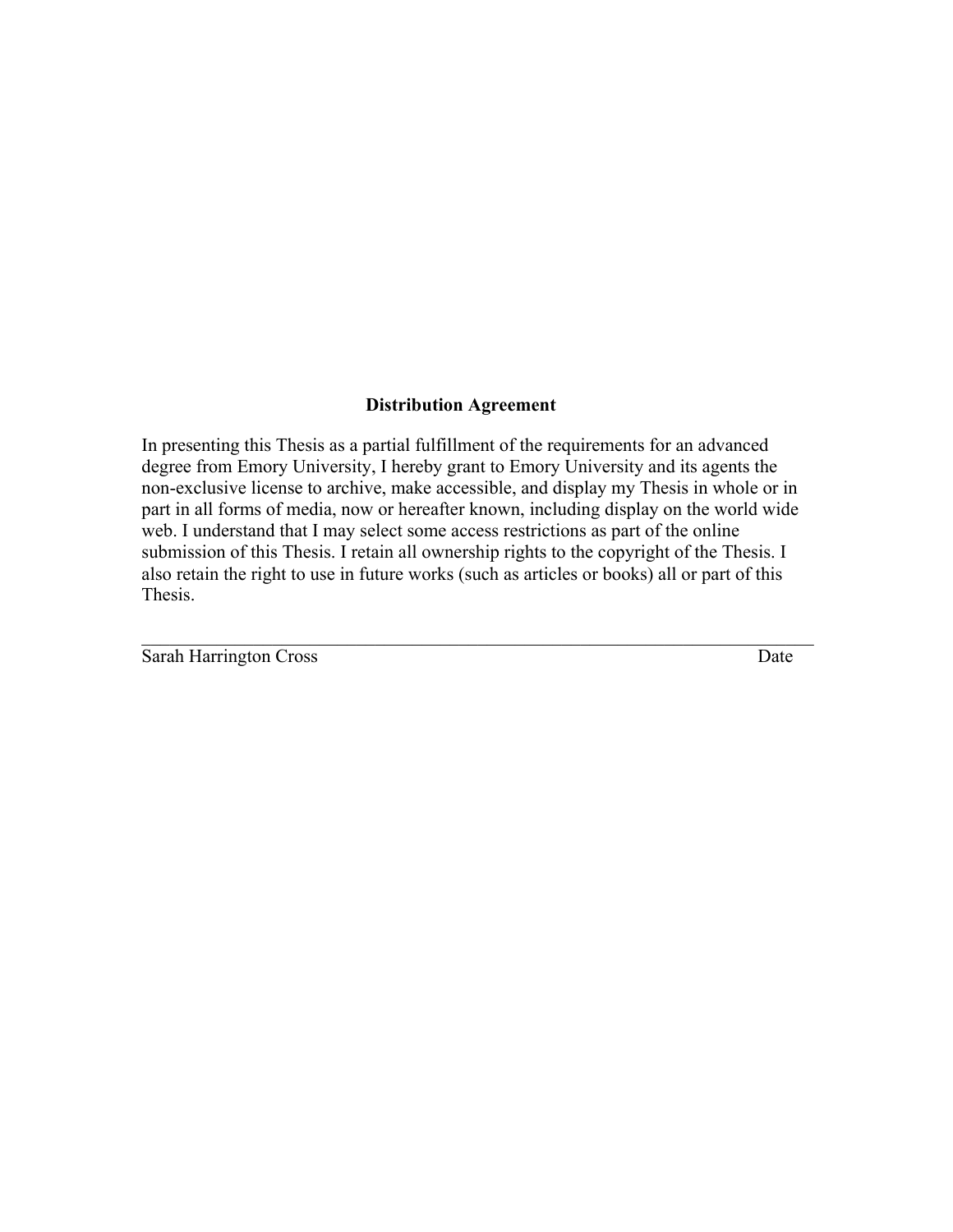# **Grant Proposal for Research Study Addressing Racial Discrimination, Medical Mistrust and Hospice Underutilization Among African Americans**

BY

Sarah Harrington Cross Degree to be awarded: M.P.H. Executive MPH

Laurie Gaydos, PhD, Committee Chair

Zachary O. Binney, MPH, Committee Member

Melissa Alperin, EdD, MPH, MCHES Chair, Executive MPH program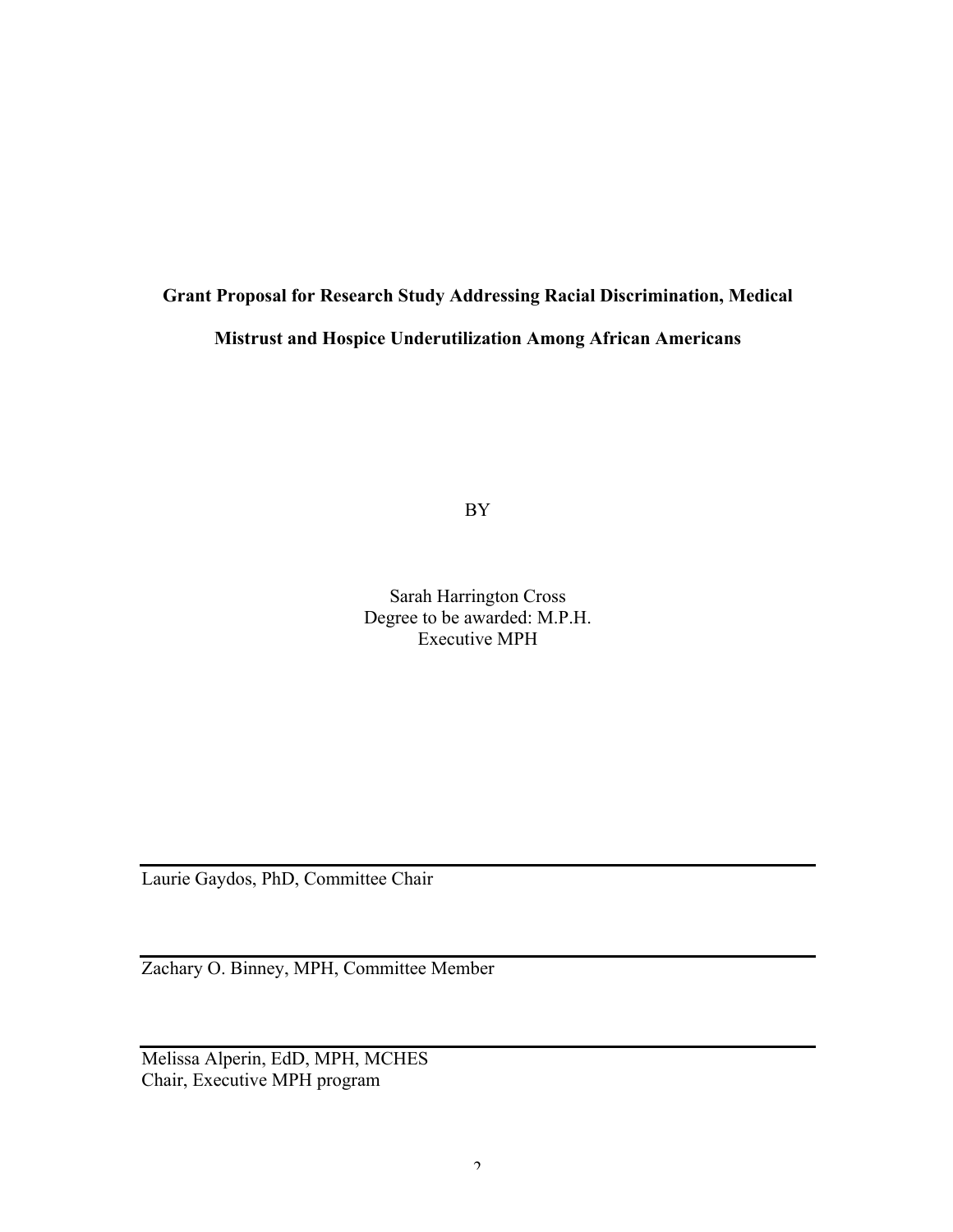# **Grant Proposal for Research Study Addressing Racial Discrimination, Medical Mistrust and Hospice Underutilization Among African Americans**

BY

Sarah Harrington Cross B.A., Columbia College, 1999 M.S.W., University of South Carolina, 2004

Thesis Committee Chair: Laurie Gaydos, PhD Thesis Advisor: Zachary O. Binney, MPH

# An abstract of

A Thesis submitted to the Faculty of the Rollins School of Public Health of Emory University in partial fulfillment of the requirements of the degree of Master of Public Health in the Executive MPH program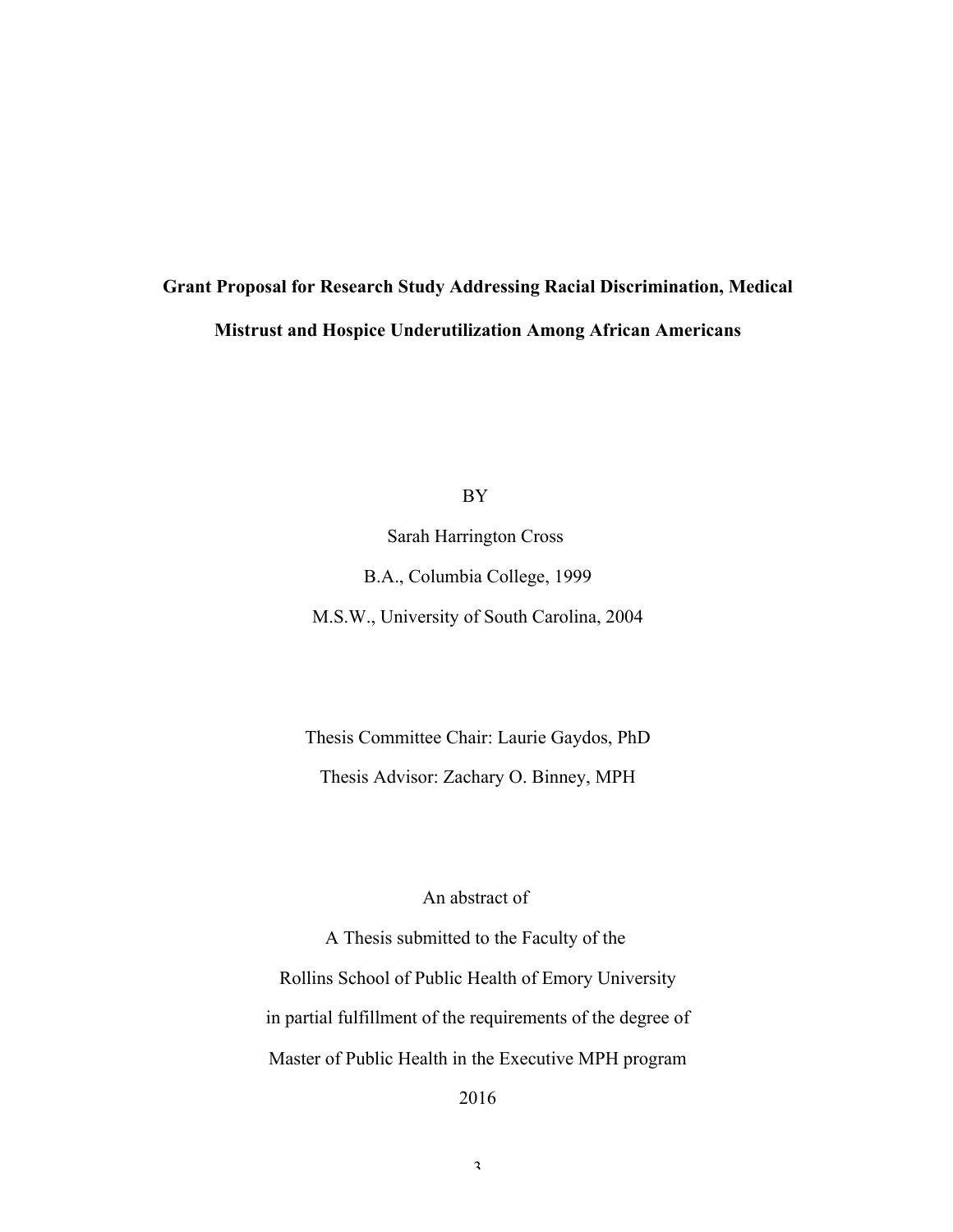# **Abstract**

Grant Proposal for Research Study Addressing Racial Discrimination, Medical Mistrust

and Hospice Underutilization Among African Americans

BY

Sarah Harrington Cross

Meeting the needs of people at the end-of-life is now widely considered a public health concern. More than 2.5 million Americans die annually and life expectancy is on the rise. Our aging population and associated increased healthcare costs also pose significant economic challenges. Hospice is the model for quality compassionate care for those facing a life-limiting illness. Hospice use has been associated with lower rates of hospital and intensive care unit use, reduced hospital deaths, reductions in symptom distress, improved outcomes for caregivers, high patient and family satisfaction, and with reduced Medicare expenditures. African Americans have a disproportionate burden of morbidity and mortality from most of the leading causes of death including cancer, stroke, and heart disease. Unfortunately, the trend of health disparities among African Americans continues into the end of life. Currently, the reasons for these disparities are not well understood. Disparities in the use of hospice are a significant concern for our healthcare system, our economy, and the millions of African Americans who could benefit from hospice, now or in the future. Mistrust of healthcare stemming from historical racial injustices has been suggested as a possible determinant of disparities in hospice utilization among African Americans. Medical mistrust and racial discrimination have been found to negatively impact utilization of health services, but research specific to hospice is lacking. In response to an NIH funding announcement, the thesis proposes a research study analyzing the relationship between self-reported racial discrimination, medical mistrust and hospice use among African Americans.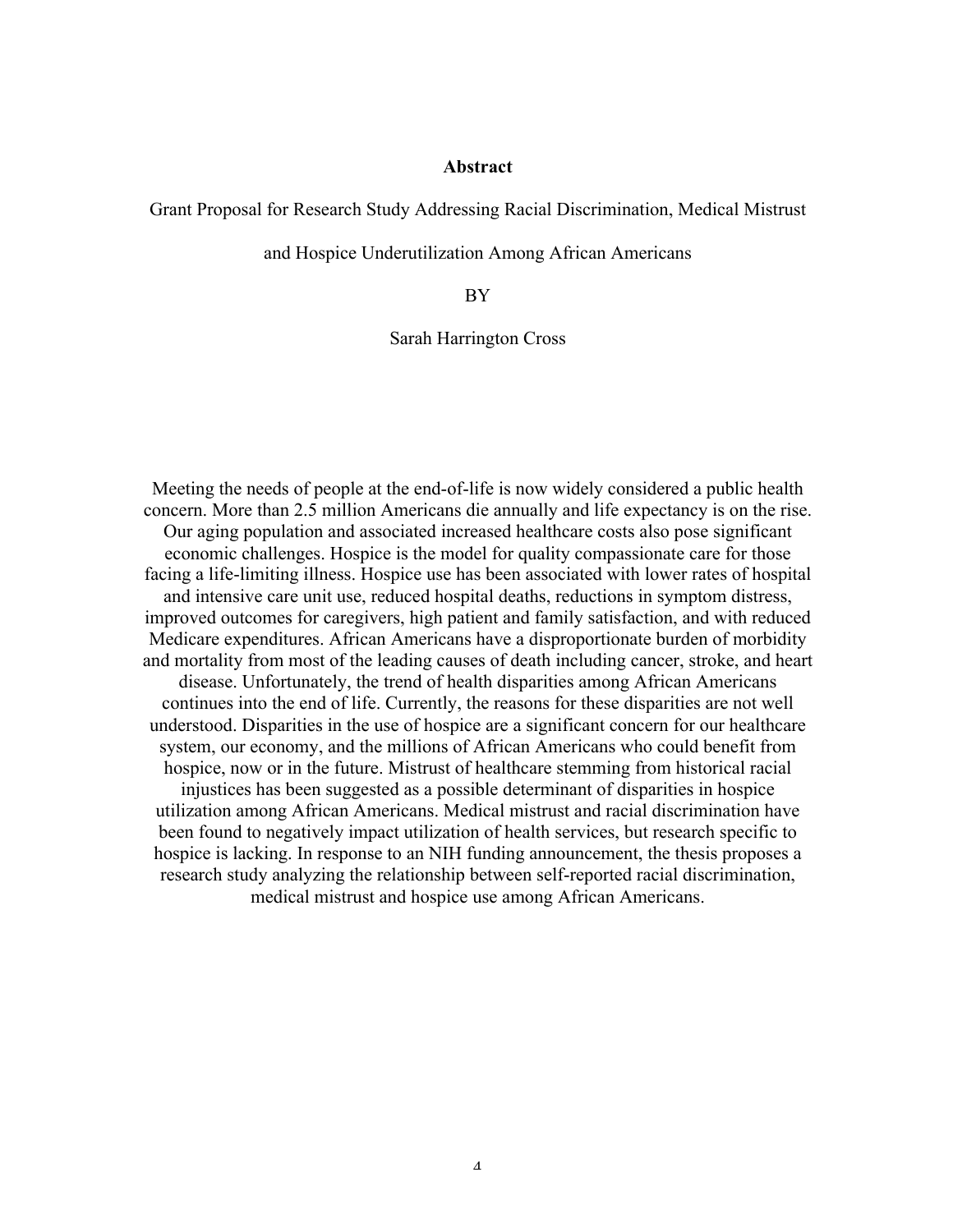# **Grant Proposal for Research Study Addressing Racial Discrimination, Medical Mistrust and Hospice Underutilization Among African Americans**

By

Sarah Harrington Cross B.A., Columbia College, 1999 M.S.W., University of South Carolina, 2004

Thesis Committee Chair: Laurie Gaydos, PhD Thesis Advisor: Zachary O. Binney, MPH

A Thesis submitted to the Faculty of the Rollins School of Public Health of Emory University in partial fulfillment of the requirements of the degree of Master of Public Health in the Executive MPH program 2016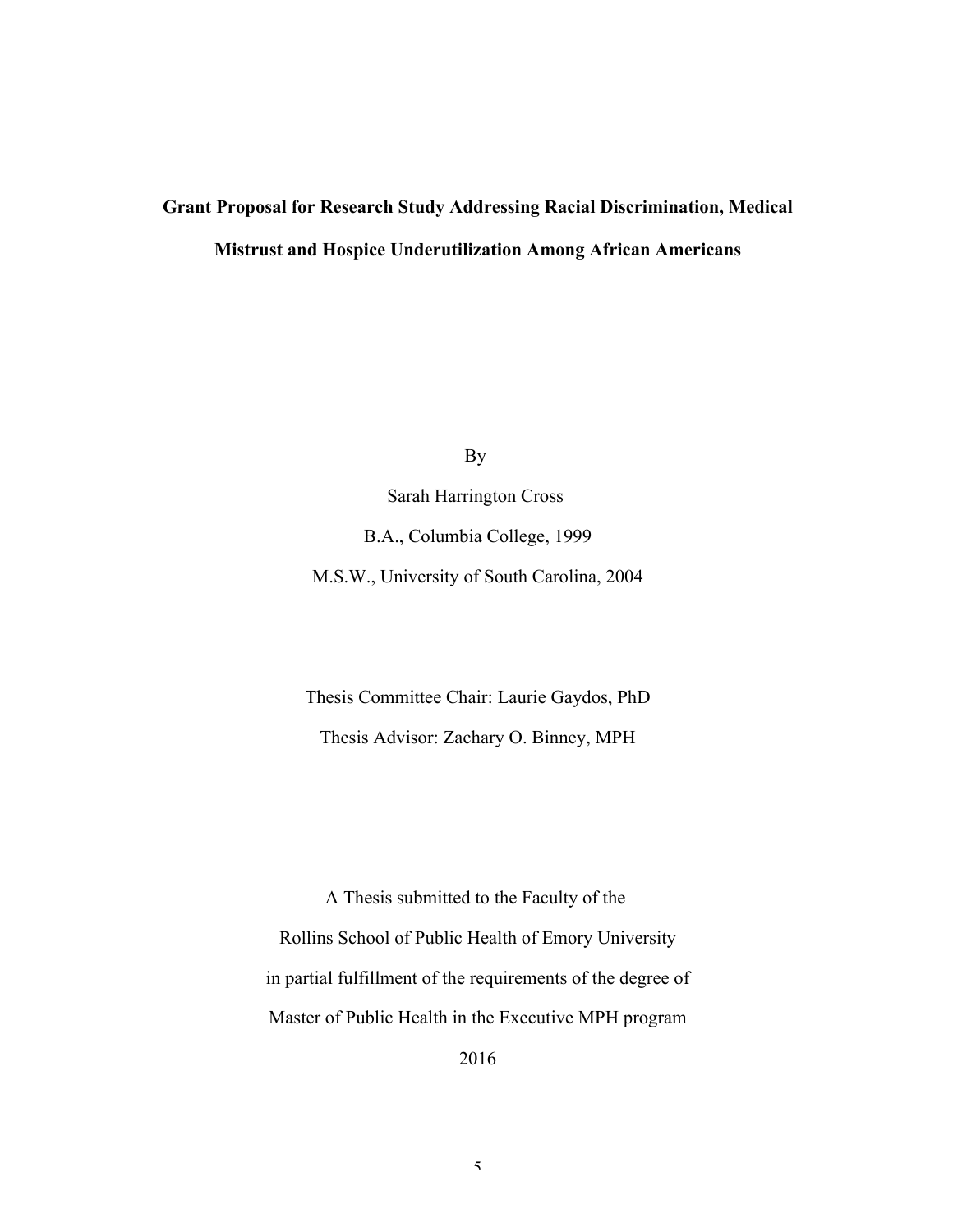# **Acknowledgements**

I would like to thank Laurie Gaydos for serving as my Chair. Her research expertise and patience were invaluable assets while designing a research project for the first time. I am also appreciative for the time and feedback provided by my grant reviewers: Julie Gazmararian, Moose Alperin, Ellen Idler, Johanna Hinman and Rita Noonan, as well as my Field Advisor, Zach Binney. Additionally, I am grateful for Kimberly Johnson's willingness to share her knowledge of racial disparities at end of life and to provide guidance on study design.

I must also acknowledge my EMPH classmates and friends from whom I've learned so much and whose passions have stoked mine.

Finally, I thank my parents for their support that allowed me to pursue this degree.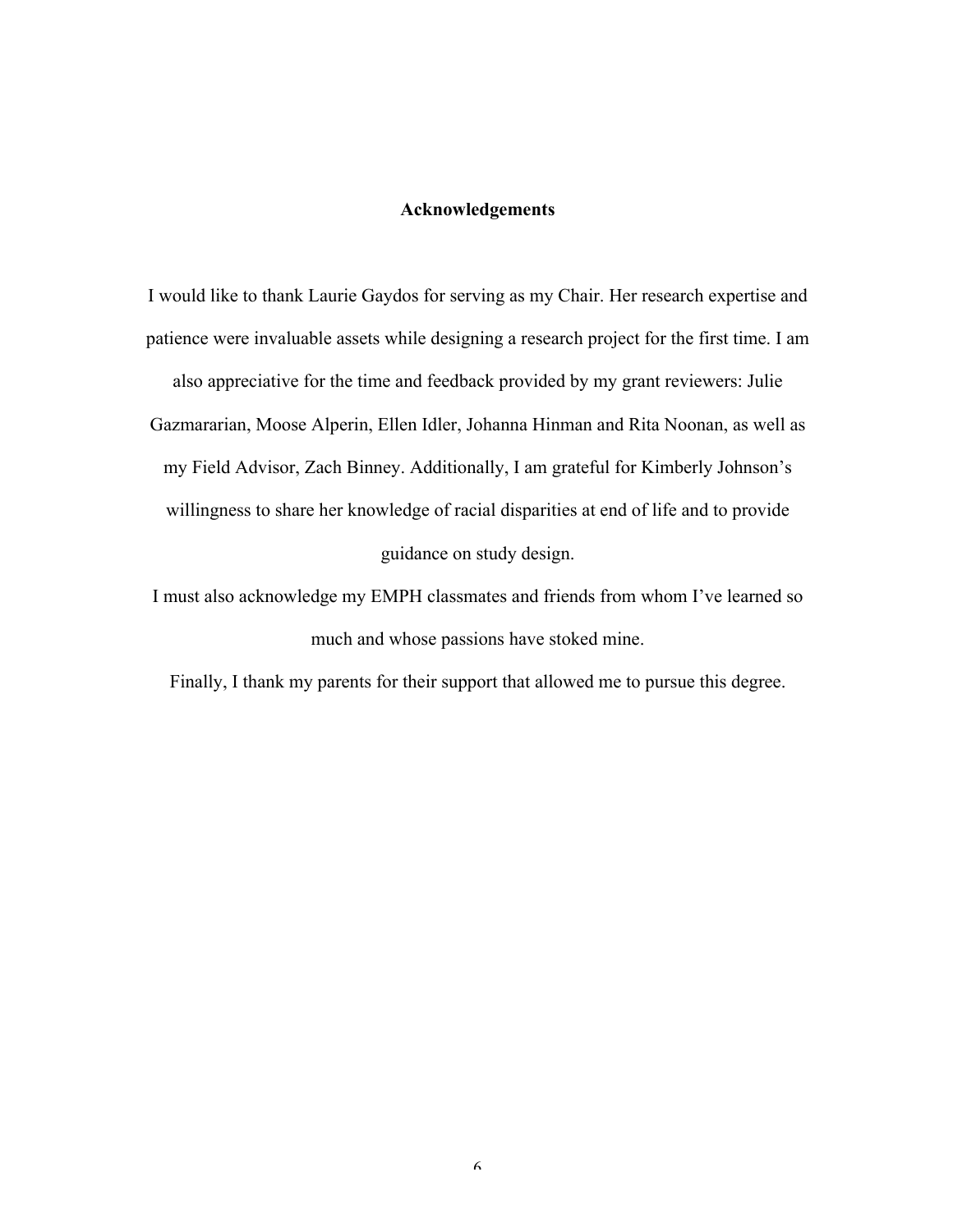# **Table of Contents**

| Why Hospice Disparities Exist and What We Still Don't Know10                |     |
|-----------------------------------------------------------------------------|-----|
|                                                                             |     |
|                                                                             |     |
|                                                                             |     |
|                                                                             |     |
|                                                                             |     |
|                                                                             |     |
|                                                                             |     |
|                                                                             |     |
|                                                                             |     |
|                                                                             |     |
|                                                                             |     |
|                                                                             |     |
|                                                                             |     |
|                                                                             |     |
|                                                                             |     |
|                                                                             |     |
|                                                                             |     |
|                                                                             |     |
|                                                                             |     |
|                                                                             |     |
|                                                                             |     |
|                                                                             |     |
|                                                                             |     |
|                                                                             |     |
|                                                                             |     |
| <b>V. Grant Proposal</b>                                                    | .65 |
|                                                                             |     |
|                                                                             |     |
|                                                                             |     |
|                                                                             |     |
|                                                                             |     |
|                                                                             |     |
|                                                                             |     |
| <b>Appendix B</b>                                                           |     |
| FOA PA-13-288 - Behavioral and Social Science Research on Understanding and |     |
|                                                                             |     |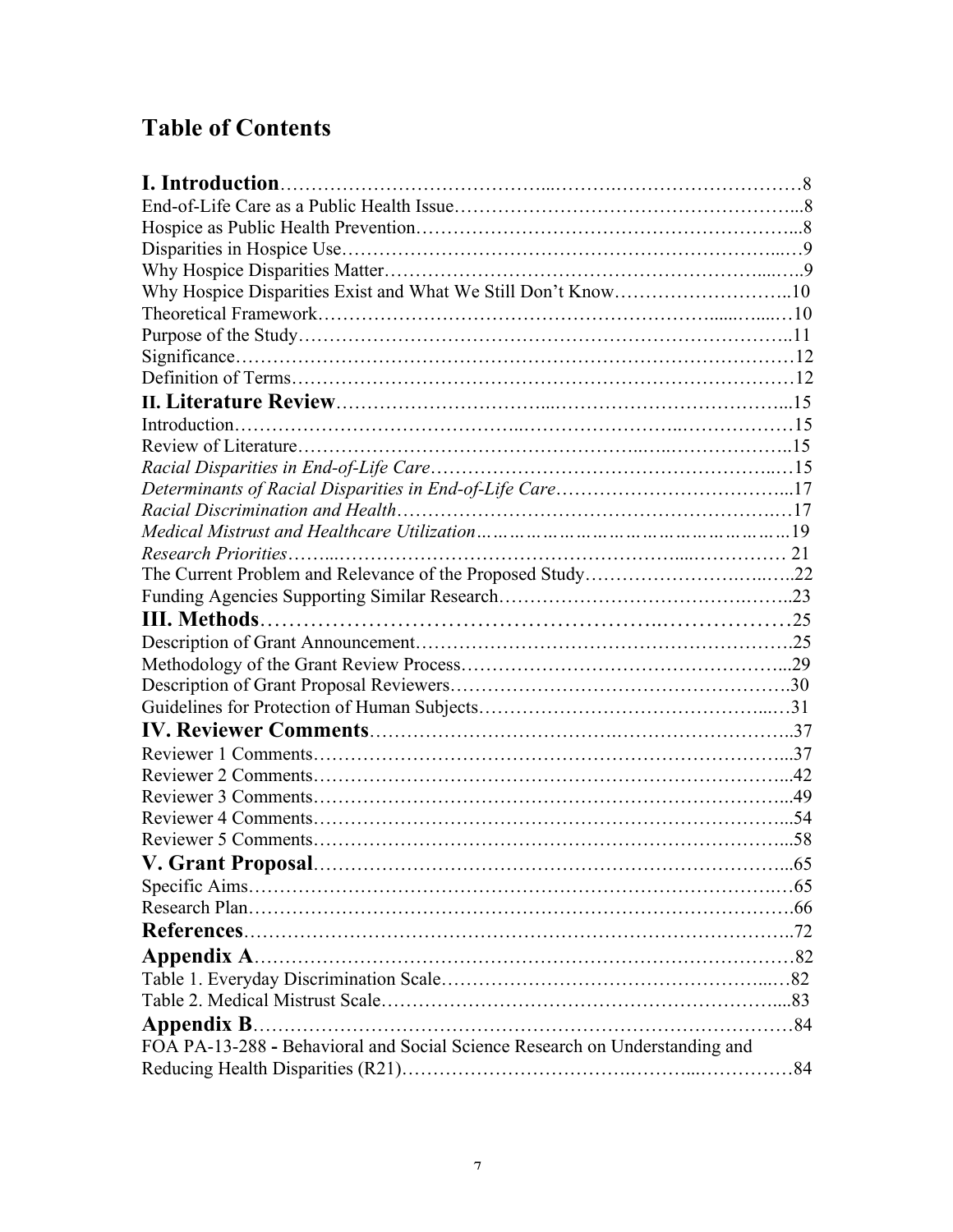# **I. Introduction**

# *End-of-life Care as a Public Health Issue*

Meeting the needs of people at the end-of-life is now widely considered a public health concern (1, 2, 3, 4). End-of-life shares the defining characteristics of other public health priorities: large burden, major impact regarding health consequences or costs, and the potential for prevention (5, 6, 7). Death has a universal incidence (7). More than 2.5 million Americans die annually and life expectancy is on the rise (8). Increased longevity brings with it the diseases of aging and multiple co-morbidities (9). Currently most seriously ill Americans are unlikely to receive the care they need throughout their course of illness (10). As many as 50% of those with cancer or other terminal illnesses experience unrelieved pain or other symptoms at the end of life (1, 11). Changing social structures have altered the availability of family caregivers and have led to home no longer being the most common place of death (12).

Our aging population and associated increased healthcare costs also pose significant economic challenges (13). Nearly 25% of Medicare health care expenditures are for services provided to beneficiaries in their last year of life (14). Medicare spending for beneficiaries who died in 2011 was about four times greater than spending for beneficiaries who did not die during that year (15). Americans for Better Care of the Dying claims that the increasing costs of caring for a dying loved one are creating a growing population of impoverished senior citizens (16).

#### *Hospice as Public Health Prevention*

Hospice use has been associated with lower rates of hospital and intensive care unit use, reduced hospital deaths, reductions in symptom distress, improved outcomes for

 $\mathbf{Q}$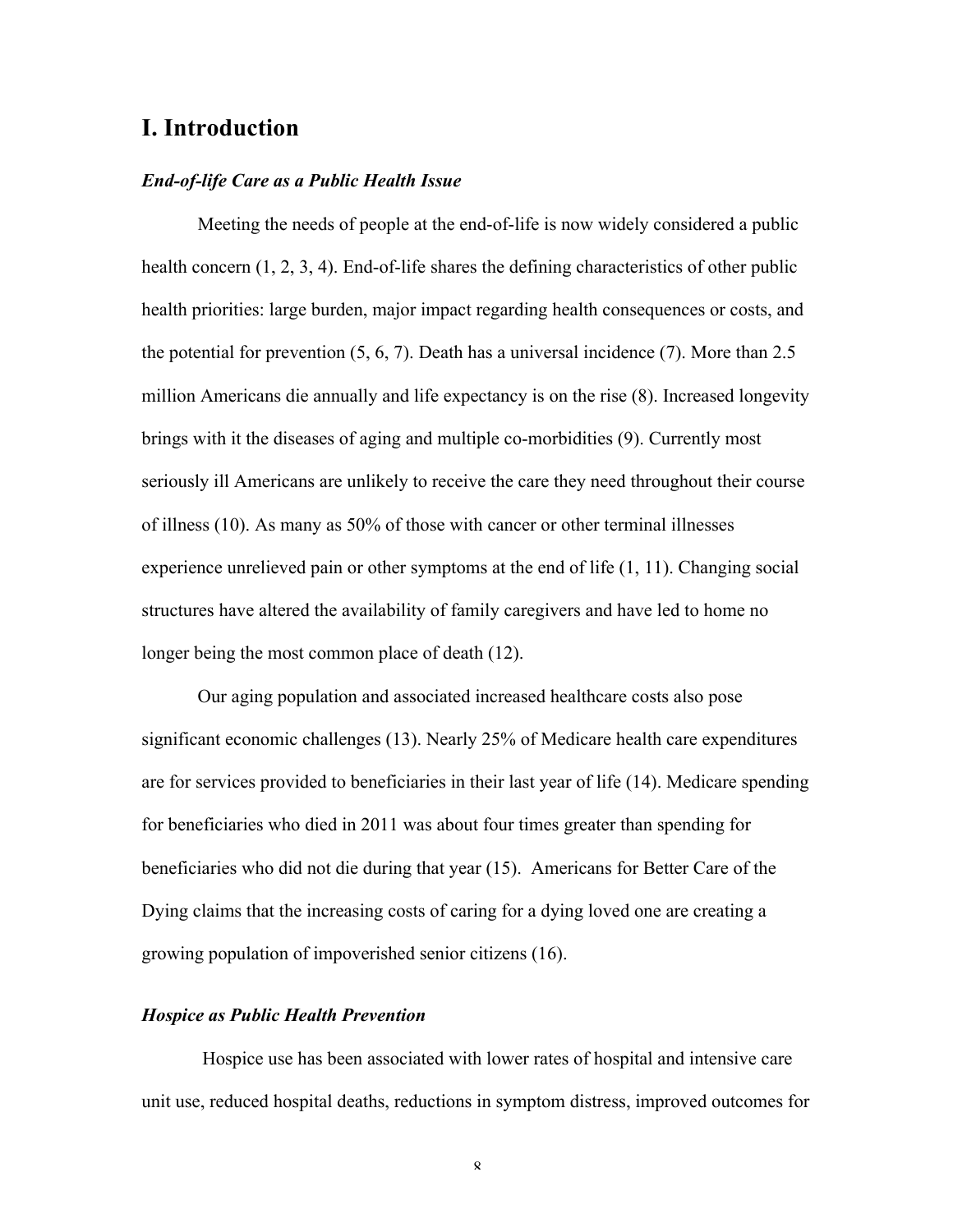caregivers, and high patient and family satisfaction (17, 18, 19, 20, 21, 22). Hospice has also been associated with reduced Medicare expenditures (22, 23, 24). In one study, total costs in the last year of life for Medicare beneficiaries on hospice were \$8697 lower than for non-hospice Medicare beneficiaries (22).

# *Disparities in Hospice Use*

Total hospice enrollment in the U.S. increased from 513,000 to 1.16 million beneficiaries between 2000 and 2010 (25). Despite this increase, racial and ethnic disparities in hospice utilization persist. Data indicates that among deaths of Medicare beneficiaries in 2014 only 37.5% of African Americans used hospice compared with 49.7% of Whites and 41.3% of Hispanics (25). Currently there are 3.4 million African Americans aged 65 and over in the United States (26). Over the next 2 decades the number of African American older adults is expected to increase by 99% (27). Disparities in the use of hospice are thus a significant concern for our healthcare system, our economy, and the millions of African Americans who could benefit from hospice, now and in the future.

# *Why Hospice Disparities Matter*

African Americans have a disproportionate burden of morbidity and mortality from most of the leading causes of death including cancer, stroke, and heart disease (28, 29, 30): illnesses that make one medically eligible for hospice. Unfortunately, the trend of health disparities among African Americans continues into the end of life. Hospice underutilization among African-Americans is associated with increased suffering, increased use of intensive care, increased likelihood of in-hospital death, and significantly higher medical expenditures in the last six months of life (31, 32, 33, 34).

 $\alpha$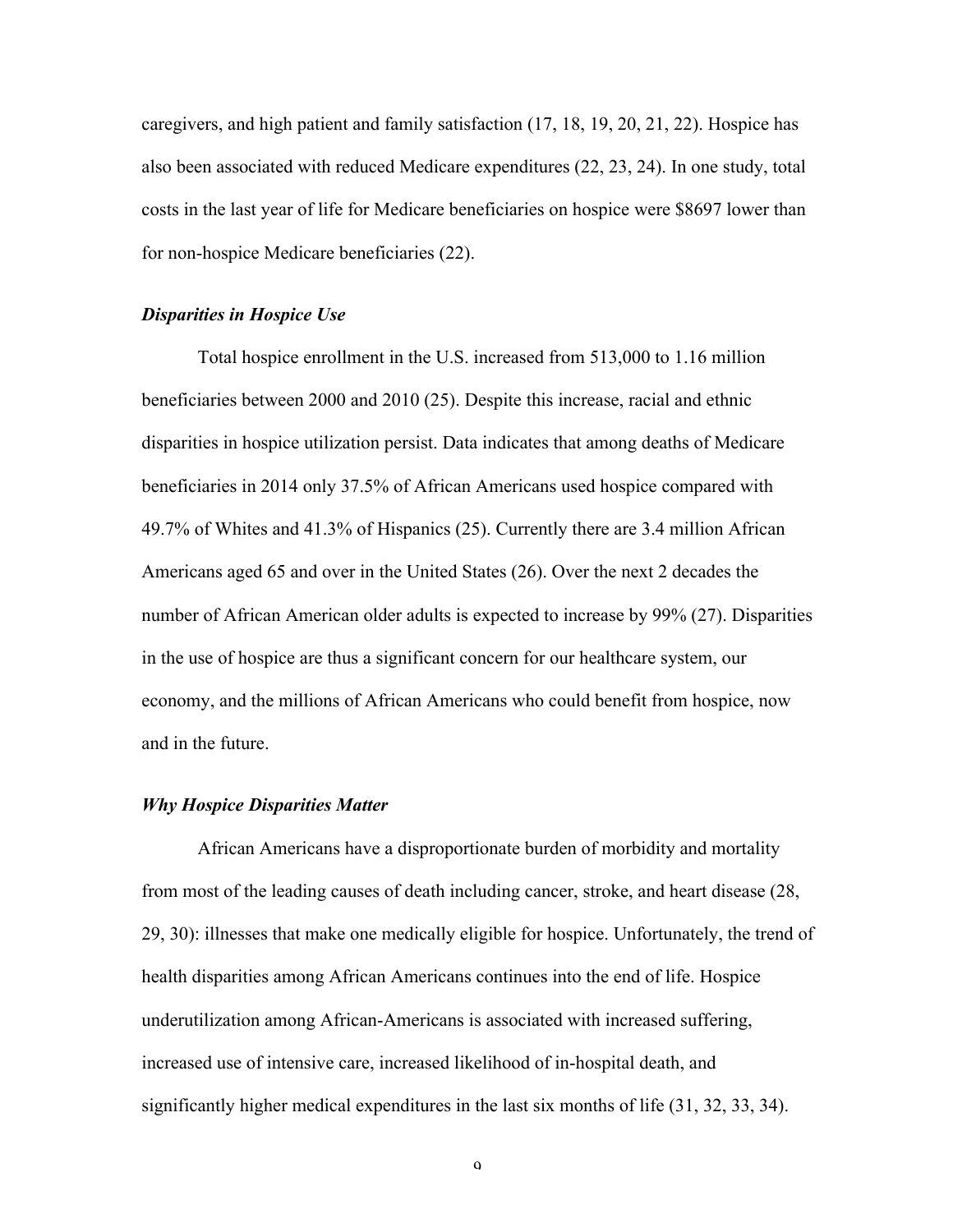#### *Why Hospice Disparities Exist and What We Still Don't Know*

Previous research has identified possible barriers to hospice utilization among African Americans: gaps in knowledge about hospice, spiritual beliefs, cultural beliefs, and mistrust of the health care system (26, 35, 36, 37). Some have posited that the unusual and frequently tragic history of African Americans and health care have led to the unique phenomena of cultural mistrust (36). The inhumane treatment faced by African Americans during slavery, segregation and the Tuskegee Syphilis Study are thought to play a large role in the reluctance of African Americans to use hospice (38). Numerous studies have examined medical mistrust and underutilization of health services (39, 84, 104), but none have specifically examined mistrust and hospice use. Hospice is unlike any other health care service. When a patient elects to use the Medicare Hospice Benefit, they are required to forgo curative care. As death for African Americans has often been associated with social injustice (36), it is not hard to understand why some might fear treatment is being withheld or withdrawn early because of their race. Indeed, this concern has been voiced in focus groups among older African Americans (40).

Despite the clear need for end-of-life services, African Americans are less likely than other racial groups to use hospice care. Currently we lack the knowledge regarding the extent to which racial discrimination and medical mistrust are determinants in the well-documented disparities of hospice use among African Americans. An understanding these determinants is essential for the elimination of hospice disparities.

# *Theoretical Framework*

Race and racism have been increasingly recognized as a powerful determinant of health. Strong relationships between perceived racism and poor health outcomes have

 $1<sub>0</sub>$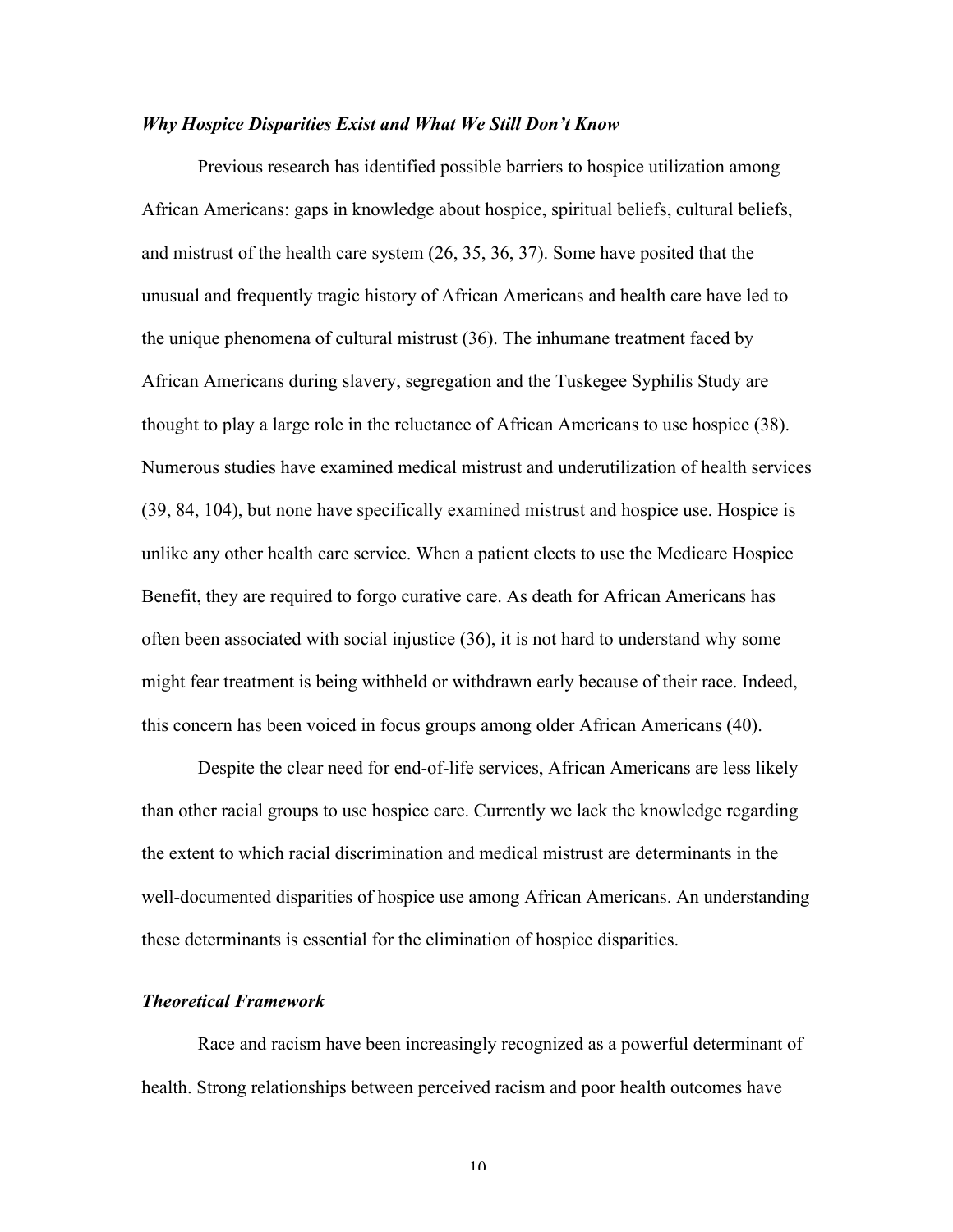been identified (41). Racial classification follows one across the life course; therefore, the potential for exposure to racism and health inequities does as well (42).

Life course theory emphasizes the social significance of age, relationships and life transitions. Major life events and cultural and social institutions shape our lives and impact our worldview. Life course theory emphasizes the importance of change and the sensitive periods during our lives. It also emphasizes that individuals enter new social systems as they age (41). This perspective is concerned with the effect of historical time, social location and culture on the individual's experience of each life stage (43).

It could be argued that being terminally ill qualifies as a sensitive life period regardless of chronological age, but most terminally ill patients are older adults. Nearly 84% of hospice patients were 65 years of age or older and more than one-third of all hospice patients were 85 years of age or older in 2012 (44). This generation may be more familiar with the Tuskegee Syphilis Study and the civil rights struggles of the 1960s, potentially causing more distrust. Terminally ill patients frequently must encounter the new social systems of hospitals and multiple medical providers. Their social roles have changed and these new social systems provide an opportunity for potential racial discrimination. Participants who report higher levels of discrimination may fear further discrimination during the sensitive stage of terminal illness when people in power recommend they cease curative treatment.

# *Purpose of the Study*

This study seeks to determine if racial discrimination and medical mistrust influence rates of hospice utilization. This proposed prospective longitudinal cohort study seeks to address the following questions: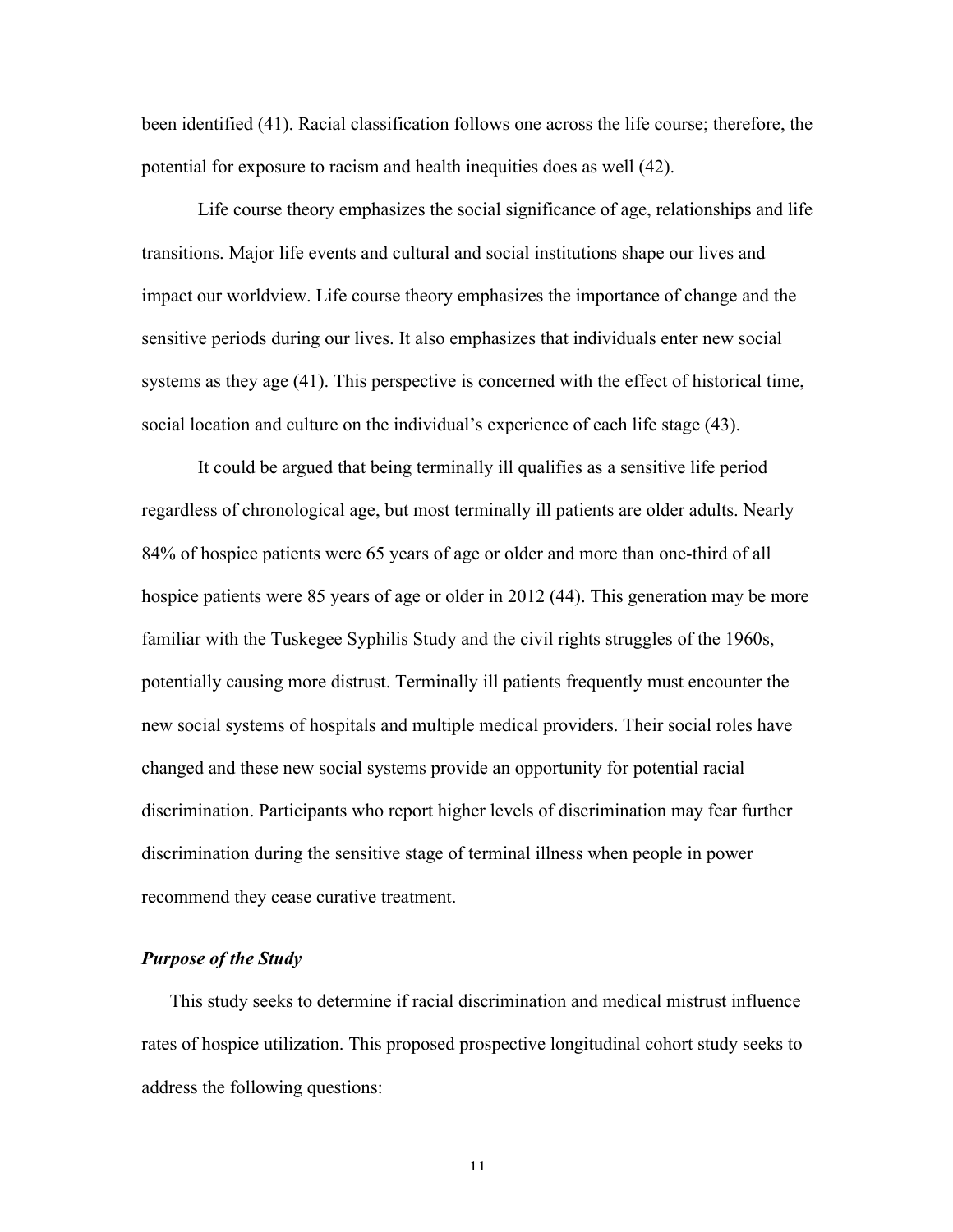- 1. Is there a relationship between self-reported racial discrimination and medical mistrust, and hospice utilization by African Americans?
- 2. What factors modify the relationship between self-reported racial discrimination, medical mistrust and hospice utilization among African Americans?

We hypothesize that study participants who report higher levels of racial discrimination will be less likely to utilize hospice services. We also hypothesize that those who report higher levels of medical mistrust will be less likely to utilize hospice. We hypothesize that age and education level will be modifying factors; specifically, that hospice utilization will be lower among African American older adults and those with lower education levels.

#### *Significance*

Research clearly demonstrates the financial, physical, and psychosocial benefits of hospice care (22, 45). The number of African Americans needing end of life care will increase over the next two decades (26); yet, if current trends continue, the majority of African Americans will die without the benefits of hospice. Social justice, the fair disbursement of common advantages and the sharing of common burdens, has been defined as the core value of public health (46). Health improvement for the population and fair treatment of the disadvantaged are two aspects of justice this field champions (47). In that vein, this study aims to better understand the role that perceived racial discrimination and medical mistrust may play in African Americans' refusal of hospice care, potentially prolonging their suffering and reducing their quality of life. By understanding how past racial injustices impact hospice utilization, we can develop culturally appropriate programs and policies, remedy disparities and ensure that care at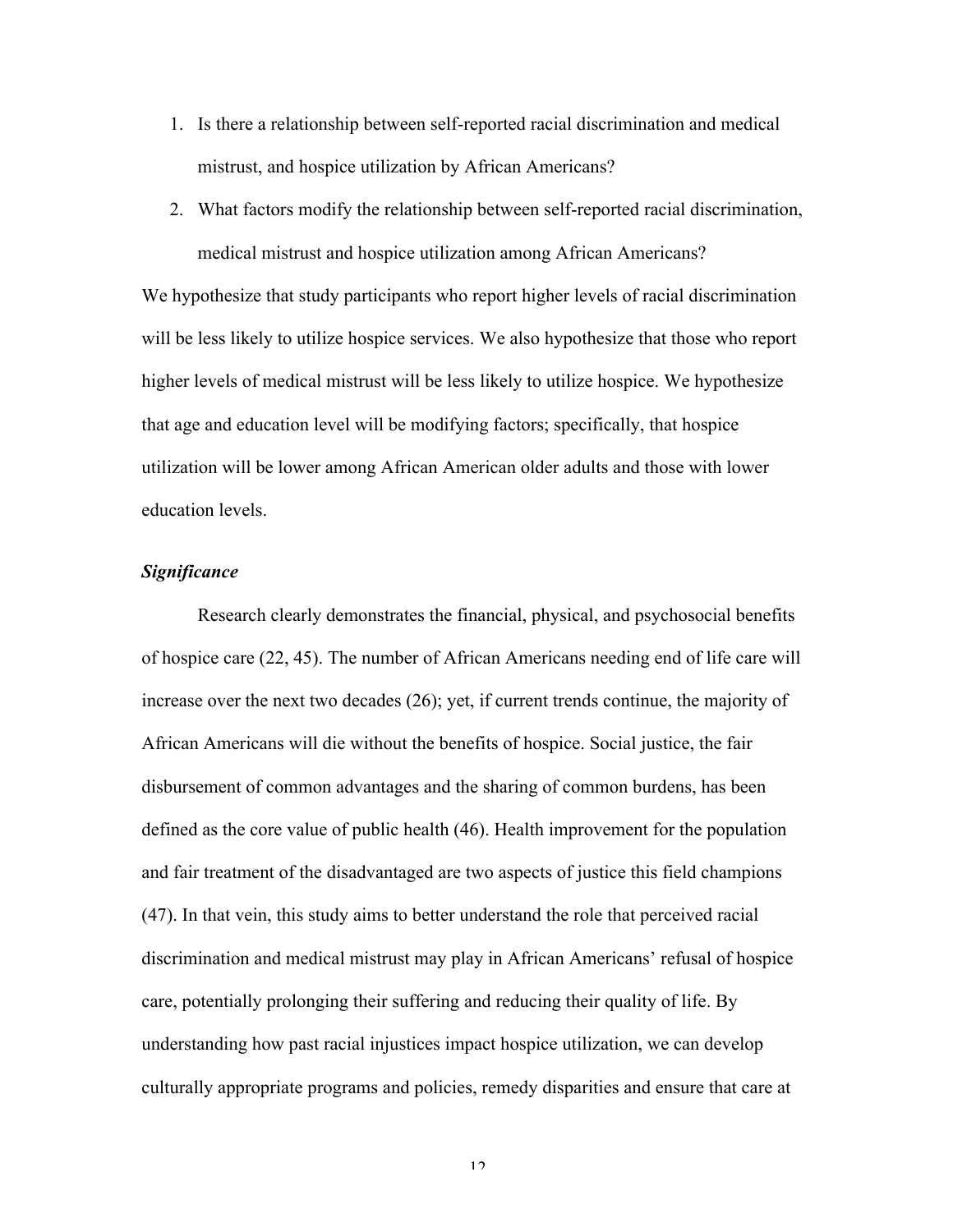the end of life is a source of comfort not fear. Study results will inform health education and advocacy programs specific to the African American community. They can be used in the consideration of incentives and recruitment of minority palliative care staff. Additionally, knowledge gained from this research may be used to encourage partnerships between hospice agencies, universities and leaders in the African American community. Additional research will be needed to determine if findings are similar in different geographic regions and how social factors such as education, income, health literacy come into play.

# *Definition of Terms*

# **Racial Disparities**

The IOM has defined racial disparities as racial or ethnic differences in the quality of healthcare that are not due to access-related factors or clinical needs, preferences, and appropriateness of intervention (48). The IOM also specifies that patient preferences not based on a full and accurate understanding of treatment options may be a source of racial and ethnic disparities in care.

# **Discrimination**

Racism is a system of structuring opportunity and assigning value based on race (49). Racism often leads to discrimination; the differential treatment of members of racial groups by both individuals and social institutions. Discrimination can persist in institutional structures and policies because racism is deeply embedded in culture and societal institutions (50). Racism can be internalized, meaning beliefs and ideologies about race are incorporated into one's worldview (51).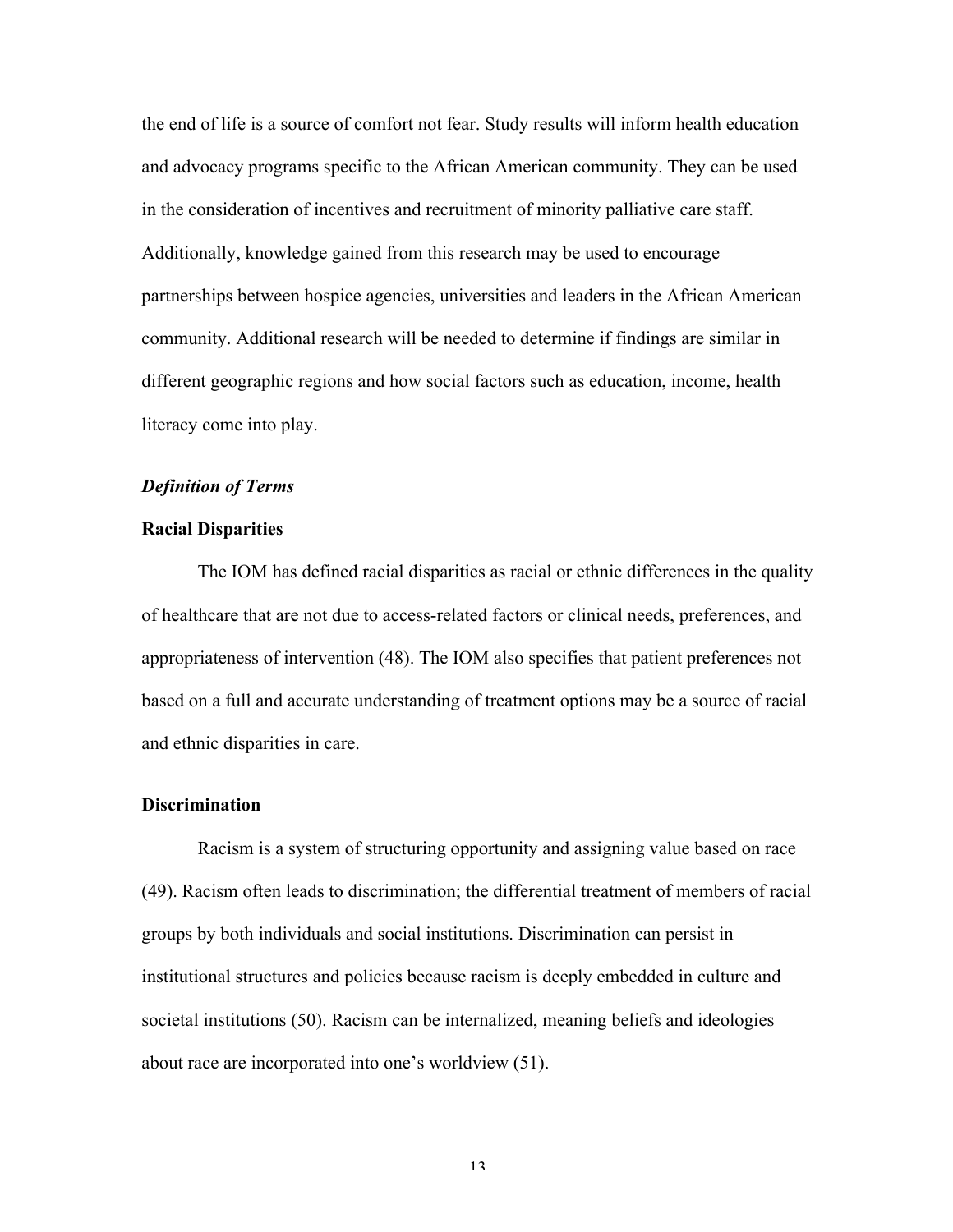# **Medical Mistrust**

Medical mistrust has been defined as the tendency to distrust those who do not belong to one's ethnic group and/or distrust systems that do not represent one's ethnic group based upon a legacy of racism or unfair treatment. It represents both a lack of confidence in the treatment provided by medical systems as well as the information provided by these systems (52).

#### **Palliative Care**

The World Health Organization (WHO) defines palliative care as "an approach that improves quality of life for patients and their families facing the problems associated with life-threatening illness, through the prevention and relief of suffering by means of early identification and impeccable assessment and treatment of problems, including physical, psychosocial, and spiritual." (53)

# **Hospice**

Hospice is a type of palliative care specifically for those with a life expectancy of six months or less. Hospice is the model for quality compassionate care for those facing a life-limiting illness and involves a team-oriented approach to expert medical care, pain management, and emotional and spiritual support (54).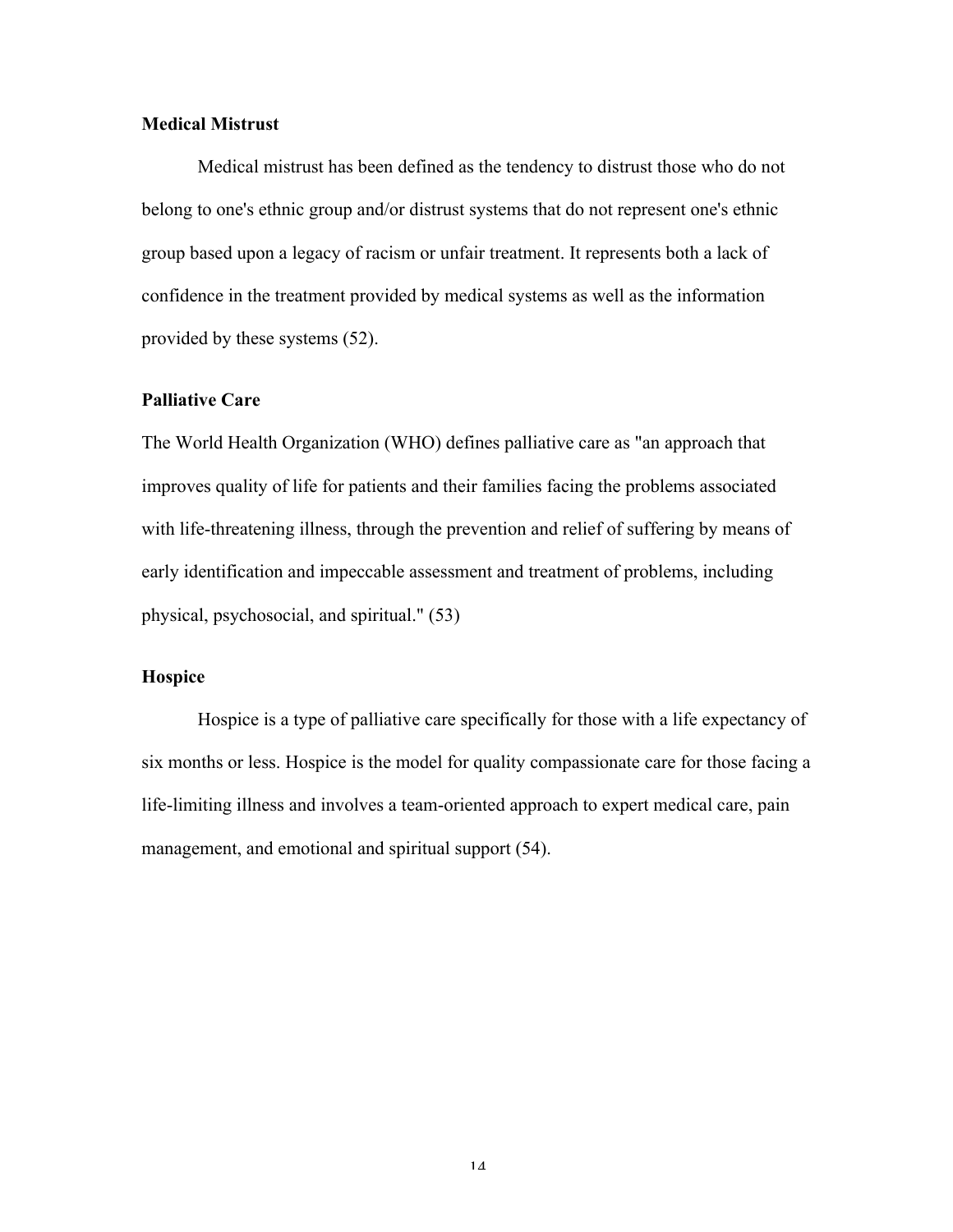# **II: Literature Review**

# **Introduction**

To better understand the relationship between racial discrimination, medical mistrust and hospice utilization among African Americans, this chapter reviews existing literature on these subjects, highlights gaps in current knowledge and justifies the need for further investigation through the proposed research study.

# **Review of Literature**

# *Racial Disparities in End-of-Life Care*

The Institute of Medicine of the National Academy of Sciences' report, "Unequal Treatment: Confronting Racial and Ethnic Disparities in Health Care,'' defined disparities as "racial and ethnic differences in the quality of health care that are not due to access-related factors or clinical needs, preferences, and appropriateness of intervention" (55). Health and health care disparities among racial and ethnic groups in the United States are well studied and documented (28, 29, 30). Increasingly awareness has turned to the growing evidence of disparities in care at the end-of-life.

Multiple studies document a greater preference for life-sustaining treatment among African Americans than among other racial groups. Research indicates that in the last month of life, African Americans use emergency services, are on a respirator, and have a feeding tube more often than whites (56, 57, 58). These utilization patterns are believed to result from multiple factors including lack of knowledge about end-of-life options, spiritual beliefs and mistrust of healthcare (59). They explain why medical expenditures in the last six months of life are significantly higher for African Americans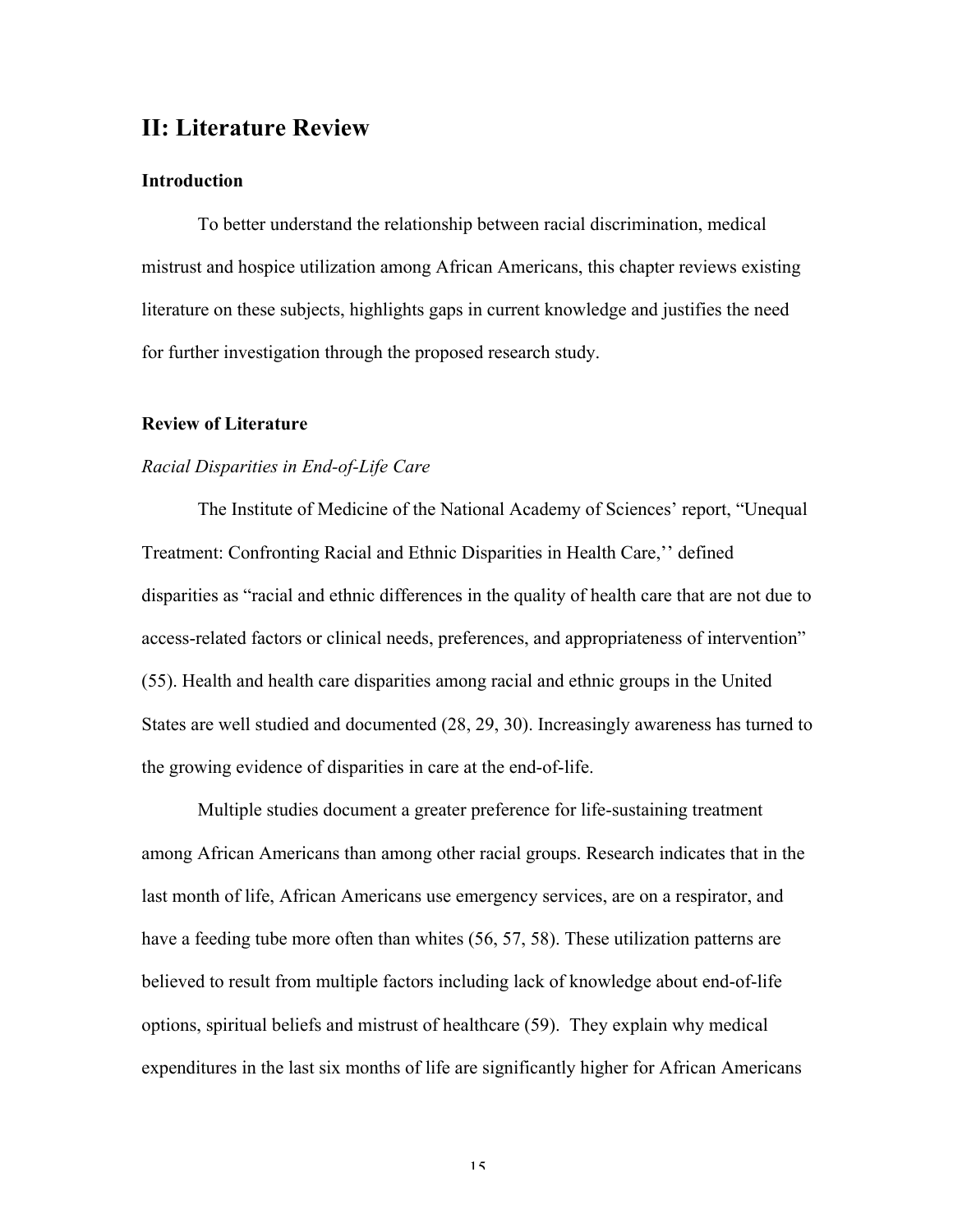than for whites in nearly every U.S. state (32). More aggressive and expensive care does not equate to better quality of life. This is important because of rising health care costs

While active medical service is increased for African Americans, use of hospice services is notably diminished. African Americans hospice patients are more likely than white patients to revoke hospice care to pursue life-prolonging therapies (60). Additionally, African Americans are more likely than whites to die in the hospital and less likely than whites to have completed advance directives (33).

In addition to different healthcare usage patterns, family members of African American patients have reported lower satisfaction with the quality of end-of-life care (31). Terminally ill African Americans have reported lower quality patient-physician relationships (61). Greater disparities in physician satisfaction have been found in racially discordant patient-provider relationships among African American patients (62) Evidence exists that black patients tend to receive more aggressive measures at the end of life even when they have DNR orders or state a preference for symptom-directed care (63). The outcomes of end-of-life discussions between physicians and white patients are more likely to be consistent with patient preferences when compared with similar discussions with African American patients (63). African American patients who could benefit from hospice are less likely to have a physician of the same race.

Racial disparities also exist in pain treatment for African American patients. Anderson et al. found that physicians underestimated pain severity in 74% of African-American patients (64). Multiple other studies have found that African American patients are less likely to receive pain medication than white patients (65, 66, 67). This may be due to unconscious racial stereotypes as some physicians have been found to perceive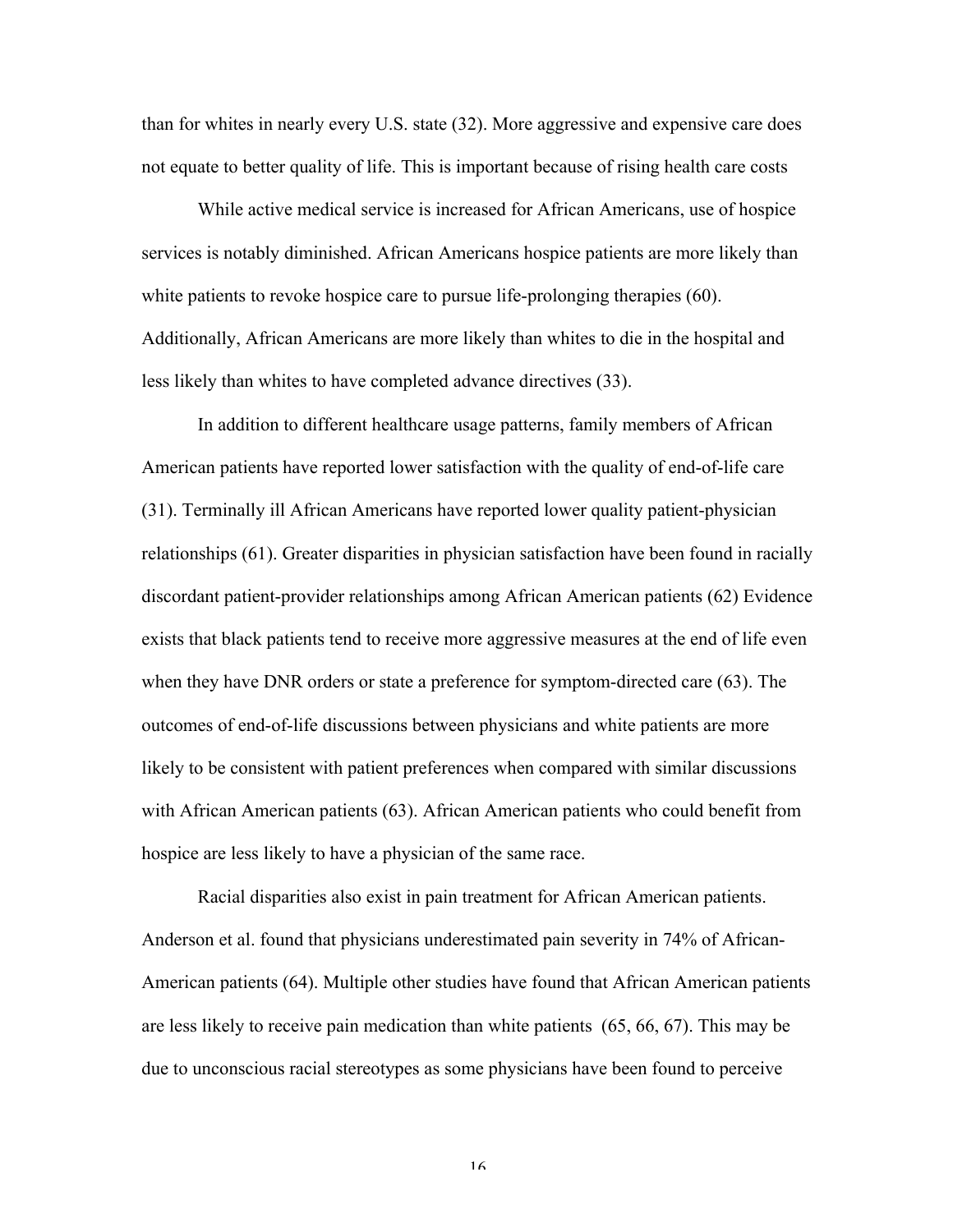African Americans as more likely to abuse substances, less likely to adhere to treatment, and as being less intelligent than whites (68). Other factors may also contribute to pain related suffering among African Americans at the end of life: being uninsured or underinsured, limited availability of opioids at pharmacies in predominately minority neighborhoods, and underutilization of hospice (34).

# *Determinants of Racial Disparities in End-of-Life Care*

Despite documentation of racial disparities in the use of palliative care, the reasons for these disparities are not well understood. Several studies have documented a disproportionate gap in knowledge about palliative care among minority older adults (69, 70, 71). Greater exposure to information about hospice has been associated with more favorable beliefs about hospice care (69). Many racial disparities at end of life may stem from the low percentage of African American physicians. Between 1978 and 2008, 6.3% of medical school graduates practicing medicine were African American with 1.6% of those specializing in geriatrics and 0.8% specializing in oncology (72).

African Americans' spiritual beliefs have been identified as a possible barrier to hospice utilization. Some African American Christians consider pain and suffering should be endured as part of one's spiritual commitment (73). Christians may also view suffering as punishment for their sins (73). Similarly, some African American Muslims who follow traditional Islamic traditions may view enduring pain and suffering as a test of one's faith (74) or as a way of atonement for one's sins (75). This nobility of suffering may not be compatible with hospice's goal of relieving physical, psychological, and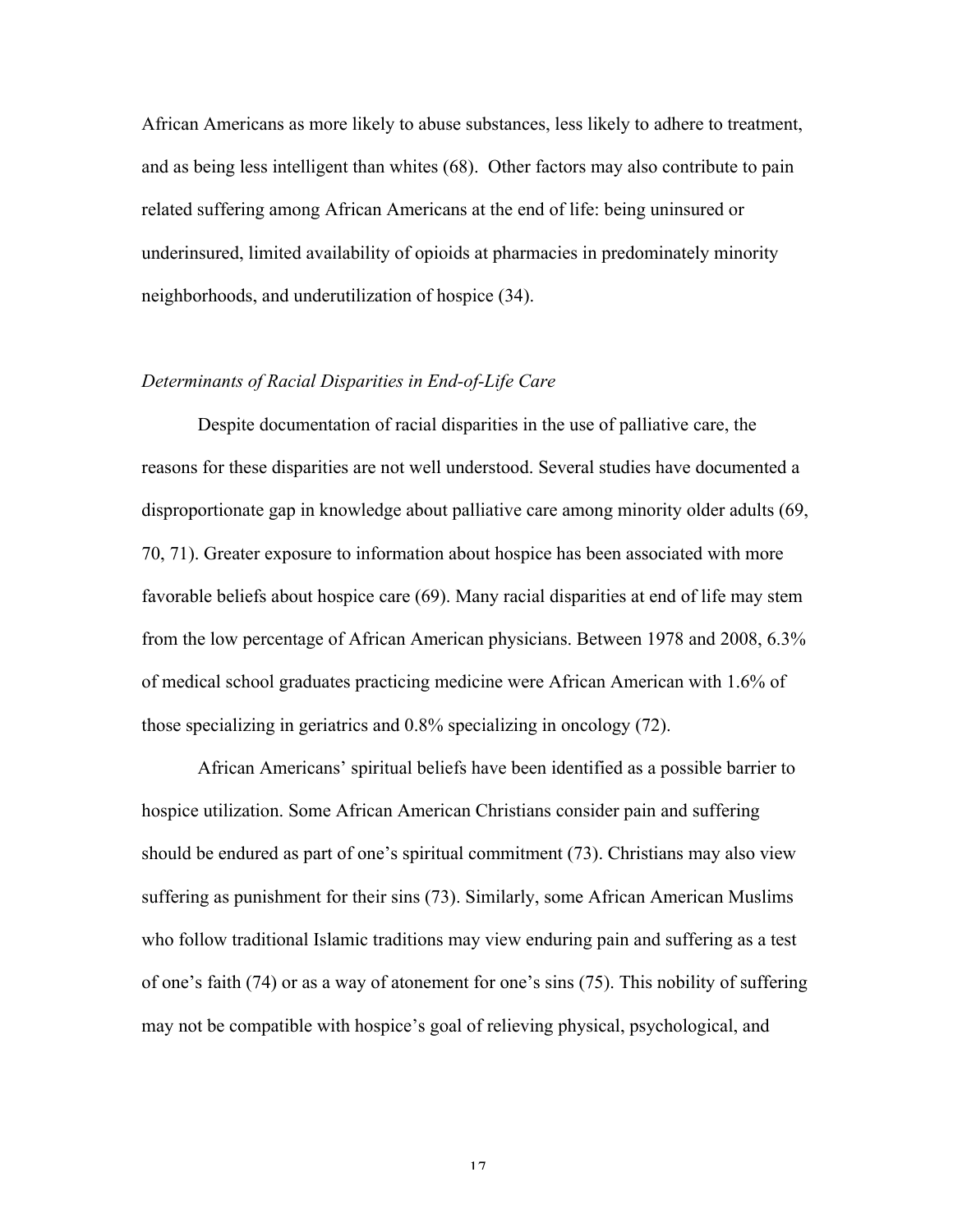spiritual pain (76). Those with strong religious beliefs may also question the ability of modern medicine to accurately predict death (77).

African American family systems may also contribute to the reluctance to use hospice services. According to Hines, African Americans tend to be committed to supporting family members through life-cycle transitions, such as aging and death, and hold their elders in high-esteem (78). The concept of interdependence among family and community is of greater value than individual autonomy in many African American families (79). More recent research also finds that during advance care planning, African-Americans tend to value collectivism, interdependence, interconnectedness, while whites tend to value individualism, independence, self-reliance (80). Major health decisions tend to be made with family input. African Americans generally prefer to take care of their own, and are often reluctant to rely on those outside the family for medical caregiving (81).

### *Racial Discrimination and Health*

Beyond the socio-demographic factors that may influence health utilization, racism has been increasingly recognized as a powerful determinant of health (41, 51, 82- 87). Racism is a system of structuring opportunity and assigning value based on race (49). Racism often leads to discrimination: the differential treatment of members of racial groups by both individuals and social institutions. Discrimination can persist in institutional structures and policies because racism is deeply embedded in culture and societal institutions (87). Racism can be internalized, meaning beliefs and ideologies about race are incorporated into one's worldview (51). African Americans are more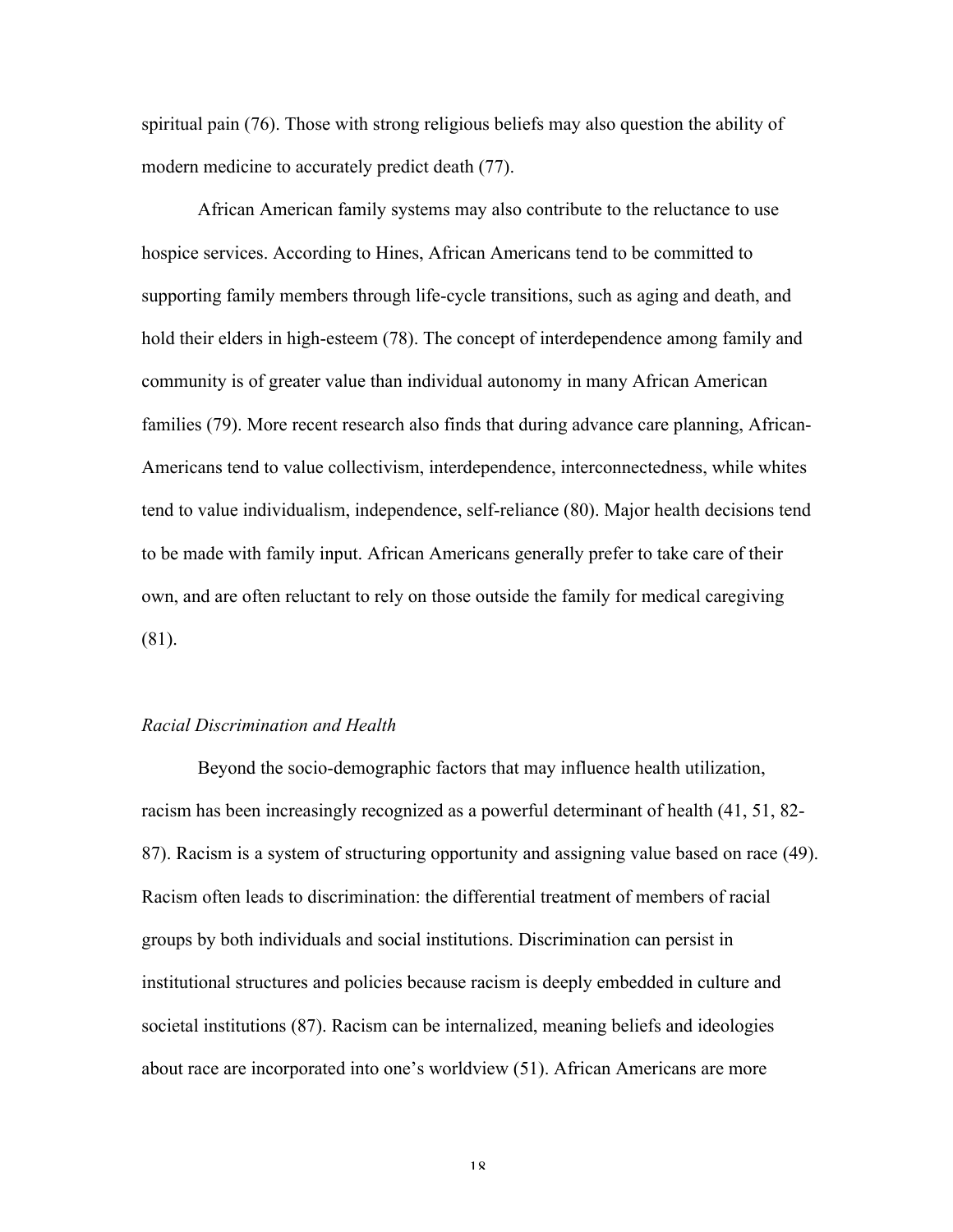likely to anticipate being treated unfairly because of their race than are members of other racial groups (88).

Strong relationships between perceived racism and poor health outcomes have been identified (41). It has been suggested that experiences with discrimination in social settings may have effects on one's interactions with the healthcare system (55). Several studies have cited perceived racism as a determinant of African Americans' trust in medical organizations and willingness to utilize health services (39, 88, 89).

Gee et al. have used life course theory to explain how racism may be related to health inequities (41). This theory emphasizes the social significance of age, relationships and life transitions. Major life events and cultural and social institutions shape our lives and impact our worldview. Life course theory emphasizes the importance of sensitive periods during our lives and the new social systems individuals enter as they age (41). This perspective is concerned with the effect of historical time, social location and culture on the individual's experience of each life stage (43). Racial discrimination is a dynamic process with effects that accumulate over time, across generations and individual life domains (90). This theory is useful for examining African American's underutilization of hospice. Terminally ill patients frequently must encounter the new social systems of hospitals and multiple medical providers. Their social roles have changed and these new social systems provide an opportunity for potential racial discrimination.

#### *Medical Mistrust and Healthcare Utilization*

Cort argues that the unusual and frequently tragic history of African Americans and health care have led to the unique phenomena of cultural mistrust (36). Nearly 84 %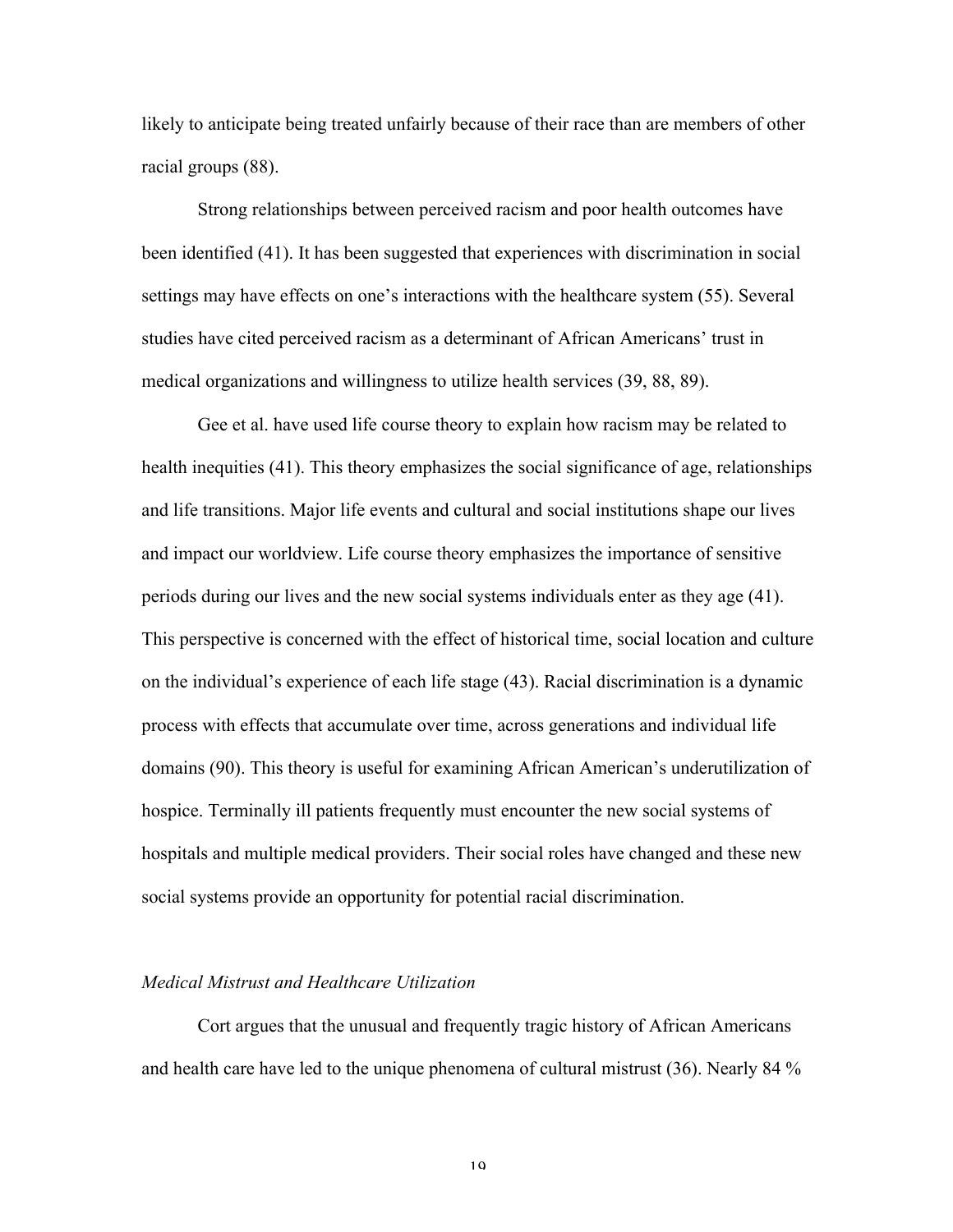of hospice patients were 65 years of age or older and more than one-third of all hospice patients were 85 years of age or older in 2012 (44). This generation may be more familiar with the Tuskegee Syphilis Study (91) and the pre-civil rights era segregated health care systems. Conducted by the US Public Health Service, the Tuskegee study examined the progression of untreated syphilis in African-American men in rural Alabama between 1932 and 1972. Patients were not informed they had the disease, nor were they given treatment once penicillin was found to be an effective cure. This study is often considered a primary reason for African American's distrust of medical systems; however, exploitation of Black Americans occurred long before the Civil War (92).

Rather than blaming the collective memory of medical exploitation, Cort posits that African Americans' collective attitude towards a discriminatory social system that promotes doubt explains African Americans' views of end-of-life issues (36). Others agree that the legacy of slavery, abuses in medical experimentation, economic injustices, racial-profiling practices, and the disproportionate numbers of incarcerations have led to a loss of credibility of many Americans institutions, including the health care system (76). In one focus group, older African Americans expressed concerns about being ignored or disrespected in health care settings or having treatment withheld or withdrawn too soon because of race (40). Ethnographic interviews have documented that African Americans would want to be kept alive on life support because of distrust of the healthcare system and a fear that health care was based on one's ability to pay (93). Research indicates that some African Americans fear they will be treated differently and receive inferior care if they sign advanced directives (94).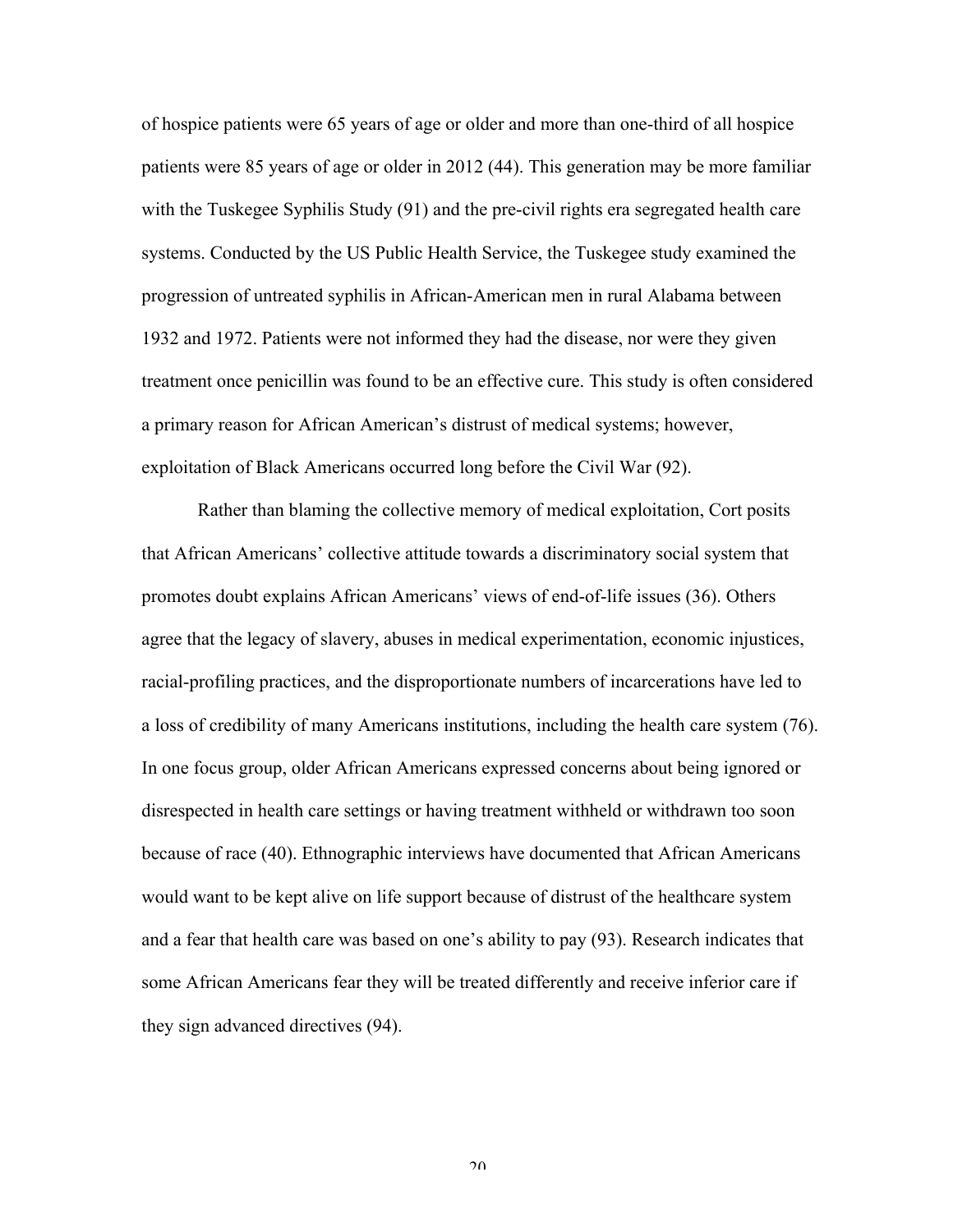As death has often been associated with social injustices for African Americans, it is understandable that African American patients might want to "go down fighting" and resist the use of hospice (36). African Americans' historical struggle for survival may influence the use of aggressive treatment at the end of life (38). A referral to hospice may be suggestive of a denial of equal treatment, despite the fact that more medical care does not equal longer or better quality life (95). Indeed, early palliative care has been associated with improvements in quality of life as well as with longer survival (96, 97) One survey indicated that, in general, African Americans question the "humanitarian motives" of predominately white hospice workers (98). Reluctance to use hospice has also been associated with trust in the physician to make the right end-of-life care decisions (99).

# *Research Priorities*

Three phases of disparities research have been identified as priority areas within palliative care: detecting disparities in palliative care, understanding the determinants of disparities in palliative care, and eliminating disparities (26). Johnson, an African-American physician and researcher at Duke University, highlights the need for research examining disparities in access to, and use and quality of non hospice-based palliative care using prospective and retrospective study design. Additionally, Johnson calls for research that identifies factors associated with palliative care disparities, from multiple ecological levels: sociodemographics, spiritual beliefs, illness severity, acculturation, provider bias, provider communication, racial makeup of staff, healthcare culture of diversity, settings of care and health policy (26). The majority of the current body of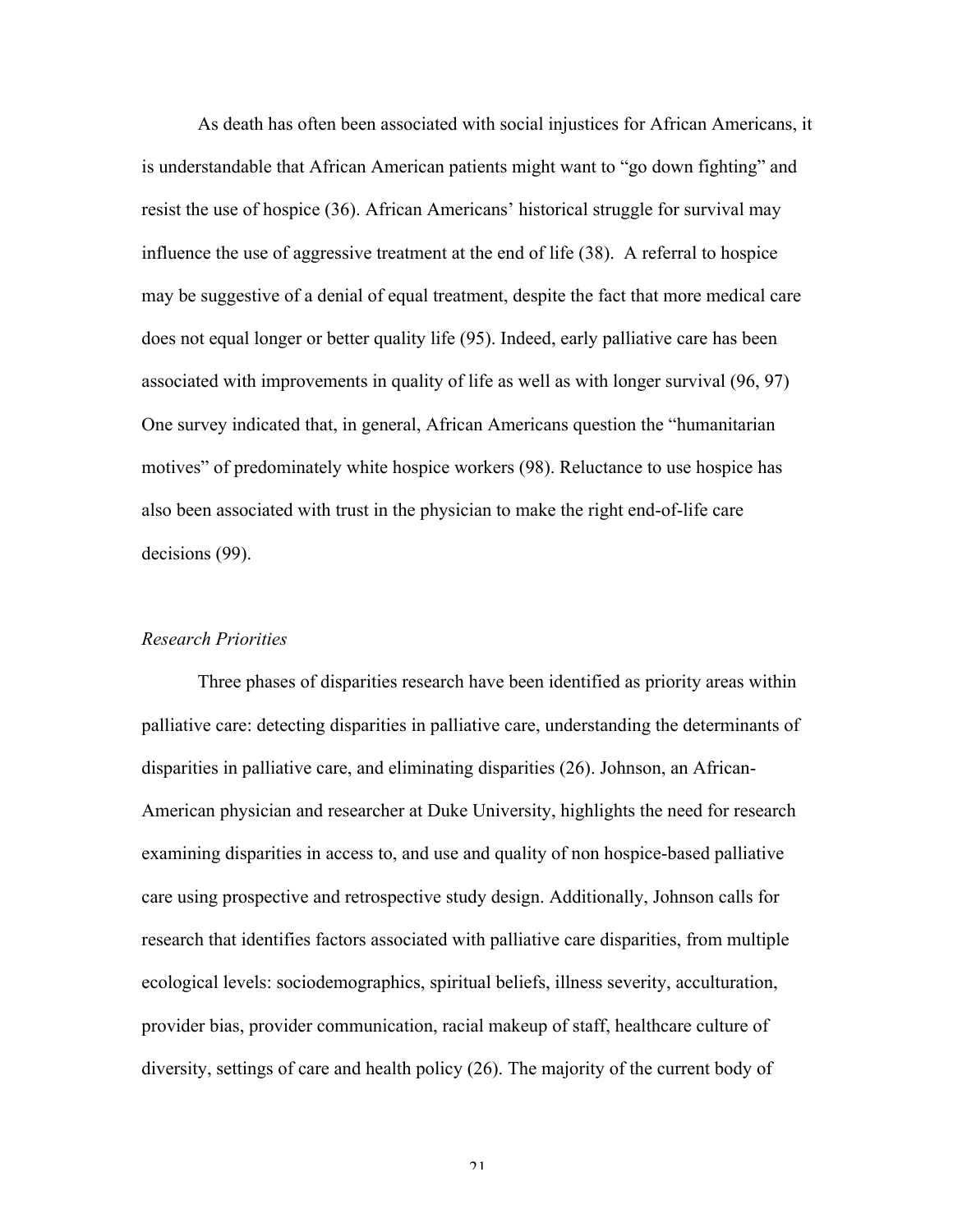research on palliative care disparities largely consists of secondary data analyses, retrospective studies of surrogates, qualitative studies of patient beliefs and preferences, cross-sectional analyses using convenience sampling, and surveys often lacking validation in minority groups (26). The lack of prospective longitudinal studies prevents a full examination of the factors that may contribute to racial disparities and the evidence base needed for effective interventions (26).

Research is also lacking on cultural beliefs of minority older adults actively facing treatment decisions; most research on cultural factors that impact decision-making has been conducted on healthy minority older adults in the community (26). Welch et al. (31) call for observational and discourse analyses of healthcare providers, patients and family members to understand existing patterns of communication and interactions around endof-life issues. Fischer, Sauaia and Kutner (100) argue that end-of-life researchers must actively address disparity reduction, using yet-to-be created innovative, culturally sensitive models to eliminate disparities, rather than continuing to simply document the existence of disparities.

#### **The Current Problem and Relevance of the Proposed Study**

Currently there are 3.4 million African Americans aged 65 and over in the United States (26). Over the next two decades the proportion of African-American older adults is expected to increase by 114% (26). There is a growing body of evidence-based research demonstrating the financial, physical, and psychosocial benefits of using hospice care (22; 45); however, data indicates that African Americans underutilize hospice. Understanding how the diversity of our aging society impacts hospice utilization is

 $\mathfrak{D}$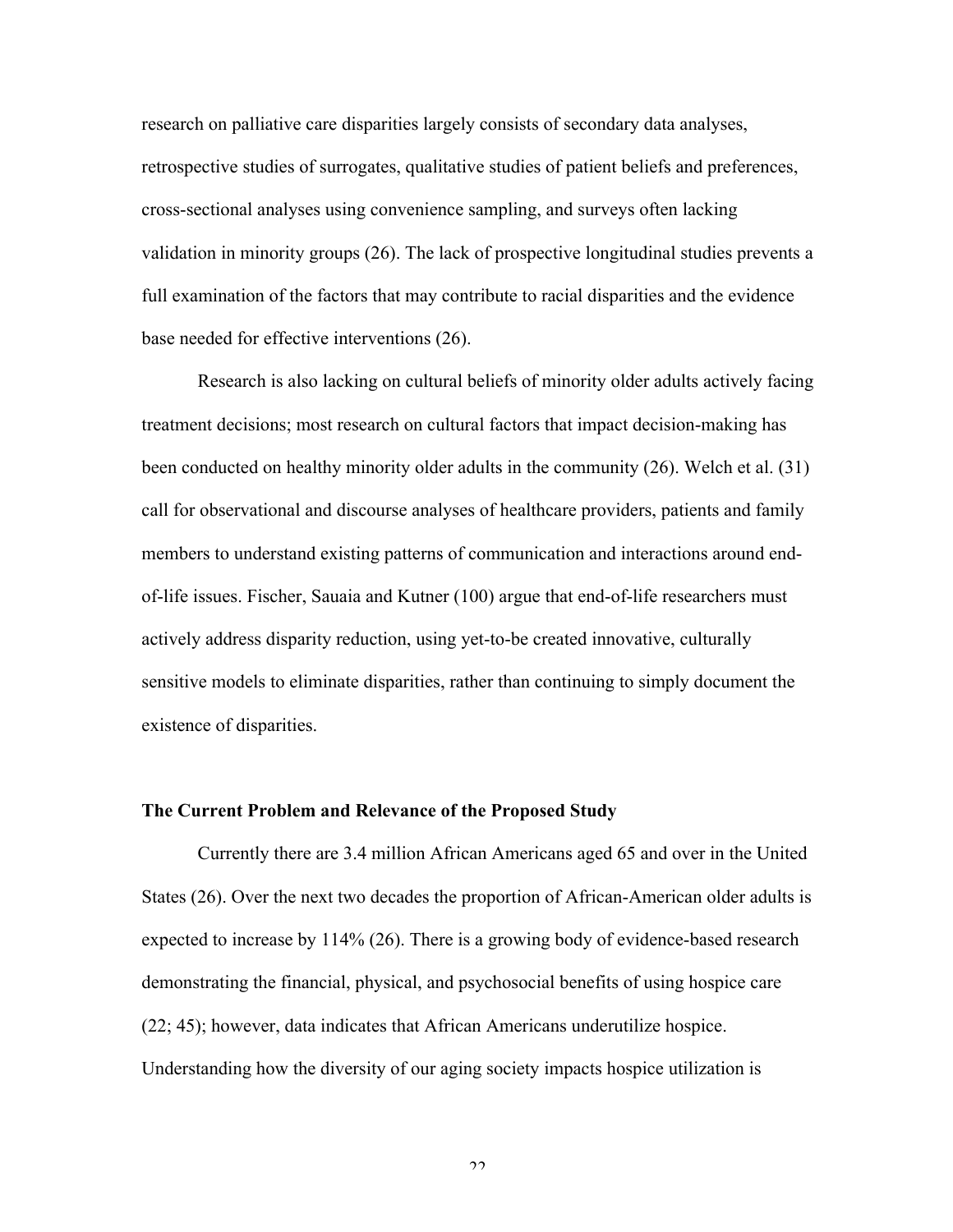important for ensuring that care at end of life is equitable. While racial disparities in the use of hospice are well documented, the reasons for these disparities are unclear. Medical mistrust and racial discrimination have been found to negatively impact utilization of health services, but research specific to hospice is lacking. Before disparities at end of life can be eliminated, the factors influencing these disparities must be better understood.

The proposed study aims to determine to what extent racial discrimination and medical mistrust are determinants in the well-documented disparities of hospice use among African Americans. By measuring self-reported discrimination and medical mistrust this study seeks to identify those who may be refusing important hospice care, possibly prolonging their suffering and reducing their quality of life because of fear of racial injustice.

#### **Funding Agencies Supporting Similar Issues**

#### *The National Institute of Nursing Research*

In 1997, the Director of the National Institutes of Health (NIH) designated the National Institute of Nursing Research (NINR) as the lead Institute for end-of-life care research (101). Federal funding for end-of-life care research is providing in the form of NINR funding opportunities. NINR research aims to:

- Improve understanding of the complex issues and choices underlying EOL PC,
- Develop and test biobehavioral interventions that provide palliative care for chronically ill individuals across the lifespan, including those from diverse populations,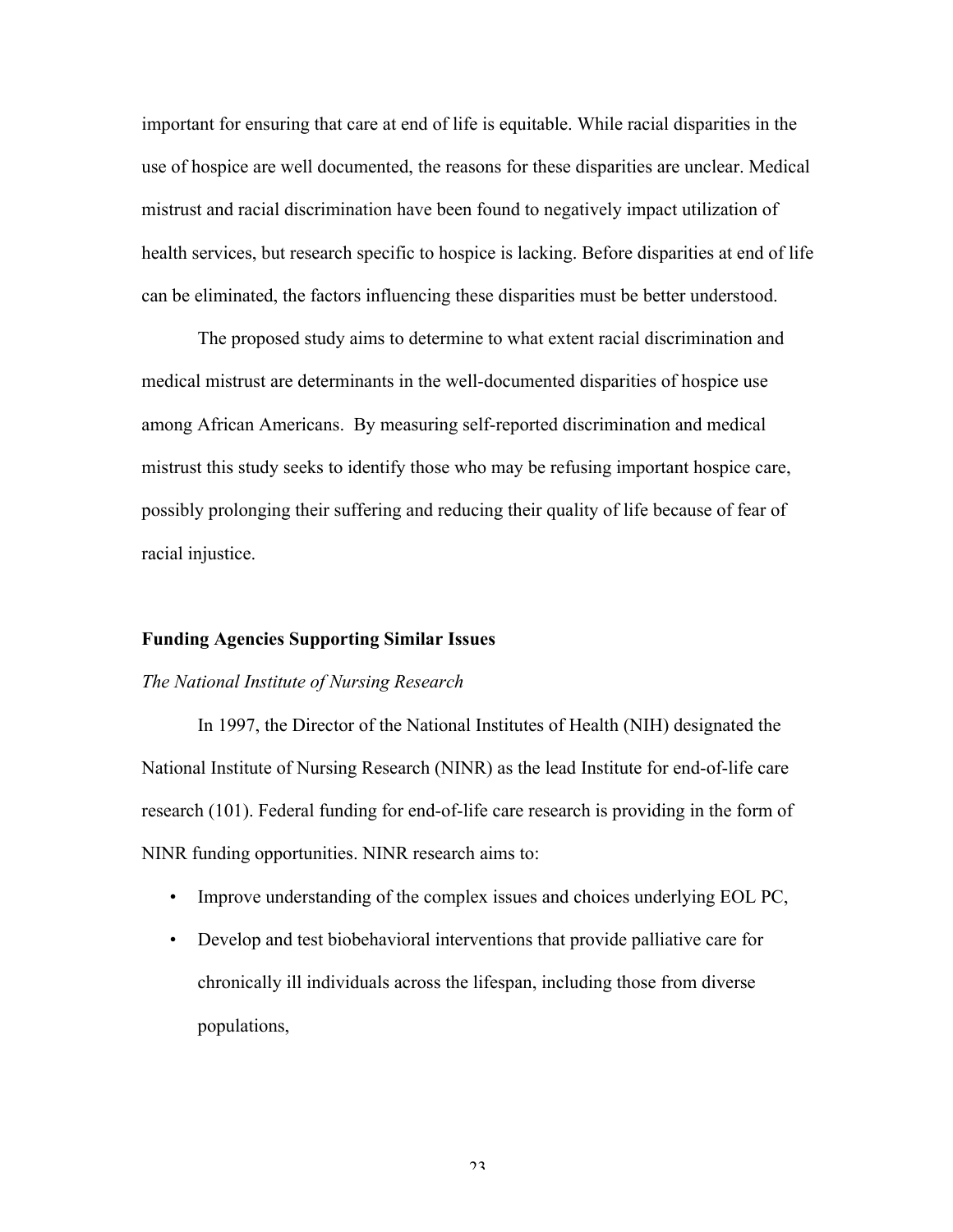- Develop and test strategies to minimize the physical and psychological burdens on, and better maintain the health of, caregivers, particularly when the person for whom they are caring nears the end of life,
- Determine the impact of providers trained in EOL PC on health care outcomes,  $\&$
- Create new communication strategies among clinicians, patients, families, and communities to promote decision-making regarding complex treatment and care options in the face of life- threatening illness.

### *National Institute on Minority Health and Health Disparities*

A division of the NIH, the National Institute on Minority Health and Health Disparities (NIMHD), leads scientific research to improve minority health and eliminate health disparities. NIMHD works to achieve its mission through the following activities:

- Planning, review, coordination, and evaluation of all minority health and health disparities research and activities of the NIH;
- Conduct and support of research on health disparities;
- Promotion and support of the training of a diverse research workforce;
- Translation and dissemination of research information; and
- Fostering of innovative collaborations and partnerships. (102)

# *American Cancer Society*

The American Cancer Society (ACS) is a non-profit organization dedicated to eliminating cancer as a major health problem. ACS is currently funding more than \$26 million for cancer survivorship and quality of life research. (103)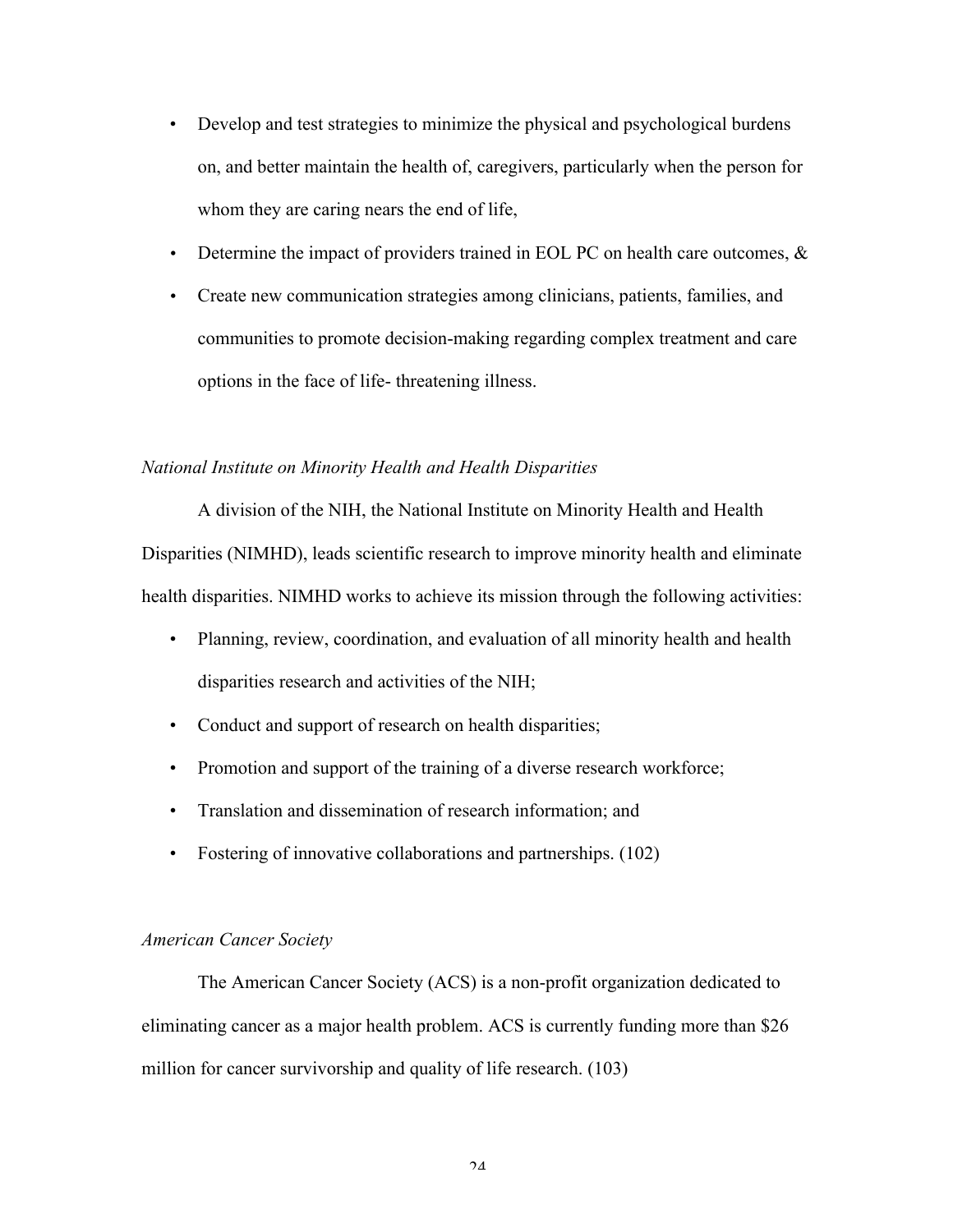# **III. Methods**

## **Description of Grant Announcement**

This proposal is in response to a National Institutes of Health (NIH) R21 Funding Opportunity Announcement for Behavioral and Social Science Research on Understanding and Reducing Health Disparities (PA-13-288**)**. This funding opportunity encourages the use of behavioral and social science theories, concepts, and methods to better understand the causes of and solutions for health disparities in the United States. Broadly defined as significant differences in health status and outcomes between one population and another, health disparities disproportionately affect populations of lower socioeconomic status, certain racial/ethnic backgrounds, and rural residence.

This announcement stresses the use of behavioral and social science concepts and models to guide applications in basic social and behavioral, and applied social and behavioral research by focusing on three action areas: public policy, health care, and disease/disability prevention. Applicants are required to address at least one of several research perspectives and themes that NIH believes will advance disparities research: two of which are life-course perspective and prejudice and discrimination.

# **NIH Proposal Review Criteria**

Only the review criteria described below will be considered in the review process. For this FOA, please note the following:

The R21 exploratory/developmental grant supports investigation of novel scientific ideas or new model systems, tools, or technologies that have the potential for significant impact on biomedical or biobehavioral research. An R21 grant application need not have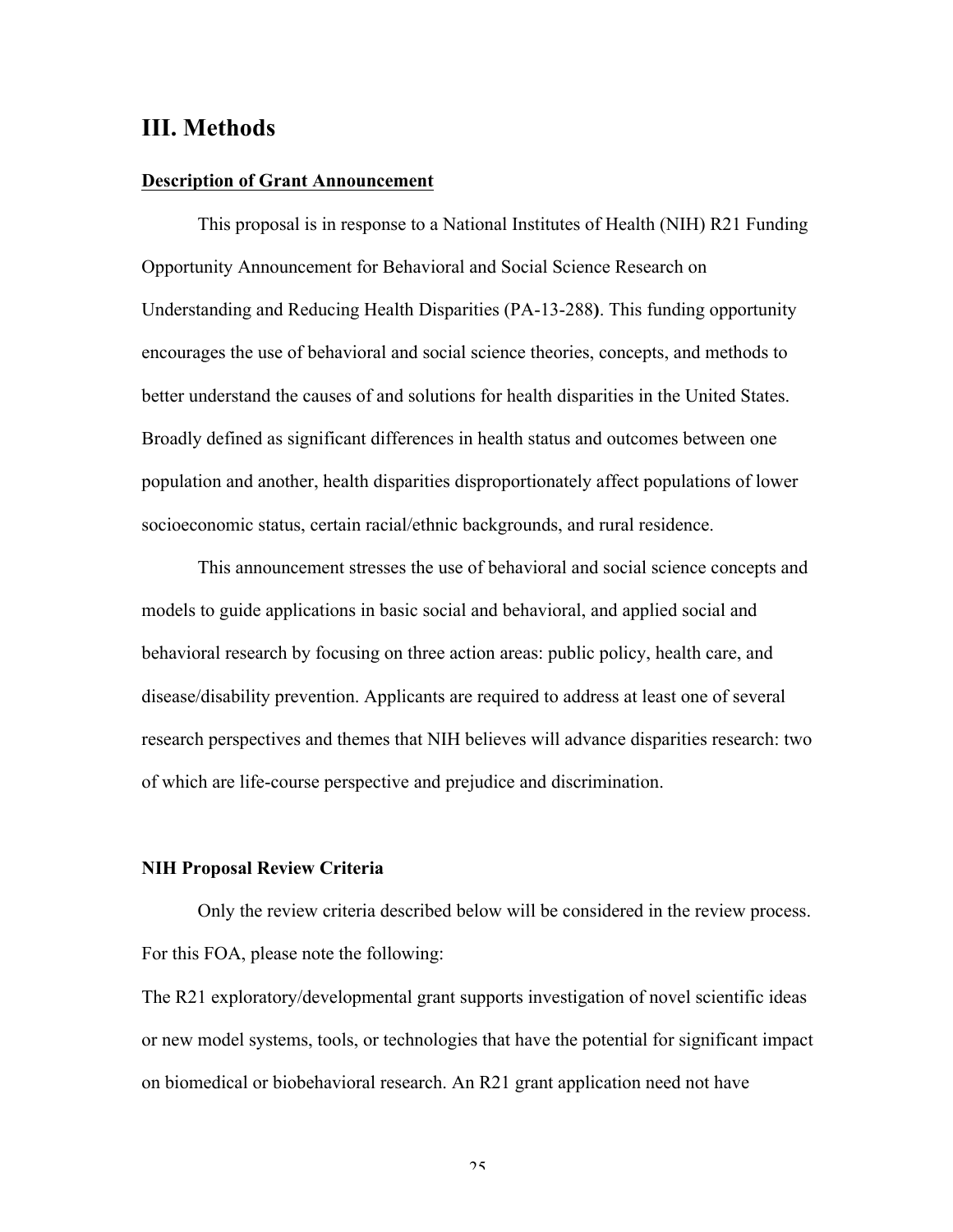extensive background material or preliminary information. Accordingly, reviewers will focus their evaluation on the conceptual framework, the level of innovation, and the potential to significantly advance our knowledge or understanding. Appropriate justification for the proposed work can be provided through literature citations, data from other sources, or, when available, from investigator-generated data. Preliminary data are not required for R21 applications; however, they may be included if available.

# **Overall Impact**

Reviewers will provide an overall impact score to reflect their assessment of the likelihood for the project to exert a sustained, powerful influence on the research field(s) involved, in consideration of the following review criteria and additional review criteria (as applicable for the project proposed).

# **Scored Review Criteria**

Reviewers will consider each of the review criteria below in the determination of scientific merit, and give a separate score for each. An application does not need to be strong in all categories to be judged likely to have major scientific impact. For example, a project that by its nature is not innovative may be essential to advance a field.

#### *Significance*

Does the project address an important problem or a critical barrier to progress in the field? If the aims of the project are achieved, how will scientific knowledge, technical capability, and/or clinical practice be improved? How will successful completion of the aims change the concepts, methods, technologies, treatments, services, or preventative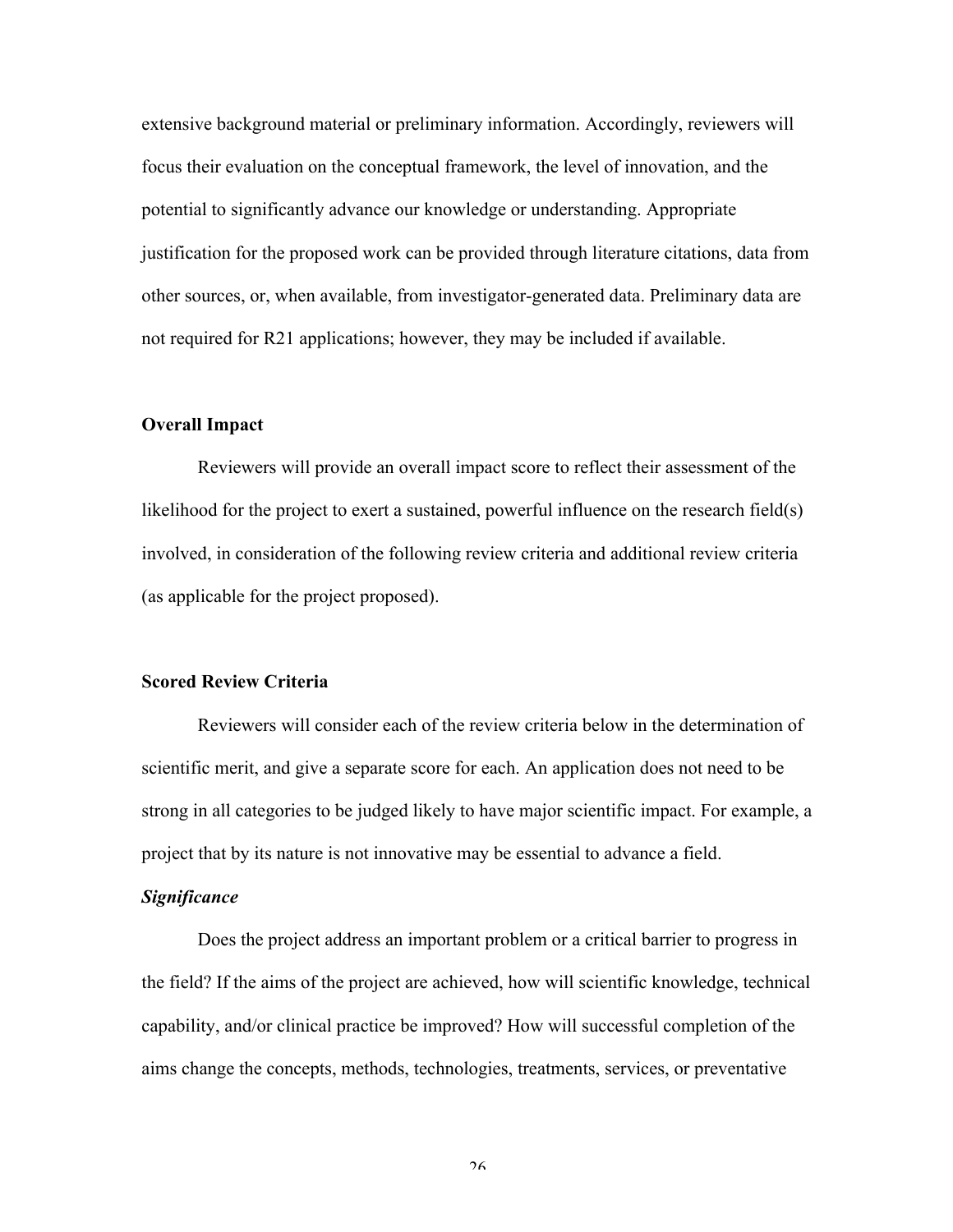#### interventions that drive this field?

# *Investigator(s)*

Are the PD(s)/PI(s), collaborators, and other researchers well suited to the project? If Early Stage Investigators or New Investigators, or in the early stages of independent careers, do they have appropriate experience and training? If established, have they demonstrated an ongoing record of accomplishments that have advanced their field(s)? If the project is collaborative or multi- $PD/PI$ , do the investigators have complementary and integrated expertise; are their leadership approach, governance and organizational structure appropriate for the project?

# *Innovation*

Does the application challenge and seek to shift current research or clinical practice paradigms by utilizing novel theoretical concepts, approaches or methodologies, instrumentation, or interventions? Are the concepts, approaches or methodologies, instrumentation, or interventions novel to one field of research or novel in a broad sense? Is a refinement, improvement, or new application of theoretical concepts, approaches or methodologies, instrumentation, or interventions proposed?

#### *Approach*

Are the overall strategy, methodology, and analyses well-reasoned and appropriate to accomplish the specific aims of the project? Are potential problems, alternative strategies, and benchmarks for success presented? If the project is in the early stages of development, will the strategy establish feasibility and will particularly risky aspects be managed?

If the project involves clinical research, are the plans for 1) protection of human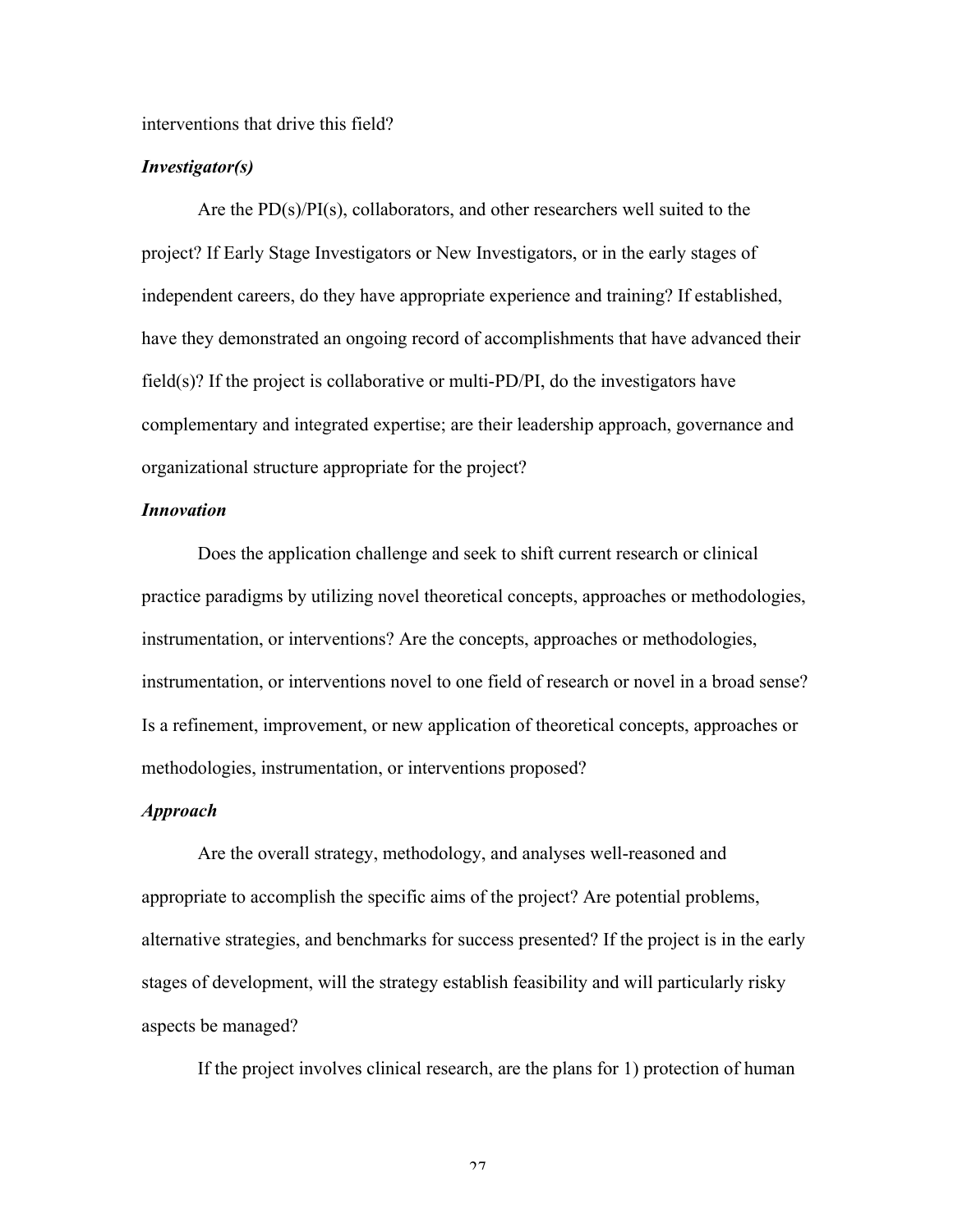subjects from research risks, and 2) inclusion of minorities and members of both sexes/genders, as well as the inclusion of children, justified in terms of the scientific goals and research strategy proposed?

## *Environment*

Will the scientific environment in which the work will be done contribute to the probability of success? Are the institutional support, equipment and other physical resources available to the investigators adequate for the project proposed? Will the project benefit from unique features of the scientific environment, subject populations, or collaborative arrangements?

# **Additional Review Criteria**

As applicable for the project proposed, reviewers will evaluate the following additional items while determining scientific and technical merit, and in providing an overall impact score, but will not give separate scores for these items.

# *Protections for Human Subjects*

For research that involves human subjects but does not involve one of the six categories of research that are exempt under 45 CFR Part 46, the committee will evaluate the justification for involvement of human subjects and the proposed protections from research risk relating to their participation according to the following five review criteria: 1) risk to subjects, 2) adequacy of protection against risks, 3) potential benefits to the subjects and others, 4) importance of the knowledge to be gained, and 5) data and safety monitoring for clinical trials.

For research that involves human subjects and meets the criteria for one or more of the six categories of research that are exempt under 45 CFR Part 46, the committee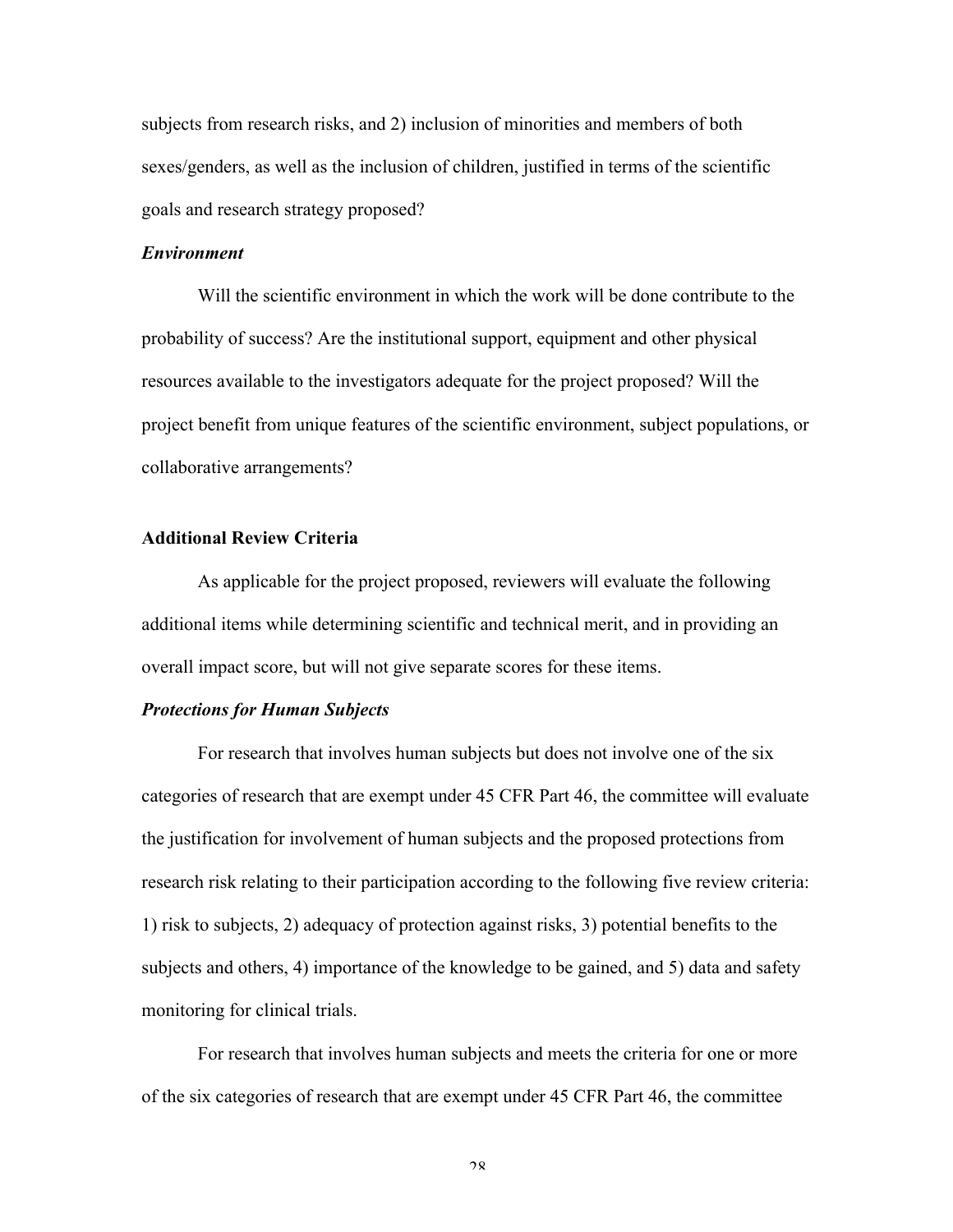will evaluate: 1) the justification for the exemption, 2) human subjects involvement and characteristics, and 3) sources of materials..

#### *Inclusion of Women, Minorities, and Children*

When the proposed project involves clinical research, the committee will evaluate the proposed plans for inclusion of minorities and members of both genders, as well as the inclusion of children.

# **Additional Review Considerations**

As applicable for the project proposed, reviewers will consider each of the following items, but will not give scores for these items, and should not consider them in providing an overall impact score.

# *Budget and Period of Support*

Reviewers will consider whether the budget and the requested period of support are fully justified and reasonable in relation to the proposed research.

# **Methodology of the Grant Review Process**

Reviewers were given from April 1-11, 2016 to review the grant proposal. Along with templates for external proposal reviewers created by the Rollins School of Public Health at Emory University, reviewers were provided with a copy of the funding announcement. Reviews were provided individually by each of the five external reviewers. All communication between student and external reviewers was electronic. Feedback from the reviewers was incorporated into Chapter IV of the thesis including discussion of specific reviewer comments. Thesis Chapter V is the final chapter, and includes revisions based on reviewer commentary.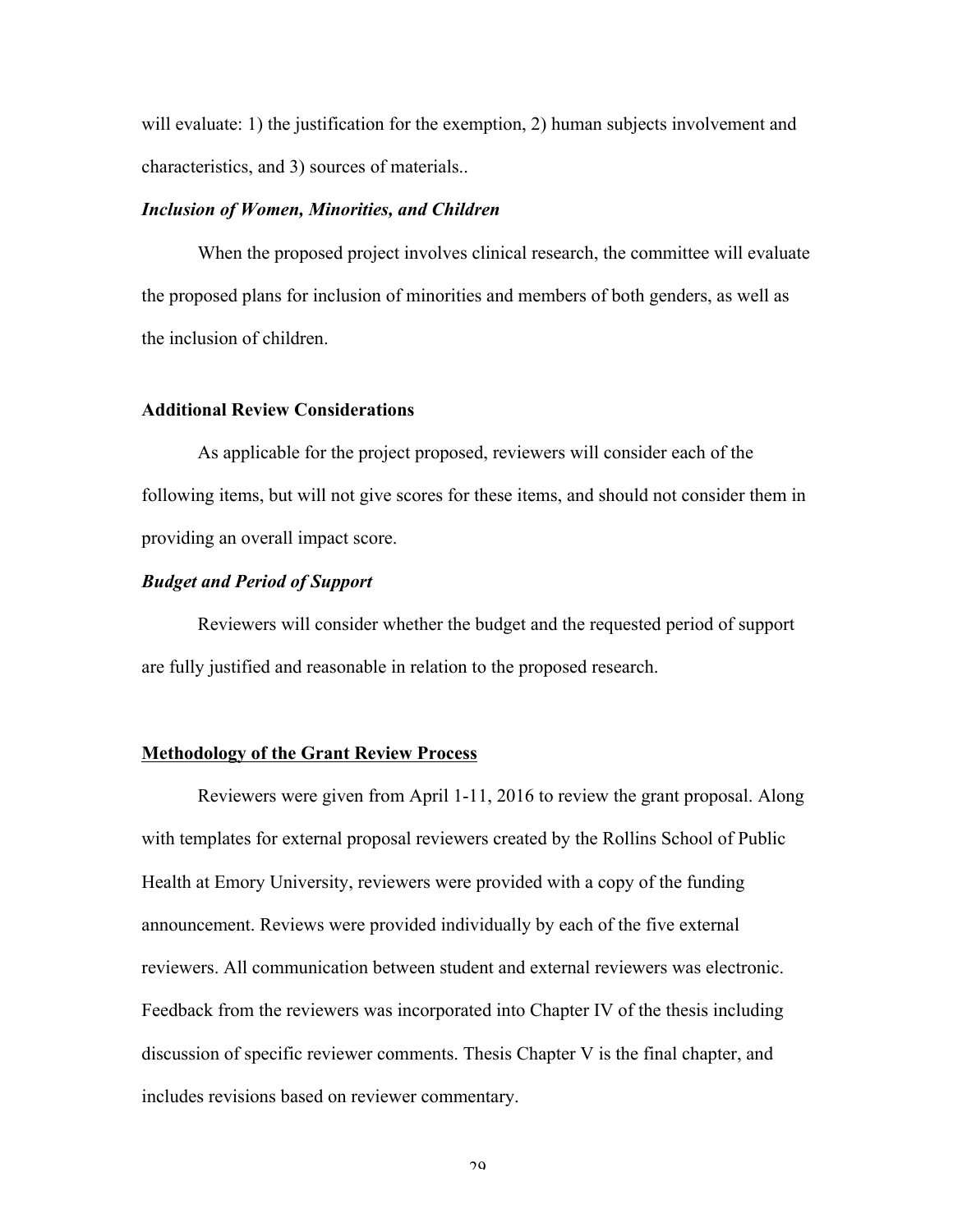#### **Description of Grant Proposal Reviewers**

## **Melissa (Moose) Alperin, EdD, MPH, MCHES**

Dr. Alperin is Chair of the Executive MPH Program and Assistant Professor in the Department of Behavioral Science and Health Education, Rollins School of Public Health, Emory University. Dr. Alperin teaches two courses in the Executive MPH Program: Technology Tools for Public Health and Questionnaire Design and Analysis. She has been the Co-PI or Project Director/Coordinator on numerous leadership training, workforce development, and public health practice initiatives.

# **Julie Gazmararian, PhD**

Dr. Gazmararian is Associate Professor and Director of Graduate Studies, Department of Epidemiology, Rollins School of Public Health, Emory University where she teaches Social Epidemiology. Her primary research interests include issues in underserved populations, particularly related to reproductive health and health literacy. As a social epidemiologist, Dr. Gazmararian has expertise in understanding how social factors influence the distribution of health and disease.

#### **Johanna M. Hinman, MPH, MCHES**

Hinman is Associate Director of Education, Department of Surgery, Emory University School of Medicine. She teaches a Research Design & Grant Prep class in the Executive MPH program at Emory University and is current President of the Georgia Public Health Association. At the Emory Prevention Research Center, Hinman was previously responsible for the administration of the core PRC grant.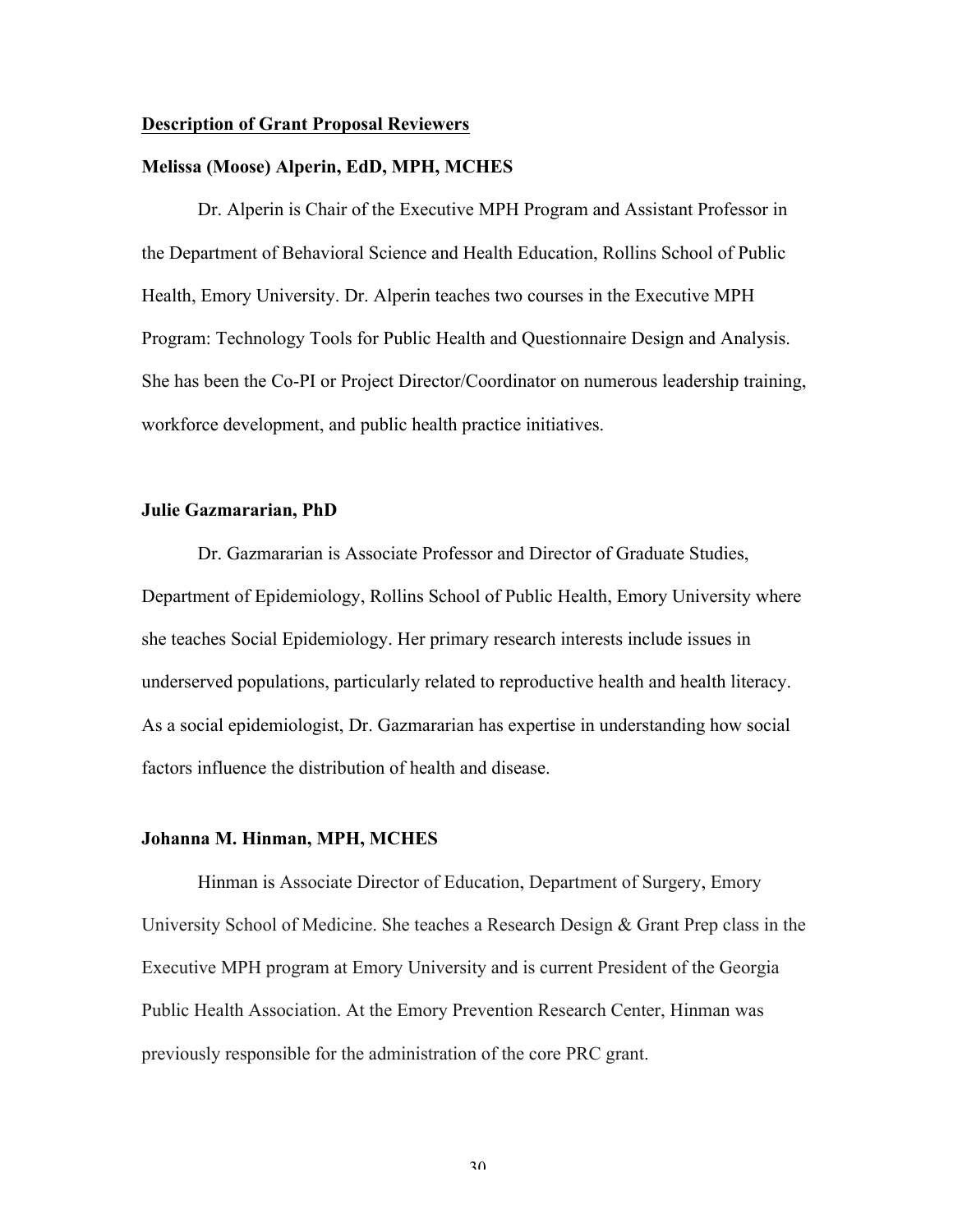# **Ellen Idler, PhD**

Dr. Idler is the Director of the Religion and Public Health Collaborative, Samuel Candler Dobbs Professor of Sociology and Professor of Epidemiology at Emory University. Dr. Idler is a Fellow and the current past chair of the Behavioral and Social Sciences Section of the Gerontological Society of America. She studies the influence of attitudes, beliefs, and social connections on health. She has served on the editorial boards of the American Journal of Sociology, the Journal of Gerontology: Social Sciences, the Journal of Health and Social Behavior, Sociological Forum, the Slovenian Journal of Aging, and Rutgers University Press.

# **Rita Noonan, PhD**

Dr. Noonan is Chief, Health Systems and Trauma Systems Branch, Division of Unintentional Injury Prevention, Centers for Disease Control and Prevention. A sociologist by training, Dr. Noonan has conducted research in the social and behavioral sciences and health outcomes. Dr. Noonan teaches a Social Behavior In Public Health course in the Executive MPH program at Emory University.

#### **Guidelines for Protection of Human Subjects**

Any study including human subjects must address four important areas relating to the protection of subjects from risk as a result of their participation in research activities: risks to the subject; adequacy of protection against risk; potential benefits of the proposed research to subjects and others; and the importance of the knowledge to be gained. Descriptions of our participant characteristics, sources of materials, potential risks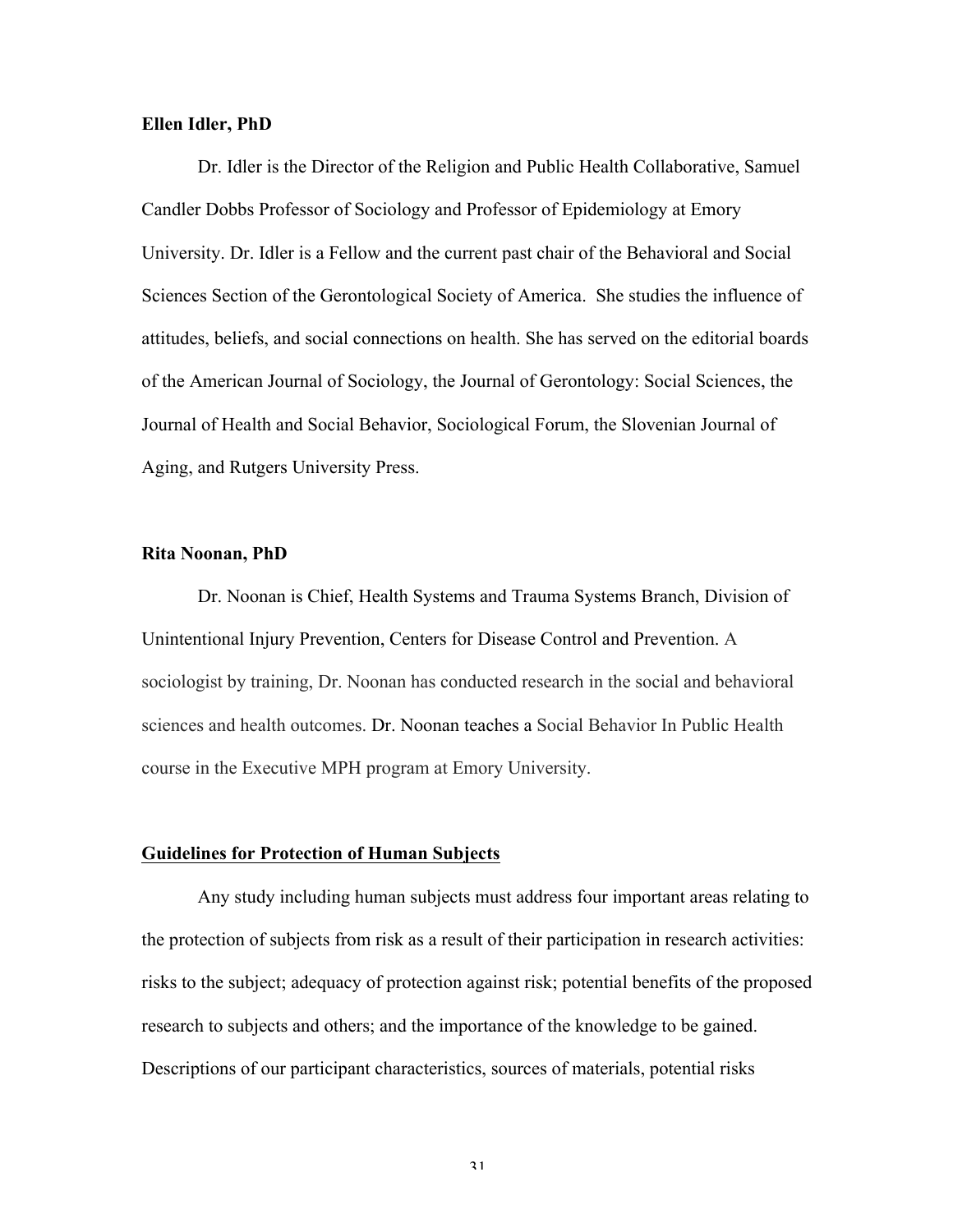associated with participation in the study, recruitment and informed consent procedures, procedures for protecting subjects against risk, the potential benefits of the proposed research, and the importance of knowledge to be gained from the study are below.

The research plan for this grant will be submitted to the Emory University Institutional Review Board (IRB) with adequate time to secure approval prior to the start date of this award. If funded, it is expected that this proposal will require full IRB committee review.

The research proposed in this application explores medical mistrust and racial discrimination among terminally ill African American adult patients and the potential association with hospice utilization. This is a multi-stage study, consisting of surveys and statistical analysis. In stage 1, we will conduct patient surveys. In stage 2, will conduct statistical analysis of survey results.

#### **1. Risks to the Subject**

# *Human Subjects Involvement, Characteristics, and Design*

For stage one of the proposed study, we will recruit 275 adult palliative care patients from five acute care hospitals: Emory University Hospital, Emory University Midtown Hospital, Emory Saint Joseph's Hospital, Grady Memorial Hospital and the Atlanta VA Medical Center. 60 participants will be recruited from each of four locations: Emory University Hospital, Emory University Midtown Hospital, Grady Memorial Hospital and the Atlanta VA Medical Center. 35 participants will be recruited from Emory Saint Joseph's Hospital. Participants will be asked to complete a survey and a qualitative interview. To be eligible for study participation, participants must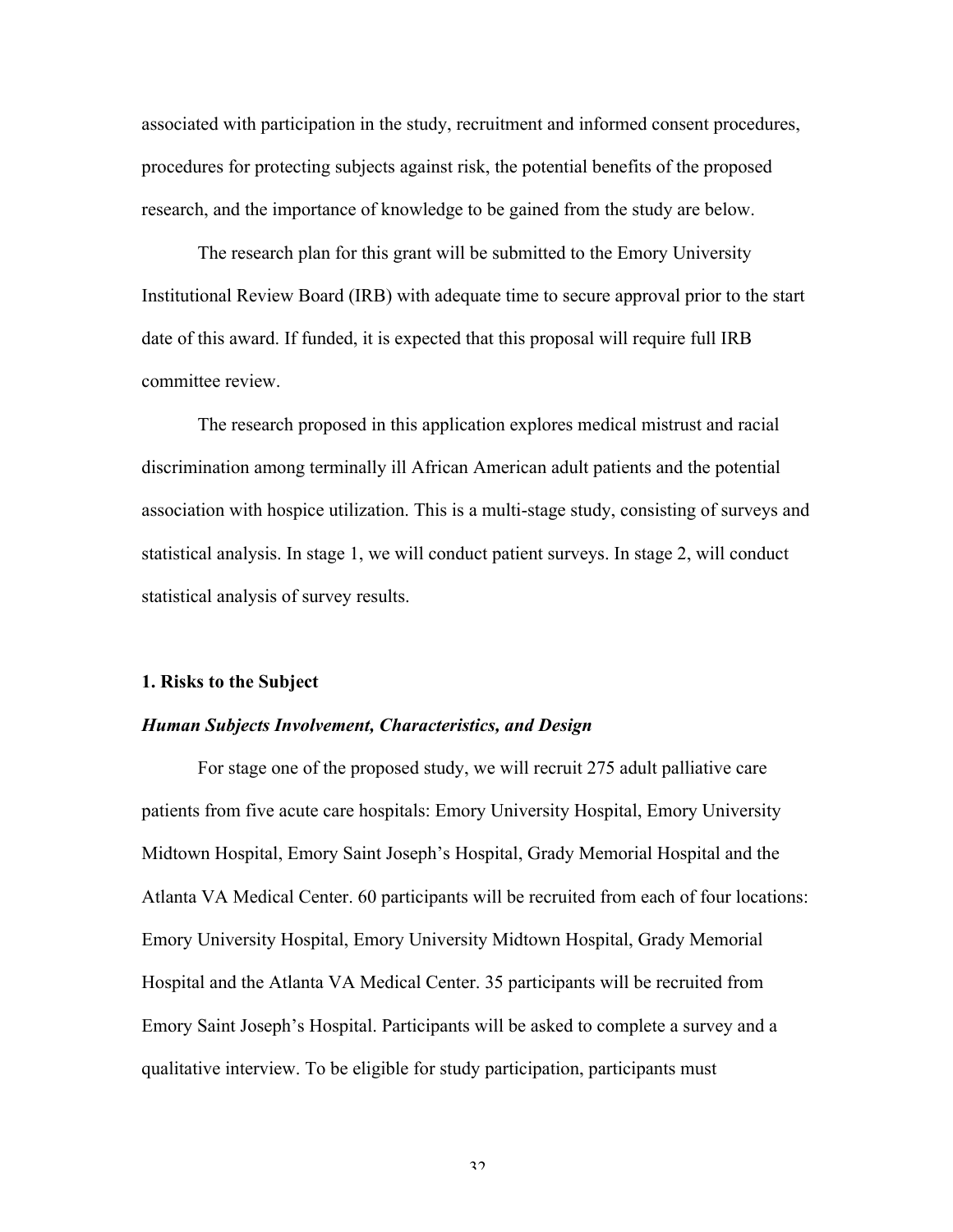- Self-identify as African American
- Be age 21 or older
- Be English speaking
- Be a patient/recipient of care at one of the aforementioned locations or be health care power of attorney or legal next of kin for a patient/recipient of care at one of the aforementioned locations
- Be certified as being terminally ill (life expectancy of 6 months or less) by a physician or be health care power of attorney or legal next of kin for person certified as being terminally ill
- Be willing to provide written, informed consent

For stage two of the study, we will be conducting statistical analysis of survey and interview results and study participant's decision to enroll or not enroll in hospice care.

# *Sources of Collected Materials*

Data obtained through this study will be used specifically for research purposes. Data will be collected through electronic or paper surveys and participants' electronic medical record. The only information to be obtained from electronic medical records is hospital discharge plan (either to hospice or not).

# *Potential Risks*

Participating in this study will involve minimal psychological risk. The risks involved in this study relate to disclosing personal information about sensitive topics such as medical mistrust and racial discrimination. Additionally, we recognize that participants are likely to be under significant physical and emotional distress due to their medical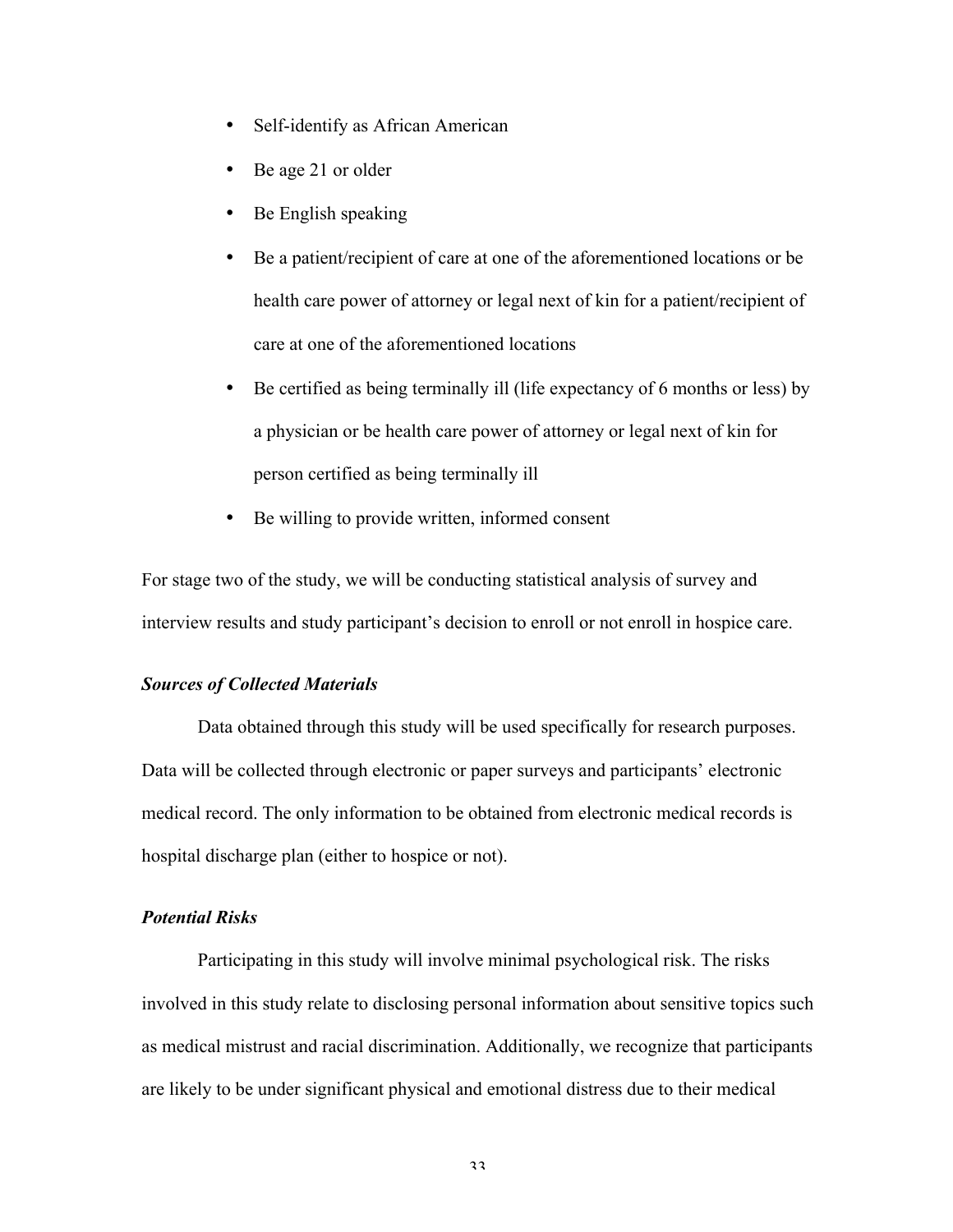conditions. It is possible that having participants complete surveys dealing with sensitive subjects may temporarily add to this distress.

Research material obtained from human subjects will include survey information consisting of the Everyday Discrimination Scale (EDS), Medical Mistrust Index (MMI), qualitative interviews and demographics; access to medical records; and data regarding utilization of hospice services. Surveys will be administered by palliative care social workers at the respective hospitals.

#### **Adequacy of Protection Against Risks**

### *Recruitment and Informed Consent*

Participants will be recruited for study participation while they are patients in the aforementioned acute care hospitals. In these hospitals, a patient's primary health provider (physician or nurse practitioner) requests a consult from the Palliative Care Team. Study staff will ask the Palliative Care Team providers to identify patients who are appropriate candidates for the study. The Palliative Care provider will determine the patient's interest in participating in this study. Participants will be presented with a letter of informed consent. The letter of informed consent will identify the sensitive nature of the study and advise participants that they may terminate their participation at any point or decline to answer any questions. It will also include a statement regarding the purpose of the medical records review. Participants will be offered a \$25 gift card for participating in the study.

# *Protection Against Risks*

Completed surveys and interviews will be kept in locked files (electronic and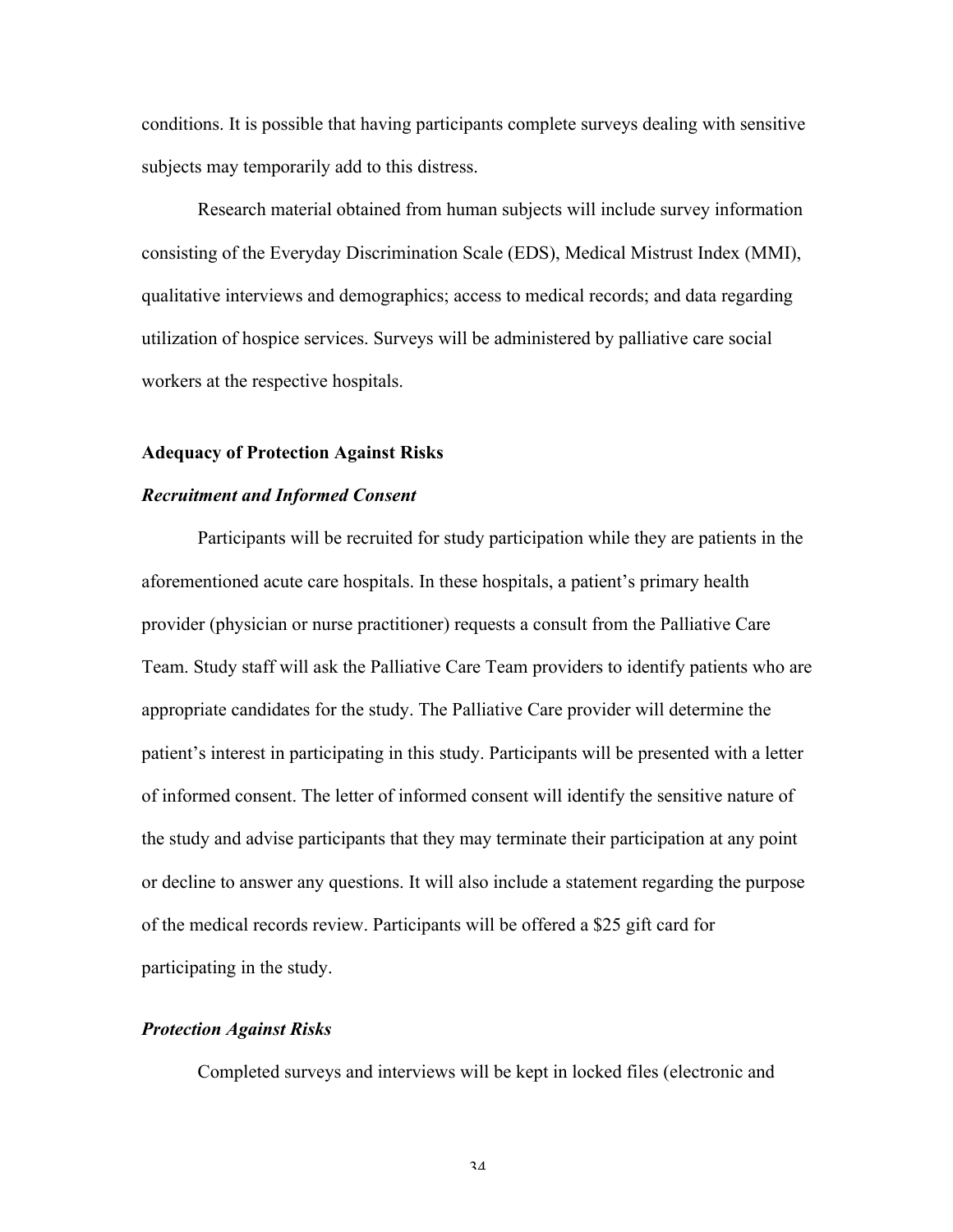physical) and accessible only by research staff. Access to medical records will be limited to only those designated by the IRB and will require assigned usernames and passwords. Access will be limited only to the amount of information needed to satisfy this project and as authorized by the IRB. At no time will patient identifiable information be released in any format in the results of the reported/published research project.

# **Potential Benefits of the Proposed Research to Human Subjects and Society**

The knowledge gained from this research will be used to improve understanding of hospice utilization among African Americans. Research findings will be used to inform clinical and public health practice, future research, policy and advocacy related to end-of-life care in the African American community.

# **Importance of the Knowledge to Be Gained**

The trend of health disparities among African Americans continues into the end of life with African Americans significantly underutilizing hospice compared with other racial groups. Disparities in the use of hospice are a significant concern for our healthcare system, our economy, and the millions of African Americans who could benefit from hospice. This proposed research has the ability to elucidate surrounding the underutilization of hospice by African Americans.

### **Inclusion of Women**

Pursuant to NIH policy, women (females over the age of 21) should be included in all NIH-supported biomedical and behavioral clinical research projects involving human subjects. Women will be included in the proposed study, and gender will not impact study recruitment.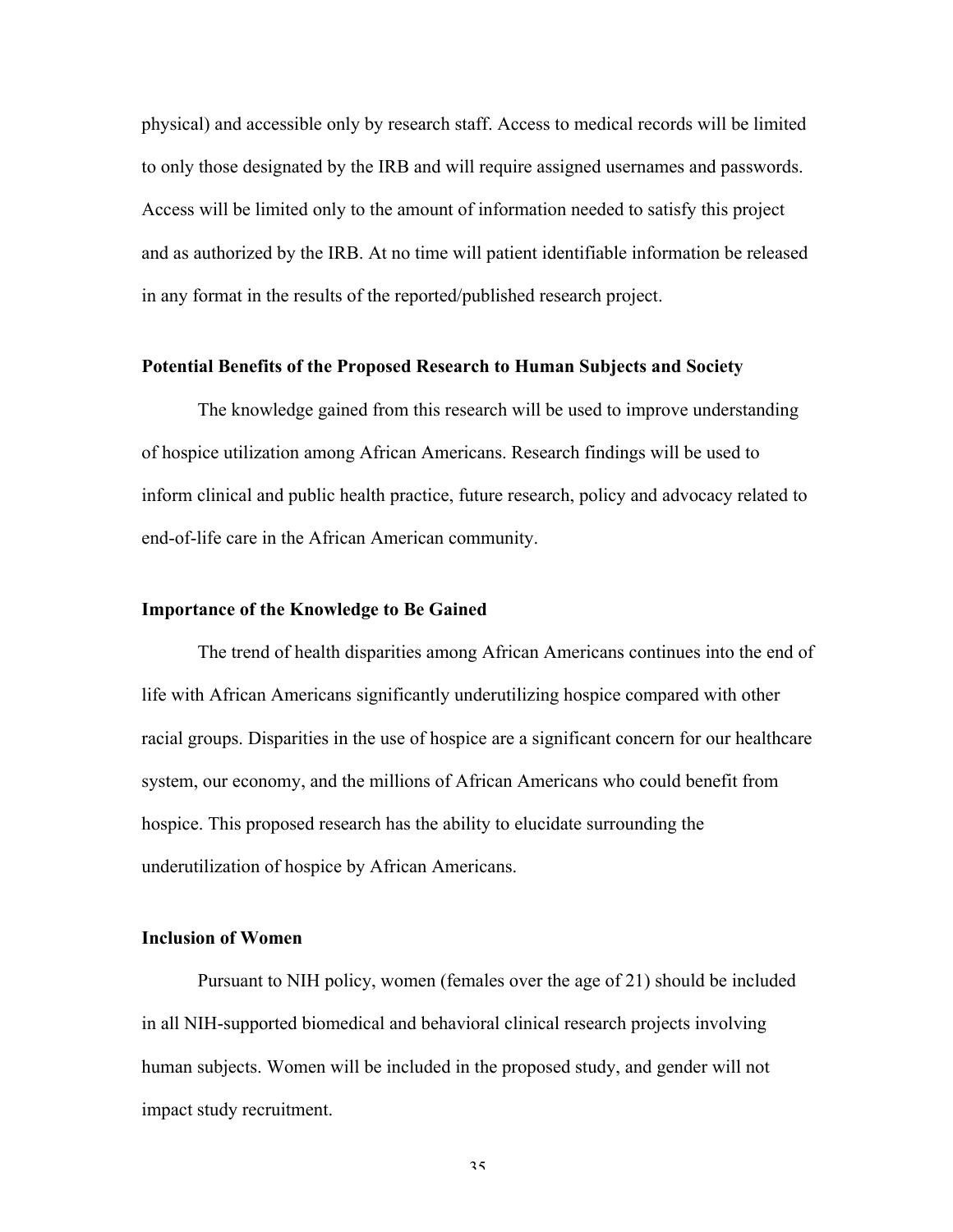# **Inclusion of Minorities**

Pursuant to NIH policy, members of minority groups should be included in all NIH-supported biomedical and behavioral clinical research projects involving human subject. This research proposal focuses specifically on African Americans, a minority population group that experiences significant disparities in the burden of disease and death.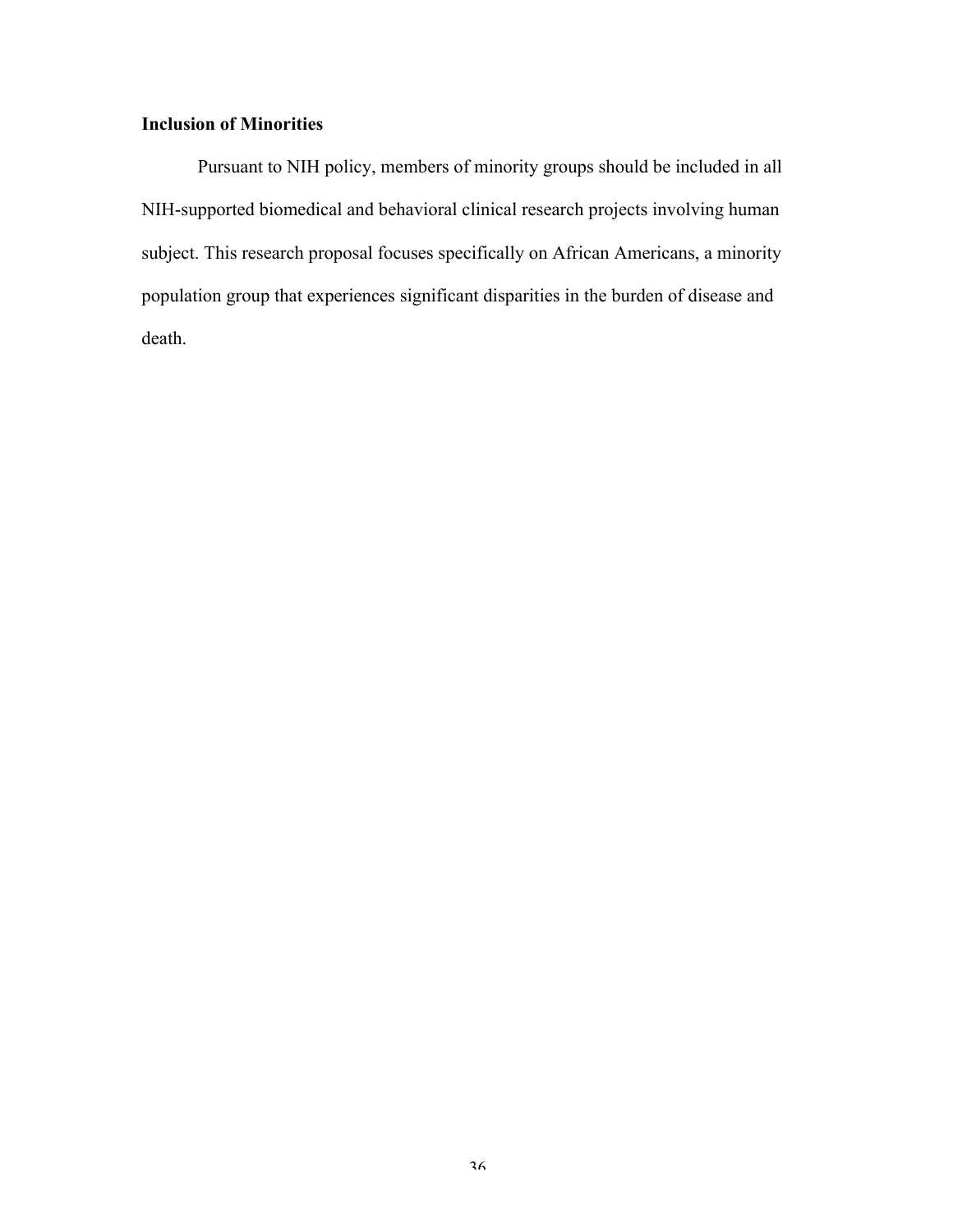## **IV. Reviewer Comments**

This chapter discusses the comments made by the reviewers and how they have been incorporated into the final proposal. The author wishes to thank Ellen Idler, PhD; Julie Gazmararian, MPH, PhD; Moose Alperin, MPH, EdD; Johanna Hinman, MPH and Rita Noonan, PhD for taking the time to review this grant proposal. Their suggestions for how to strengthen this proposal were very helpful. As a beginning researcher, I particularly welcome their insight, gained from years of research experience.

#### **Reviewer 1 (Ellen Idler) comments:**

Reviewers should answer following questions: on a scale of 1-5 do you feel:

- $1 =$  strongly agree;  $5 =$  strongly disagree
- 1) The proposal is responsive to RFA? 3
- 2) The proposal is well thought out and theoretically sound? 3
- 3) The PI makes a compelling case that proposed research is necessary? 2
- 4) The PI makes compelling case that she can accomplish what is proposed. 3

5) The proposed research is innovative and sets the groundwork for future work in this area. 2

**Comment 1** - Is the proposal responsive to RFA? I'm not sure if it will be seen as such. Clearly you are concerned with the negative effects of racism and discrimination in the use of health care and that would have it qualify, but in reality your premise is that the perception of health care discrimination that is preventing African Americans from using hospice is an unfounded with respect to hospice, and that the negative perception of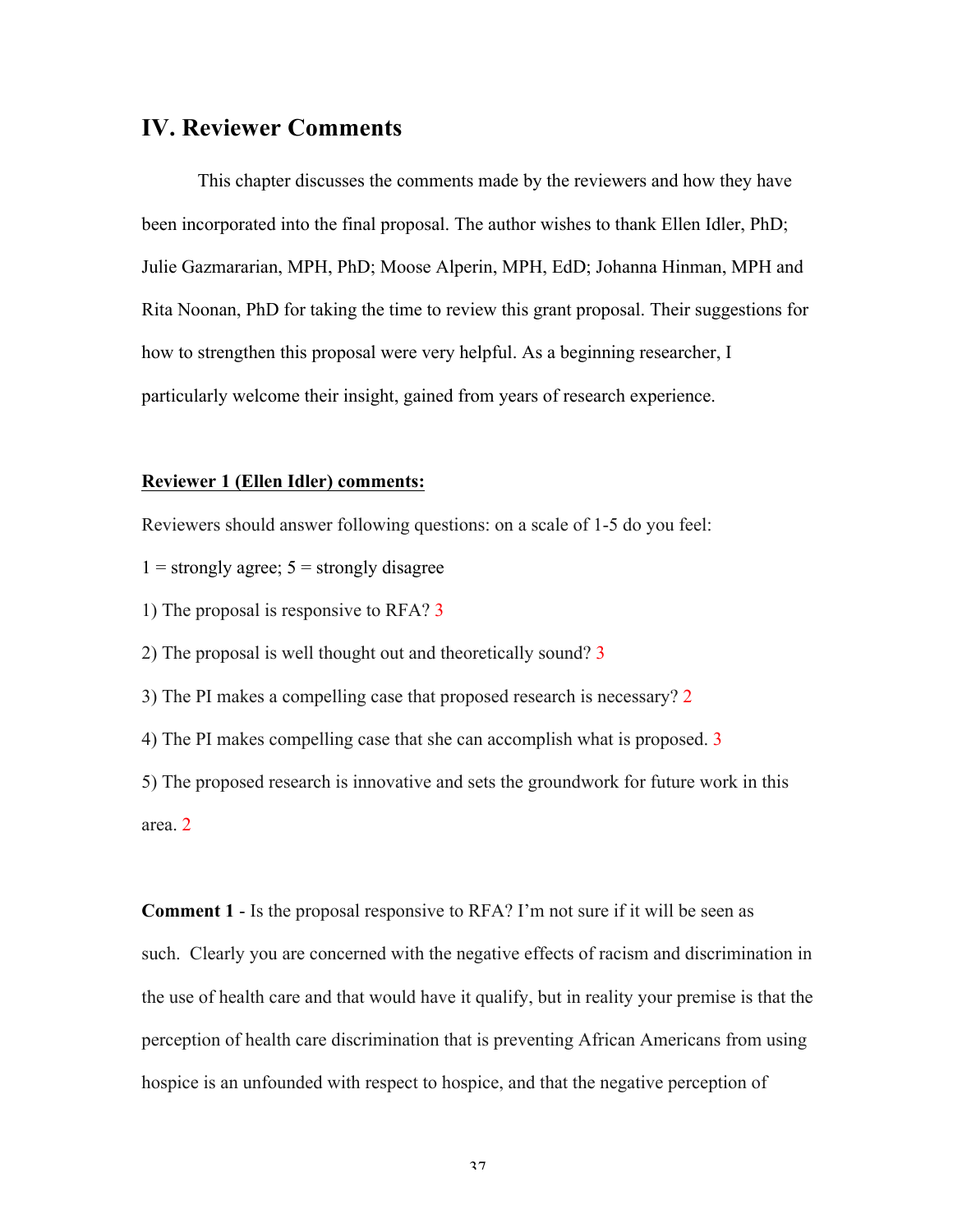hospice should be dispelled. The problem is not the system's withholding of hospice care, it is the reluctance of African American patients to seek hospice services that is the problem. So the policy proposals would be more about combatting the perceptions rather than elimination of barriers to care.

*Response –* This is an excellent point, and one that the author considered when creating this proposal. While the IOM defines disparities as "racial and ethnic differences in the quality of health care that are not due to access-related factors or clinical needs, preferences, and appropriateness of intervention," the FOA states "disparities are defined as significant differences in health status and outcomes between one population and another." It also "calls for research to address and to improve understanding of the causes of health disparities." The FOA does not specify that the disparities addressed in the proposal stem from lack of access to care. Indeed, the heart of this proposal is the concern that significant numbers of African-Americans are refusing care they do have access to. In the author's opinion, these numbers are significant enough to warrant research exploring potential causes.

**Comment 2** - You should state your research question(s) more clearly so that the relationship between the concepts is easier to understand. Your independent variables in the quantitative study will be Everyday Discrimination and Medical Mistrust. You don't really specify the dependent variable, although it seems to be decision to use hospice care (more about that below). You need to say how that decision will be measured, and when, since there may be a process of decision-making that changes over time. You do have a construct for Decision Factors in the qualitative interview, but it would be good to have a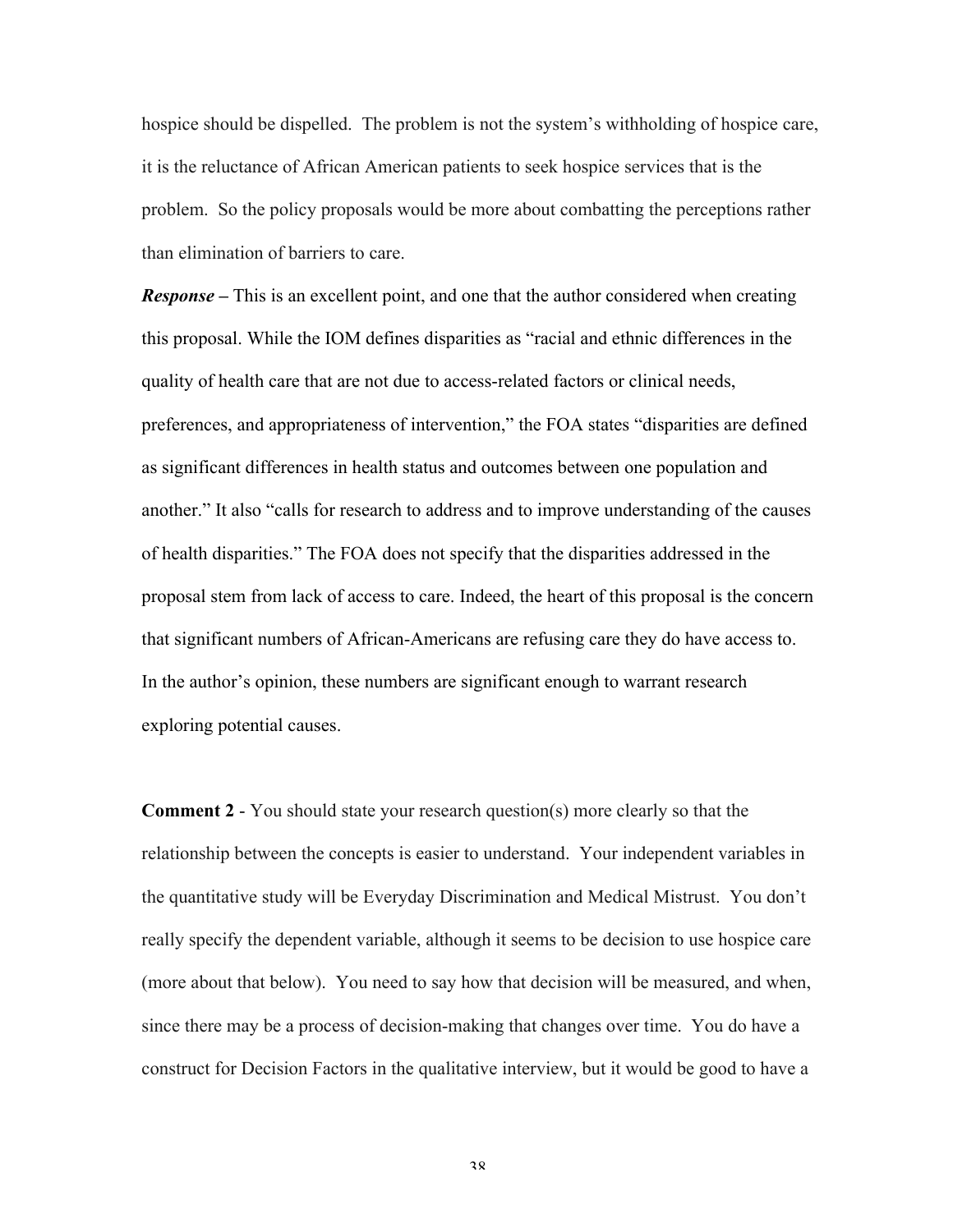recognized "attitudes toward hospice" measure in your quantitative data. You could analyze this as a mediating factor, because it would be a hospice-specific explanatory pathway for the discrimination and mistrust measures, which generalize to all health care. If a standard scale does not exist, you could develop one yourself, based on the qualitative interviews, and that would be a nice contribution. Maybe the most important reason for this is what I mentioned above — hospice attitudes could be subject to change, while past experiences of discrimination with the health care system cannot be changed. *Response –* Thank you for pointing out the lack of clarity. I have added more detail about measuring the decision to use or not use hospice. I have also added that qualitative interviews will be used to create a scale on hospice attitudes.

**Comment 3 -** A second issue with the research design is about the identification of subjects for the study. Will the screener know what the patient/family is thinking about hospice (likely they will)? How will you guard against this influencing the screener's identification of study subjects, and against the screener's communicating this information to the interviewer?

*Response –* Excellent point. You are correct that the palliative care provider (screener) may already have an idea of how receptive the patient/family will be to hospice. The providers are to identify any patient who meets study criteria as a potential subject. Regarding the concern of screener influencing the interview, instructions have been added.

**Comment 4 -** How will the IRB/consent process be handled — will the interviewer also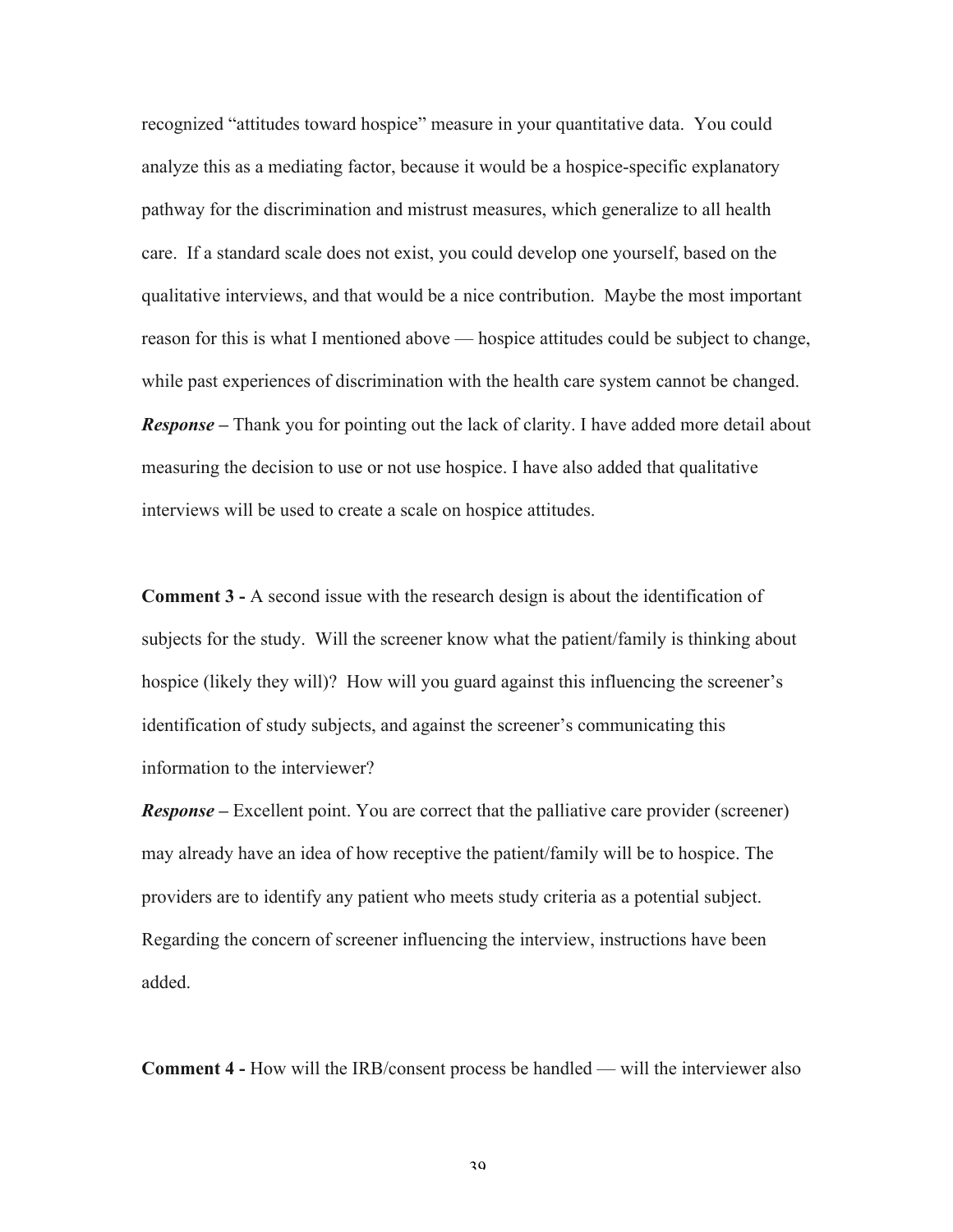do the consent or will recruitment/consent be a separate process?

*Response –* The Palliative Care Social Workers will obtain consent.

**Comment 5 -** Previous research has identified religion as a factor preventing some patients from using hospice care. You mention this but don't develop it very much. Given the higher religiosity levels of African Americans, you should spend some time thinking about what the appropriate measures of religiosity should be. Given their serious illness, it makes attendance at religious services a problematic measure. But you should ask about attachment to a congregation, is someone praying for them, have they spoken to their pastor or other people at their church about their health care… It would be great if you could capture not only the presence/effect of personal religious beliefs, but also possible some social influence of the religious community.

*Response –* Agreed. Because racial discrimination and mistrust are the main factors this study addresses, religious factors are only briefly discussed. The qualitative interviews will include some of these potential measures that you mention. Table 1 does include a sample interview question related to religious influence.

**Comment 6 -** A good case is made for the need for the research and the potential benefits are significant. I especially liked your perspective that encountering new social systems (end of life care) puts African Americans at risk of experiencing new forms of discrimination. This is a great insight and basis for your study. Also, the conceptualization of the end of life period as a moment in the life course is another excellent framing device.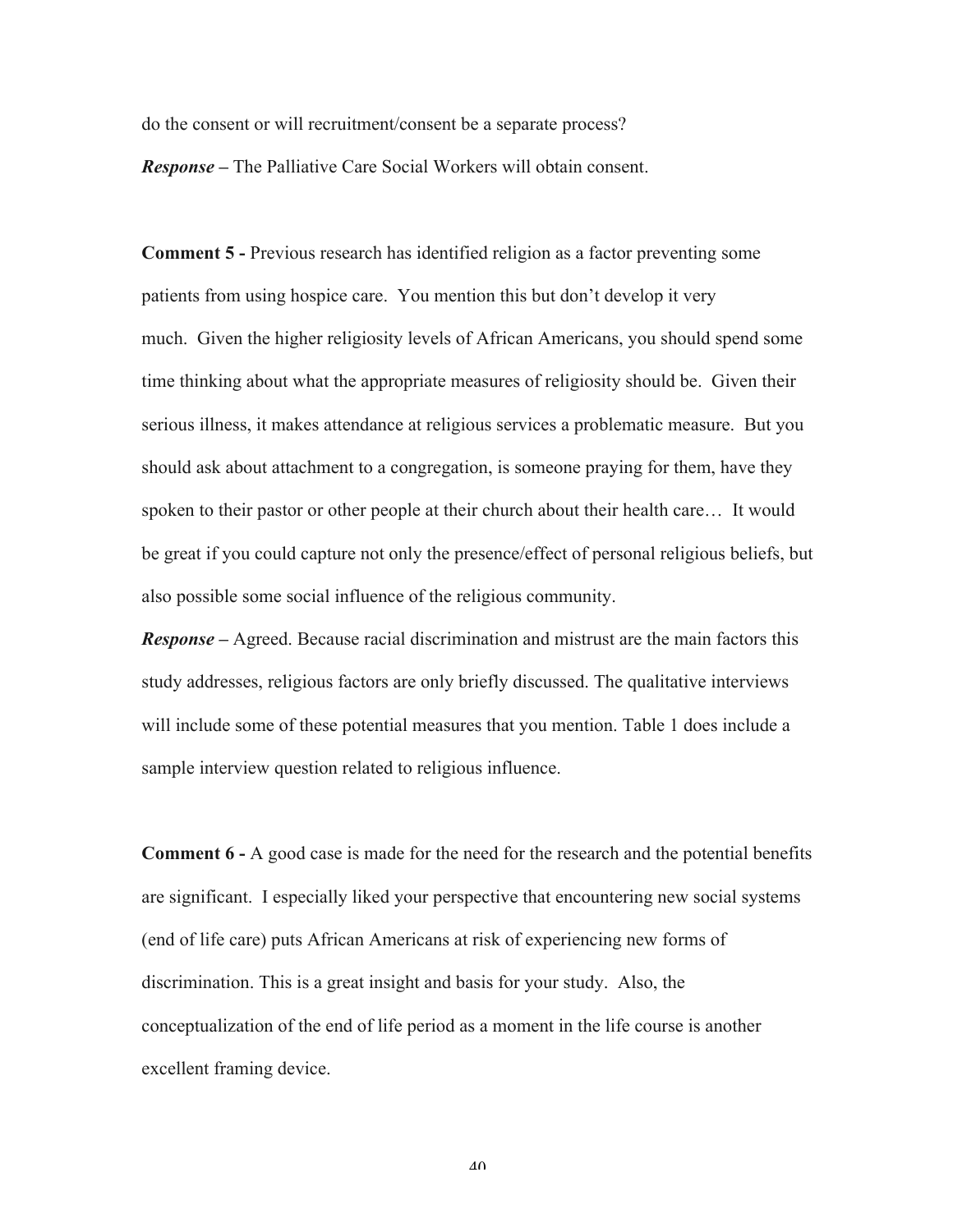*Response* – Thank you for the positive feedback.

**Comment 7 -** The personnel doing the interviews are not specified, so it is not known if all interviews are to be done by the PI or if there will be a team.

*Response –* Thank you for highlighting this oversight. I have specified that the Palliative Care Social Workers at each site will conduct qualitative interviews.

**Comment 8 -** 275 quantitative and qualitative interviews will be a lot to complete in only 6 months, even if there is more than one interviewer. That would mean 2-3 interviews per day, 5 days a week, at multiple locations in Atlanta. Can you demonstrate that there will be sufficient cases to recruit from? Can you estimate the proportion that will consent to participate?

*Response –* On any given day, there generally 5-12 new palliative care consults at each site. Unfortunately we are unable to predict what proportion of these patients will consent to participate. We have changed the sample size to 60 as this is more realistic.

**Comment 9 -** Also, will you be an employee of one of the institutions? If so, how will you handle any potential conflicts of interest in your roles as social worker and researcher?

*Response –* I will not be an employee at one of the institutions.

**Comment 10 -** Using a multi-method approach is good. Constructing a new attitudes toward hospice use measure would be another nice contribution. As you say, this is an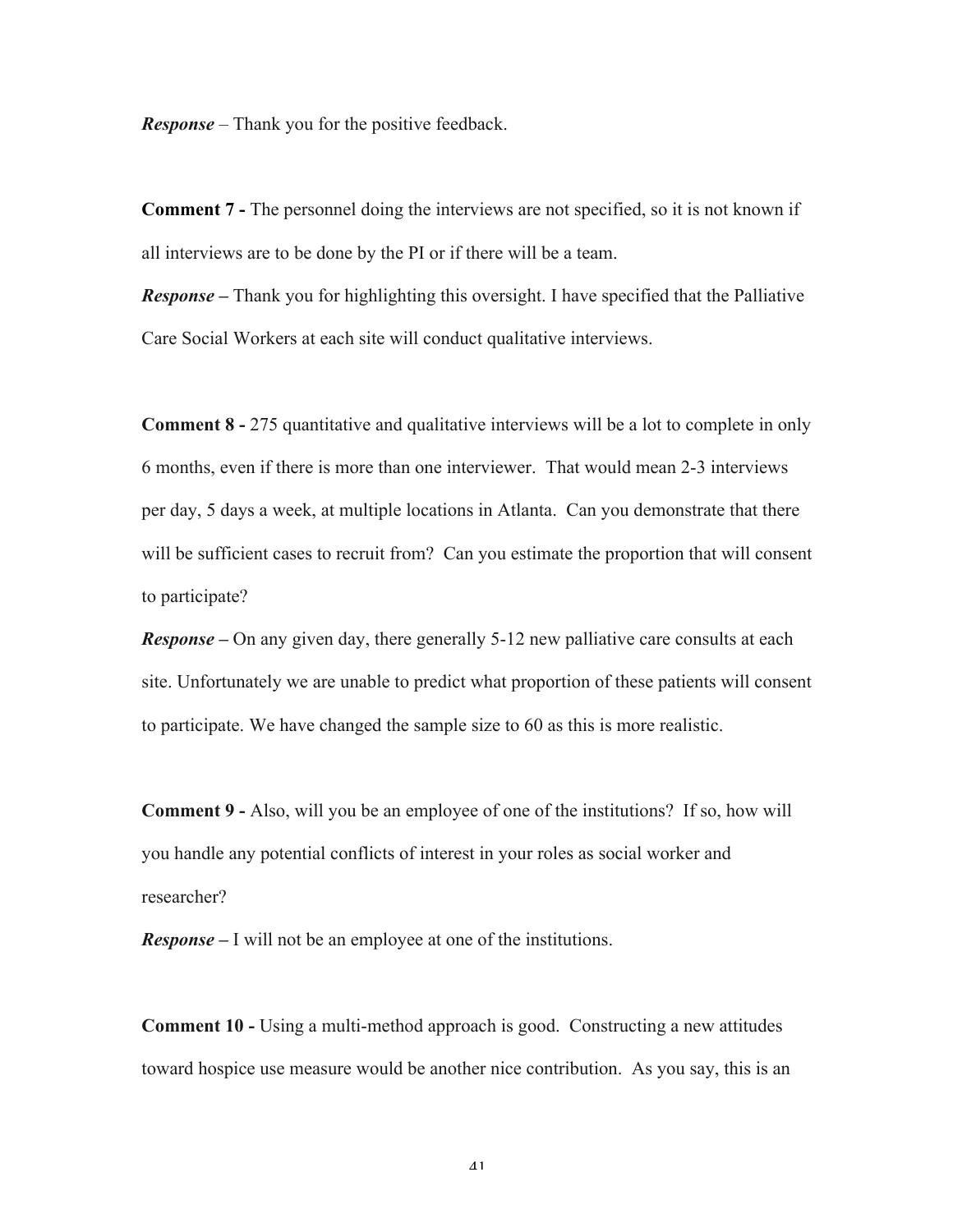area with very little research to date, so you can make a good contribution.

*Response -* Thank you, the author felt the mixed methods approach allowed for a deeper examination of the issues. The author also agrees that inclusion of attitudes toward hospice scale would add to the understanding of factors influencing hospice use. Given assignment limitations, inclusion in this thesis is not possible; however, the author will seriously consider this for possible future research along these lines.

**Comment 11 -** Which Institute will you be applying to?

*Response* - This grant is outdated and was used only for the purposes of this assignment. While I hope to be able to conduct research based on this proposal in the future, the specifics will depend on the details of future funding announcements. Most research related to palliative care goes through the National Institute of Nursing Research.

#### **Reviewer 2 (Julie Gazmararian) comments:**

Reviewers should answer following questions: on a scale of 1-5 do you feel:

- $1 =$  strongly agree;  $5 =$  strongly disagree
- 1) The proposal is responsive to RFA? 1
- 2) The proposal is well thought out and theoretically sound? 3
- 3) The PI makes a compelling case that proposed research is necessary? 2
- 4) The PI makes compelling case that she can accomplish what is proposed. 3

5) The proposed research is innovative and sets the groundwork for future work in this area. 2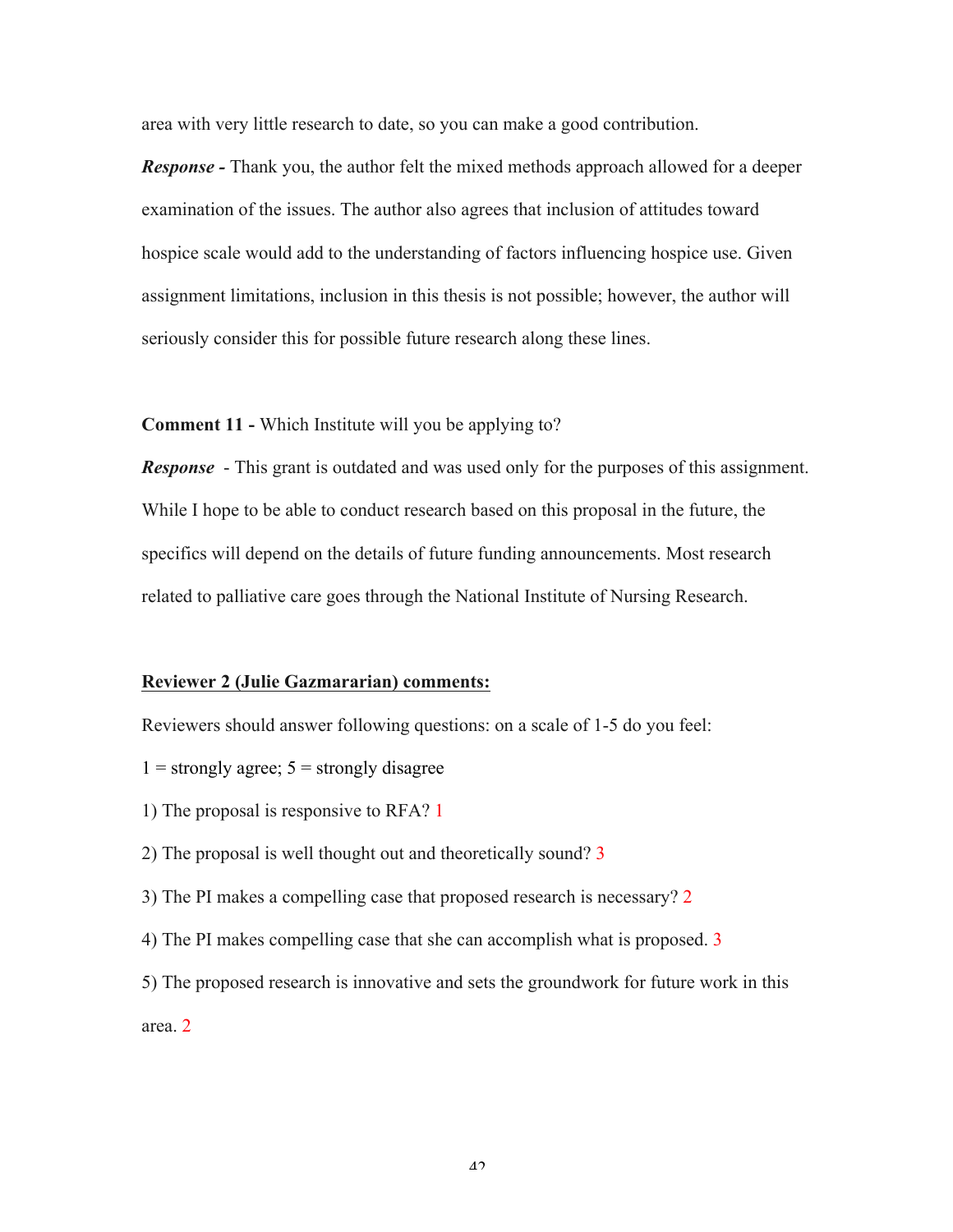**Comment 1 -** Is there data on the trends by race/ethnicity – e.g., hospice care is increasing % for whites, % for blacks, etc –that may make a strong point that the increase is being concentrated among whites

*Response –* Thank you for pointing this out. I have added data specific to percentage increase by race.

**Comment 2 -** Typically you do the qualitative work first to guide what questions to ask in quantitative survey

*Response* – Respectfully, that is just one possible approach. We are not designing our own quantitative survey as the EDS and MMS captures what we are seeking to measure.

**Comment 3 – "**We will also conduct qualitative interviews with palliative care providers regarding their perceptions of African-American patients' hospice decision-making process." This could probably be a separate aim so it does not get lost *Response –* Good point. I have added Aim 3 on the Specific Aims page.

**Comment 4 –** "Factors (i.e. education level, age, socioeconomic status, relationship with referring provider, previous exposure to hospice, need for help in the home) that may modify the association between racial discrimination, medical mistrust and hospice utilization will be quantitatively and qualitatively analyzed." Need a bit more detail about how this will be done – same methods as aim 1?

*Response –* More detail has been included under Aim 2.

**Comment 5 -** How will the quantitative analysis happen?

 $\lambda$ 3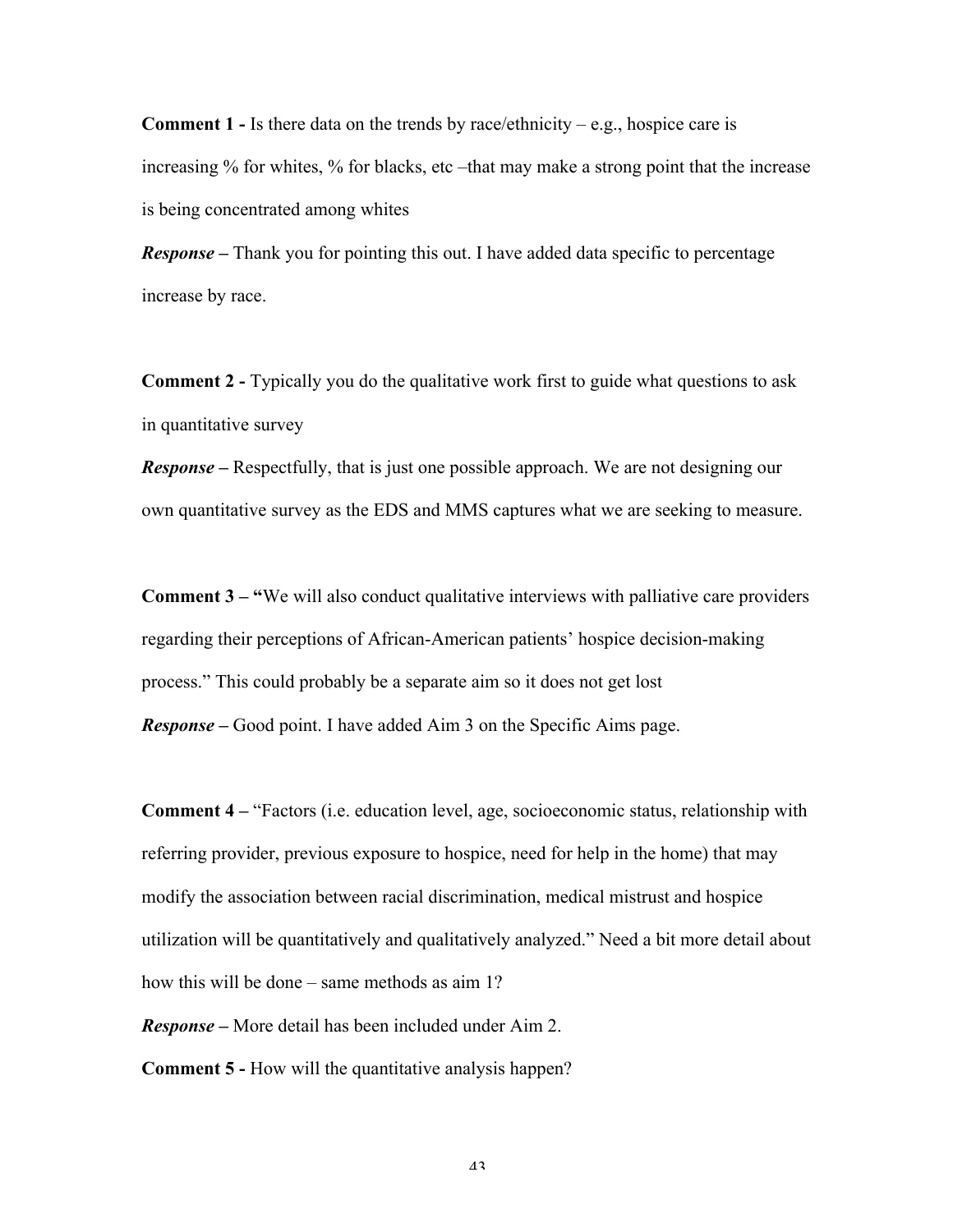*Response –* As addressed in the research plan: Patients from all five hospitals will be included in a single cohort. Patients will be classified on hospice use or non-hospice use. Descriptive statistics will be run on both EDS and MMI. T-tests will be run to determine if an association exists between aggregate EDS and MMI scores and hospice utilization. Multivariate regression will be conducted to examine the degree of association between EDS and MMI on hospice utilization outcomes.

**Comment 6 -** Are you using racism and discrimination as interchangeable terms? *Response –* Not exactly. The author acknowledges the terms are distinct but closely linked. For the purposes of this study, discrimination because of one's race is considered a manifestation of racism.

**Comment 7 -** Clarify what generation – over 65? Over 85? *Response –* Thanks for pointing this out. I have specified those over 65.

**Comment 8 -** Would be nice to have a figure showing your framework and how these "concepts" are related – or how you think they are related and what you will test in your study

*Response –* I agree! I had searched for appropriate figures to use, but did not find any I felt were helpful. I will continue to try to develop one should I pursue this proposal further.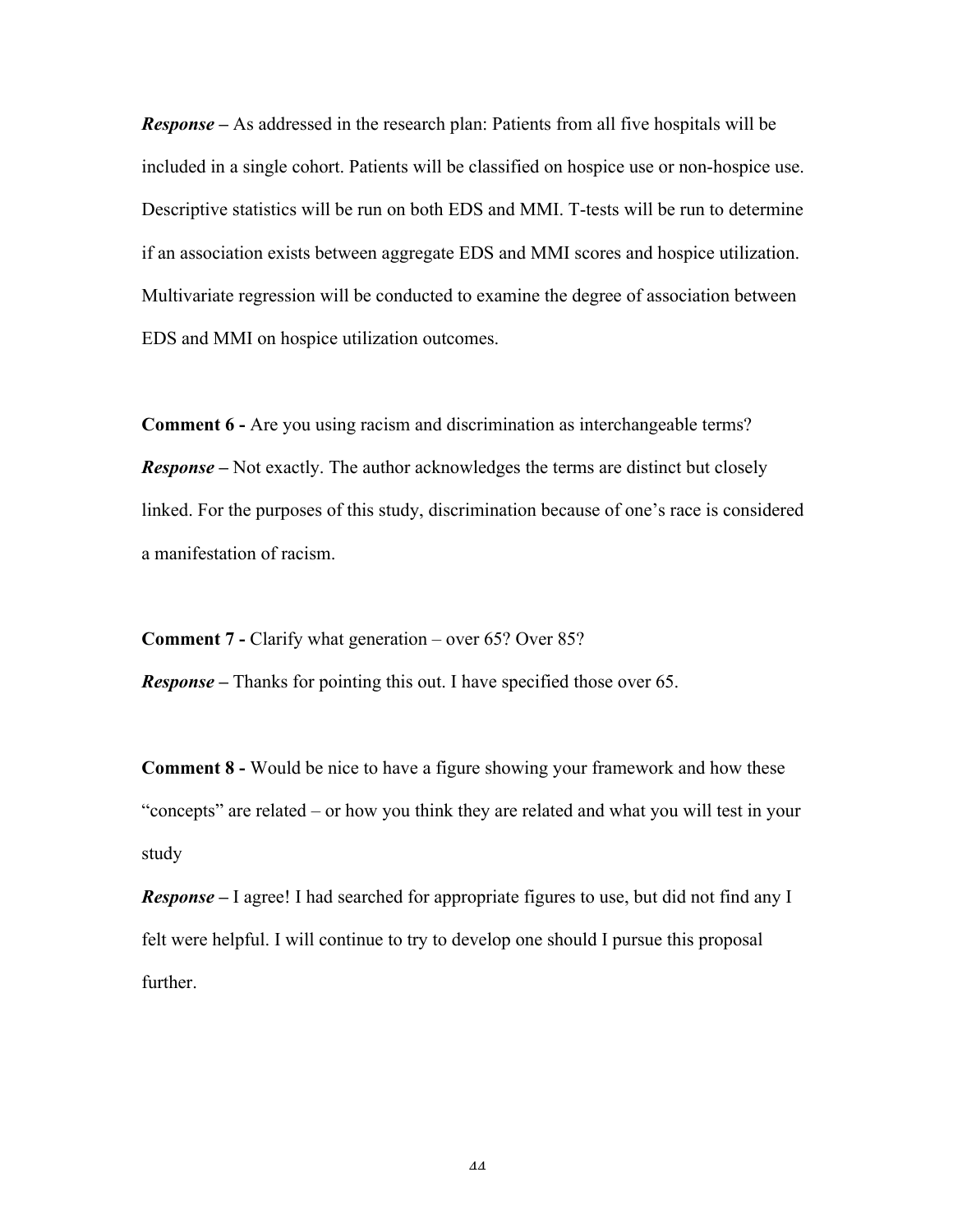**Comment 9 -** Sarah – I have been dinged before by NIH reviewers if I describe more methodologic strengths as "innovation" – they have been critical that the methods strengths are what are expected for a rigorous study. So – need to push this a bit more in terms of what is innovative in terms of your proposed study – tie back to the project announcement in terms of what scientific gaps they are trying to address.

Typically you would not provide this much detail since biosketches are included with the submission & your budget narrative also lists all the members and their roles– so less detail here to give you more room to provide details about your study

*Response –* I have removed some of the detail about team members. As discussed in the research plan, this study is innovative because it is the first to address how racial discrimination and medical mistrust (factors known to influence health care utilization) may influence hospice utilization. This is a novel idea. As also pointed out in the literature review, most research at the end of life is conducted retrospectively. While this is methodological as you mention, because prospective studies are uncommon in the terminally ill population, this should be considered innovative.

**Comment 10 -** Seems like earlier you should describe what is stage 1, what is stage two? *Response –* A description of stage 2 has been inserted under Survey Analysis.

**Comment 11 -** [Description of Recruitment] was a bit confusing to follow – could summarize in a table perhaps? Also – clarify why these hospitals – differences/similarities in patient population. Also exactly HOW will they be recruited??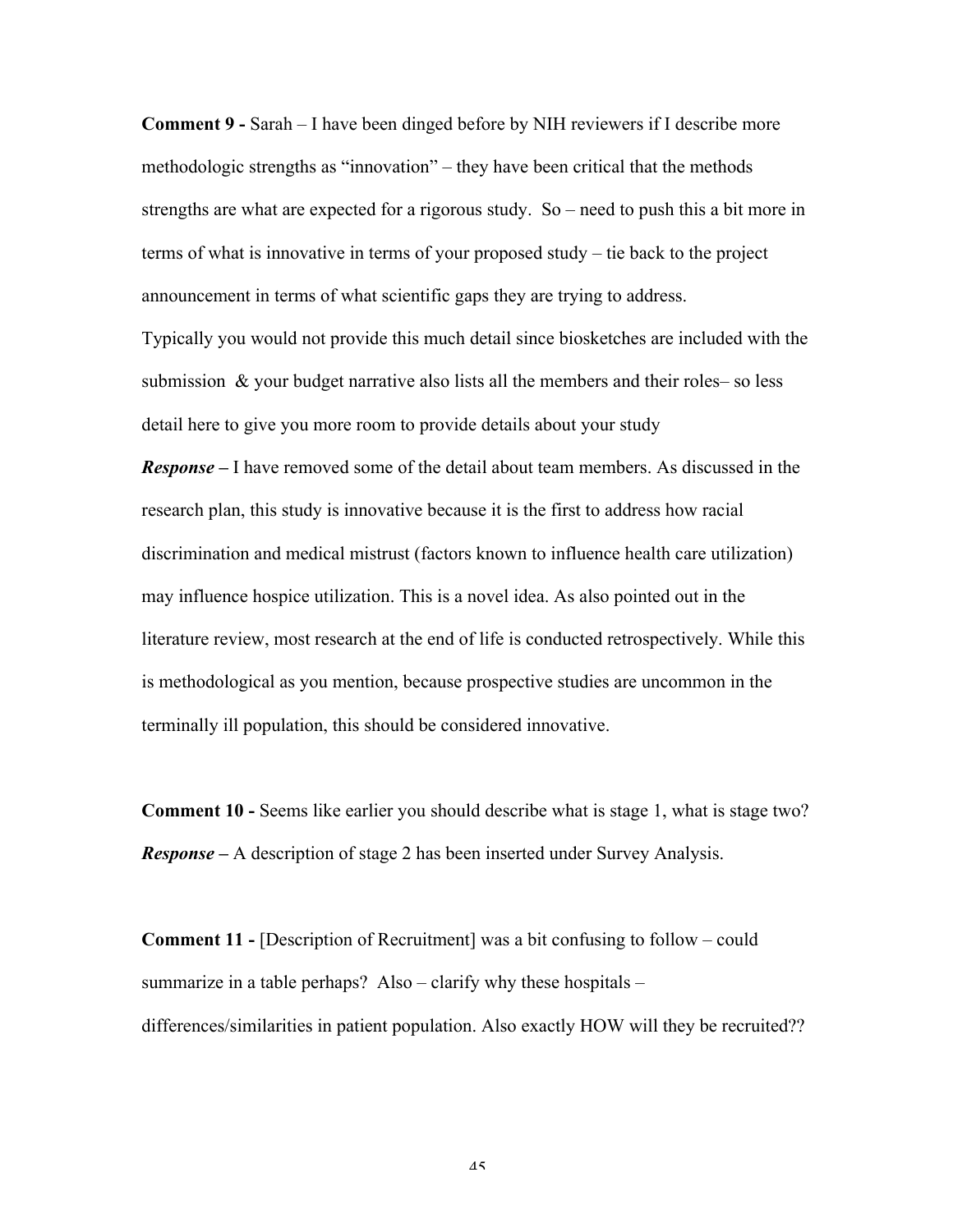*Response –*I have specified that these hospitals are all part of the Emory Palliative Care Center.

**Comment 12 –** [description of study eligibility] Don't use bullet format – takes up too much space

*Response –* I have removed bullets and put eligibility criteria in sentence form.

**Comment 13 -** Rewrite [section discussing identification of potential participants] – confusing to follow

*Response –* I have made adjustments under Recruitment.

**Comment 14 -** I would be shocked if providers would be willing to be this actively involved in patient/study recruitment – typically the nurse or other health staff is more helpful –

*Response –* Perhaps. Because the Emory Palliative Care Center is interested in doing disparities research, I would hope that provider participation would be realistic.

**Comment 15 -** Somewhere you need to address IRB review/informed consent – see you have some of this in next section – but have to mention IRB approval, etc

*Response –* IRB was discussed in Chapter 3.

**Comment 16 -** Is this data collection modality realistic – with a likely older population, most likely NOT comfortable with using a tablet and also not feeling well….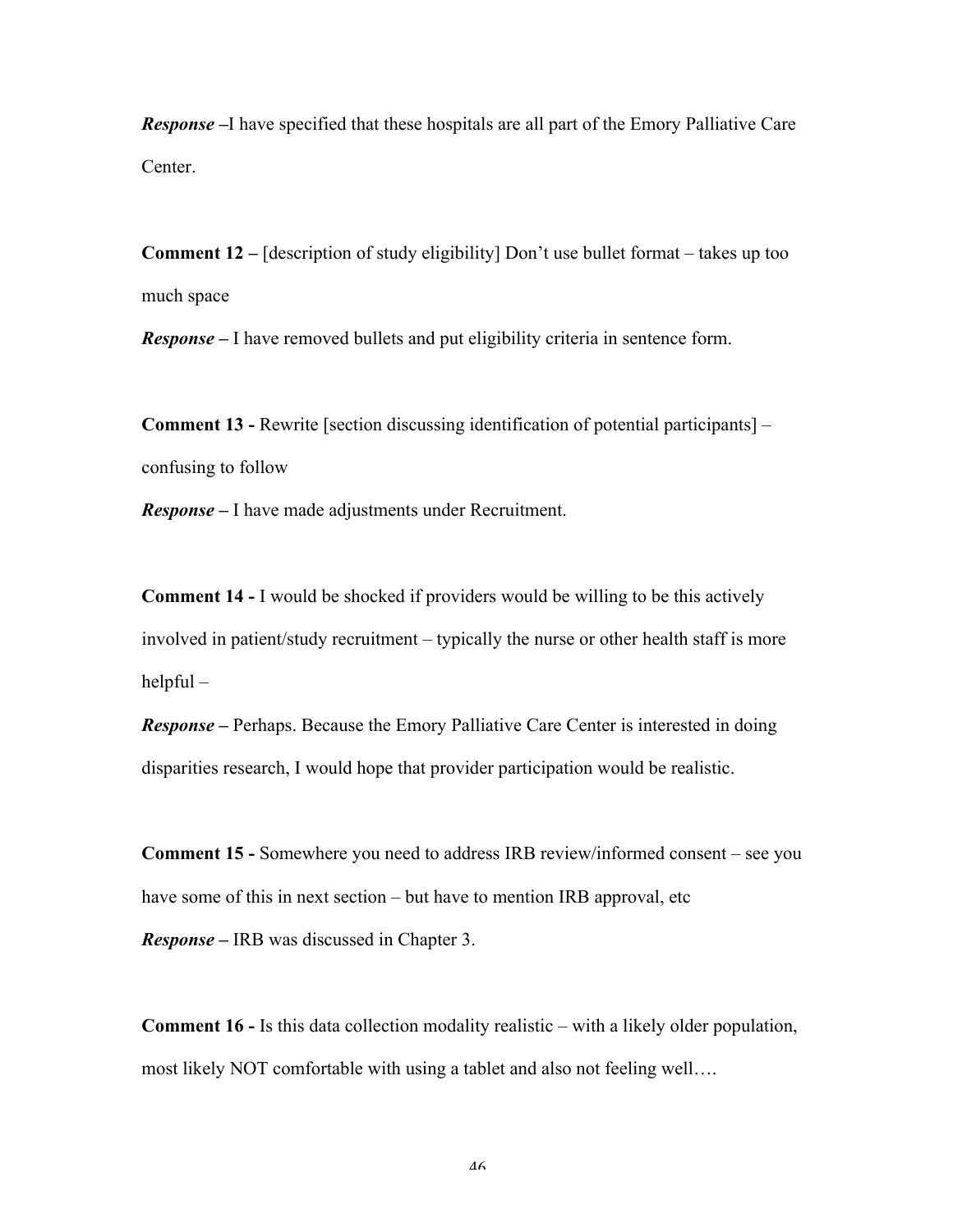*Response –* Good point, I have included a paper option.

**Comment 17 -** Comment on approximately how many questions in survey; about how long to complete?

*Response -* Details have been added under Survey Composition.

**Comment 18 -** Could possibly try to include some of [description of EDS and MMS scales] in the table to reduce your text

*Response* – It seemed appropriate to provide the descriptions as they are such an important part of what I am trying to measure.

**Comment 19 -** Need more details here – how many interviews with patients/spouses – will these be the same as those in phase one? Where will providers be from/what hospitals. Some of the patient interviews seem redundant with quant surveys. Need to have clear goal/purpose of these qualitative interviews – will there be an incentive, who will conduct them, how long will they take, how will data be captured, analyzed, etc *Response –* I have added details and clarification.

**Comment 20 =** Make sure to number your table and provide a table title *Response –* Number and title have been added above table.

**Comment 21 -** Constructs [listed in table] should link back to your theoretical model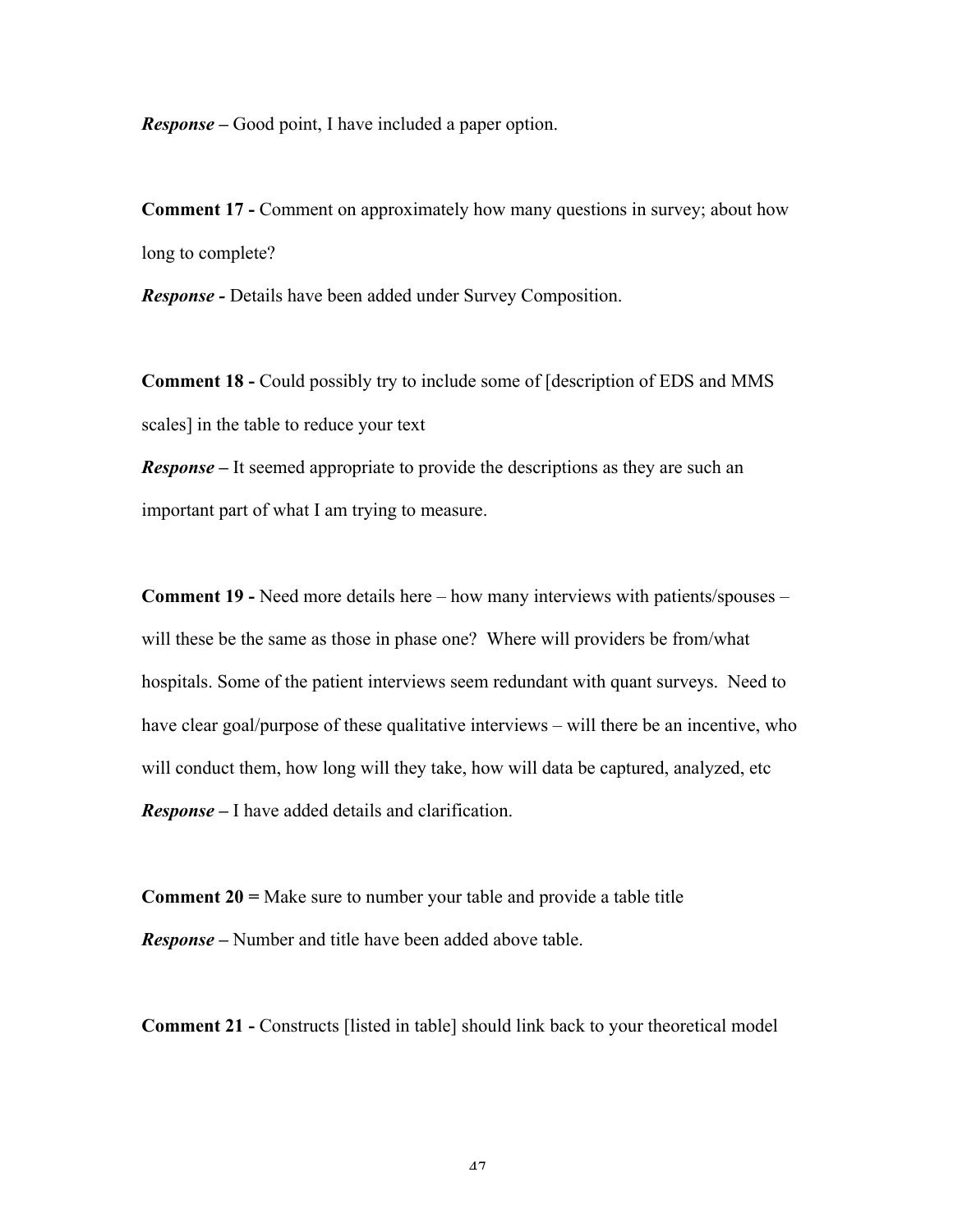*Response* – Appreciate your highlighting this. NIH space limitations prevented further elaboration.

**Comment 22 –** [In table] Could just state "self-report" – or something – not great to state "na" since there are measures

*Response –* Agreed. "N/a" has been changed to "Self-report" in table

**Comment 23 -** Typically we do not use the term "subjects" – could use "study participants" or "patients"

*Response –* "Subjects" has been changed to "Patients".

**Comment 24 -** Will you expect many to be hospice? Are you powered enough to look at differences? Where did you pull the 275 number from? Seems like if you are looking at hospice use vs non use – then you need to sample to make sure you have enough in each group

*Response –* It is expected that many will utilize hospice.

**Comment 25 – "**Additionally, they will be sub-classified based on scores from the EDS and the MMI." What does this mean?

*Response -* I have removed this line.

**Comment 26 -** Be sure to include study prep work – IRB submission & review, developing survey instrument, recruiting participants, etc. Include preparation of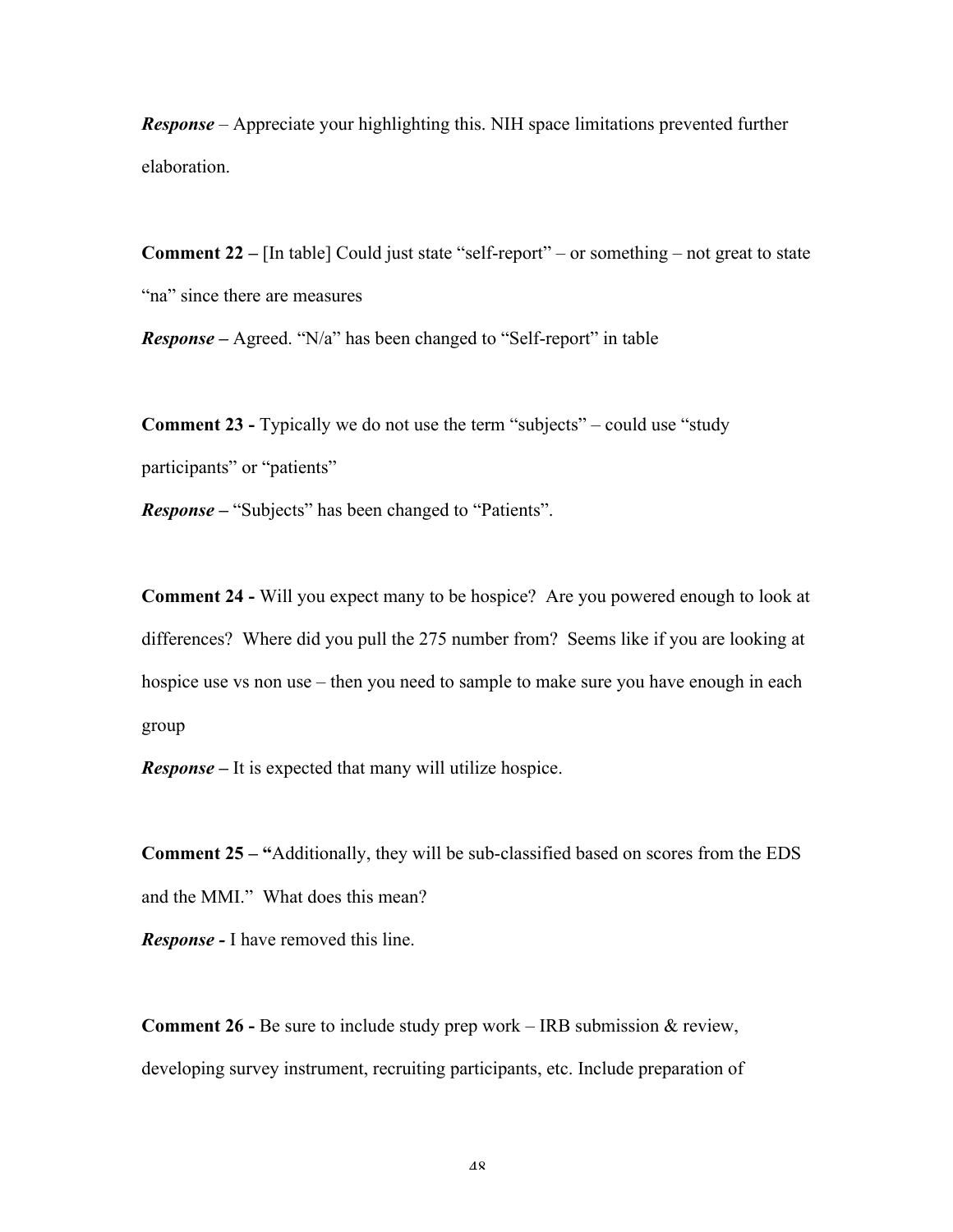manuscript; presentation at scientific meetings; disseminating results. Nitpicky, but make sure you work on formatting  $-e.g.,$  use same font throughout proposal; also be sure to include the references for these instruments – could include as a footnote to each table *Response -* I have edited table. Table size limits amount of detail I can fit in, but Future Planning is meant to include manuscript prep, presentations, etc.

**Comment 27 -** Excellent summary – I would love to see you do this research!! *Response –* The author thanks the reviewer for her kind words.

#### **Reviewer 3 (Moose Alperin) Comments**

Reviewers should answer following questions: on a scale of 1-5 do you feel:

 $1 =$  strongly agree;  $5 =$  strongly disagree

1) The proposal is responsive to RFA? 4 (mostly b/c you are missing an objective)

2) The proposal is well thought out and theoretically sound? 2

3) The PI makes a compelling case that proposed research is necessary? 1

4) The PI makes compelling case that she can accomplish what is proposed. 2/2.5

5) The proposed research is innovative and sets the groundwork for future work in this area. 1

**Comment 1 -** The FOA called for research that does 2 things: "(1) to improve understanding of the causes of disparities in health and disability among the various populations of the United States and (2) to develop and test interventions for reducing and eventually eliminating health disparities." You've done first one nicely but I don't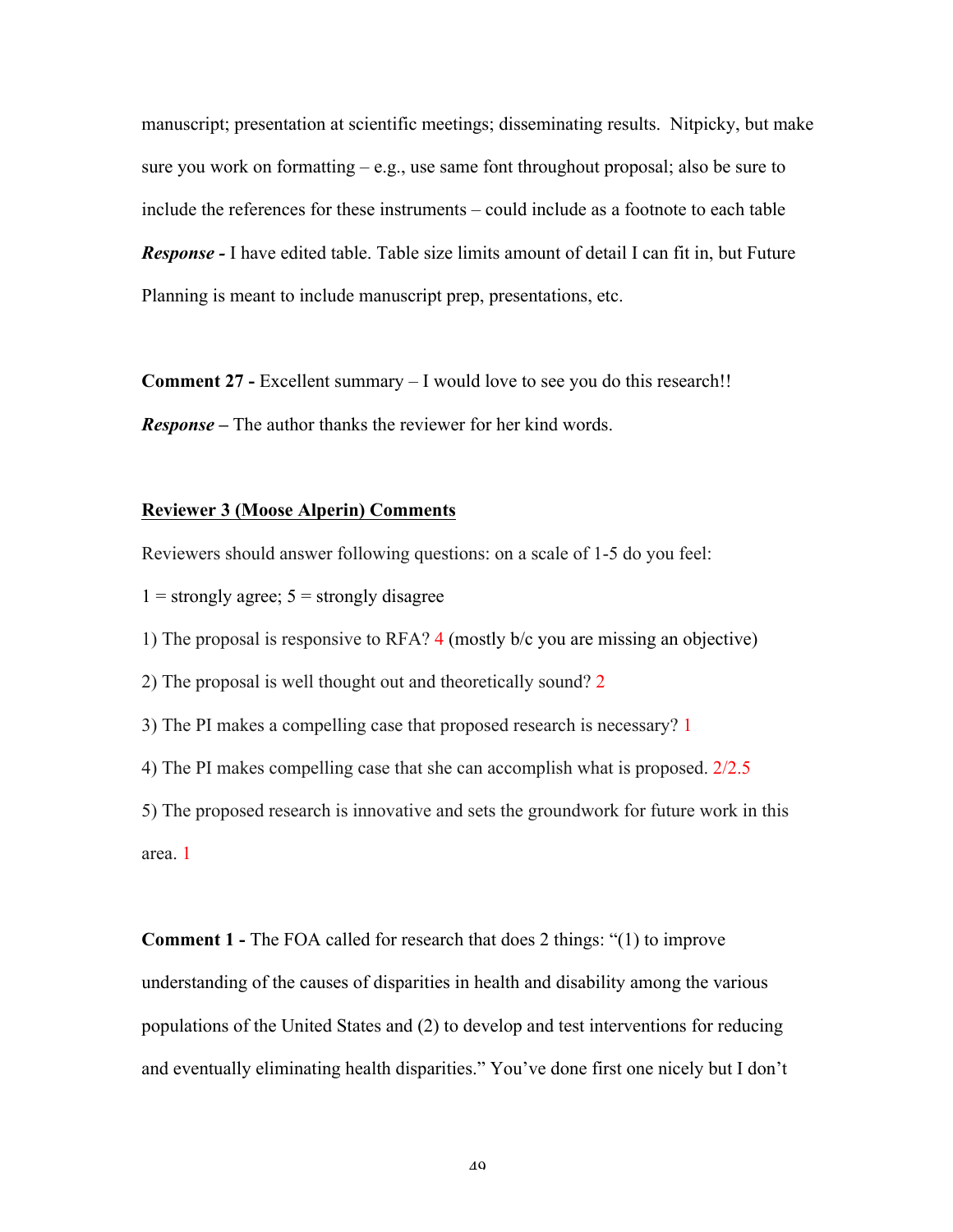see evidence of the  $2<sup>nd</sup>$  objective. (FOA also says "applications should be relevant to both the objectives of the FOA")

*Response –* You have a valid point. However, the development of appropriate interventions requires solid understanding of the causes of disparities. Understanding these causes is the first step in the creation of interventions.

**Comment 2 -** Three action areas mentioned in FOA: public policy, health care, and disease/disability prevention. FOA also says "This FOA encourages research on topics falling within more than one of these categories or on the interplay among the categories." You do mention that results can be used for policy – but wonder if you should be a little more explicit in linking the health care and policy "action areas."

*Response* –I do describe a number of actions that could result from knowledge gained from this study. I would need to know study results to be certain.

**Comment 3 -** Life-course perspective – you have a section on life course but I'm not sure it really focuses on what most could consider true life course and across multiple life domains (you focus on elderly)

*Response –* While most of our participants are likely to be elderly, they may be anywhere from 21 and above. Through this theory, we are looking at racist and discriminatory experiences over the life course that may then influence someone's decision regarding the use of hospice.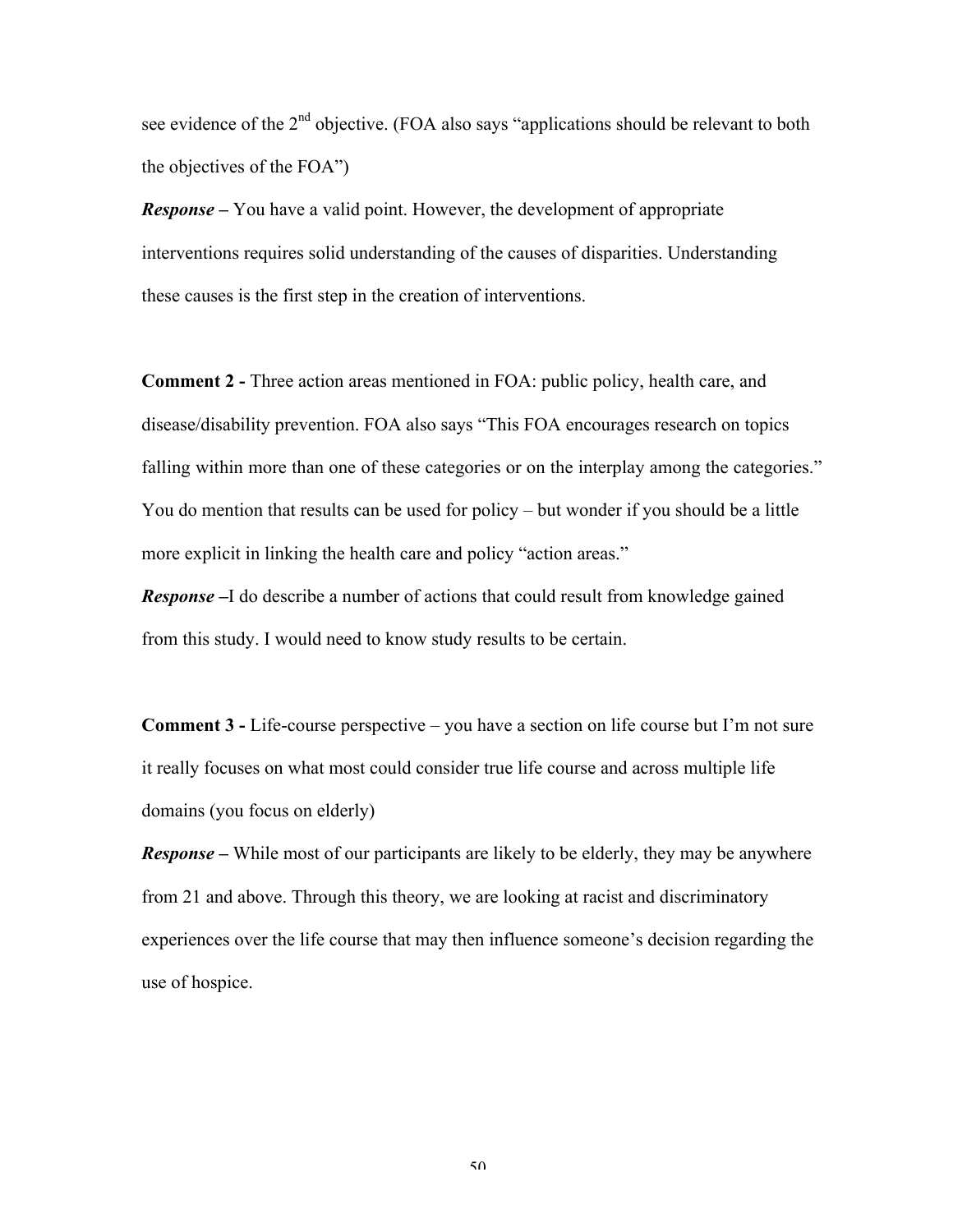**Comment 4 -** I'm sure that you are consistent with the research of participating ICs (although I didn't read through them all) – but I would make it obvious and somewhere have something like "Consistent with the research interests of xxx, ..." When there are specific things (e.g., action areas, perspectives/themes, IC alignment) that the reviewers might look for – make it easy for them to find.

*Response –* Good point. I have added a sentence to this effect in the closing paragraph of the research plan.

**Comment 5 -** racial discrimination (RD), medical mistrust (MM), and hospice utilization – I'm not sure that I completely understand whether you are trying to connect RD and MM – or just say that they are 2 individual factors that might be related to hospice utilization. And in reality, you have 2 instruments that don't necessarily link RD and MM. *Response -* I am using RD and MM as 2 separate (albeit related in ways) factors that might be related to hospice.

**Comment 6 -** Nice job making the case that …

African Americans have a disproportionate burden of many leading causes of illness and death

African Americans underutilize hospice

There is a historical context for medical mistrust based on racial injustices And we need more information to understand why we are seeing fewer African Americans using hospice

*Response -* Thank you.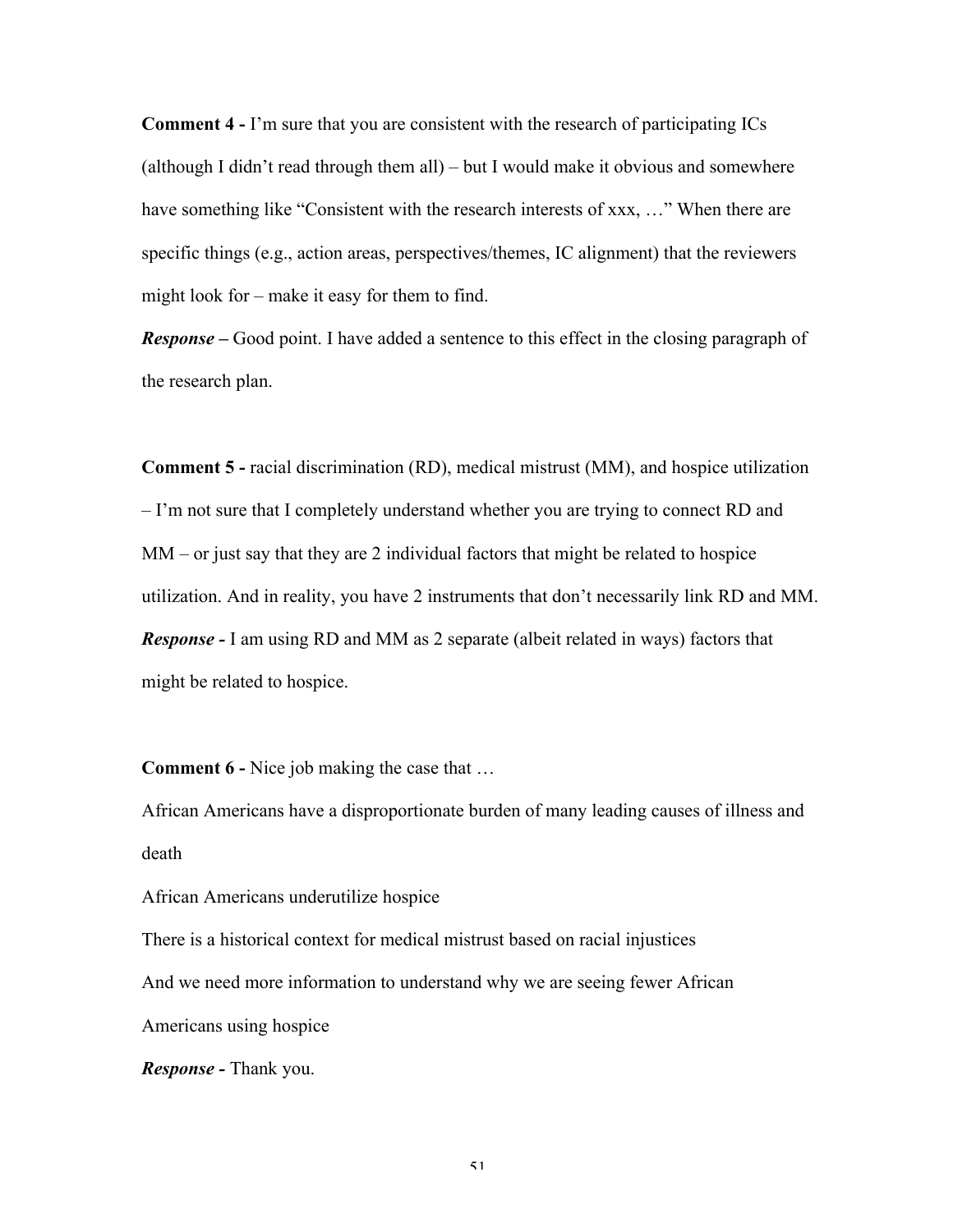**Comment 7 -** There is a section that mentions the difficulty of enrolling terminally ill patients. Add on to that this whole notion of mistrust with African Americans, which may add to the difficulty of recruitment. Also don't know potential pool from which the individuals will be recruited at each hospital. So I'm not sure how easy it will be to enroll 275 participants.

*Response –* We have decided to change the sample size to 60.

**Comment 8 -** I would have liked to have seen a rough sketch of the budget to see that this was possible.

*Response –* Budget creation was not part of thesis.

**Comment 9 -** I think this is a nice initial study that can lead to further inquiry in the area. *Response -* Thanks!

**Comment 10 -** "Their social roles have changed and these new social systems provide an opportunity for potential racial discrimination" feels like a charged statement and I'm not sure how you've made this connection? Instead of "potential" is it "perceived"? *Response –* I have changed "potential" to "perceived" on page 2, paragraph 3, line 12.

**Comment 11 -** Addition of religion as new construct (seemed a little out of place) *Response –* Space limitations permitted only brief mention. While not the main focus of the study, it is important enough of a factor in end of life decision making to be mentioned.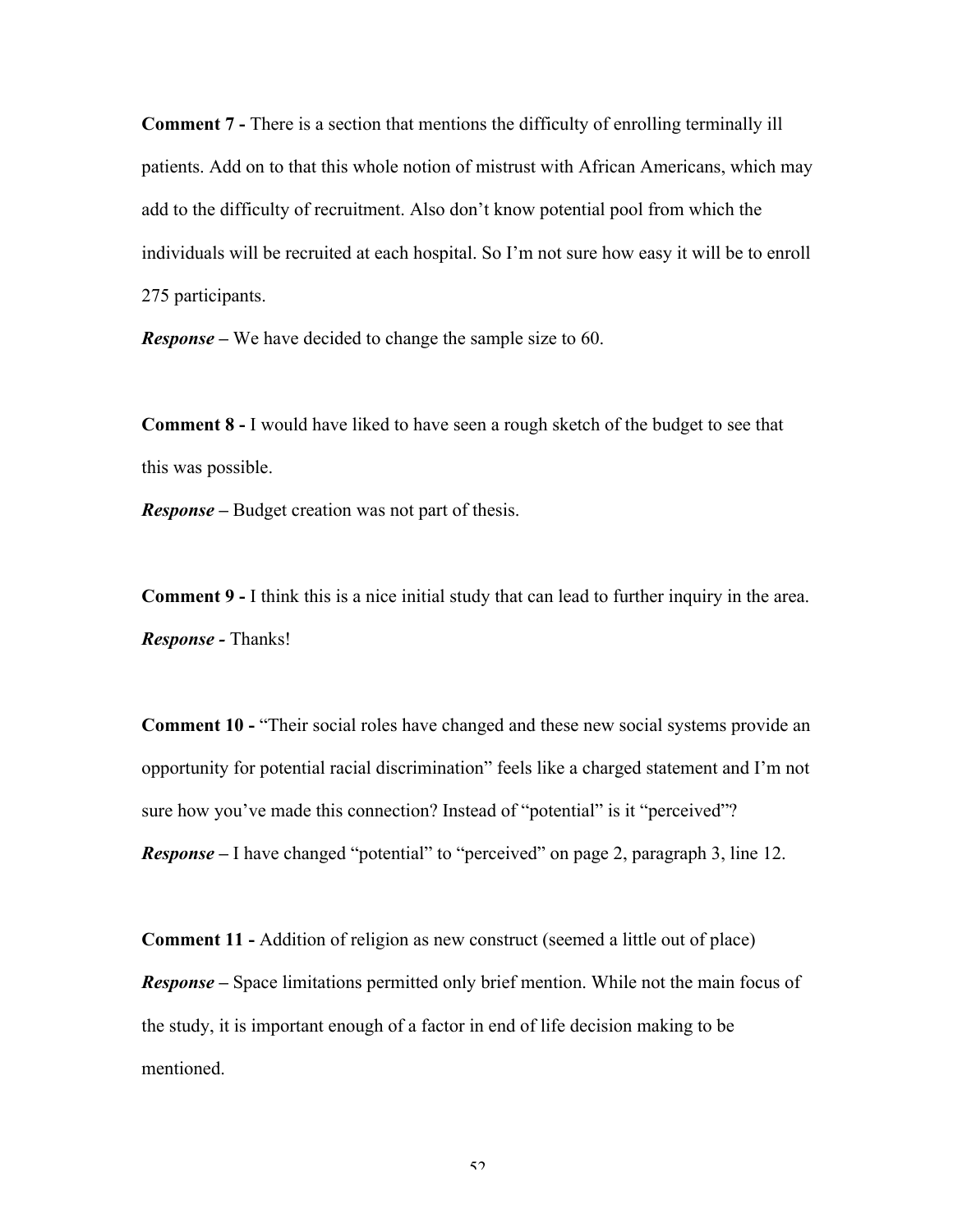**Comment 12 -** Do you need to mention 4 other Palliative Care Social Workers (TBD) at remaining 4 sites?

*Response -* Under Enrollment and Electronic Survey, I mentioned the Palliative Care Social Workers at the respective sites.

**Comment 13 -** Is [sample size] realistic? I don't know how many palliative care patients there are at these hospitals that fit your eligibility requirement.

*Response –* The sample size has been reduced to 60.

**Comment 14 – [**Perhaps include] For those who are unable to complete the survey using the tablet…

*Response –* Thanks for pointing this out. I've included a paper option.

**Comment 15 –** [In reference to the use of "n/a" in construct table] Will these not be asked?

*Response –* "N/A" has been changed to "self-report"

**Comment 16 –** [Recommend inclusion] of the references [for EDS and MMS scales] so it's clear these are the scales you mention vs. what you're going to create as part of the project.

*Response –* References have been added to the scales.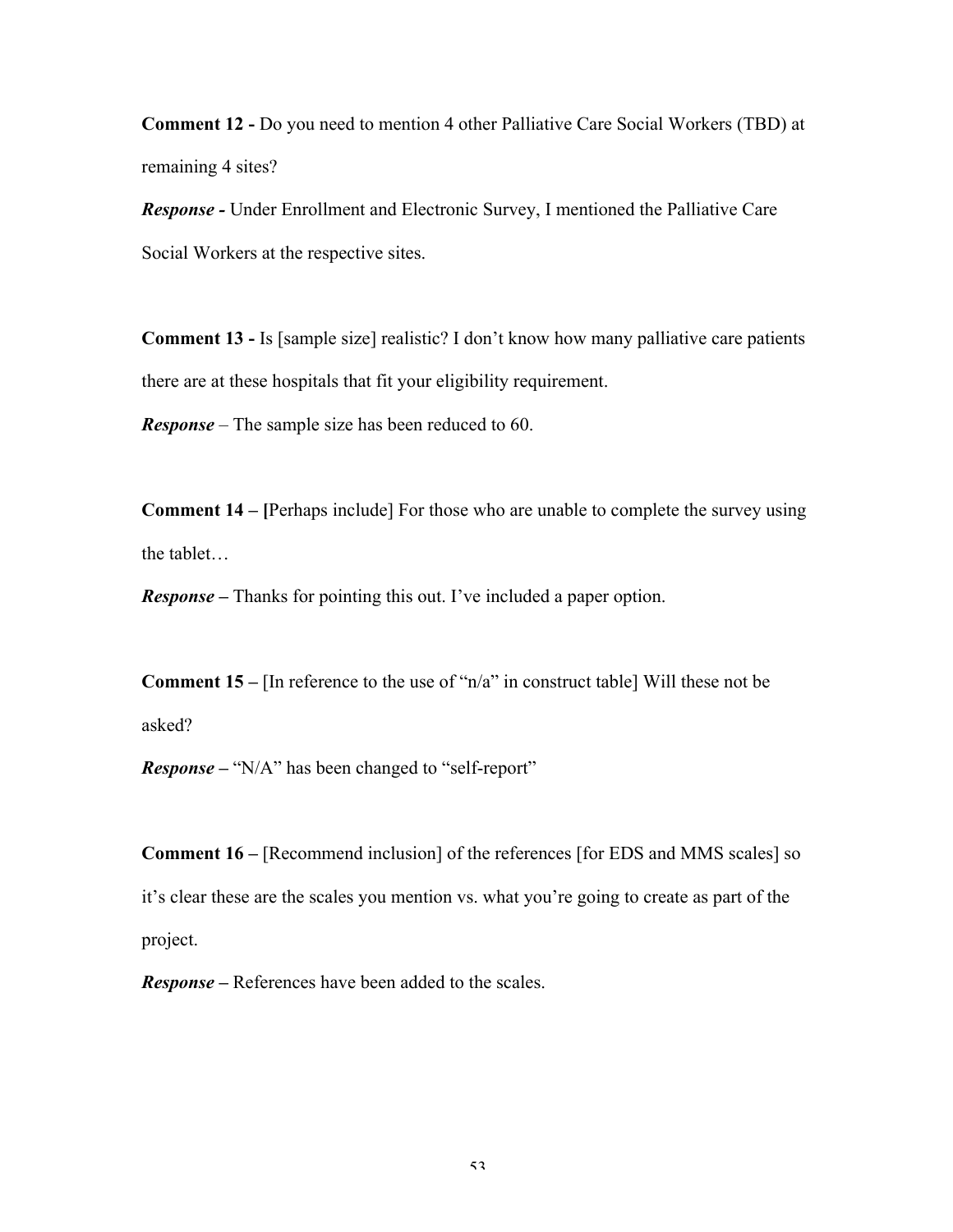**Comment 17 –** Regarding wording used in scales in Appendix: I recognize that if this is someone else's scale – you cannot change but given the population you will survey (terminally ill individuals) – will "day-to-day" resonate with them? Again, I recognize that you probably cannot change this but in thinking about terminology: "healthcare organizations" vs. "doctor or healthcare provider" Could potentially get different responses based on language used. HC Org – may sound big and impersonal while MD/HCP is more personal and individual.

*Response –* These are good points. I appreciate the insight.

#### **Reviewer 4 (Johanna Hinman) comments:**

Reviewers should answer following questions: on a scale of 1-5 do you feel:

 $1 =$  strongly agree;  $5 =$  strongly disagree

1) The proposal is responsive to RFA? 1

2) The proposal is well thought out and theoretically sound? 2

3) The PI makes a compelling case that proposed research is necessary? 1

4) The PI makes compelling case that she can accomplish what is proposed. 1

5) The proposed research is innovative and sets the groundwork for future work in this area. 2

**Comment 1 -** Clear ties to the RFP focus on health disparities research, particularly in the health care setting and the gap of research among African Americans. The RFP explicitly mentions perceived prejudice and discrimination as a factor to be studied relative to differential utilization – there's an obvious link to the proposed project here.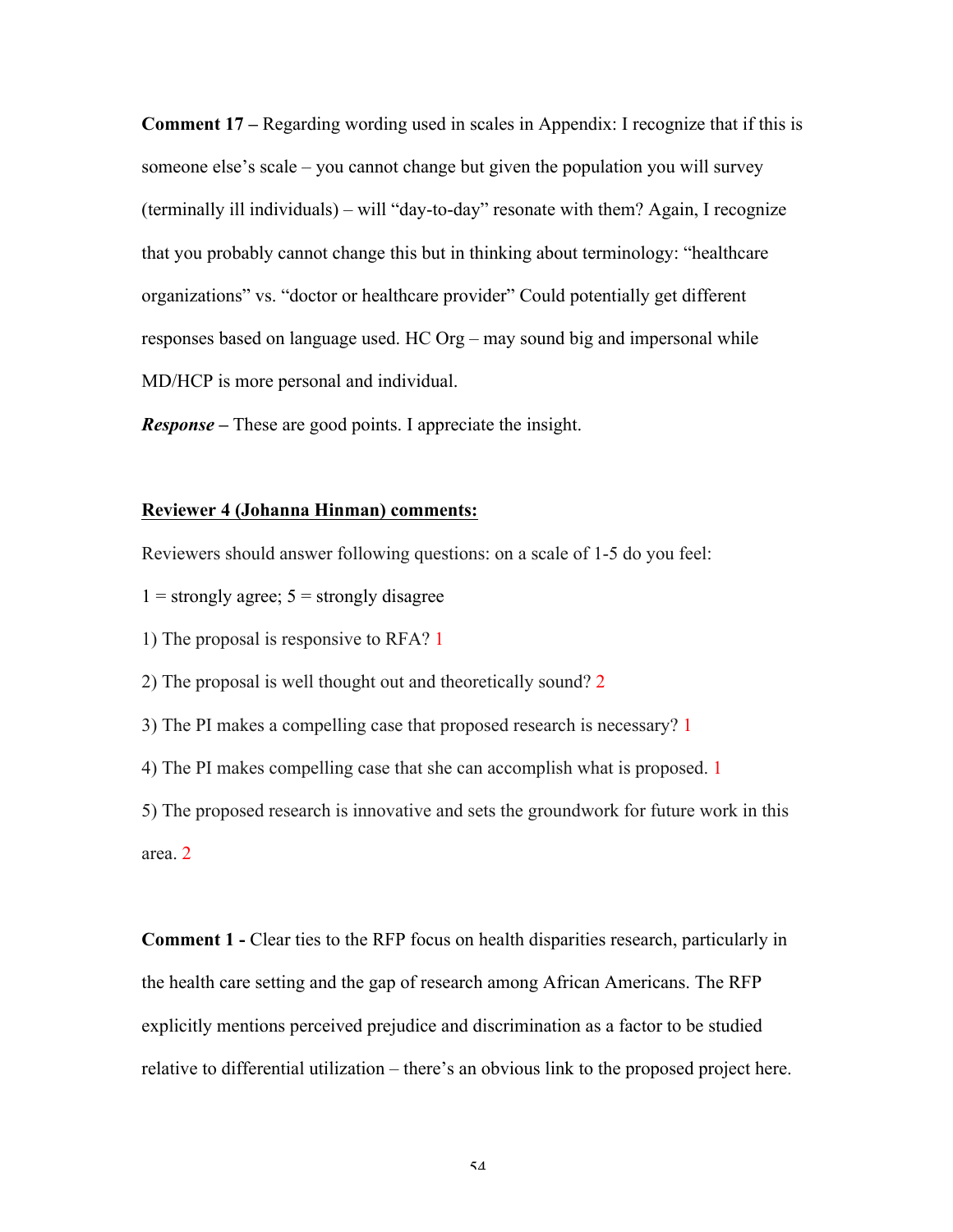*Response –* Glad this link was clear to you!

**Comment 2 -** The proposed project takes a logical approach to filling the knowledge gap regarding African-American patients' decision- making process around hospice utilization. The use of surveys with patients or their spouses and in-depth interviews with providers gives the opportunity for fuller understanding of the relationship of racial discrimination and medical mistrust to hospice utilization. A few points for clarification: Will all the patients/spouses who respond to the survey also be interviewed, or only a sample?

*Response –* Yes, all participants will complete both the survey and be interviewed.

**Comment 3 -** How will the determination be made whether to interview the patient or the patient's spouse?

*Response –* The spouse will only be used if the patient is not physically or mentally able to participate. This is stated in the research plan.

**Comment 4 -** The case is strong that further research is needed on why there is such a gap between white and African-American patient utilization of hospice services. There are some questions/points of information that need to be addressed: A little more detail/explanation of the palliative care spectrum and where hospice fits into it – the proposed study is specific to hospice care, but doesn't palliative medicine include more than simply end-of-life care and comfort?

*Response -* Correct, palliative care is much broader than just hospice. In the hospitals chosen as study locations, it is primarily the palliative care physicians and nurse practitioners that assess medical eligibility for hospice. As discussed in the research plan,

 $\leq$   $\leq$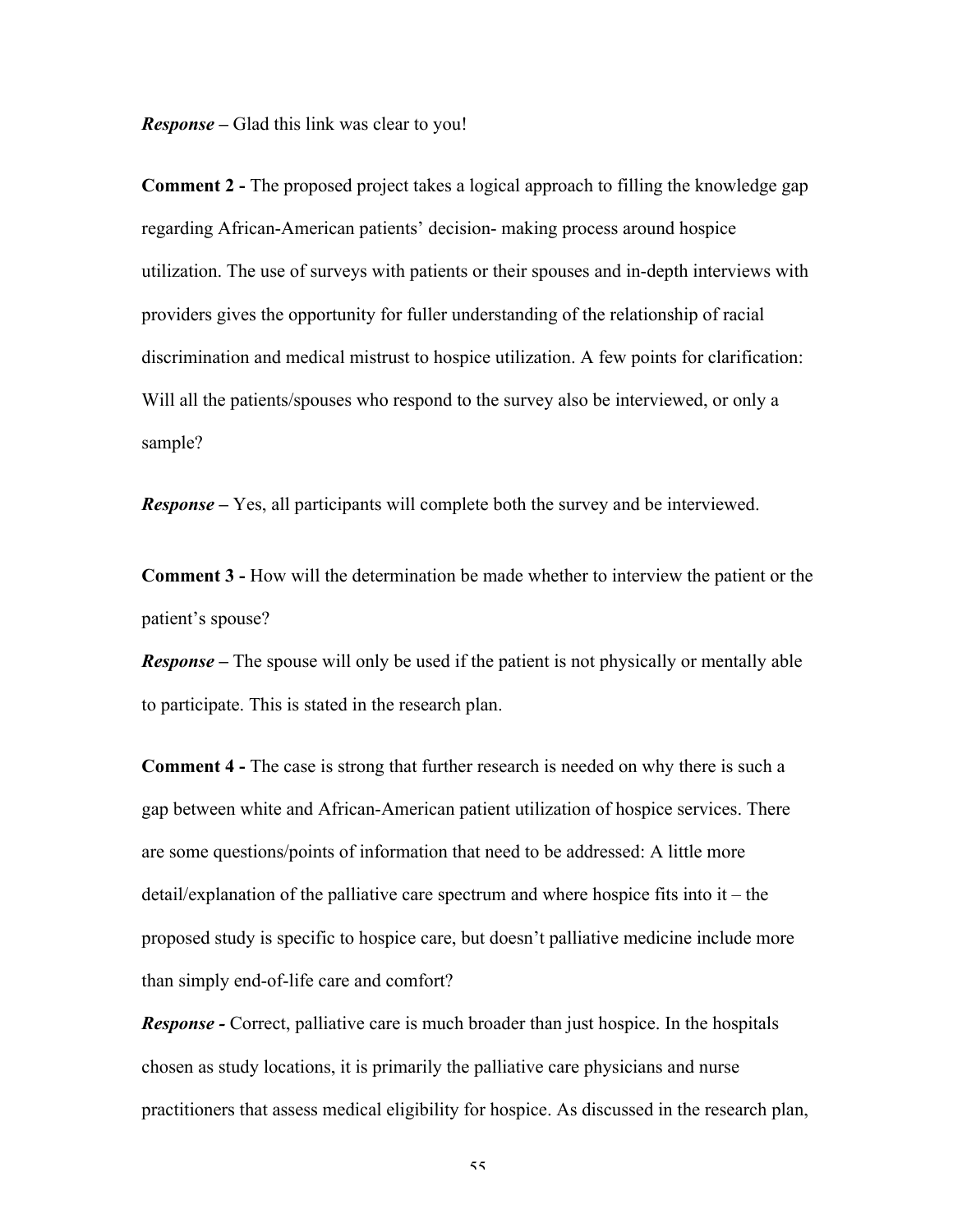other teams in the hospital (oncology, cardiology, etc.) generally consult the palliative care team when they have a patient believed to be in need of hospice. They also consult palliative care for symptom management and support for patients who are not terminally ill.

**Comment 5 -** When a patient is "certified" as terminally ill, are they automatically referred for palliative care and/or hospice? Or is there further treatment at the discretion of the attending physician(s)? Are African-American patients referred at the same rate as white patients? (In other words, is the disparity only on the utilization end, or does it potentially lie also with the behavior of physicians or other providers in terms of how consistently they refer patients for this care? Recent research has shown African-American patients presenting to the emergency department are less likely to be given pain medication – could this issue around hospice utilization be an extension of that same problem?)

*Response –* The process is rather fluid. When a patient is determined by a medical provider to be terminally ill, that information is communicated to the patient and their family. No hospice referral is made without permission from the patient or legal decision maker. Any further treatment depends on patient wishes and the discretion of the attending physician. Your point is a good one, and there are papers citing information regarding disparities in patients being offered aggressive treatment. However, these disparities would have been further upstream, before the patient reach the point of needing hospice. Medicare, Medicaid and private insurances will not pay for hospice unless a patient has been "certified" as terminally ill by a physician or "meets hospice criteria." This criteria is specific and based on the particular illness or disease that will be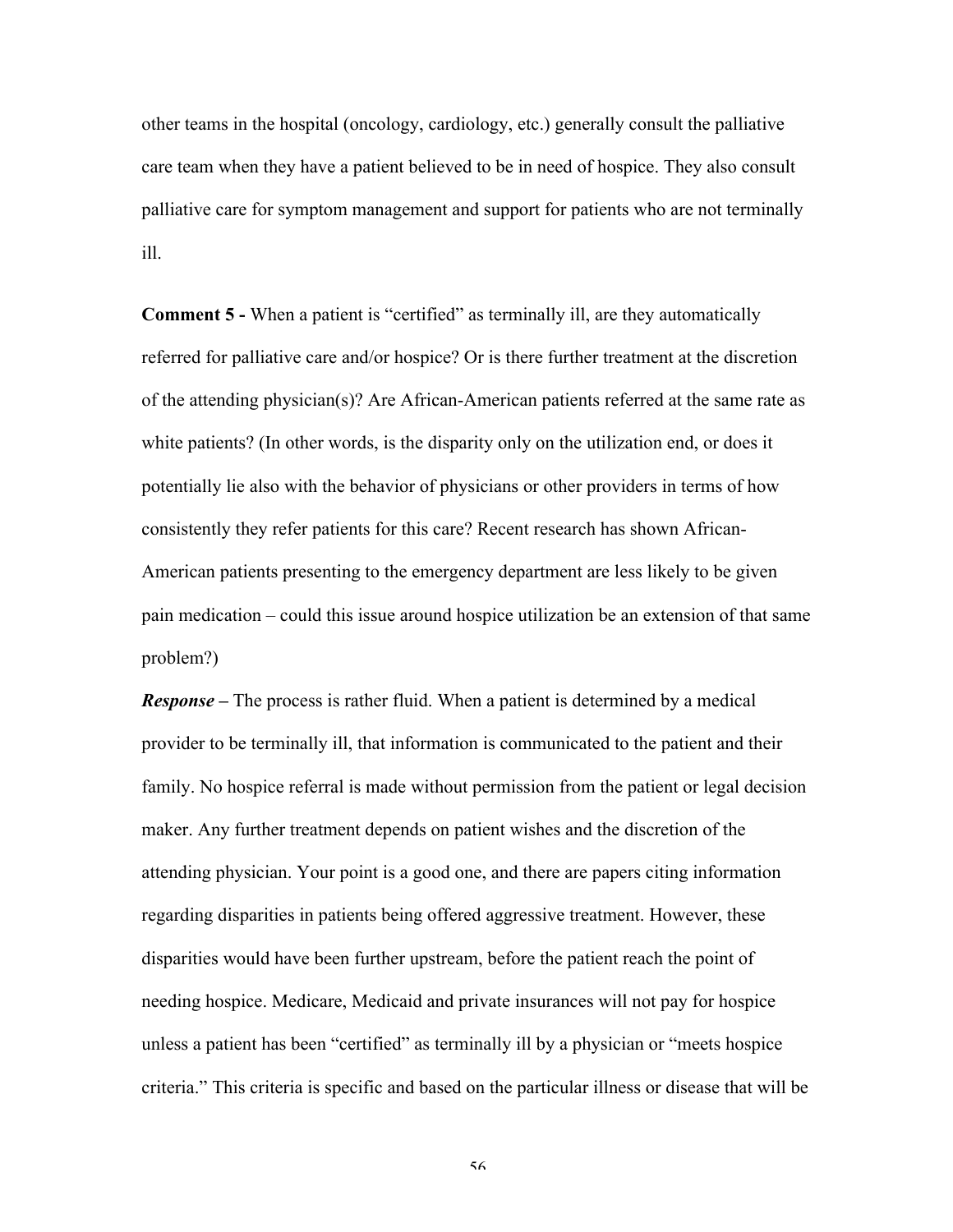the hospice diagnosis. Patient medical records are reviewed by hospice to confirm this.

**Comment 6 -** Discussion of spiritual beliefs (page 3) needs a little more detail as well – African Americans are less likely to utilize hospice care, but are they also less likely to have DNR orders, advance directives or living wills in place?

*Response –* African Americans are less likely to have DNR orders and advance directives. I have added a sentence (and a reference) with this information.

**Comment 7 -** The project seems feasible and the team capable. A few questions: Are all of the patients going to be inpatient, or will any be recruited who are receiving treatment at home?

*Response –* All patients are inpatient.

**Comment 8 -** How long would the survey take to complete? What about the in-depth interviews with patients? Will any questions be asked about the patients' current provider(s)?

*Response –* Survey is expected to take under 20 minutes to complete. Qualitative interviews should take no more than 30 minutes. As mentioned, questions will be asked about relationship with providers.

**Comment 9 -** Will the palliative care providers be asked at all about their own perceptions of the referring providers' practices?

*Response –* Yes.

**Comment 10 -** Will data be collected on whether or not patients ultimately do utilize hospice services?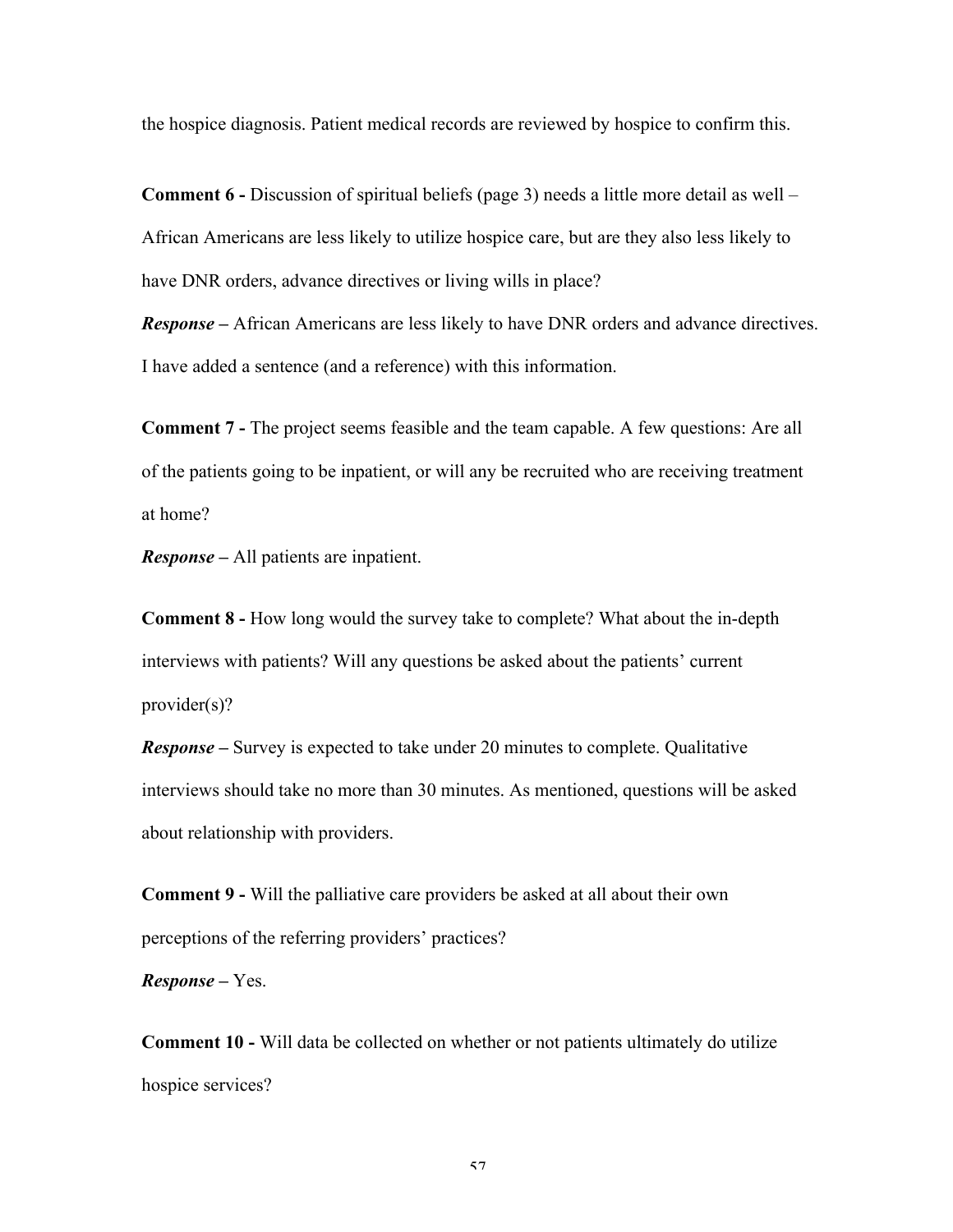*Response –* That is the outcome that will be measured against the survey results.

**Comment 11 -** What methods will be used to analyze the qualitative interview data? What will the final product of the project be?

*Response –* Details have been added addressing analysis. This thesis consists of the study proposal. No actual study will be conducted as part of the thesis.

**Comment 12 -** There is a clear need for understanding of the lack of hospice utilization in this population. The case for the research is compelling, and the proposed project will fill an important information gap. Perhaps a mention or two about the implications for future practice in this area would strengthen the case further.

*Response –* Thank you. There are some potential future practice implications mentioned in the closing paragraph.

**Comment 13 -** Overall, this is a well-written and compelling proposal on an important and under-researched issue. While it's likely there are multiple additional factors influencing African Americans' utilization of hospice services, examining the role of medical mistrust specifically can provide usable information to guide future patient education about hospice as well as provider education for communicating effectively with various patient populations.

*Response –* Appreciate the feedback.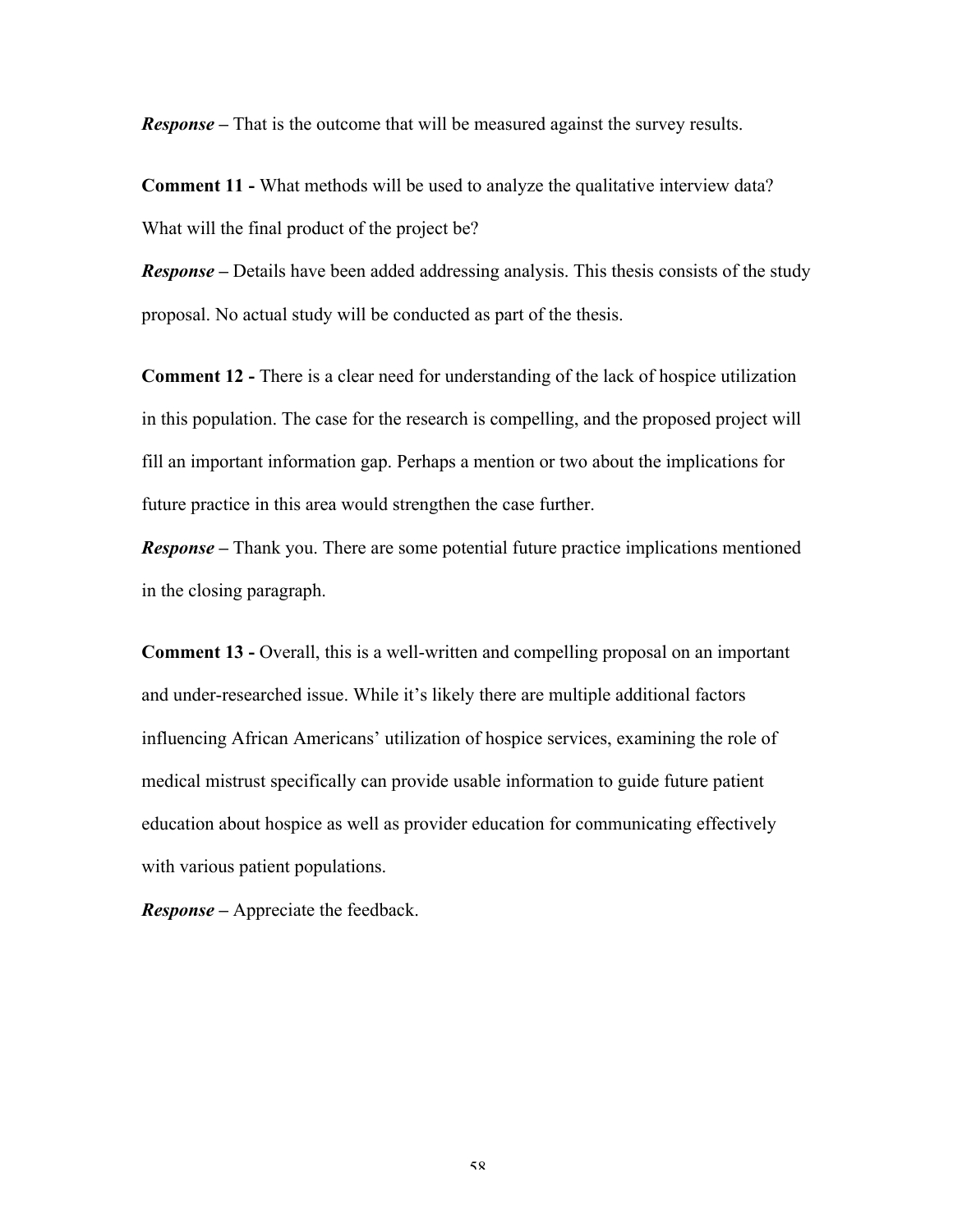#### **Reviewer 5 (Rita Noonan) comments:**

Reviewers should answer following questions: on a scale of 1-5 do you feel:

 $1 =$  strongly agree;  $5 =$  strongly disagree

1) The proposal is responsive to RFA? 2

2) The proposal is well thought out and theoretically sound? 2.5

3) The PI makes a compelling case that proposed research is necessary? 2

4) The PI makes compelling case that she can accomplish what is proposed. 1

5) The proposed research is innovative and sets the groundwork for future work in this area. 3

**Comment 1** *-* the proposal responsive to RFA? – In the world of CDC, this would be a "yes" or "no." Your application either meets criteria for review or it doesn't. I would say "yes," but think it could be more responsive. The reason is this: the thrust of this FOA is to better understand and address the fundamental causes of health disparities and to narrow that differential. The FOA explicitly says that while improvements in absolute levels of health are important, the goal is to reduce *relative* levels of health status among groups. Even if you find difference among African American groups that avail themselves of this resource or not, you won't know if addressing this issue will improve the relative position of African Americans vis a vis whites. I worry that your lack of ability to address the groups relative to each other may position this application lower than others in the pool of competition. So, yes, I think it's responsive, but I think it misses the heart of what the FOA is aiming at. For example, what if you don't find any differences among your two groups at all? You'll have no next steps to close a gap. In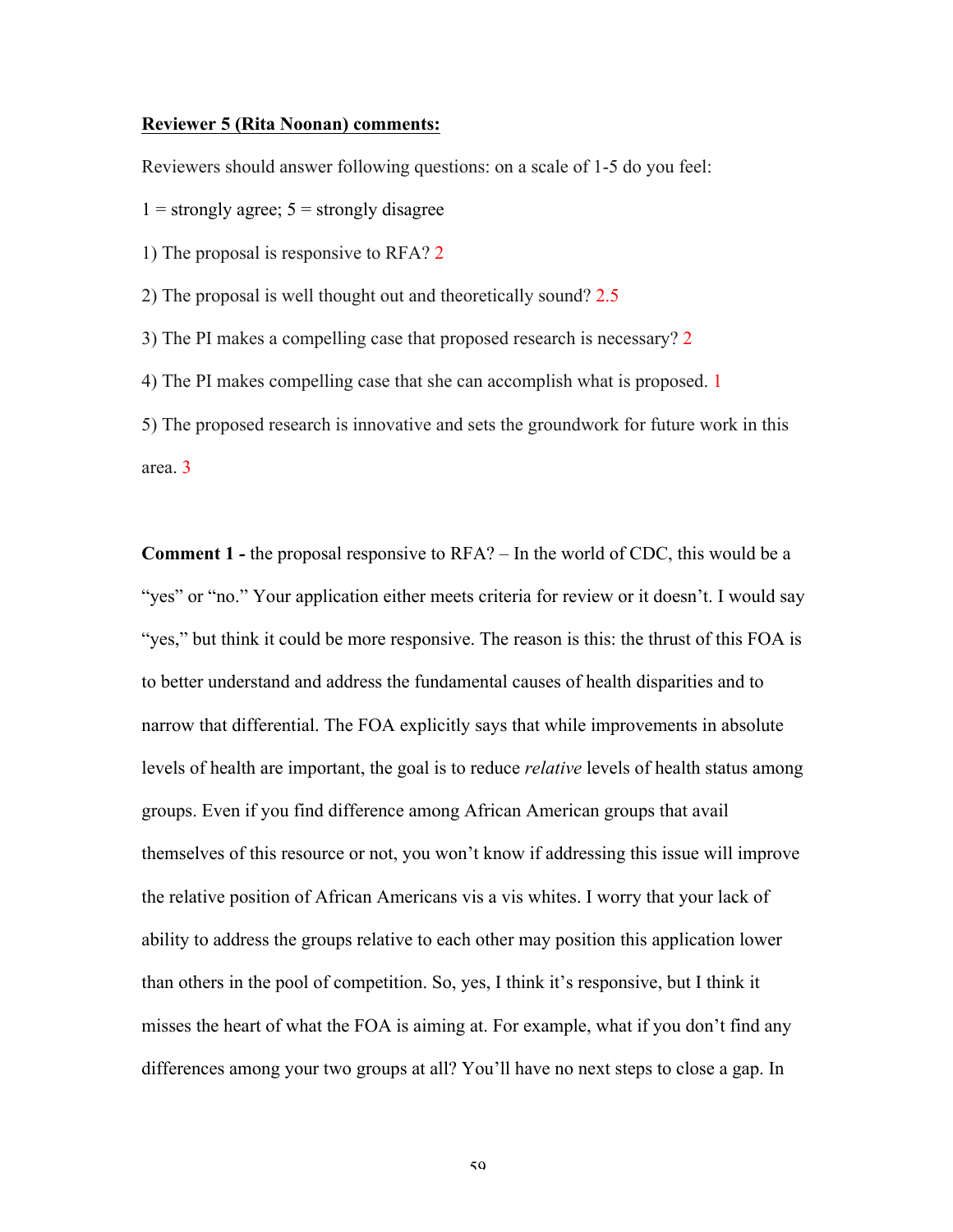contrast, if you had an African American (AA) and white (W) group you could explore a number of different dimensions of health seeking behavior that would help you understand (or rule out) rival hypotheses like poverty. For all we know, older AAs are simply poorer or have fewer social resources to make these decisions than Ws. You won't know this without a comparison group. Perhaps your W comparison group has very low rates of hospice utilization among those who are highly religious? If this is the case, you haven't wrapped your arms around the unique, underlying driver of the disparity.

*Response –* Thank you for the feedback. The FOA also states, "The study of a single population group, in order to elucidate the circumstances that may contribute to health disparities or to test an intervention targeting a particular group, may be included under this announcement; however, the relevance to disparities must be addressed explicitly." While I agree that it is important to understand factors that influence hospice utilization in African Americans as compared with others, the goal of this proposal is to elucidate the circumstances contributing to hospice disparities among African Americans. I will definitely consider these ideas for future research on this topic. I do see the benefit of a larger study that would include multiple racial groups and examine a broader selection of factors that may impact hospice utilization.

**Comment 2** - the proposal well thought out and theoretically sound? – I like what you're trying to do here. But, I think the theoretical section doesn't give you much mileage. Using the Life Course perspective only allowed you to say two things: that you're addressing a sensitive life period, and this age group may have more salient memories regarding racism, segregation, or discrimination. Is this true about more acute perceptions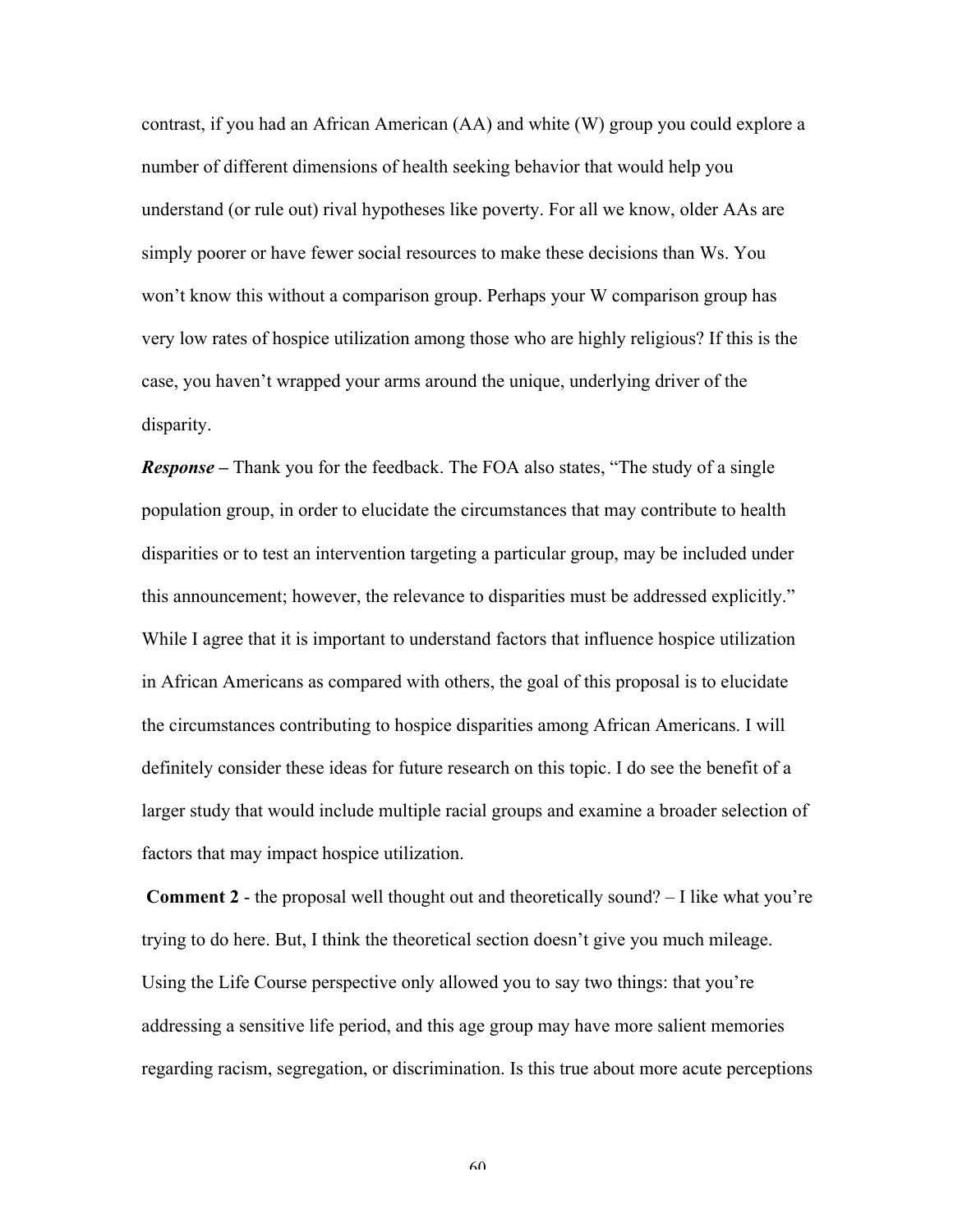about racism among this age group? If so, cite some studies. If it's just a guess on your part, I am less optimistic that this is the best theoretical frame. Instead, I think you could get a lot of mileage and insight by using another research perspective suggested in the FOA: **the social context,** which would include familial, demographic, economic, institutional, and cultural factors. This nicely encompasses many of your interest areas about experiences with healthcare institutions, spirituality, and (what seems to me a really important variable) the role of the caregiver. I'm not sure who makes these decisions about hospice, but I would take a guess that it is a family-driven, not an individuallydriven, decision. You didn't say much at all about this and it surprised me. You eventually slip it into the research section, but never made any fuss about it – sometimes you'll ask the patient, sometimes the caregiver. This seems big to me. Who actually decides? Asking this question might tell you something important about the social context of these decisions and it might vary by race, class, or gender. I'm not saying discrimination/racism don't matter; we know it does. But you won't be able to rule out anything else if you stick narrowly to a pre-determined set of variables and only test this out on AAs.

*Response* – Your points are well taken. The goal of this particular study is to examine how racial discrimination and mistrust affect African-American decision-making. I was particularly interested in the idea that past racial discrimination might influence current health care choices, and for that reason life course theory appealed to me. The FOA also states that use of life course perspective is "particularly encouraged." I will look further into social context theory and consider a combination of life course and social context theories for potential future studies. The inclusion of social context theory would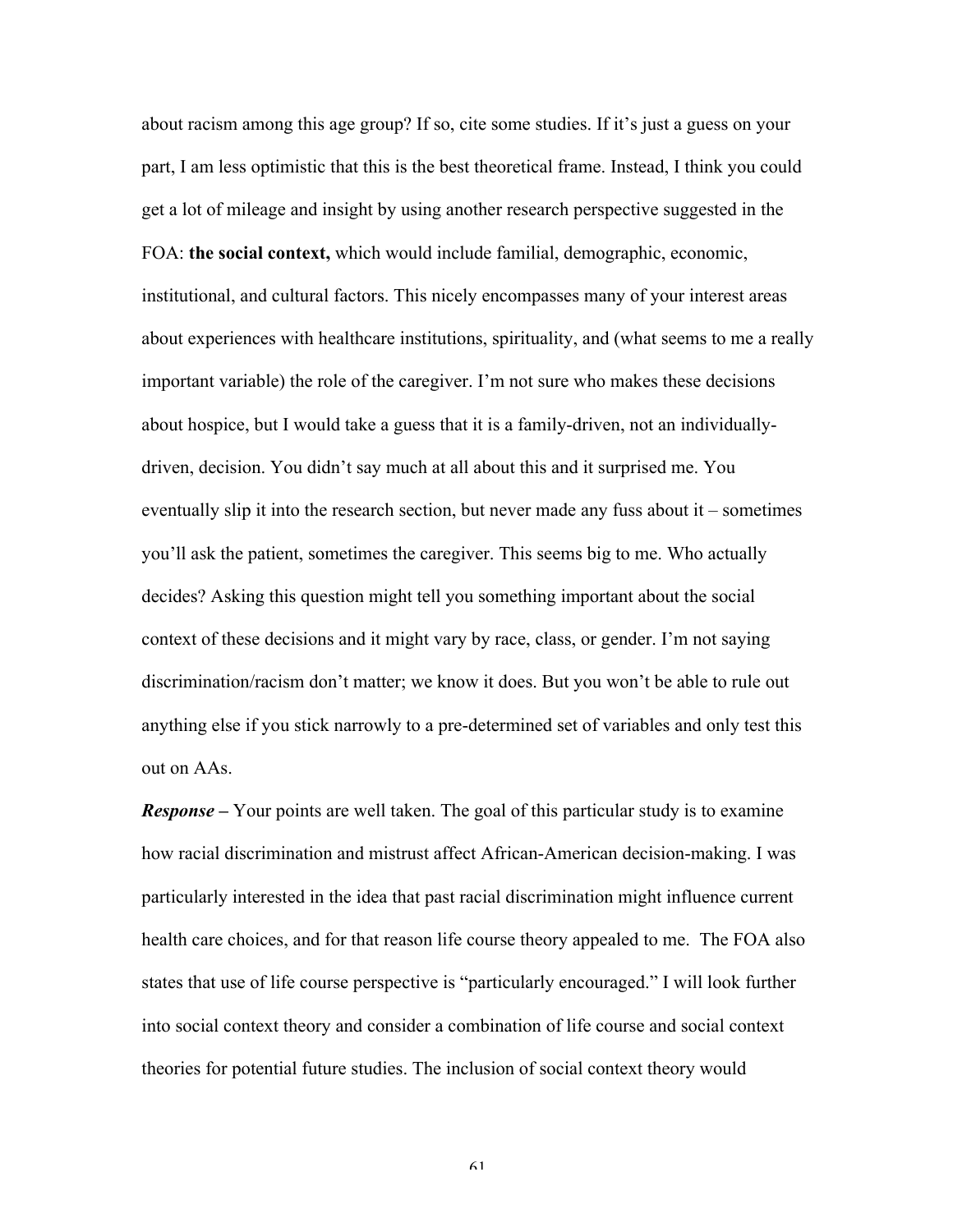certainly support my analyzing a wider range of social factors and hospice utilization. It would also support the idea that some factors (such as the need for more caregiver support or difficulty affording medications) may be more influential than others (such as medical mistrust) when one is making the decision to use or not use hospice. I have included clarification about use of patient or spouse.

**Comment 3 -** (This is sort of a side note, but I think the reader would benefit from a brief description about how/when/whether hospice is available and what people need to do in order to get access to it. I know nothing about this process and it would have helped me review this proposal much more accurately if I had more knowledge in advance.) *Response –* Good point. Page limits make this difficult to include, but ideally I would hope to have information about hospice and how hospice services are obtained.

**Comment 4 -** the PI makes a compelling case that proposed research is necessary? – Yes, not only is the topic interesting, it appears to be important to alleviate unnecessary healthcare costs and human suffering. I know almost nothing about hospice and palliative care, and this really struck me as something that should be addressed. If space permits, I think you could say more about health care costs that could be saved – policymakers like that. Having said that, I do think the scope of the research questions and the inclusion of a white comparison group would help us better understand possible underlying drivers of inequities and offer a broader array of possible points of intervention post-research. I would hate to see all this money and effort go into a study that ultimately illuminates a couple of non-modifiable risk factors (e.g., historical experience). For example, let's say that's the key finding – the AAs who have the most intense experiences of racism are least likely to go to hospice. What are you going to do with that information? Sure, you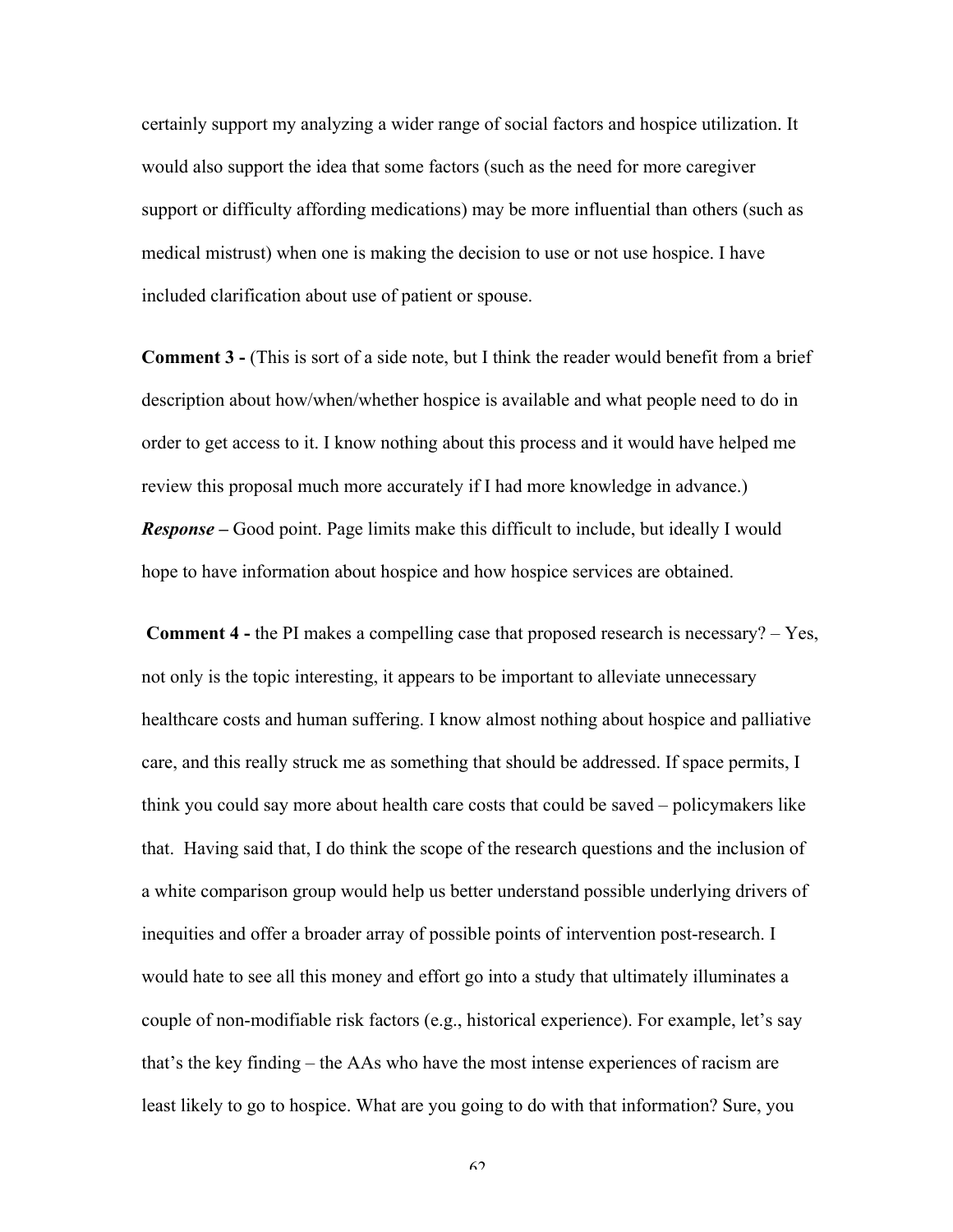can address racism at a societal level, but that's not a very easy public health intervention. If you looked at a broader scope of possible underlying factors (family caregiver attitudes, religiosity, perceptions of racism, awareness of resources, access to health care resources, health care provider attitudes), you may be able to devise an intervention that would intervene at key points in the process. I know you can't do everything, but if I were reviewing for NIH, I think I'd be looking for a study that led to action steps or an intervention much more quickly. I suppose another way to think about your study (probably too late now), is to devise a program of health care navigators who are AA, who understand possible barriers, and who proactively work with some of your sample. The other group would get care as usual or some minimal brief intervention. Then you could much more quickly understand what to do with your results. Not sure this would fit within the scope or not, but basic research (what you've proposed) is farther away from public health action than, say, developing and testing an intervention.

*Response* – As this is a R21 grant, some of your suggestions fall outside the scope of this particular project; however, you bring up some excellent points that I hope to be able to address in a future project. If I were to do a larger study that included African-Americans and whites, as well as a broader scope of factors, it would certainly give a better picture of how people make the decision to use hospice.

**Comment 5 -** the PI makes compelling case that she can accomplish what is proposed. – Yes, the scope of the project appears feasible with appropriate staffing in place. *Response –* Thank you.

**Comment 6 -** the proposed research is innovative and sets the groundwork for future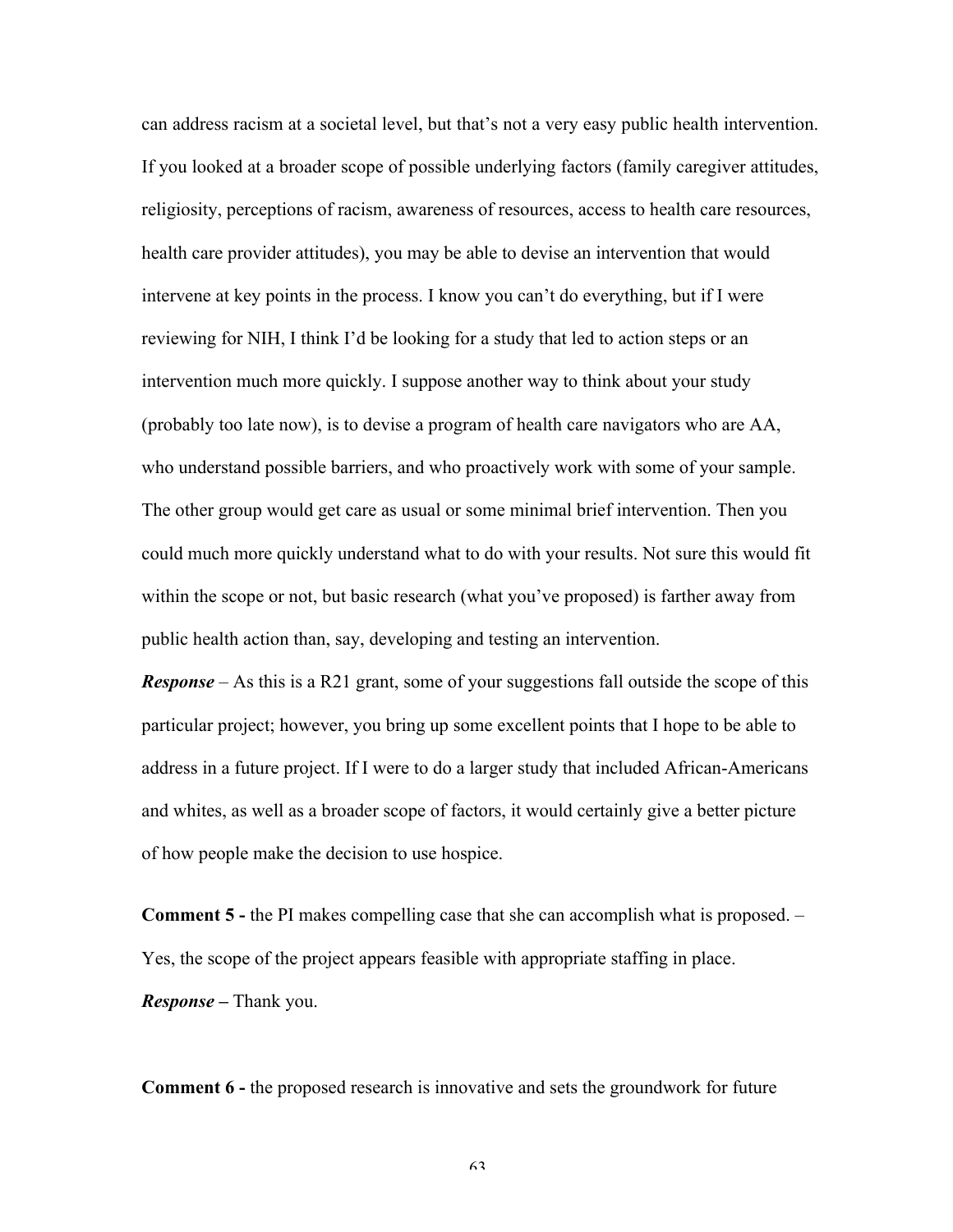work in this area. – As stated above, the work is important and the research appears innovative. My slight hesitation is the likelihood that this work will provide a large enough platform for future work in this area. Yes, it's an important piece, but I fear it may be too small and too narrow to merit funding. In the Health Care section of the FOA, it says that "empirical efforts are needed to identify and understand the processes that support inequities in health care and to develop intervention strategies. What intervention strategies does the PI envision as a next step? These are good ideas, but they strike me as being too far away from an identifiable set of action steps or an intervention. Perhaps I'm reading the FOA to literally. One idea, as suggested above, is to re-conceptualize this study as the development and testing of a theory-based intervention. If that's not feasible, I think I would simply strengthen the research design (as suggested above) and try to pinpoint ways that the findings can be woven into an intervention.

*Response –* I particularly like your idea of re-conceptualizing the study as development and testing of a theory-based intervention. If able to develop this grant further in the future, I intend to include a broader range of social factors (income level, education level, geographic area, the amount of caregiver support available, health literacy, potential community or policy issues, deeper exploration of spiritual influences) in my analysis that would allow for the development of an intervention.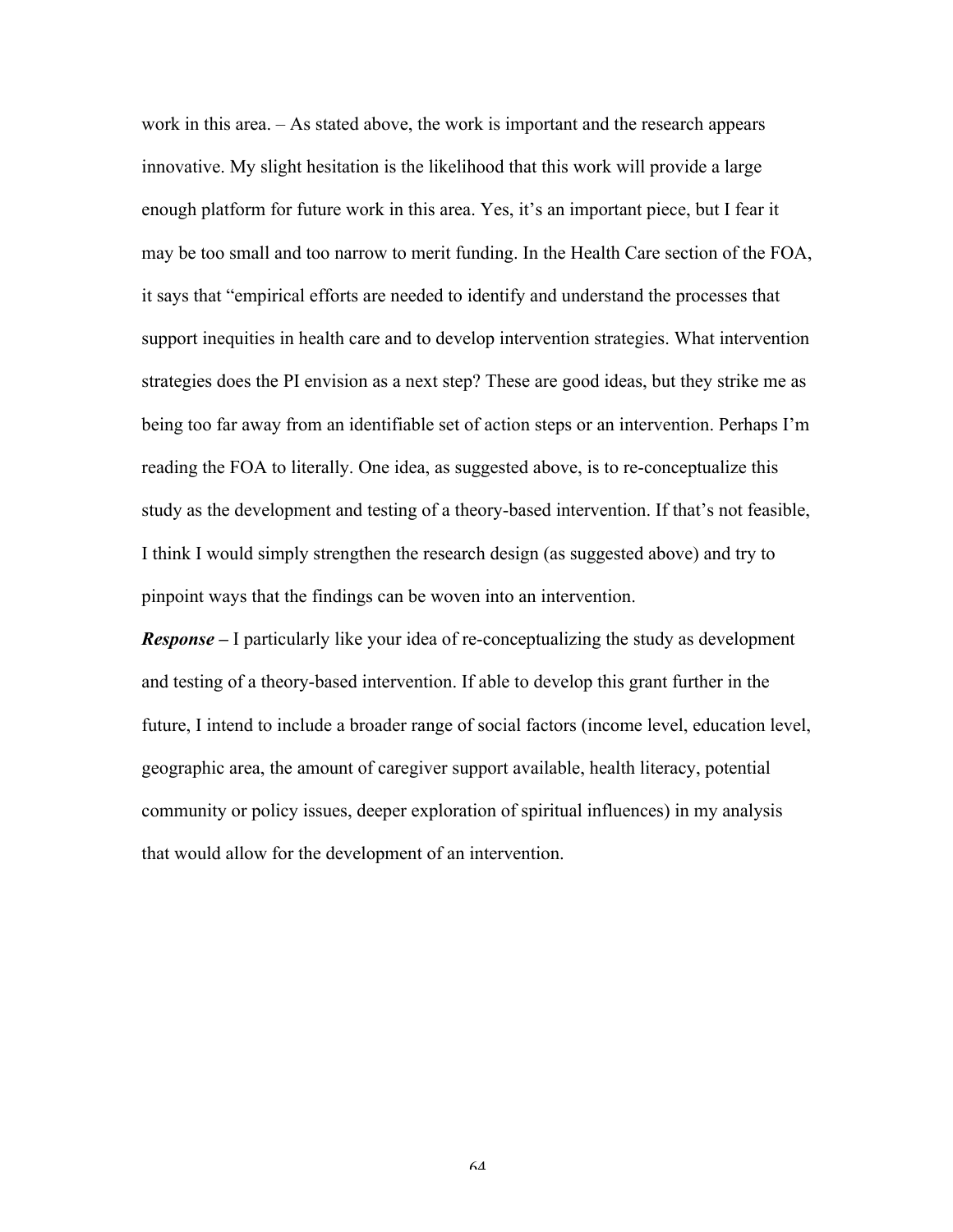# **V. Research Proposal**

## **SPECIFIC AIMS**

Among deaths of Medicare beneficiaries in 2014, only 37.5% of African-Americans used hospice compared with 49.7% of Whites and 41.3% of Hispanics (25). Currently there are 3.4 million African-Americans aged 65 and over in the United States (26). Over the next two decades, the proportion of African-American older adults is expected to increase by 99% (27). There is a growing body of evidence-based research demonstrating the financial, physical, and psychosocial benefits of using hospice care (22, 45). Total hospice enrollment increased from 513,000 to 1.3 million beneficiaries between 2000 and 2014 (25). While hospice use has increased among all racial groups, disparities in hospice utilization persist. Furthermore, between 2013 and 2014, African Americans had only a 0.2% increase in hospice use compared with 1.1% among Hispanics and 0.5% among Whites (25). Hospice underutilization among African Americans is associated with increased suffering, increased use of intensive care, increased likelihood of in-hospital death, and significantly higher medical expenditures in the last six months of life (17, 18, 19, 20, 21, 22, 23, 24).

While racial disparities in the use of hospice are well documented, the reasons for these disparities are unclear. Mistrust of healthcare stemming from historical racial injustices and experiences of racial discrimination have been suggested as a possible determinant of disparities in hospice utilization among African Americans (36, 59). Medical mistrust and racial discrimination have been found to negatively impact utilization of health services (39, 84, 104), but research specific to hospice is lacking.

## **Aim 1: To determine the relationship between self-reported racial discrimination and medical mistrust, and hospice utilization by African Americans**

We will conduct research to measure what impact, if any, self-reported medical mistrust and racial discrimination have on the decision to utilize hospice through quantitative analysis of data from surveys including medical mistrust and racial discrimination scales and qualitative interviews with terminally ill African-American patients/spouses.

## **Aim 2: To identify potential modifying factors in the relationship between selfreported racial discrimination, medical mistrust and hospice utilization among African Americans**

Factors (i.e. education level, age, SES, relationship with referring provider, previous exposure to hospice, need for help in the home) that may modify the association between racial discrimination, medical mistrust and hospice utilization will be identified through statistical analysis of surveys and decision to use or not use hospice and interviews.

### **Aim 3: To understand palliative care providers' perceptions of African-American patients' hospice decision-making process**

We will conduct qualitative interviews with palliative care providers to explore their beliefs regarding the hospice decision-making process for African American patients. **Summary**

This study will be the first analysis of the relationship between racial discrimination, medical mistrust and hospice utilization among African Americans. Results will be used to actively address disparity reduction by informing clinical and public health practice, future research, policy and advocacy related to end-of-life care in the African American community.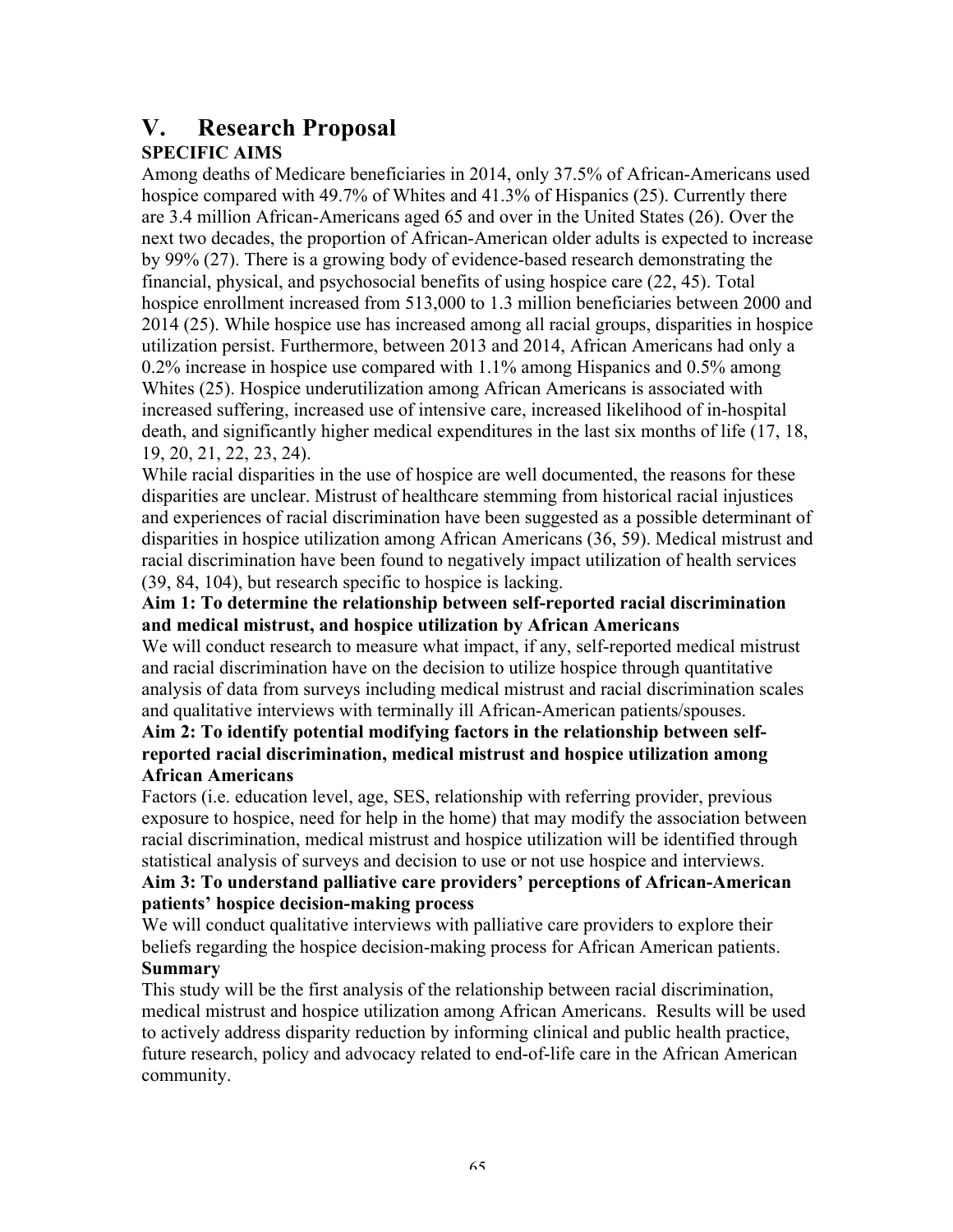#### **RESEARCH PLAN**

**Significance:** Meeting the needs of people at the end-of-life is now widely considered a public health concern (1, 2, 3, 4). More than 2.5 million Americans die annually and life expectancy is on the rise (8). Our aging population and associated increased healthcare costs also pose significant economic challenges (13). Hospice is the model for quality compassionate care for those facing a life-limiting illness (54). Hospice use has been associated with lower rates of hospital and intensive care unit use, reduced hospital deaths, reductions in symptom distress, improved outcomes for caregivers, and high patient and family satisfaction (17, 18, 19, 20, 21) and with reduced Medicare expenditures (22, 23, 24). African-Americans have a disproportionate burden of morbidity and mortality from most of the leading causes of death including cancer, stroke, and heart disease (28, 29, 30): illnesses that make one medically eligible for hospice. Unfortunately, the trend of health disparities among African-Americans continues into the end of life. Currently, the reasons for these disparities are not well understood. Disparities in the use of hospice are a significant concern for our healthcare system, our economy, and the millions of African-Americans who could benefit from hospice, now or in the future.

**Theoretical Framework and Social Determinants of Hospice Disparities:** Racism has been increasingly recognized as a powerful determinant of health. Strong relationships between perceived racism and poor health outcomes have been identified (41, 51, 82, 83, 84, 85, 86, 87). Experiences with discrimination in social settings may have effects on one's interactions with the healthcare system (55). Racial classification follows one across the life course, therefore the potential for exposure to racism and health inequities does as well (42).

Life course theory emphasizes the importance of sensitive periods during life and the new social systems individuals enter as they age (41). This perspective is concerned with the effect of historical time, social location and culture on the individual's experience of each life stage (43). Being terminally ill qualifies as a sensitive life period regardless of chronological age, but most terminally ill patients are older adults. 83.4% of hospice patients were 65 years of age or older and more than one-third of all hospice patients were 85 years of age or older in 2012 (44). Those age 65 and older may be more familiar with the Tuskegee Syphilis Study and the civil rights struggles of the 1960s, including the existence of segregated health care systems. Terminally ill patients frequently must encounter the new social systems of hospitals and multiple medical providers. Their social roles have changed and these new social systems provide an opportunity for perceived racial discrimination. Participants who report higher levels of discrimination may fear further discrimination during the sensitive stage of terminal illness when people in power recommend they cease curative treatment.

African-Americans' views of end-of-life issues have been explained by a collective attitude towards a discriminatory social system that promotes doubt (36). The legacy of slavery, abuses in medical experimentation, economic injustices, racial-profiling practices, and the disproportionate numbers of incarcerations have led to a loss of credibility of many American institutions, including the health care system, in the eyes of African Americans (76). In one focus group, older African-Americans expressed concerns about being ignored or disrespected in health care settings or having treatment withheld or withdrawn too soon because of race (77). As death has often been associated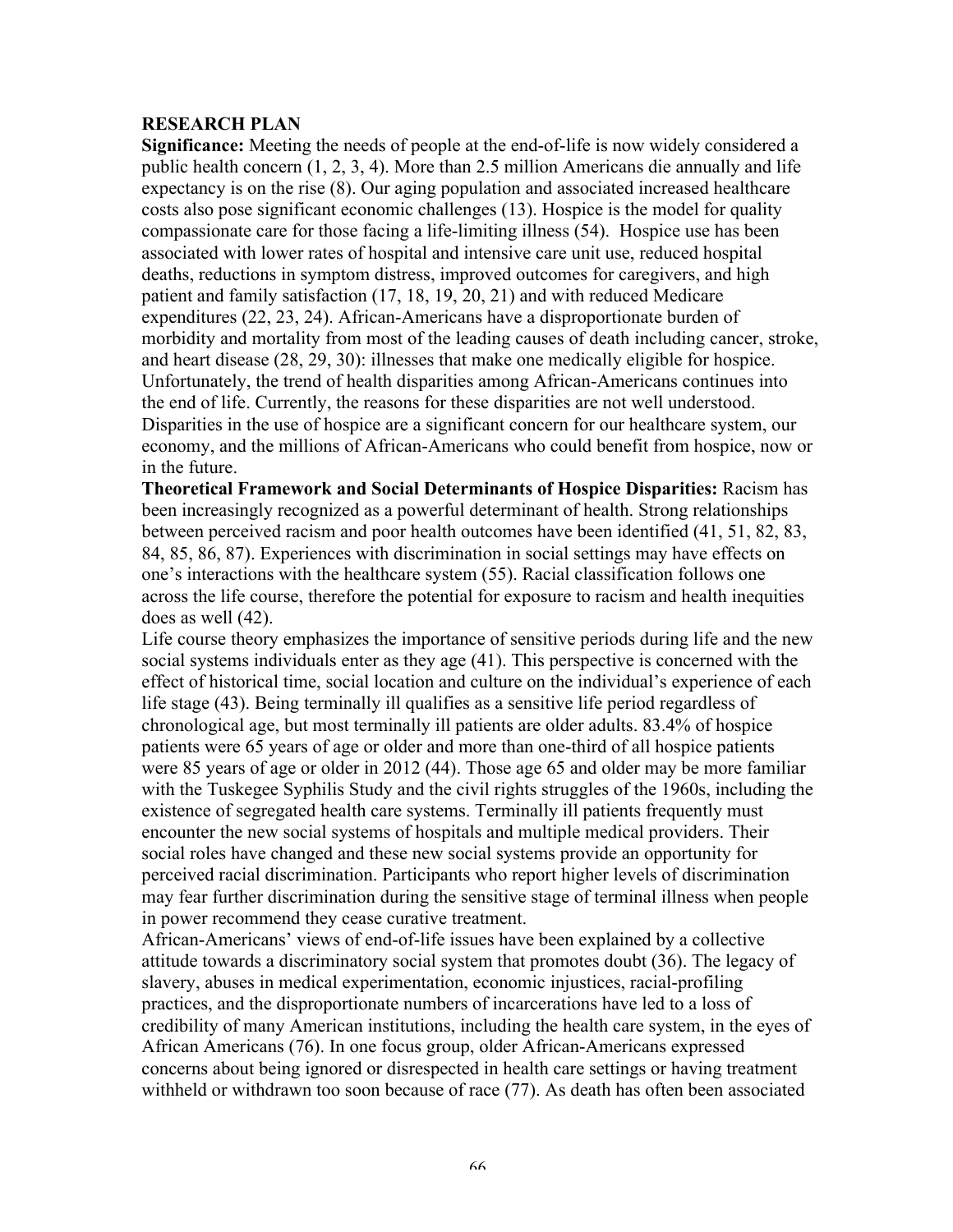with social injustices for African-Americans, it is understandable that African-American patients might want to "go down fighting" and resist the use of hospice (36). A referral to hospice may be suggestive of a denial of equal treatment, despite the fact that more medical care does not equal longer or better quality life (95). Reluctance to use hospice has also been associated with trust in the physician to make the right end-of-life care decisions (99).

Several studies have documented a disproportionate gap in knowledge about palliative care among minority older adults (69, 70, 71). Greater exposure to information about hospice has been associated with more favorable beliefs about hospice care (69). Additionally, African-Americans' spiritual beliefs have been identified as a possible barrier to hospice utilization. Some African-American Christians consider endurance of pain and suffering to be part of one's spiritual commitment (73). Christians may also view suffering as punishment for their sins (73). This nobility of suffering may not be compatible with hospice's goal of relieving physical, psychological, and spiritual pain (76).

**Innovation:** Mistrust of healthcare stemming from historical racial injustices has been suggested as a possible determinant of disparities in hospice utilization among African-Americans (26, 36, 76, 77). Perceived racial discrimination has also been identified as a determinant of African-Americans' trust in medical organizations and willingness to utilize health services (88, 89, 104). Despite this knowledge, research has yet to examine medical mistrust and racial discrimination as potential factors in hospice underutilization among African-Americans. Medical mistrust and racial discrimination are distinct, yet related concepts that may impact the decision to utilize hospice. This research has the potential to elucidate our understanding of these disparities and to provide a knowledge base for creating interventions to address this significant public health problem.

*Prospective Study Design:* Most research on hospice utilization has been in the form of retrospective studies. The resulting lack of prospective longitudinal studies prevents a full examination of the factors that may contribute to racial disparities and the evidence base needed for effective interventions (26). Most research on cultural factors that impact endof-life decision making has been conducted on healthy minority older adults in the community (26). This study is unique in that it aims to assess the cultural beliefs of minority older adults actively facing treatment decisions.

*Use of Mixed Methods*: This study proposes the use of both quantitative and qualitative research methods that allow for a deeper understanding of factors influencing patients' decisions regarding hospice use.

*Research Strategies Tailored to the Needs of the Terminally III:* The difficulties of enrolling terminally ill patients and their caregivers in research studies have been well documented (105). They are a vulnerable population and studies are often unable to identify, recruit and retain participants (105). Despite these difficulties, capturing the experience of terminally ill African-American patients is essential for understanding potential barriers to hospice use.

*Emory's Religion and Public Health Collaborative:* The Religion and Public Health Collaborative (RPHC) is an interdisciplinary collaboration between Emory University's Rollins School of Public Health, Nell Hodgson Woodruff School of Nursing, Candler School of Theology, and the Department of Religion. This unique multi-disciplinary, cross-school group understands religion to be a determinant of health and supports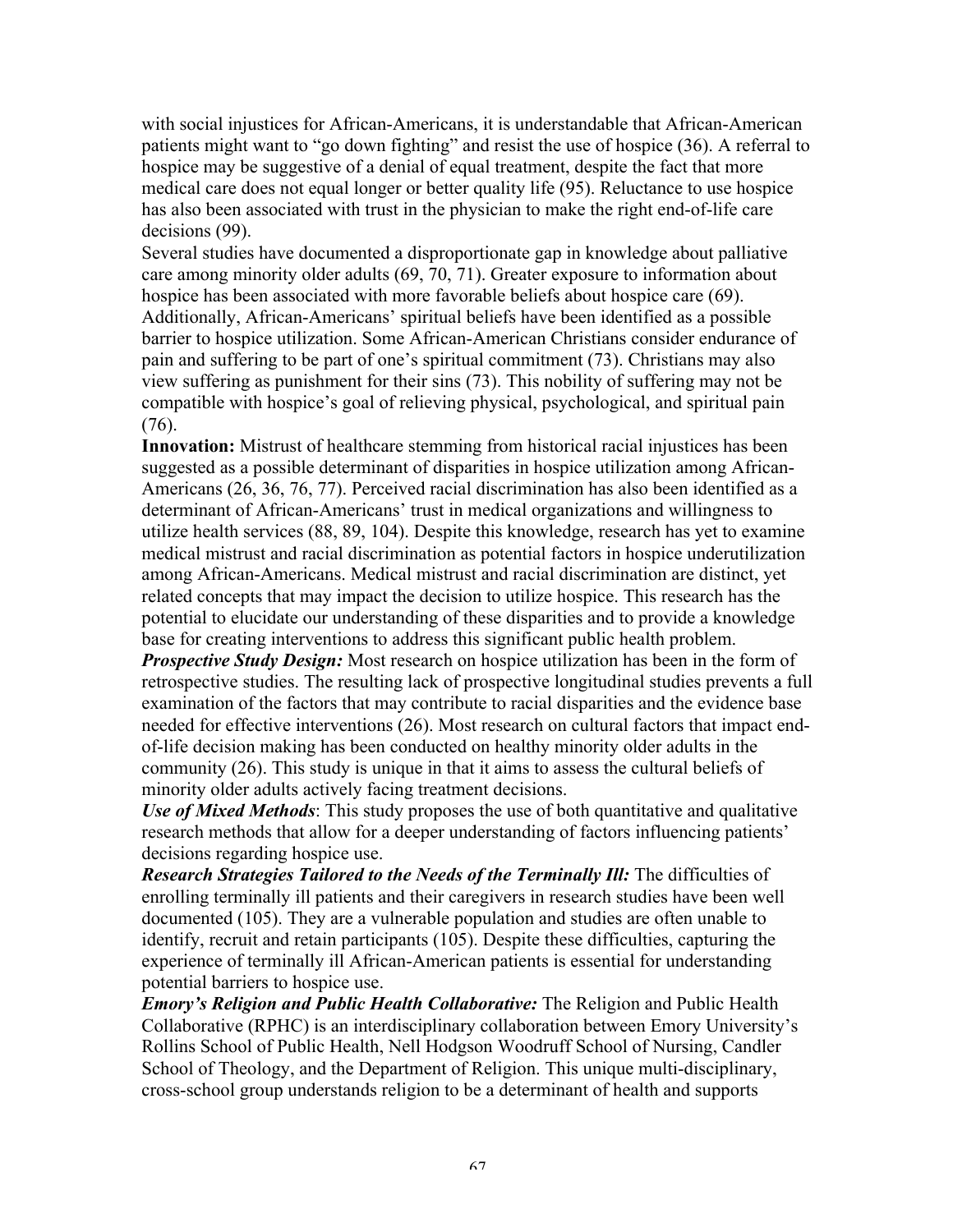academics, practice and research focused on the convergence of religion and public health. RPHC expertise will be used to guide qualitative interview development.

## **Approach:**

**Research Team:** This study presents a unique opportunity for collaboration between end-of-life care clinicians and academic researchers. Our team is exceptionally suited to conduct end-of-life research among African Americans because of the combined clinical and research experience in end-of-life care and racial disparities.

**Sarah Cross LMSW, ACHP-SW, MPH (Cand.)** (PI) is the Palliative Care Social Worker at Emory University Hospital Midtown. For this study, Ms. Cross will share lead responsibility for all aspects of study design and implementation, lead development of patient survey instrument and will conduct patient interviews at Emory University Midtown Hospital. **Kimberly Johnson, MD** is Associate Professor of Medicine and Senior Fellow in the Center for the Study of Aging and Human Development at Duke University. Dr. Johnson will share lead responsibility for all aspects of study design and implementation and assist in the development of the patient qualitative interview instrument. **Tammie Quest, MD** is Director of the Emory Palliative Care Center for Emory's Woodruff Health Sciences Center. Dr. Quest will lead development of provider interview instruments and conduct the provider interviews. **Laurie Gaydos is Associate Professor** in the Department of Health Policy and Management, Rollins School of Public Health and a member of the Executive Committee of the Religion and Public Health Collaborative at Emory University. Dr. Gaydos will assist in development of provider and patient interview instruments and conduct data analysis of qualitative data. **Zachary Binney, MPH, PhD (Cand.)** is a doctoral student in epidemiology at Emory University. Mr. Binney will conduct statistical analysis of quantitative data.

**Recruitment:** For stage one of the proposed study, we will recruit 60 adult palliative care patients from four acute care hospitals in Atlanta: Emory University Hospital, Emory University Midtown Hospital, Grady Memorial Hospital and the Atlanta VA Medical Center. These facilities are all under the umbrella of the Emory Palliative Care Center. Fifteen participants will be recruited from each location. Participants will receive \$25 gift cards as compensation. To be eligible for survey participation, participants must: selfidentify as African American, be age 21 or older, be willing to provide written, informed consent, be English speaking, be a patient/recipient of care at one of the aforementioned locations or be spouse of a patient/recipient of care at one of the aforementioned locations, and be certified as being terminally ill (life expectancy of 6 months or less) by a physician or be the spouse of person certified as being terminally ill. Spouses will only be utilized as participants if the patient is physically or mentally unable to consent or to participate.

In these hospitals, palliative care sees patients after being consulted by the patient's primary health provider. Palliative care providers (physicians and nurse practitioners) will identify eligible participants from among their consulted patients and introduce the study to the patient or consenting spouse during either initial consult or a follow-up visit. The use of palliative care providers in identifying potential participants also serves as a pre-screening and will prevent patients ineligible for the study from being unnecessarily approached (106). Providers will inform potential participants of the type of study questions that will be asked, the next steps in the study process, and what will be done with the collected information. Providers will determine potential participants' eligibility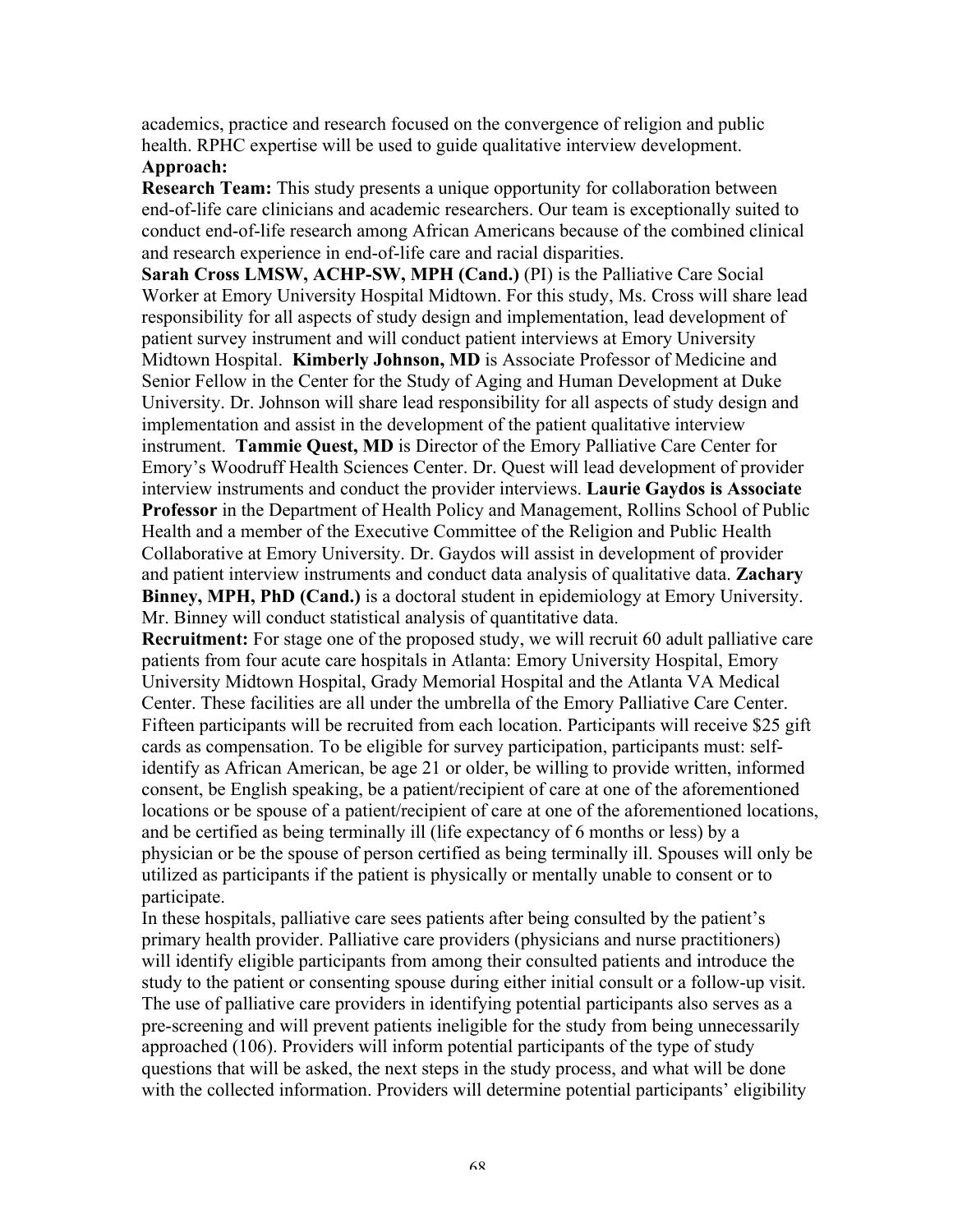for and interest in the study and obtain permission to be contacted by a research assistant. Terminally ill patients and their spouses may not be aware of or willing to talk about their medical status (106). In order to protect patient wellbeing, confirmation of the patient/spouse's understanding of their status will be done with the palliative care provider before the approach is made for enrollment. Prior to recruitment and data collection, the investigator will also consult with individual nursing staff in hospital units. Nurses will also be provided with handouts detailing the study.

**Enrollment and Electronic Survey:** Following identification of patients/spouses agreeable to participation, Research Assistants (RA) will obtain consent and complete survey. All RAs will be African-American graduate students. Providers will be specifically instructed not to communicate any information regarding patient/family to RA other than essential identifying information. The RA will schedule a time to meet with the patient/spouse to review informed consent policies and to collect survey data. Depending on the unique circumstances of each participant, initial contact with the patient/spouse to arrange this meeting may be in person or via telephone. Given the uncertain and changeable nature of terminal illness, the investigators are aware that participants' ability to participate may vary by day or even hour. Investigators will maintain communication and collaboration with floor nurses allowing investigators to minimize participant burden. Incorporating participant's comfort, times of greatest alertness/awareness, medication and other treatment schedules into study timing will help to minimize participant withdrawal (106).

Participants will be asked to complete a survey using an electronic tablet. Survey data will be uploaded from the tablet via secure internet connection to our online database. For those unable to complete the survey using a tablet, a paper version will be available. **Survey Composition:** The survey used for this study will be designed to measure factors that may influence hospice utilization among African Americans**.** In order to do this, the survey will pull from existing, validated tools including the Everyday Discrimination Scale (EDS) and the Medical Mistrust Index (MMI). Additional questions will address knowledge of and experience with hospice, relationship with health care providers, perceptions of the hospice referral process, and religious/spiritual tradition. Demographic information including age, gender, education level and income level will also be obtained. Survey will include approximately 40 questions and completion should take under 20 minutes.

The EDS is one of the most widely used self-reported measures of discrimination (50, 86, 107). EDS is a 10-item scale that attempts to capture aspects of interpersonal discrimination that are chronic or episodic but are more like daily hassles (50). Participants are asked to indicate the frequency with which they have experienced types of interpersonal mistreatment over the previous 12 months. Scores can range from 0-40. A higher score equates to higher perceived discrimination.

The MMI (104) is a 17-item scale, which uses Likert-type response with the following response codes: "strongly disagree," "disagree," "agree," and "strongly agree. Scores can range from 5-75 with higher scores for greater medical mistrust. The MMI has been demonstrated to be psychometrically sound, and has high test-retest reliability, strong construct validity, and acceptable internal consistency (104).

**Qualitative Interviews with Patients**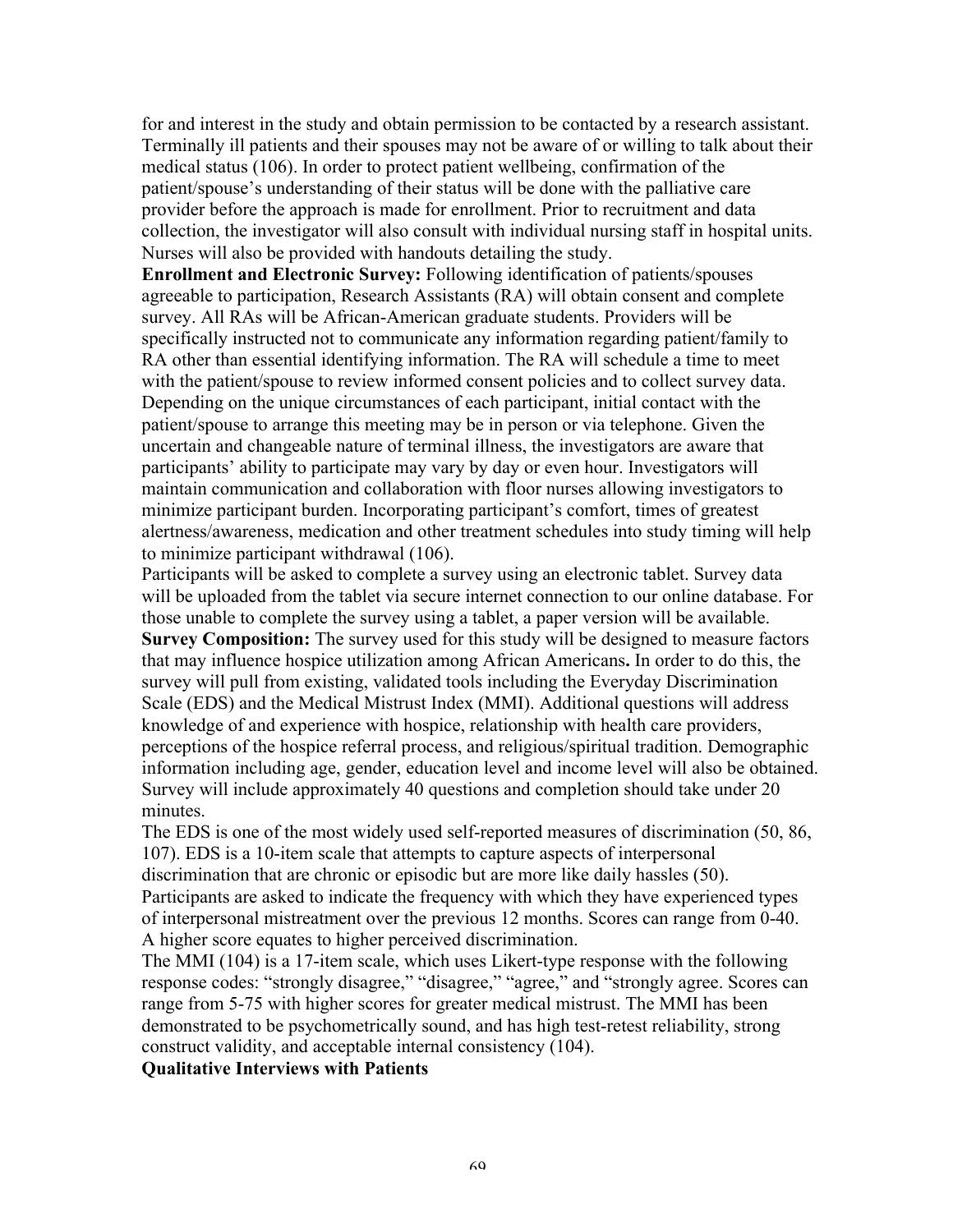RAs at each site will conduct interviews with patients/spouses describing their reasons for choosing to use or not use hospice; including attitudes, beliefs, and knowledge about hospice, relationship with referring provider, need for help caring for patient in the home, and religious beliefs. Interviews are expected to take no more than 30 minutes. Coding and grounded theory analysis will be conducted with NVivo11 software.

#### **Qualitative Interviews with Providers**

Ten interviews will be conducted with palliative care staff from the four participating hospitals (MD/DO, NP, social worker and chaplain) describing their perceptions of the decision-making process for African-American patients and their families. Data analysis will be conducted with NVivo11.

| <b>Construct</b> | <b>Tool</b> | <b>Question Wording</b>                                               |
|------------------|-------------|-----------------------------------------------------------------------|
| Demographics     | Self-report |                                                                       |
| Religion         | Self-report |                                                                       |
| Courtesy         | <b>EDS</b>  | You are treated with less courtesy than other people are              |
| Worth            | <b>EDS</b>  | People act as if they're better than you are                          |
| Service          | <b>EDS</b>  | You receive poorer service than other people at restaurants or stores |
| Caution          | <b>MMI</b>  | You'd better be cautious when dealing with healthcare                 |
|                  |             | organizations (Agree/Disagree 1-5 Likert Scale)                       |
| Deception        | <b>MMI</b>  | Healthcare organizations have sometimes done harmful                  |
|                  |             | experiments on patients without their knowledge.                      |
|                  |             | Patients have sometimes been deceived or mislead by healthcare        |
|                  |             | organizations.                                                        |
| Money Over       | <b>EDS</b>  | Healthcare organizations are more concerned about making money        |
| Care             |             | than taking care of people                                            |
| Suffering        | Patient     | How important is living with suffering in your spiritual/religious    |
|                  | Interview   | tradition?                                                            |
| Hospice          | Patient     | Please describe your understanding of what hospice is.                |
| Exposure         | Interview   | What previous experience have you had with hospice? Has this          |
|                  |             | been positive or negative?                                            |
| Decision         | Patient     | What was the most important factor in your decision to use or not     |
| Factors          | Interview   | use hospice?                                                          |
| Decision         | Provider    | From your perspective, what are the most important factors in your    |
| Factors          | Interview   | African-American patients' decision to utilize hospice?               |
| Provider Trust   | Provider    | In your opinion, do you believe your African-American patients        |
|                  | Interview   | trust you when you tell them they are terminally ill?                 |
| Why Not          | Provider    | What are common reasons your African-American patients provide        |
| Hospice          | Interview   | regarding their decision not to use hospice?                          |

**Table 1. Constructs covered in survey and interviews**

**Survey Analysis:** For stage 2 of the study, we will conduct statistical analysis of survey results and study participants' decision to enroll or not enroll in hospice care during the study period using SPSS. This decision will be measured by the patient/spouse giving permission for hospice referral to be made.

Patients from all four hospitals will be included in a single cohort. Patients will be classified on hospice use or non-hospice use. Descriptive statistics will be run on both EDS and MMI. T-tests, or other appropriate tests, will be run to determine if an association exists between aggregate EDS and MMI scores and hospice utilization.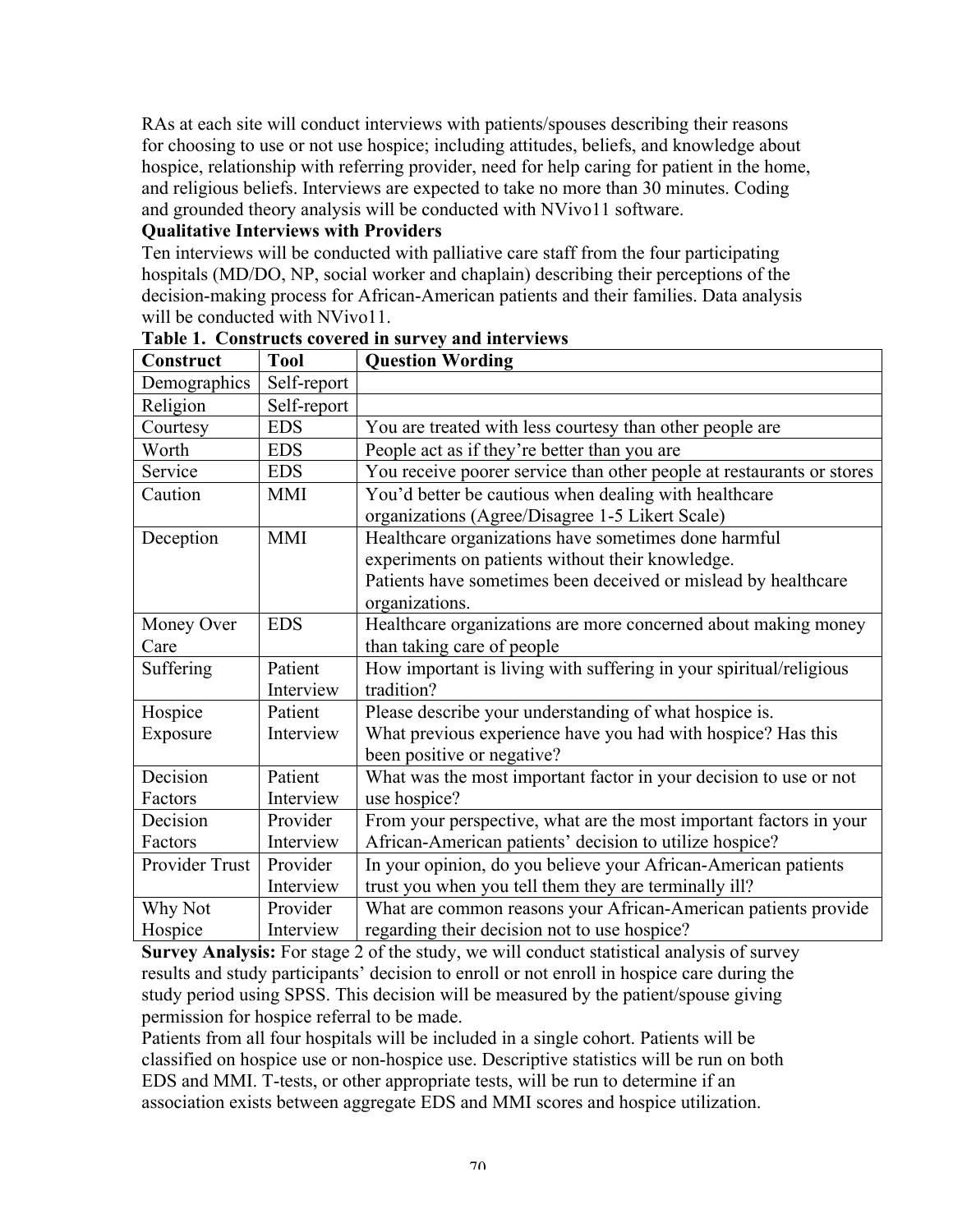Logistic regression will be conducted to examine the degree of association between EDS and MMI on hospice utilization outcomes.

**Institutional Support:** The resources of the Emory Palliative Care Center, Emory Healthcare and the Rollins School of Public Health ensure access to experts in the field, facilities, and research capacity.

| Project         | $\mathbf{1}$ | $\mathbf{3}$ | 6 |               | 9 |  | 1            |  | $\mathbf{1}$ |  | 1 |  | $\mathbf{2}$ |  | $\overline{24}$ |
|-----------------|--------------|--------------|---|---------------|---|--|--------------|--|--------------|--|---|--|--------------|--|-----------------|
| Month           |              |              |   |               |   |  | $\mathbf{2}$ |  | 5            |  | 8 |  | $\mathbf{1}$ |  |                 |
| Prep/IRB        |              |              |   |               |   |  |              |  |              |  |   |  |              |  |                 |
| <b>Tool</b>     |              |              |   |               |   |  |              |  |              |  |   |  |              |  |                 |
| <b>Develop</b>  |              |              |   |               |   |  |              |  |              |  |   |  |              |  |                 |
| <b>Survey</b>   |              |              |   |               |   |  |              |  |              |  |   |  |              |  |                 |
| Data            |              |              |   |               |   |  |              |  |              |  |   |  |              |  |                 |
| Collectio       |              |              |   |               |   |  |              |  |              |  |   |  |              |  |                 |
| n               |              |              |   |               |   |  |              |  |              |  |   |  |              |  |                 |
| Patient         |              |              |   |               |   |  |              |  |              |  |   |  |              |  |                 |
| Interview       |              |              |   |               |   |  |              |  |              |  |   |  |              |  |                 |
| Provider        |              |              |   |               |   |  |              |  |              |  |   |  |              |  |                 |
| Interview       |              |              |   |               |   |  |              |  |              |  |   |  |              |  |                 |
| <b>Analysis</b> |              |              |   |               |   |  |              |  |              |  |   |  |              |  |                 |
| of Survey       |              |              |   |               |   |  |              |  |              |  |   |  |              |  |                 |
| <b>Analysis</b> |              |              |   |               |   |  |              |  |              |  |   |  |              |  |                 |
| of Patient      |              |              |   |               |   |  |              |  |              |  |   |  |              |  |                 |
| Interview       |              |              |   |               |   |  |              |  |              |  |   |  |              |  |                 |
| Analysis        |              |              |   |               |   |  |              |  |              |  |   |  |              |  |                 |
| of              |              |              |   |               |   |  |              |  |              |  |   |  |              |  |                 |
| Provider        |              |              |   |               |   |  |              |  |              |  |   |  |              |  |                 |
| Interview       |              |              |   |               |   |  |              |  |              |  |   |  |              |  |                 |
| <b>Future</b>   |              |              |   |               |   |  |              |  |              |  |   |  |              |  |                 |
|                 |              |              |   |               |   |  |              |  |              |  |   |  |              |  |                 |
| Final           |              |              |   |               |   |  |              |  |              |  |   |  |              |  |                 |
| <b>Report</b>   |              |              |   |               |   |  |              |  |              |  |   |  |              |  |                 |
| Planning        |              |              |   | $\sim$ $\sim$ |   |  |              |  |              |  |   |  |              |  |                 |

**Projected Timeline**

**Significance:** The trend of health disparities among African Americans continues into the end of life, with African Americans significantly underutilizing hospice in comparison with other racial groups. Disparities in the use of hospice are a significant concern for our healthcare system, our economy, and the millions of African Americans who could benefit from hospice. Consistent with the research interests of the NINR, this proposed research has the ability to elucidate surrounding the underutilization of hospice by African Americans. Research findings will be used to inform clinical and public health practice, future research, policy and advocacy related to end-of-life care in the African American community. Identification of barriers to hospice utilization will inform health education and advocacy programs specific to the African American community. Qualitative interviews with patients will be used to develop an attitudes towards hospice scale for use in future research. Study results could be used to justify increased incentives and recruitment of minority palliative care staff. Confirmed hypotheses could be used to encourage partnerships between hospice agencies, universities and leaders in the African-American community.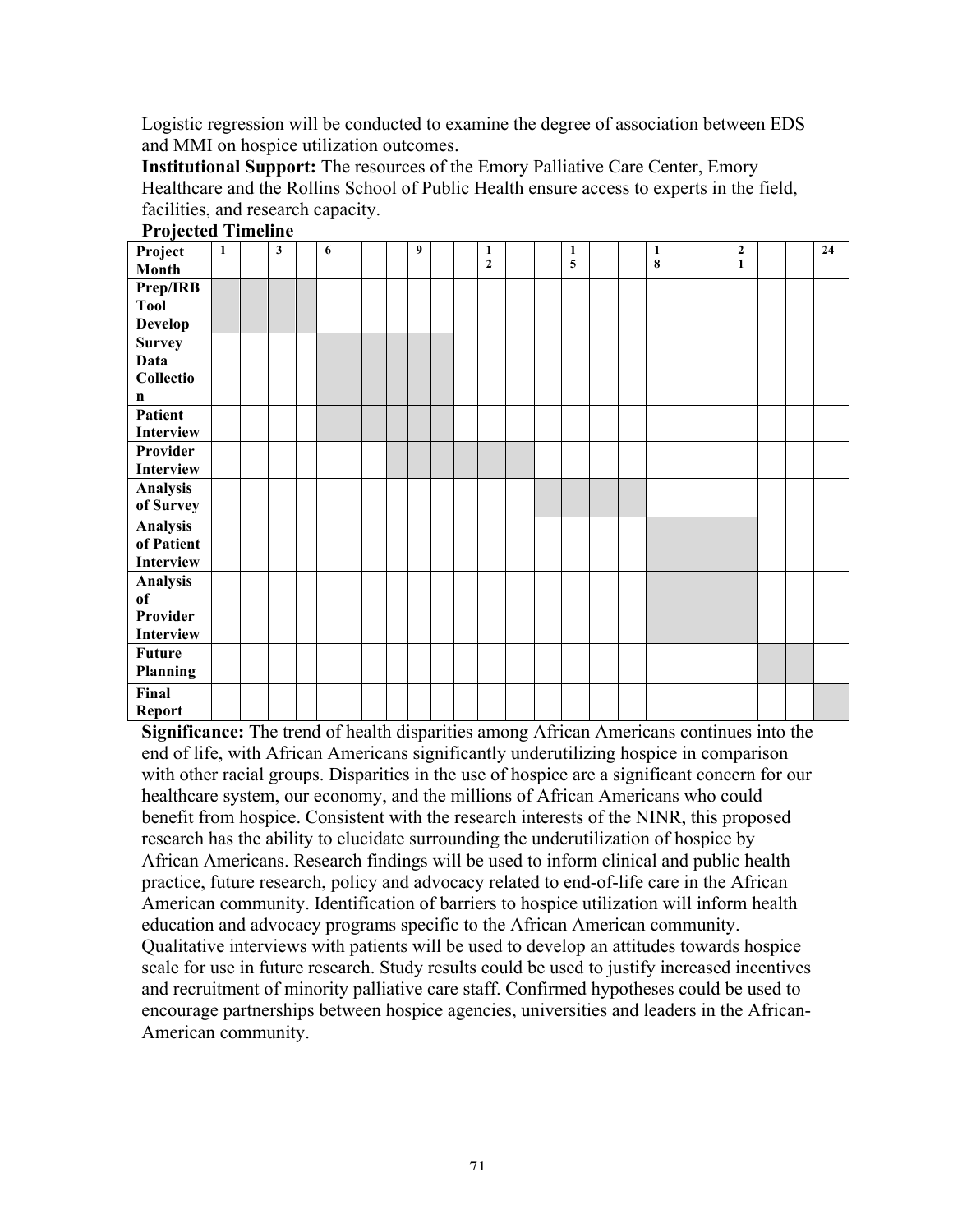## **References**

1. Byock, IR. (2001). End-of-Life Care: A Public Health Crisis and an Opportunity for Managed Care. *The American Journal for Managed Care.* 7(12):1123-1132.

2. Rao JK, Anderson LA, and Smith SM. (2002). End of Life Is a Public Health Issue**.**  *American Journal of Preventive Medicine.* 23(3):215–220

3. American Public Health Association. Policy No. 2005-9. Retrieved from http://www.apha.org/advocacy/policy/policysearch/default.htm?id=1310

4. World Health Organization. (2014). Global Atlas of Palliative Care at the End of Life. Retrieved from http://www.who.int/nmh/Global\_Atlas\_of\_Palliative\_Care.pdf

5. Glasgow RE, Wagner EH, Kaplan RM, Vinicor F, Smith L, Norman J. (1999). If diabetes is a public health problem, why not treat it as one? A population-based approach to chronic illness. *Annals of Behavioral Medicine*. 21:159–70.

6. Vinicor F. (1994). Is diabetes a public health disorder? *Diabetes Care*. 17(suppl 1):22- 27.

7. Rao JK, Anderson LA, and Smith SM. (2002). End of Life Is a Public Health Issue**.** *American Journal of Preventive Medicine.* 23(3):215–220.

8. Xu JQ, Murphy SL, Kochanek KD, Bastian BA. (2016). Deaths: Final data for 2013. National vital statistics reports; vol 64 no 2. Hyattsville, MD: National Center for Health Statistics.

9. Economist Intelligence Unit. (2010). The Quality of Death: Ranking end-of-life care across the world. Retrieved from http://graphics.eiu.com/upload/QOD\_main\_final\_edition\_Jul12\_toprint.pdf

10. Dumanovsky T, Augustin R, Rogers M, Lettang K, Meier DE, & Morrison RS. (2015). The Growth of Palliative Care in U.S. Hospitals: A Status Report. *Journal of Palliative Medicine.* 19(1): 8-15.

11. Bernabei R, Gambassi G, Lapane K, Landi F, Gatsonis C, Dunlop R, Lipsitz L, Steel K 7 Mor V.. (1998). Management of pain in elderly patients with cancer. *JAMA*. 279:1877– 82.

12. Levine C. (2008). "Family Caregiving," in M. Crowley (Ed.) *From Birth to Death and Bench to Clinic: The Hastings Center Bioethics Briefing Book for Journalists, Policymakers, and Campaigns*. (pp 63-68). Garrison, NY: The Hastings Center.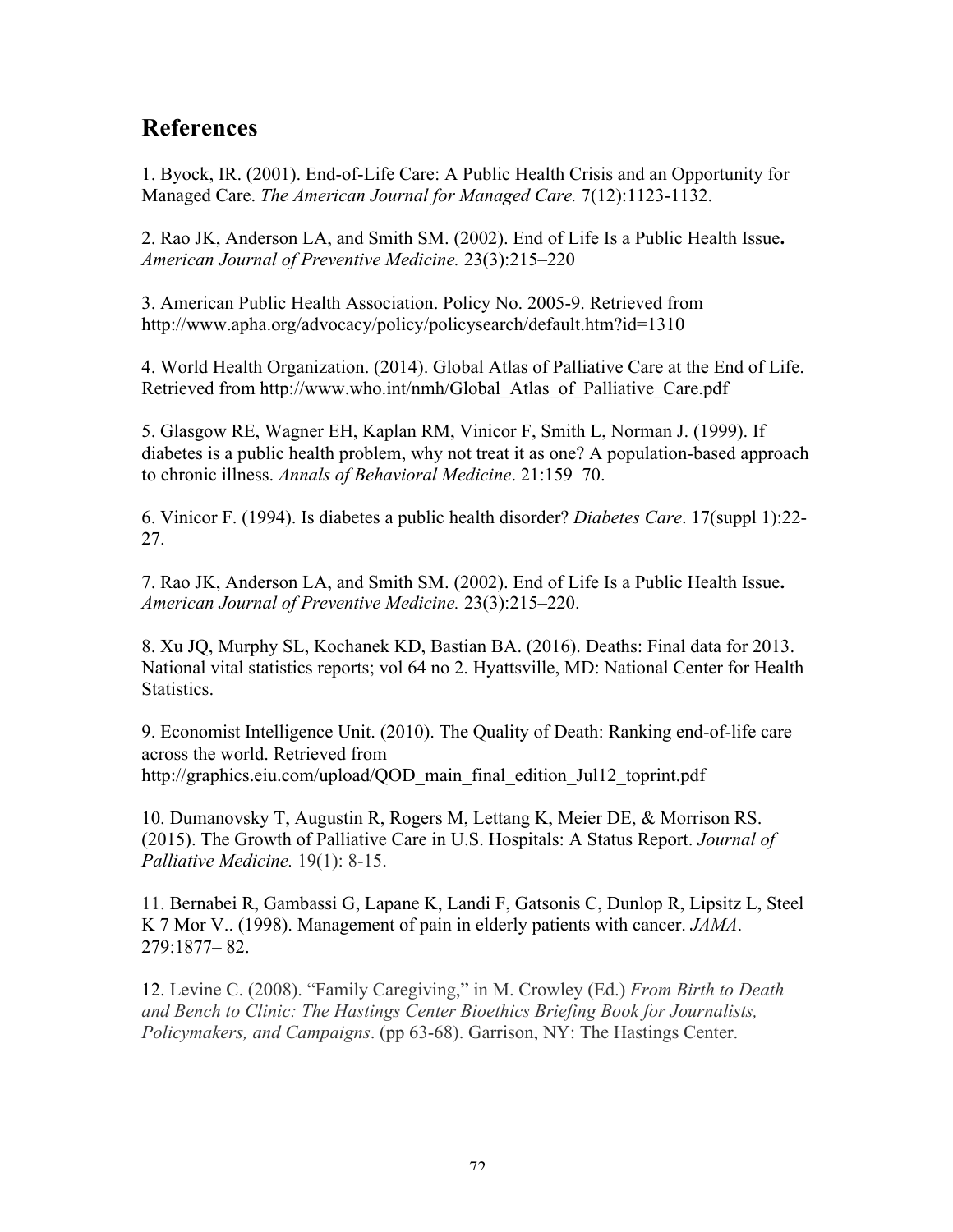13. National Research Council of the National Academies. (2012). Aging and the macroeconomy: Long-term implications of an older population. Retrieved from http://www.nap.edu/read/13465/chapter/1

14. Riley GF and Lubitz JD. (2010). Long-Term Trends in Medicare Payments in the Last Year of Life," *Health Services Research.* 45(2):565-76.

15. Kaiser Family Foundation. (2015). The Rising Costs of Living Longer: Analysis of Medicare Spending by Age for Beneficiaries in Traditional Medicare. Retrieved from http://files.kff.org/attachment/report-the-rising-cost-of-living-longer-analysis-ofmedicare-spending-by-age-for-beneficiaries-in-traditional-medicare

16. Kiernan SP. (2006). Last Rights: Rescuing the End of Life from the Medical System. New York, New York: St. Martin's Press.

17. Teno JM, Shu JE, Casarett D, Spence C, Rhodes R, Connor S. (2007). Timing of referral to hospice and quality of care. *Journal of Pain and Symptom Management*. 34(2):120–5.

18. Wright AA, Keating NL, Balboni TA, Matulonis UA, Block SD, Prigerson HG. Place of death: correlations with quality of life of patients with cancer and predictors of bereaved caregivers' mental health. *Journal of Clinical Oncology.* 2010;28(29):4457–64.

19. Teno, J. M., Clarridge, B. R., Casey, V., Welch, L. C., Wetle, T., & Shield, R., & Mor V. (2004). Family perspectives on end-of-life care at the last place of care. *JAMA*, 291, 88-93.

20. Bradley EH, Prigerson H, Carlson MDA, Cherlin E, Johnson-Hurzeler R, Kasl SV. Depression among surviving caregivers: does length of hospice enrollment matter? *American Journal of Psychiatry*. 2004;161(12):2257–62.

21. Carlson MDA, Herrin J, Du Q, Epstein AJ, Barry CL, Morrison RS, Back AL & Bradley EH. (2010). Impact of hospice disenrollment on health care use and Medicare expenditures for patients with cancer. *Journal of Clinical Oncology.* 28(28):4371.

22. Obermeyer, Z, Makar, M, Abujaber, S, Dominici, F, Block, S, Cutler, D. Association between the Medicare hospice benefit and health care utilization and costs for patients with poor-prognosis cancer. *JAMA*. 2014;312(18):1888-1896.

23. Taylor DH, Ostermann J, Van Houtwen CH, Steinhauser KA, & Tulsky J. (2007). What Length of Hospice Use Maximizes Expenditure Savings: Evidence from the U.S. Medicare Program. *Social Science and Medicine.* 65:1466-78.

24. Kelley AS, Deb P, Du Q, Aldridge Carson MD, Morrison RS. (2013). Hospice Enrollment Saves Money For Medicare And Improves Care Quality Across A Number Of Different Lengths-Of-Stay. *Health Affairs.* 32(3): 552-561.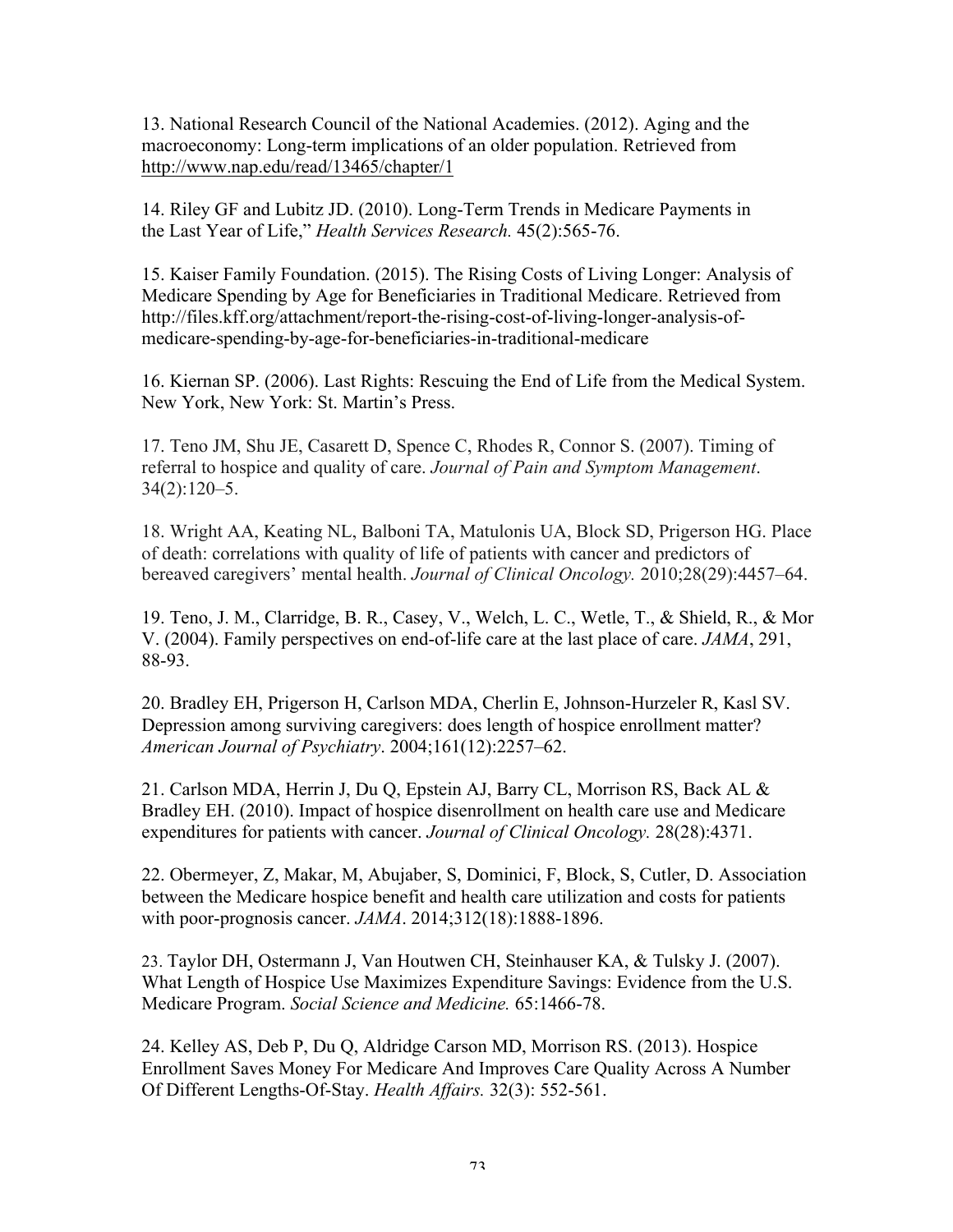25. Medicare Payment Advisory Commission. (2016). Hospice Services. In: *Report to the Congress: Medicare Payment Policy.* Retrieved from http://www.medpac.gov/documents/reports/chapter-11-hospice-services-(march-2016 report).pdf?sfvrsn=0

26. Johnson KS. (2013). Racial and ethnic disparities in palliative care. *Journal of Palliative Medicine.* 16(11):1329-1334.

27. Administration on Aging. (2014) A Profile of Older Americans: 2014. Retrieved from http://www.aoa.acl.gov/aging\_statistics/profile/2014/docs/2014- Profile.pdf

28. American Cancer Society. (2011).Cancer facts and figures for African Americans. http://www.cancer.org/acs/groups/content/@epidemiologysurveilance/documents/docum ent/acspc-027765.pdf

29. CDC. Health, United States, 2004: table 67. Hyattsville, MD: US Department of Health and Human Services, CDC, National Center for Health Statistics; 2004. Available at http://www.cdc.gov/nchs/data/hus/hus04trend.pdf#067

30. Mensah G, Mokdad A, Ford ES, Greenlund KJ & Croft JB. (2005). State of Disparities in Cardiovascular Health in the United States. *Circulation.* 111:1233- 1241.National Center for Health Statistics. (2010). *Health, United States, 2010: With Special Feature on Death and Dying*. Retrieved from http://www.cdc.gov/nchs/data/hus/hus10.pdf

31. Welch, LC, Teno, JM, and Mor, V. (2005). End-of-life care in black and white: Race matters for medical care of dying patients and their families. *Journal of the American Geriatrics Society.* 53(7):1145-1153.

32. Hanchate A, Kronman AC, Young-Xu Y, Ash AS, Emanuel E. (2009). Racial and ethnic differences in end-of-life costs: Why do minorities cost more than whites? *Archives of Internal Medicine.* 169(5):493-501.

33. National Center for Health Statistics. (2010). *Health, United States, 2010: With Special Feature on Death and Dying*. Retrieved from http://www.cdc.gov/nchs/data/hus/hus10.pdf

34. Anderson, KO, Green, CR, and Payne, R. (2009). Racial and Ethnic Disparities in Pain: Causes and Consequences of Unequal Care. *The Journal of Pain.* 10(12):1187-1204.

35. Wicher C and Meeker MA. (2012).What influences African American end-of-life preferences? *J Health Care Poor Underserved*. 23(1):28-58.

36. Cort, M. Cultural mistrust and use of hospice care: Challenges and remedies. *Journal of Palliative Medicine*. 2004;7(1):63-71.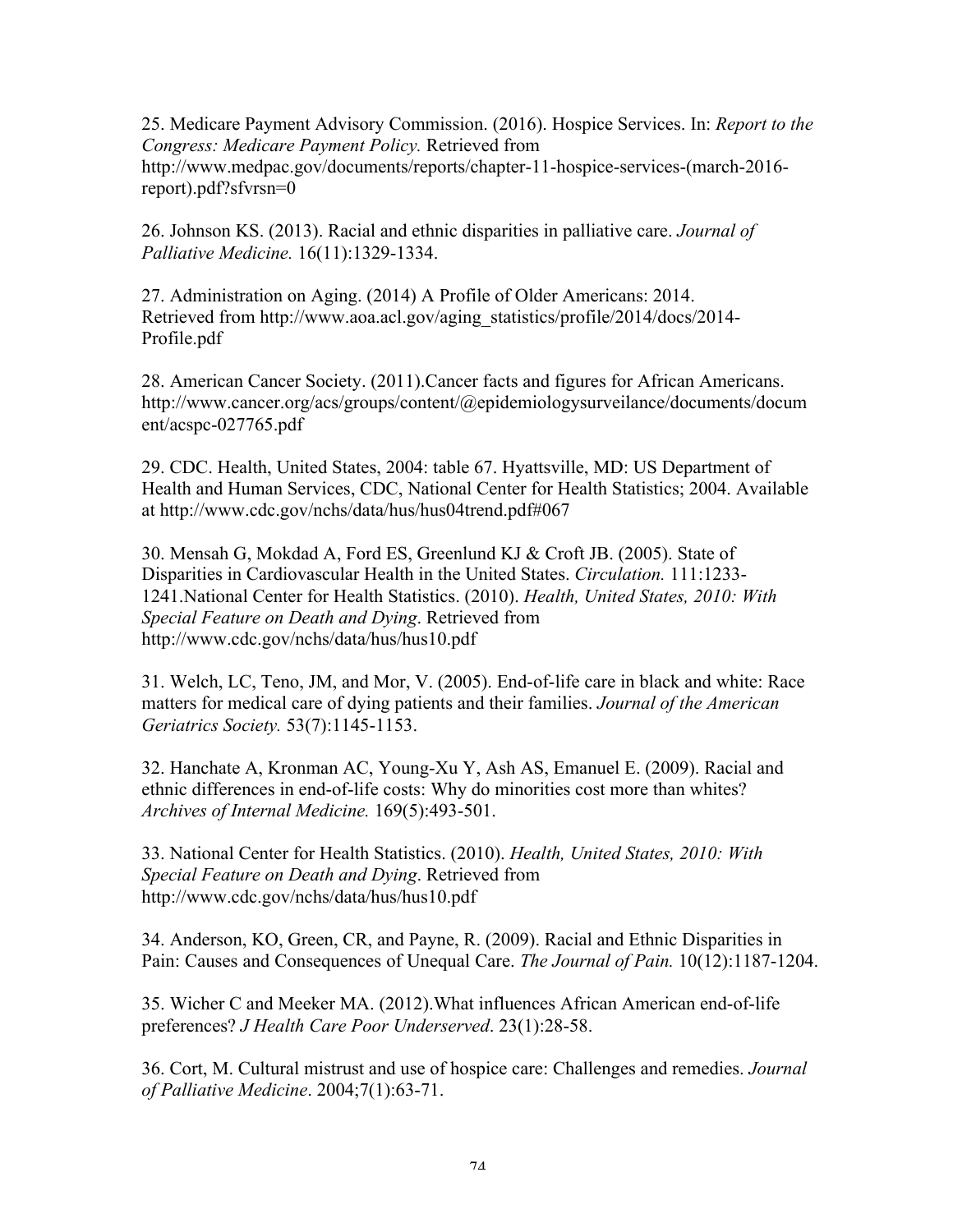37. Evans B, Ume E. Psychosocial, cultural, and spiritual health disparities in end-of-life and palliative care: Where we are and where we need to go. *Nursing Outlook*. 2012;60:370-375.

38. Mazanec PM, Daly BJ, and Townsend A. (2010). Hospice utilization and end-of-life care decision making of African Americans. *American Journal of Hospice and Palliative Care.* 27(8):560-566.

39. LaVeist TA, Nickerson KJ, Bowie J. (2000). Attitudes about racism, medical mistrust, and satisfaction with care among African American and White cardiac patients. *Medical Care Research and Review*. 57:146–161.

40. Bullock K, McGraw SA, Blank K, Bradley EH. (2005). What matters to older African Americans facing end-of-life decisions? A focus group study. *Journal of Social Work in End-of-Life and Palliative Care*. 1(3):3-18.

41. Gee G, Walsemann K, Brondolo E. (2010). A life course perspective on how racism may be related to health inequalities. *American Journal of Public Health*. 102(5):967-74.

42. Krieger N. (1999). Embodying inequality: a review of concepts, measures and methods for studying health consequences of discrimination. *International Journal of Health Services*. 29(2):295-352.

43. Hutchinson, ED. (2010). Chapter 1: A life course perspective. In: Hutchinson ED, Dimensions of Human behavior.  $4^{th}$  Ed. Thousand Oaks, CA:Sage, pp1-37.

44. National Hospice and Palliative Care Organization. (2013). 2012 National Summary of Hospice Care. Retrieved from http://www.nhpco.org/sites/default/files/public/NDS\_2012\_National\_Summary\_2013110 6.pdf

45. Connor S, Pyenson B, Fitch K, Spence C, Iwasaki K. (2007). Comparing Hospice and Nonhospice Patient Survival Among Patients Who Die Within a Three-Year Window. *Journal of Pain and Symptom Management.* 33(3):238-246.

46. Beauchamp DE. (1999). "Public Health as Social Justice," in New Ethics for the Public's Health, ed. D.E. Beauchamp and B. Steinbock, New York: Oxford University Press. 105–114.

47. Powers P and Faden R. (2006). Social Justice: The Moral Foundations of Public Health and Health Policy. New York: Oxford University Press.

48. IOM (Institute of Medicine). 2003. *Unequal Treatment: Confronting Racial and Ethnic Disparities in Health Care.* Washington, DC: The National Academies Press.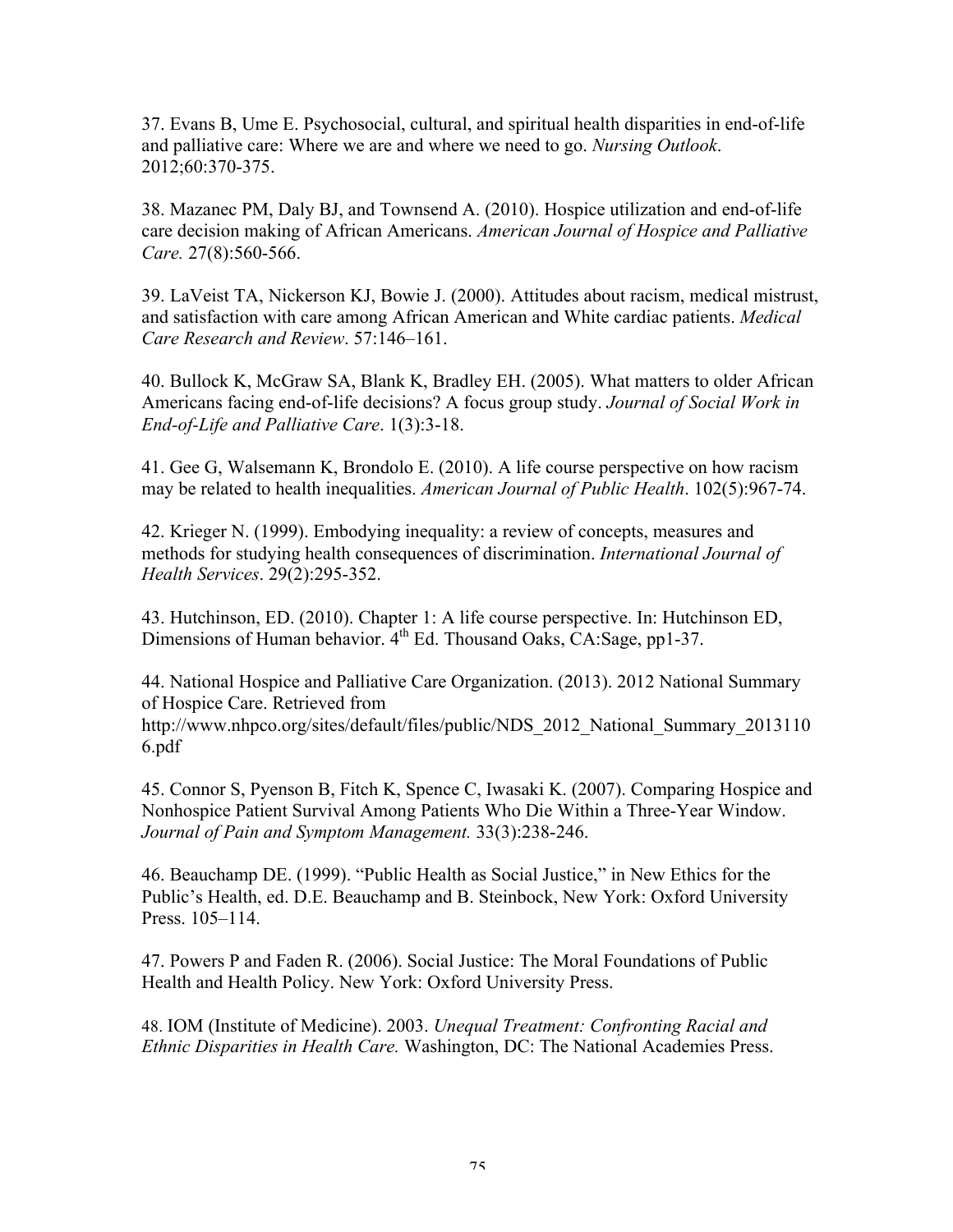49. Jones, C. (2003). Confronting institutionalized racism. *Phylon*. 50:7-22. Retrieved from https://sph.umd.edu/sites/default/files/files/Jones-Confronting-Institutionalized-Racism\_Phylon%202003.pdf.

50. Williams D and Mohammed S. (2009). Discrimination and racial disparities in health: evidence and needed research. *Journal of Behavioral Medicine*. 32(1):20

51. Paradies Y, Priest N, Ben J, Truong M, Gupta A, Pieterse A, Kelaher M, Gee G. (2013). Racism as a determinant of health: a protocol for conducting a systematic review and meta-analysis. *Systematic Reviews*. 2:85.

52. Thompson H, Valdimarsdottir H, Winkel G, Jandorf L, Redd W. The Group-Based Medical Mistrust Scale: psychometric properties and association with breast cancer screening. *Prevent Med.* 2004;38(2):209-218. 53. World Health Organization. (2016). WHO Definition of Palliative Care.

Retrieved from http://www.who.int/cancer/palliative/definition/en/

54. National Hospice and Palliative Care Organization. (2015). Hospice Care. Retrieved from http://www.nhpco.org/about/hospice-care

55. Smedley BD, Stith AY, and Nelson AR (Eds.). (2003). Institute of Medicine, Committee on Understanding and Eliminating Racial and Ethnic Disparities in Health Care: *Unequal treatment: Confronting racial and ethnic disparities in health care*. Washington, DC: National Academy Press.

56. Caralis PV, Davis B, Wright K, Marcial E. The influence of ethnicity and race on attitudes toward advance directives, life-prolonging treatments, and euthanasia. *Journal of Clinical Ethics*. 1993;4(2):155-165.

57. Welch, LC, Teno, JM, and Mor, V. (2005). End-of-life care in black and white: Race matters for medical care of dying patients and their families. *Journal of the American Geriatrics Society.* 53(7):1145-1153.

58. Duffy SA, Jackson FC, Schim SM, Ronis DL and Fowler KE. Racial/ethnic preferences, sex preferences, and perceived discrimination related to end-of-life care. *Journal of the American Geriatric Society.* 2006 Jan;54(1):150–7.

59. Wicher CP and Meeker MA. (2012). What Influences African-American End-Of-Life Preferences? *Journal of Health Care for the Poor and Underserved*. 23(1): 28-58.

60. Johnson, KS, Kuchibhatla, M, Tanis, D., and Tulsky, JA. (2008). Racial differences in hospice revocation to pursue aggressive care. *Archives of Internal Medicine.*  168(2):218-224.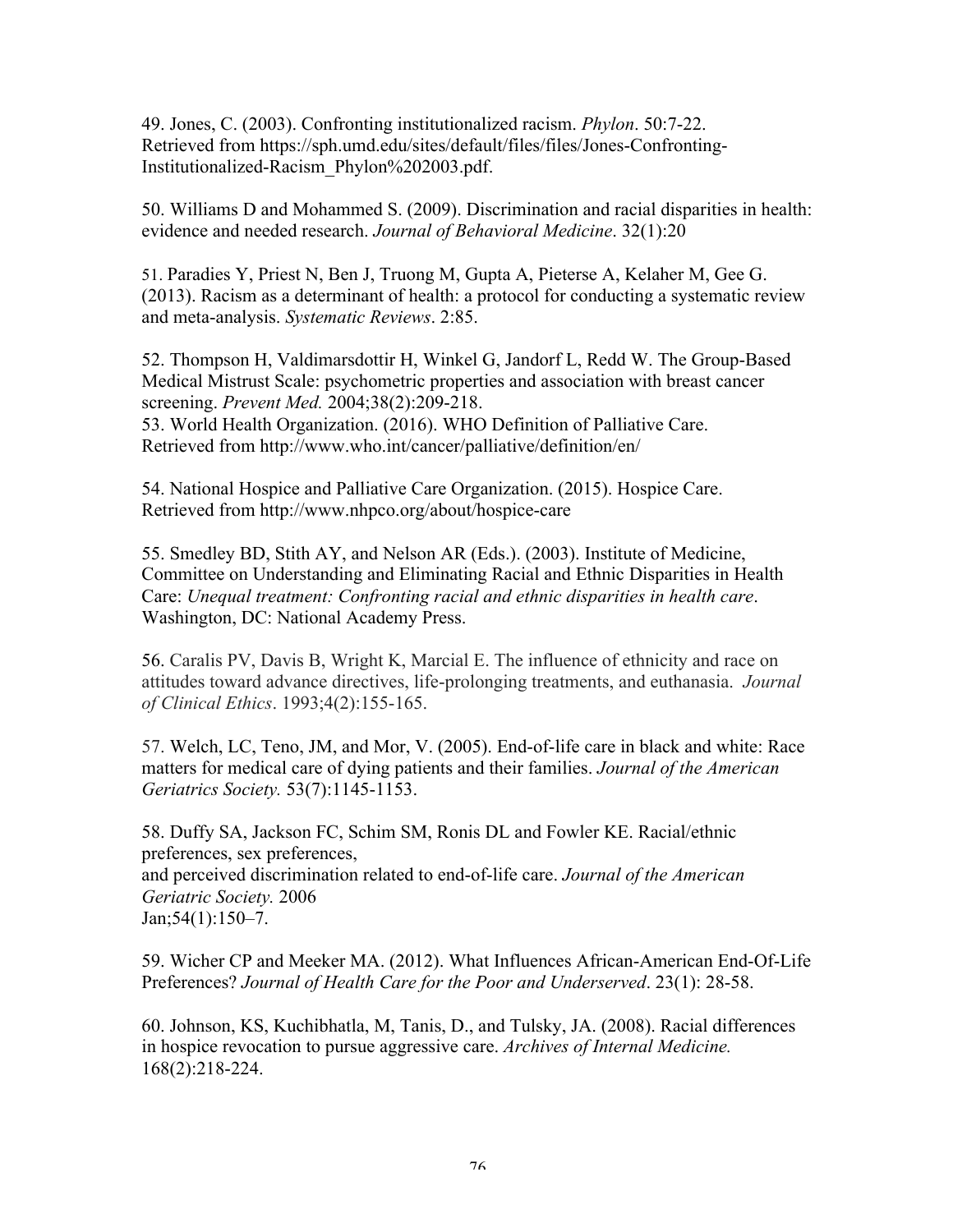61. Smith AK, Davis RB, Krakauer EL. (2007). Differences in the quality of the patientphysician relationship among terminally ill African-American and White patients: Impact on advance care planning and treatment preferences. *Journal of General Internal Medicine.* 22(11):1579-1582.

62. Saha, S., Komaromy, M., Koepsell, TD., and Bindman, AB. (1999). Patient-physician racial concordance and the perceived quality and use of health care. *Archives of Internal Medicine.* 159(9):997-1104.

63. Mack, JW., Paulk, ME., Viswanath, K., and Prigerson, HG. (2010). Racial Disparities in the Outcomes of Communication on Medical Care Received Near Death. *Archives of Internal Medicine.* 170(17):1533-1540.

64. Anderson KO, Mendoza T, Valero V, Richman S, Russell C, Hurley J. (2000). Minority cancer patients and their providers: pain management attitudes and practice. *Cancer*. 88(8): 1929-1938.

65. Bernabei R, Gambassi G, Lapane K, Landi, F, Gatsonis, C, Dunlop, R, Lipsitz, L, Steel, K, and Mor, V. (1998). Management of pain in elderly patients with cancer. *JAMA*. 279(23):1877-1882.

66. Todd KH , Deaton C, D'Adamo, AP & Goe L. (2000). Ethnicity and Analgesic Practice. *Annals of Emergency Medicine.* 35(1). 11-16.

67. Staton LJ, Panda M, Chen I, Genao I, Kurz J, Pasanen M, Mechaber AJ, Menon M, O'Rorke J, Wood J, Rosenberg E, Faeslis C, Carey T, Calleson D, & Cykert S. (2007). When race matters: disagreement in pain perception between patients and their physicians in primary care. *Journal of the National Medical Association.* 99(5):532-8.

68. Van Ryn, M and Burke J. (2000). The effect of patient race and socioeconomic status on physicians' perceptions of patients. *Social Science & Medicine*. 50(6):813-828.

69. Johnson, KS., Kuchibhatla, M. and Tulsky JA. (2009). Racial differences in selfreported exposure to information about hospice care. *Journal of Palliative Medicine.*  12(10):921-927.

70. Fishman JM, Ten Have T. and Casarett D. (2012). Is public communication about end-of-life care helping to inform all? Cancer news coverage in African-American versus mainstream media. *Cancer.* 118(8):2157-2162.

71. Rhodes,RL, Teno JM., and Welch LC. (2006). Access to hospice for African-Americans: Are they informed about the option of hospice? *Journal of Palliative Medicine.* 9(2):268-272.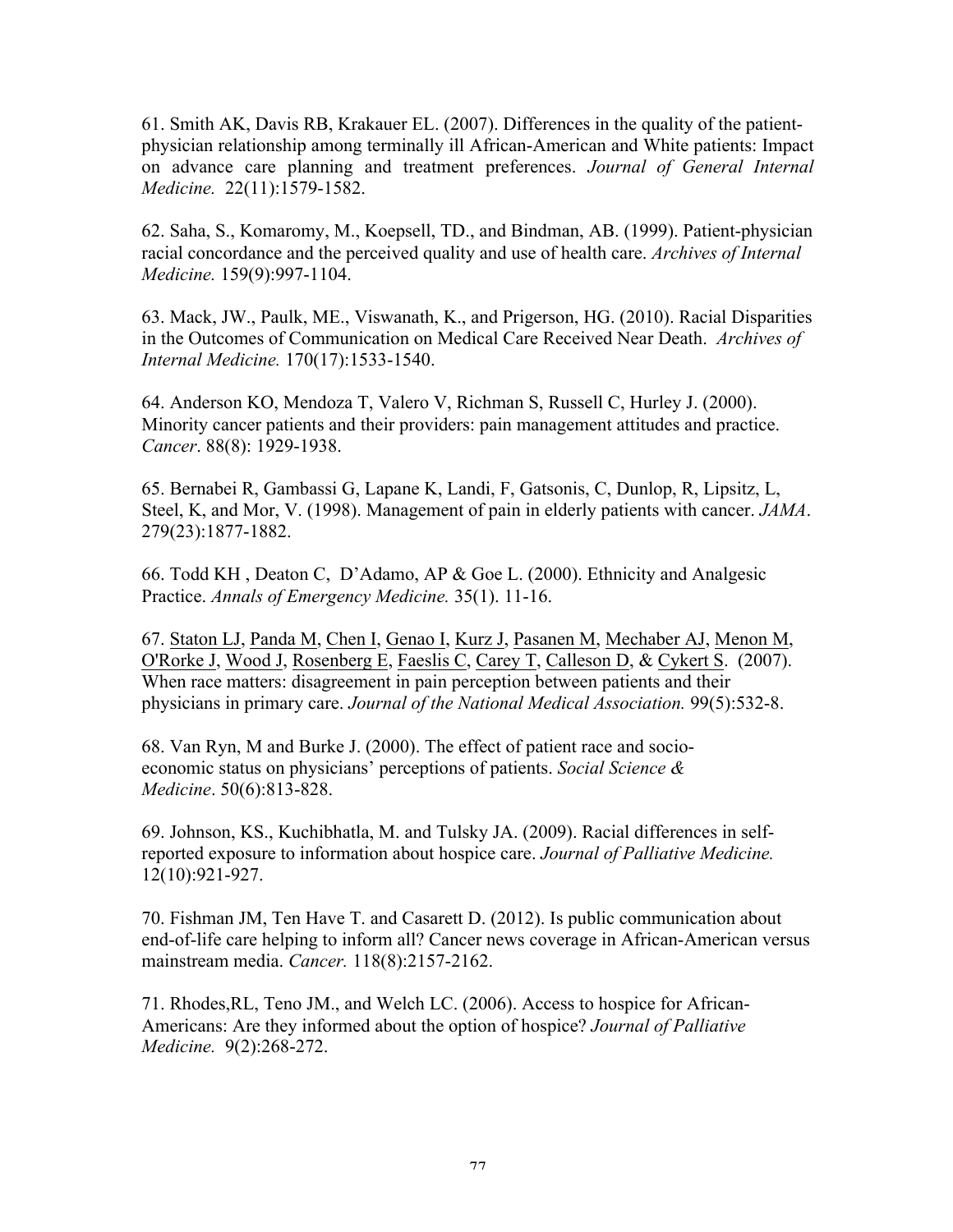72. Association of American Medical Colleges. (2010). Diversity in the Physician Workforce: Facts & Figures 2010. Retrieved from https://www.aamc.org/download/432976/data/factsandfigures2010.pdf

73. Kumasaka L, Miles A. (1996). My pain is god's will. *American Journal of Nursing.*  96(6):45-47.

74. Al-Jeilani M. (1987). Pain: points of view of Islamic theology. *Acta Neurochirurgica Supplement (Wien).*38:132-135.

75. Al-Shahri, MZ and al-Khenaizan, A. (2005). Palliative Care for Muslim Patients. *The Journal of Supportive Oncology.* 3:432–436.

76. Crawley L, Payne R, Bolden J, Payne T, Washington P. and Williams S. (2000). Palliative and End-of-Life Care in the African American Community. *JAMA.* 284(19):2518-2521.

77. Bullock K, McGraw SA, Blank K, Bradley EH. (2005). What matters to older African Americans facing end-of-life decisions? A focus group study. *Journal of Social Work in End-of-Life and Palliative Care*. 1(3):3-18.

78. Hines P. (2005). The American lifecycle of African American families living in poverty. In: Carter B, McGoldrick M, eds. The Expanded Family Life Cycle, Individual, Family, and Social Perspectives. 3rd ed. Boston, MA: Allyn & Bacon/Pearson Education. 327-343.

79. Hern H, Koenig B, Moore L, Marshall P. (1998). The differences culture can make in end-of-life decision-making. *Cambridge Quarterly of Healthcare Ethics*. 7(1):27-40.

80. Bullock K. (2011). The Influence of Culture on End-of-Life Decision Making. *Journal of Social Work in End-of-Life & Palliative Care*. 7:83–98.

81. Harper BC. (1999). Doing the right thing: Three strategies for increasing minority involvement. *Hospice* (Spring), 14–15.

82. Williams DR. (1997) Race and Health: Basic Questions, Emerging Directions. Annals of Epidemiology. 7(5):322–333.

83. Harrell CJP, Burford TI, Cage BN, Nelson TM, Shearon S, Thompson A & Green S. (2011). Multiple Pathways Linking Racism to Health Outcomes. *DuBois Review.* 8(1): 143–157.

84. Clark R, Anderson NB, Clark VR, Williams DR. (1999). Racism as a Stressor for African Americans: A Biopsychosocial Model. *American Psychologist*. 54(10):805–816.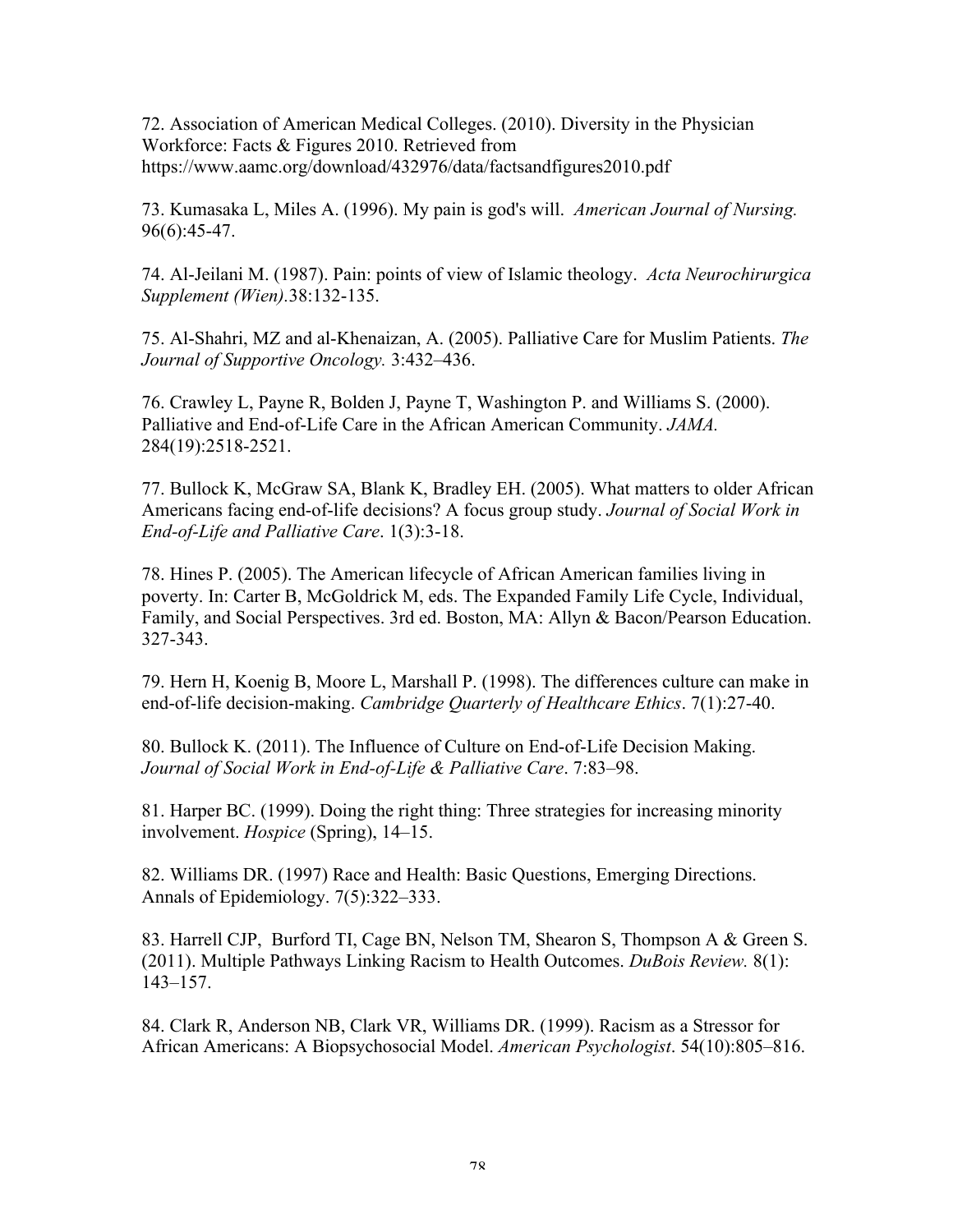85. Mays VM, Cochran SD, & Barnes NW. (2007). Race, Race-Based Discrimination, and Health Outcomes Among African Americans. *Annual Review of Psychology*. 58:24.1–24.25.

86.Williams D, Yu Y, Jackson J, & Anderson N. (1997). Racial differences in physical and mental health: Socio-economic status, stress and discrimination. *Journal of Health Psychology*. 2(3):335–351.

87. Williams DR & Mohammed SA. (2009). Discrimination and racial disparities in health: evidence and needed research. *Journal of Behavioral Medicine.* 32(1):20.

88. The Henry J. Kaiser Family Foundation. (1999) Race, ethnicity & medical care: A survey of public perceptions and experiences. Menlo Park, CA: Henry J. Kaiser Family Foundation.

89. Green, NL. (1995). Development of the perceptions of racism scale. *The Journal of Nursing Scholarship*. 27:141–146.

90. National Research Council. (2004). Measuring racial discrimination. Panel on methods for assessing discrimination. In: Blank RM, Dabady M, Citro CF, editors. Committee on national statistics, division of behavioral and social sciences and education. Washington, DC: The National Academies Press.

91. Brandt, AM. (1978). Racism and research: the case of the Tuskegee syphilis study. *Hastings Center Reports*. 8(6):21-29.

92. Gamble VN. (1997). Under the shadow of Tuskegee: African Americans and health care. *American Journal of Public Health.* 87:1773–1778.

93. Blackhall LJ, Frank G, Murphy ST, Michel V, Palmer JM and Azen SP. (1999). Ethnicity and attitudes towards life sustaining technology. *Social Science & Medicine.* 48:1779-1789.

94. McKinley E. Garrett J, Evans A, Danis M. (1996). Differences in end-of-life decision making among black and white ambulatory cancer patients. *Journal of General Internal Medicine.* 11(11):651–656.

95. Grudzen, C. and Grady, D. (2011). Improving care at the end of life. *Archives of Internal Medicine.* 171(13):1202.

96. Temel, JS, Greer, JA, Muzikansky, A, Gallagher, ER, Admane, S, Jackson, VA, Dahlin, CM, Blinderman, CD, Jacobsen, J, Pirl, WF, Billings, JA and Lynch, TJ. Early palliative care for patients with metastatic non–small-cell lung cancer. *New England Journal of Medicine.* 363:733-742.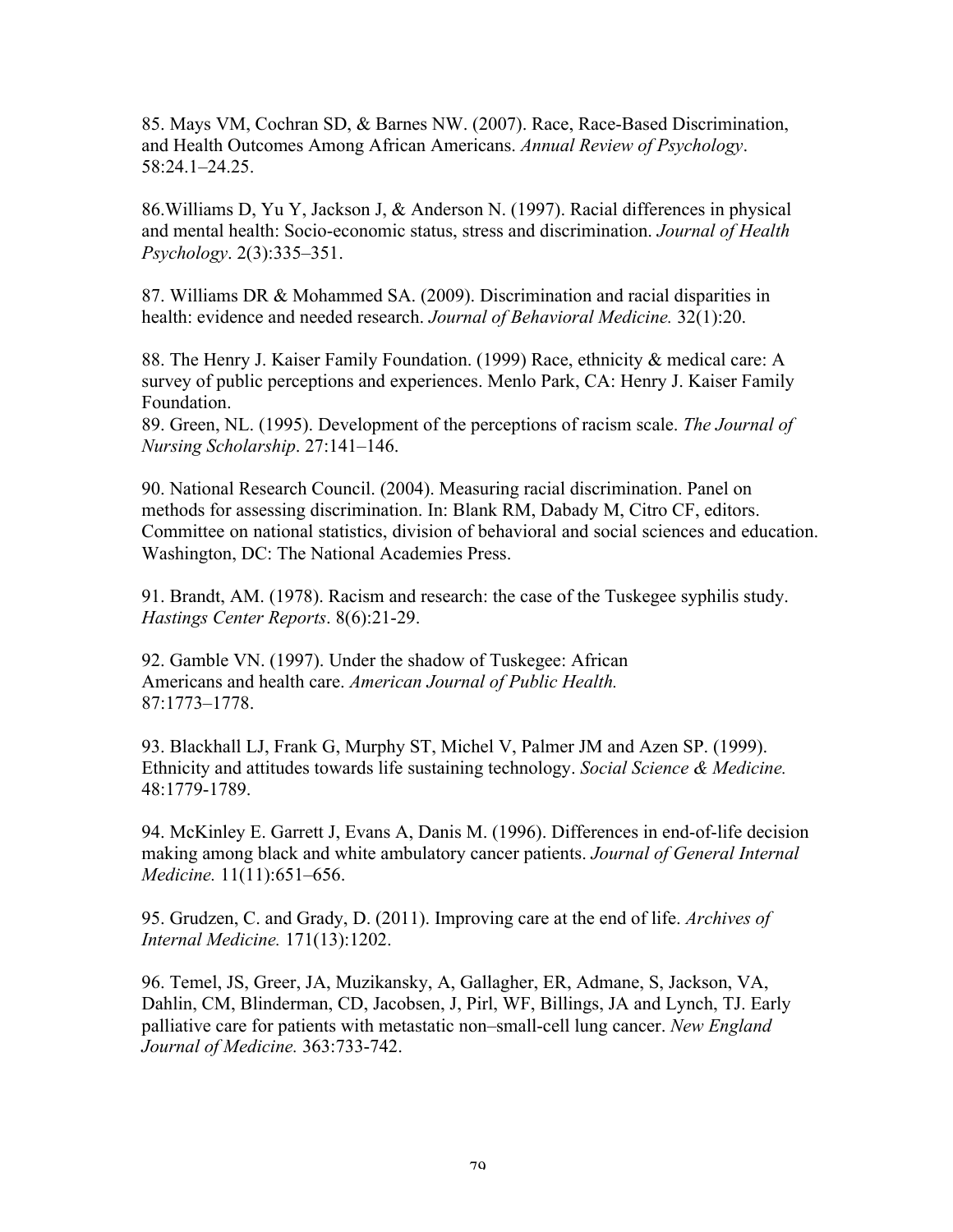97. Lorenz KA, Lynn J, Dy SM, Shugarman LR, Wilkinson A, Mularski RA, Morton SC, Hughes RG, Hilton LK, Maglione M, Rhodes SL, Rolon C, Sun VC, and Shekelle, PG. (2008). Evidence for improving palliative care at the end of life: A systematic review*. Annals of Internal Medicine*. 148(2):147-159.

98. Neuberger BJ, Hamilton CL. Racial differences in attitudes toward hospice care. *The Hospice Journal.* 1990; 6:37–48.

99. Ludke RL and Smucker DR. (2007). Racial differences in the willingness to use hospice services. *Journal of Palliative Medicine.* 10(6):1329-1337.

100. Fischer SM, Sauaia A, & Kutner J.S. (2007). Patient navigation: A culturally competent strategy to address disparities in palliative care. *Journal of Palliative Medicine*. 10(5):1023-1028.

101. The National Institutes of Health, the National Institute of Nursing Research. (2013). Building Momentum: The Science of End-of-Life and Palliative Care. A Review of Research Trends and Funding, 1997-2010.

102. National Institutes of Health. (2015). National Institute on Minority Health and Health Disparities (NIMHD). Retrieved from http://www.nih.gov/about-nih/what-wedo/nih-almanac/national-institute-minority-health-health-disparities-nimhd

103. American Cancer Society. (2016) Palliative Care Research. Retrieved from http://www.cancer.org/research/survivaltreatmentresearch/palliative-care-research

104. LaVeist T, Issac L, & Williams K. (2009). Mistrust of health care organizations is associated with underutilization of health services. *Health Services Research.* 44(6):2093–2105.

105. Steinhauser K, Clip E, Hays J, Olsen M, Arnold R, Christakis N, Lindquist J, & Tulsky J. Identifying, recruiting, and retaining seriously-ill patients and their caregivers in longitudinal research. *Journal of Palliative Medicine.* 2006;20(8):745-754.

106. Kavanaugh KL & Campbell ML. (2014). Conducting End-of-Life Research: Strategies for Success. *Nursing Science Quarterly.* 27(1):14–19.

107. Peek ME, Nunez-Smith M, Drum M & Lewis TT. (2011). Adapting the Everyday Discrimination Scale to Medical Settings: Reliability and Validity Testing in a Sample of African American Patients. *Journal of Racial and Ethnic Health Disparities.* 21(4): 502– 509.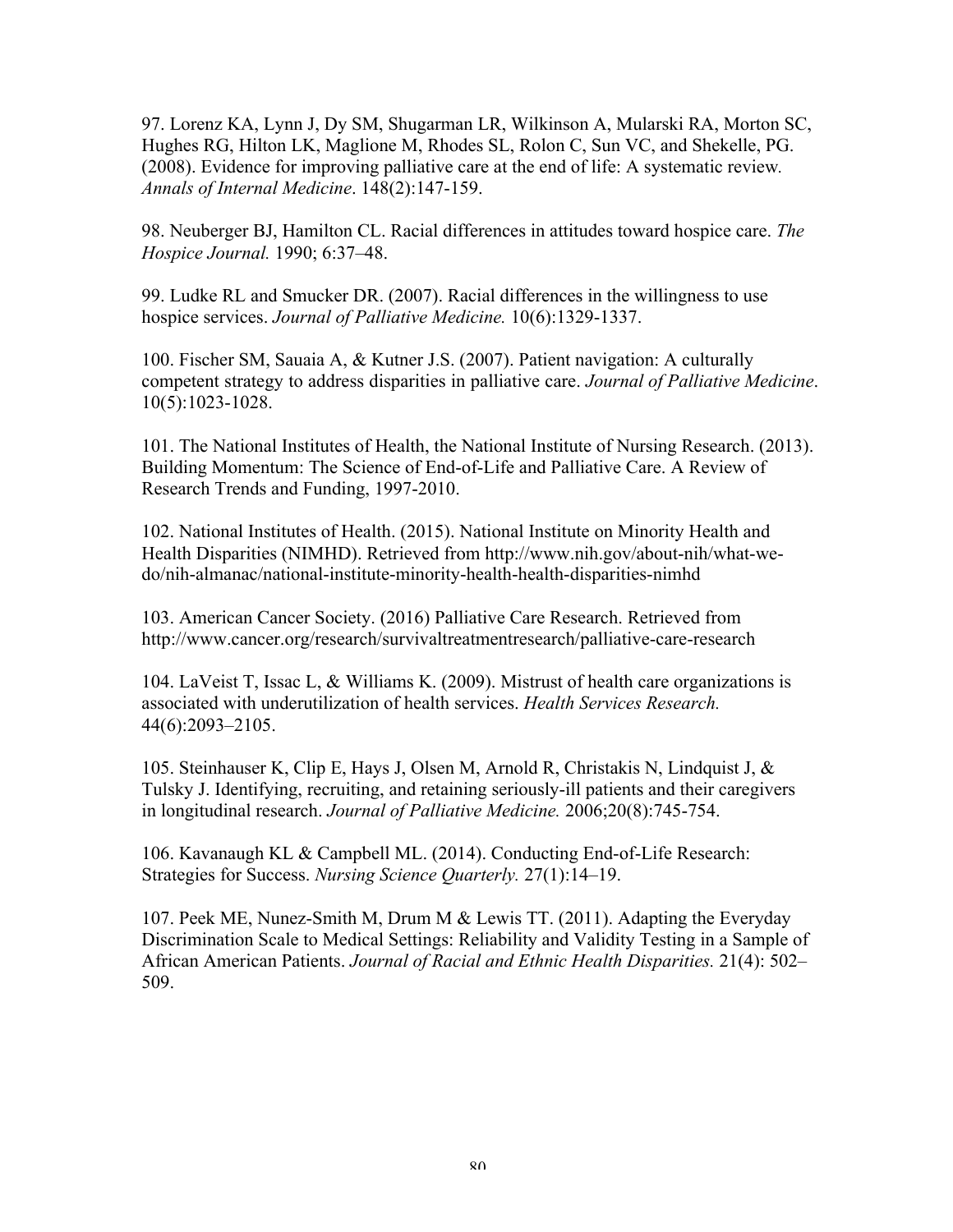# **Appendix A**

# **Table 1. Everyday Discrimination Scale** (86)

**In your day-to-day life, how often do any of the following things happen to you?**

1. You are treated with less courtesy than other people are

2. You are treated with less respect than other people are

3. You receive poorer service than other people at restaurants or stores

4. People act as if they think you are not smart

5. People act as if they are afraid of you

6. People act as if they think you are dishonest

7. People act as if they're better than you are

8. You are called names or insulted

9. You are threatened or harassed

Recommended response categories for all items:

Almost everyday

At least once a week

A few times a month

A few times a year

Less than once a year

Never

**• Follow-up Question (Asked only of those answering "A few times a year" or more frequently to at least one question.): What do you think is the main reason for these experiences? (CHECK MORE THAN ONE IF VOLUNTEERED).**

RECOMMENDED OPTIONS

- 1. Your Ancestry or National Origins
- 2. Your Gender
- 3. Your Race
- 4. Your Age
- 5. Your Religion
- 6. Your Height
- 7. Your Weight

8. Some other Aspect of Your Physical Appearance

9. Your Sexual Orientation

10. Your Education or Income Level

# OTHER POSSIBLE CATEGORIES TO CONSIDER

1. A physical disability

2. Your shade of skin color (NSAL)

3. Your tribe (SASH)

Other (SPECIFY)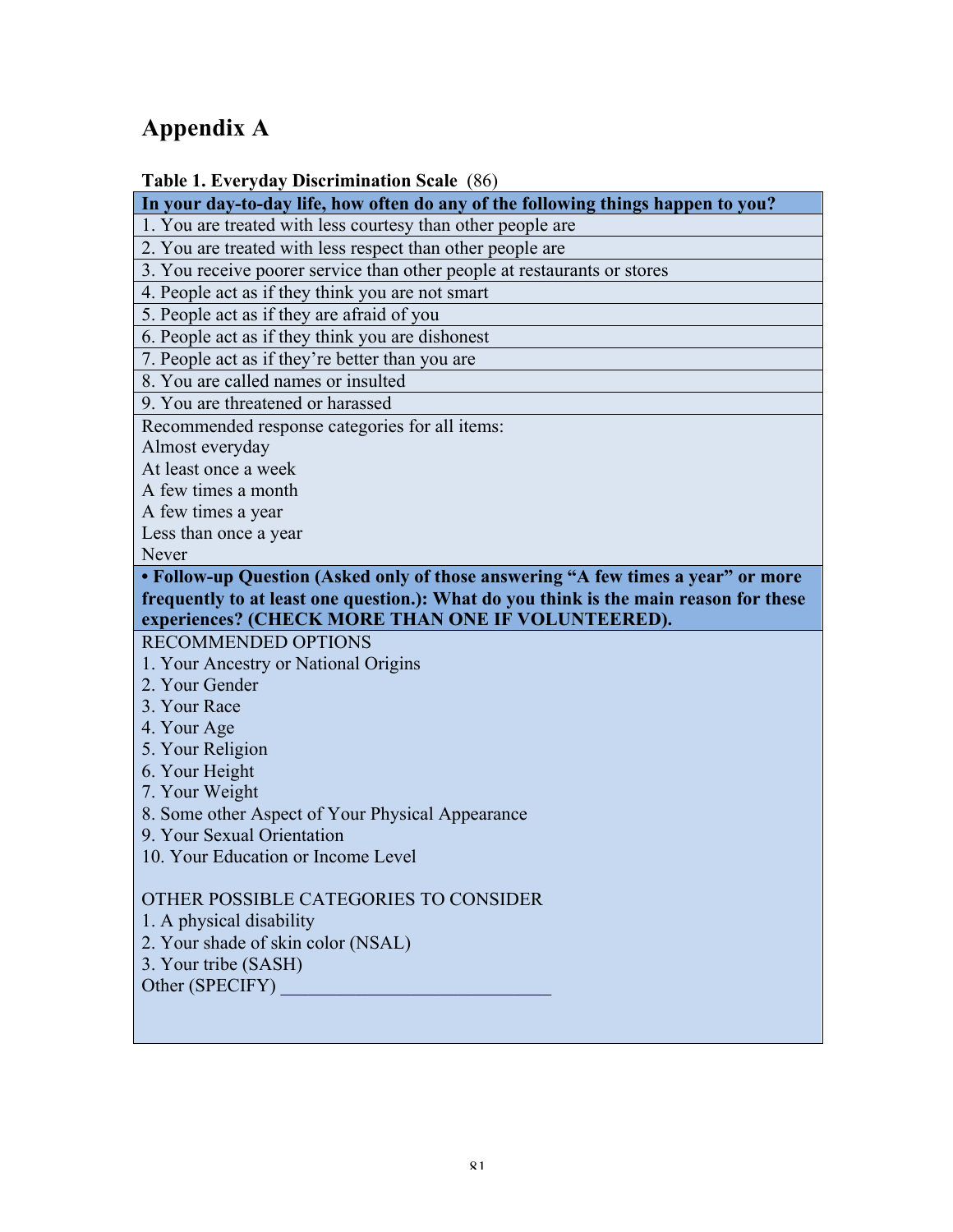| Item                                                                                       | Strongly<br>Disagree | Disagree       | Agree          | Strongly<br>Agree |
|--------------------------------------------------------------------------------------------|----------------------|----------------|----------------|-------------------|
|                                                                                            |                      | $\overline{2}$ | $\overline{3}$ | $\overline{4}$    |
| 1. You'd better be cautious when dealing<br>with healthcare organizations.                 |                      |                |                |                   |
| 2. Patients have sometimes been deceived or<br>mislead by healthcare organizations.        | $\mathbf{1}$         | $\overline{2}$ | 3              | $\overline{4}$    |
|                                                                                            | $\overline{1}$       |                | $\overline{3}$ |                   |
| 3. I trust that healthcare organizations will                                              |                      | $\overline{2}$ |                | $\overline{4}$    |
| tell me if a mistake is made about my                                                      |                      |                |                |                   |
| treatment.                                                                                 | $\mathbf{1}$         | $\overline{2}$ | $\overline{3}$ |                   |
| 4. Healthcare organizations often want to                                                  |                      |                |                | $\overline{4}$    |
| know more about your business than they                                                    |                      |                |                |                   |
| need to know.                                                                              |                      |                |                |                   |
| 5. When healthcare organizations make                                                      | $\mathbf{1}$         | $\overline{2}$ | $\overline{3}$ | $\overline{4}$    |
| mistakes they usually cover it up.                                                         |                      |                | $\overline{3}$ |                   |
| 6. Healthcare organizations have sometimes                                                 | $\mathbf{1}$         | $\overline{2}$ |                | $\overline{4}$    |
| done harmful experiments on patients                                                       |                      |                |                |                   |
| without their knowledge.                                                                   |                      |                | $\overline{3}$ |                   |
| 7. The patient's medical needs come before<br>other considerations at healthcare           | $\mathbf{1}$         | $\overline{2}$ |                | $\overline{4}$    |
|                                                                                            |                      |                |                |                   |
| organizations.                                                                             | $\mathbf{1}$         | $\overline{2}$ | $\overline{3}$ | $\overline{4}$    |
| 8. Healthcare organizations are more                                                       |                      |                |                |                   |
| concerned about making money than taking                                                   |                      |                |                |                   |
| care of people.                                                                            |                      | $\overline{2}$ | $\overline{3}$ |                   |
| 9. Healthcare organizations put the patient's<br>health first.                             | $\mathbf{1}$         |                |                | $\overline{4}$    |
|                                                                                            | $\mathbf{1}$         | $\overline{2}$ | $\overline{3}$ | $\overline{4}$    |
| 10. Healthcare organizations don't always                                                  |                      |                |                |                   |
| keep your information totally private.                                                     | $\mathbf{1}$         | $\overline{2}$ | 3              | $\overline{4}$    |
| 11. Patients should always follow the advice<br>given to them at healthcare organizations. |                      |                |                |                   |
|                                                                                            | $\mathbf{1}$         | $\overline{2}$ | $\overline{3}$ | $\overline{4}$    |
| 12. I typically get a second opinion when I<br>am told something about my health.          |                      |                |                |                   |
| 13. I trust that healthcare organizations                                                  |                      | $\overline{2}$ | 3              | $\overline{4}$    |
| check their staff's credentials to make sure                                               |                      |                |                |                   |
| they are hiring the best people.                                                           |                      |                |                |                   |
| 14. They know what they are doing at                                                       | $\mathbf{1}$         | $\overline{2}$ | 3              | $\overline{4}$    |
| healthcare organizations.                                                                  |                      |                |                |                   |
| 15. Sometimes I wonder if healthcare                                                       | $\mathbf{1}$         | $\overline{2}$ | $\overline{3}$ | $\overline{4}$    |
| organizations really know what they are                                                    |                      |                |                |                   |
| doing.                                                                                     |                      |                |                |                   |
|                                                                                            |                      |                |                |                   |
| 16. Mistakes are common in healthcare                                                      | $\mathbf{1}$         | $\overline{2}$ | $\overline{3}$ | $\overline{4}$    |
| organizations.                                                                             |                      |                |                |                   |
| 17. I trust that healthcare organizations keep                                             | $\mathbf{1}$         | $\overline{2}$ | $\overline{3}$ | $\overline{4}$    |
| up with the latest medical information.                                                    |                      |                |                |                   |

# **Table 2. Medical Mistrust Index** (104)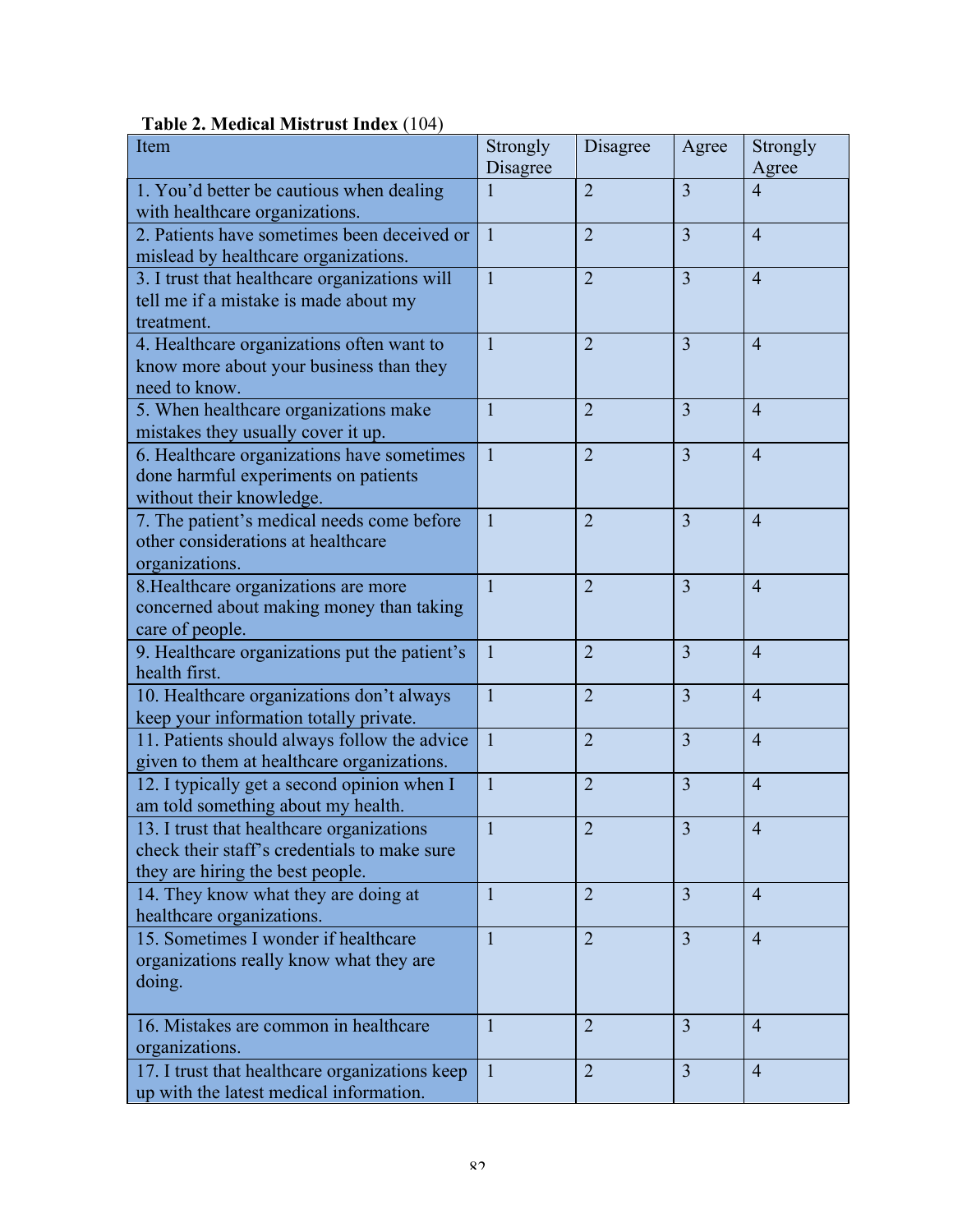# **Appendix B**

# **Department of Health and Human Services Part 1. Overview Information**

**Participating Organization(s)** National Institutes of Health (NIH)

# **Components of Participating Organizations**

Office of Behavioral and Social Sciences Research (OBSSR) National Cancer Institute (NCI) National Eye Institute (NEI) National Institute on Aging (NIA) National Institute on Alcohol Abuse and Alcoholism (NIAAA) *Eunice Kennedy Shriver*  National Institute of Child Health and Human Development (NICHD) National National (NIDCD) National National National National National Institute on Drug Abuse (NIDA) Institute on Deafness and Other Communication Disorders Institute of Dental and Craniofacial Research (NIDCR) Institute of Environmental Health Sciences (NIEHS) Institute of Mental Health (NIMH) Institute of Nursing Research (NINR) Library of Medicine (NLM)

# **Funding Opportunity Title**

**Behavioral and Social Science Research on Understanding and Reducing Health Disparities (R21) Activity Code** R21 Exploratory/Developmental Research Grant Award

**Announcement Type**

Reissue of PAR-10-137

# **Related Notices**

NOT-OD-16-004 - NIH & AHRQ Announce Upcoming Changes to Policies, Instructions and Forms for 2016 Grant Applications (November 18, 2015) NOT-OD-16-006 - Simplification of the Vertebrate Animals Section of NIH Grant Applications and Contract Proposals (November 18, 2015) NOT-OD-16-011 - Implementing Rigor and Transparency in NIH & AHRQ Research Grant Applications (November 18, 2015) June 4, 2014 - Notice NOT-14-074 supersedes instructions in Section III.3 regarding applications that are essentially the same. August 21, 2013: Removed reference to ASSIST in section IV.3, since ASSIST is currently only available for multi-project applications. **Key Dates Funding Opportunity Announcement (FOA) Number PA-13-288 Companion Funding Opportunity** PA-13-292, R01 Research Project Grant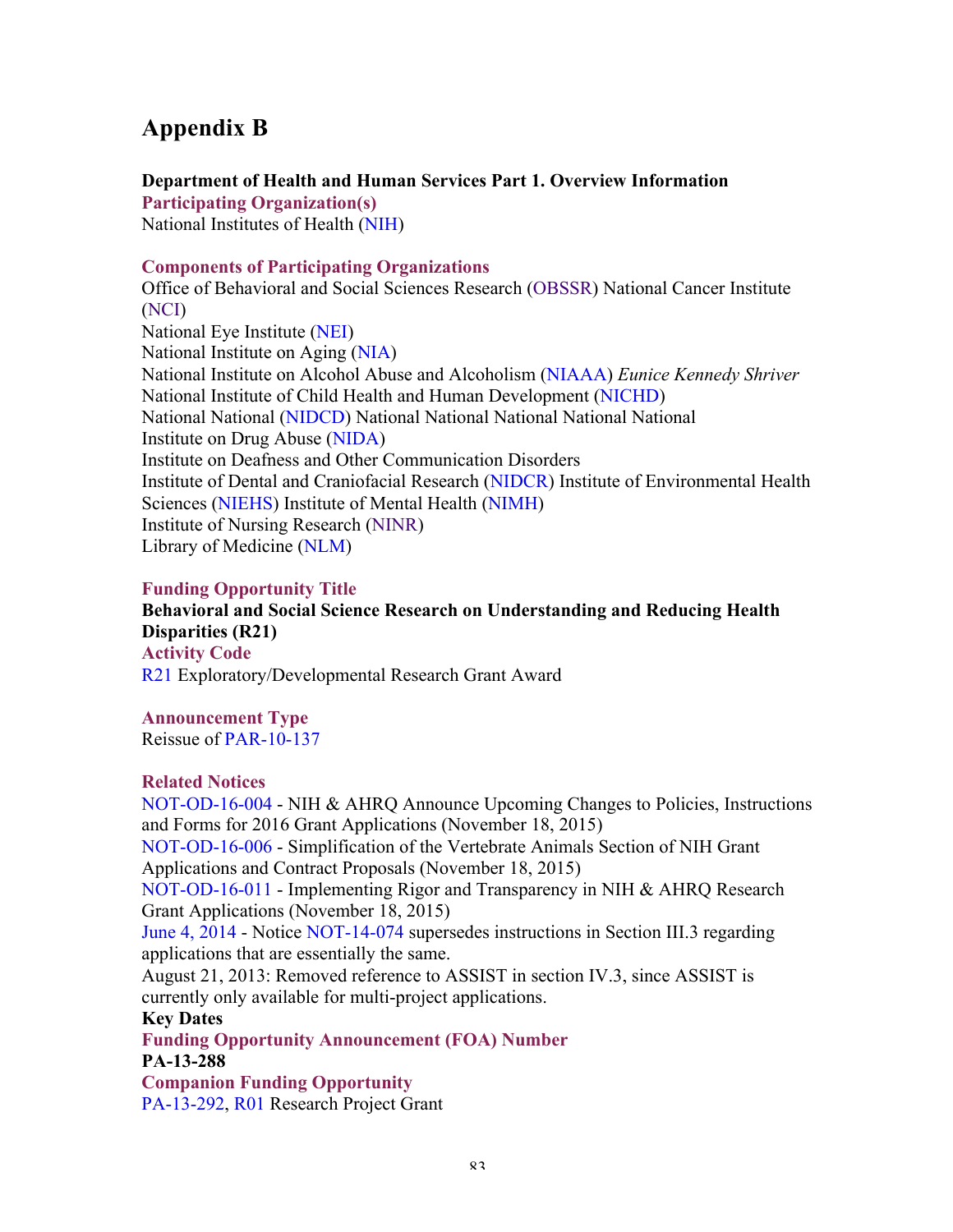## **Number of Applications**

See Section III. 3. Additional Information on Eligibility.

**Catalog of Federal Domestic Assistance (CFDA) Number(s)**

93.399; 93.866; 93.173; 93.273; 93.121; 93.399; 93.396; 93.395; 93.394; 93.393; 93.865; 93.242; 93.867; 93.879; 93.113; 93.279; 93.361

#### **Funding Opportunity Purpose**

The purpose of this FOA is to encourage behavioral and social science research on the causes and solutions to health and disabilities disparities in the U. S. population. Health disparities between, on the one hand, racial/ethnic populations, lower socioeconomic classes, and rural residents and, on the other hand, the overall U.S. population are major public health concerns. Emphasis is placed on research in and among three broad areas of action: 1) public policy, 2) health care, and 3) disease/disability prevention. Particular attention is given to reducing "health gaps" among groups. Applications that utilize an interdisciplinary approach, investigate multiple levels of analysis, incorporate a lifecourse perspective, and/or employ innovative methods such as systems science or community-based participatory research are particularly encouraged.

#### **Posted Date**

August 2, 2013

**Open Date (Earliest Submission Date)**

September 16, 2013

#### **Letter of Intent Due Date(s)**

Not Applicable

#### **Application Due Date(s)**

Standard dates apply, by 5:00 PM local time of applicant organization.

Applicants are encouraged to apply early to allow adequate time to make any corrections to errors found in the application during the submission process by the due date.

#### **AIDS Application Due Date(s)**

Standard AIDS dates apply, by 5:00 PM local time of applicant organization.

Applicants are encouraged to apply early to allow adequate time to make any corrections to errors found in the application during the

submission process by the due date.

#### **Scientific Merit Review**

Standard dates apply

**Advisory Council Review**

Standard dates apply

**Earliest Start Date**

Standard dates apply

**Expiration Date** September 8, 2016

**Due Dates for E.O. 12372**

Not Applicable

#### **Required Application Instructions**

It is critical that applicants follow the instructions in the SF424 (R&R) Application Guide, except where instructed to do otherwise (in this FOA or in a Notice from the *NIH Guide for Grants and Contracts*). Conformance to all requirements (both in the Application Guide and the FOA) is required and strictly enforced. Applicants must read and follow all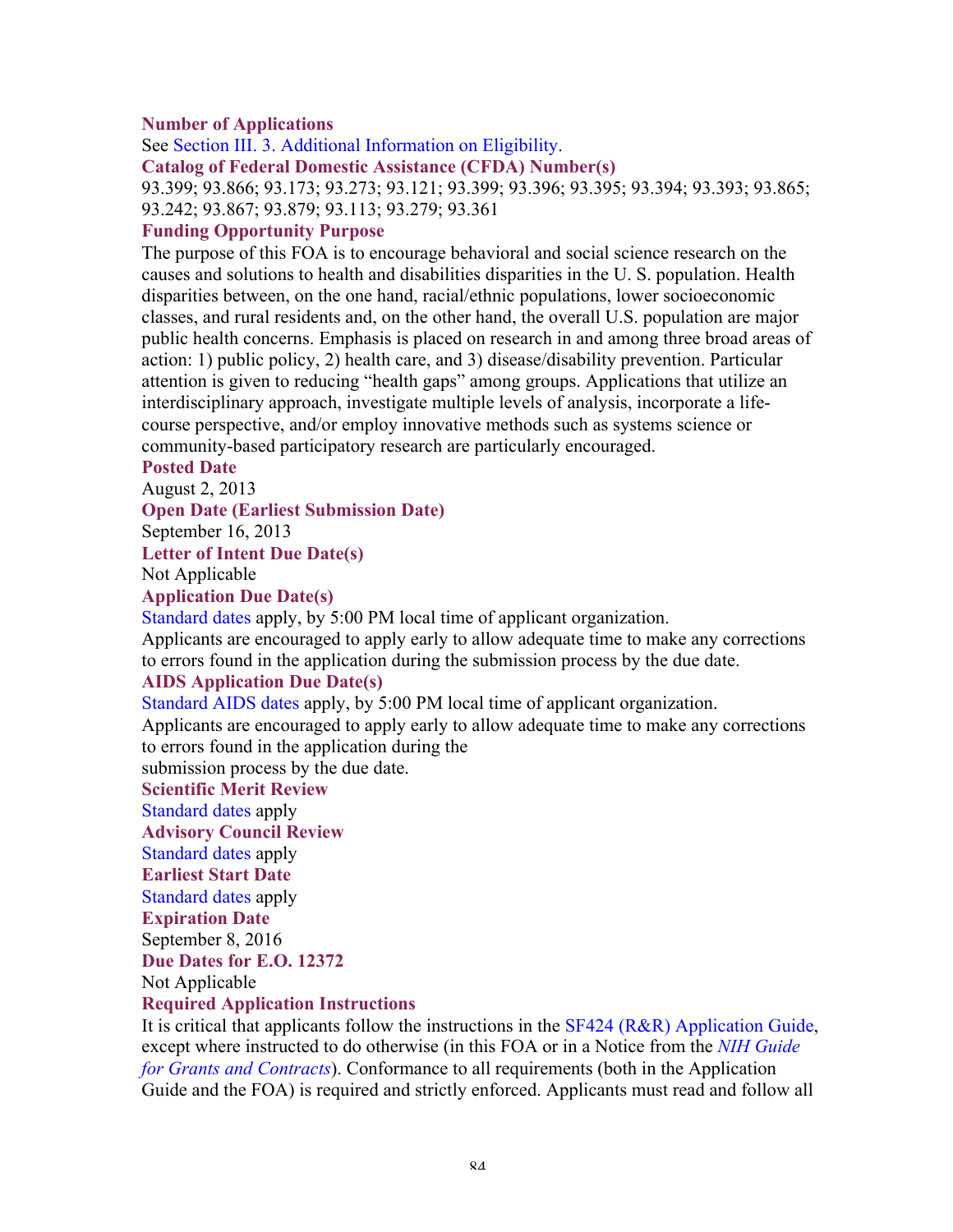application instructions in the Application Guide as well as any program-specific instructions noted in Section IV. When the program-specific instructions deviate from those in the Application Guide, follow the program- specific instructions. **Applications that do not comply with these instructions may be delayed or not accepted for review.**

There are several options to submit your application to the agency through Grants.gov. You can use the ASSIST system to prepare, submit and track your application online. You can download an application package from Grants.gov, complete the forms offline, submit the completed forms to Grants.gov and track your application in eRA Commons. Or, you can use other institutional system- to-system solutions to prepare and submit your application to Grants.gov and track your application in eRA Commons. Learn more. Apply Online Using ASSIST Apply Using Downloadable Forms

Problems accessing or using ASSIST should be directed to the eRA Service Desk. Problems downloading forms should be directed to Grants.gov Customer Support.

## **Table of Contents**

Part 1. Overview Information

Part 2. Full Text of the Announcement

Section I. Funding Opportunity Description

Section II. Award Information

Section III. Eligibility Information

Section IV. Application and Submission Information Section V. Application Review Information

Section VI. Award Administration Information Section VII. Agency Contacts Section VIII. Other Information

**Part 2. Full Text of Announcement Section I. Funding Opportunity Description**

# **Background**

The National Institutes of Health (NIH) issues this Funding Opportunity Announcement (FOA) to encourage research project grant applications (R21) employing behavioral and social science theories, concepts, and methods (1) to improve understanding of the causes of disparities in health and disability among the various populations of the United States and (2) to develop and test interventions for reducing and eventually eliminating health disparities. The goal is to move beyond documenting the existence of health and disability disparities to addressing causes and solutions.

# **Definition of Health Disparities**

Public and private agencies provide various definitions of a health disparity for their own program- related purposes, but these definitions tend to have several aspects in common. In general, health disparities are defined as significant differences in health status and outcomes between one population and another (See Office of Minority Health, U.S. Department of Health and Human Services). The Minority Health and Health Disparities Research and Education Act of 2000, which authorizes several HHS programs, describes these disparities as differences in "...the overall rate of disease [or disability] incidence, prevalence, morbidity, mortality or survival rates as compared to the health status of the general population." Although many different populations experience health disparities, this FOA is restricted to health disparities among populations defined by race/ethnicity, socioeconomic status, and/or rural-urban residence.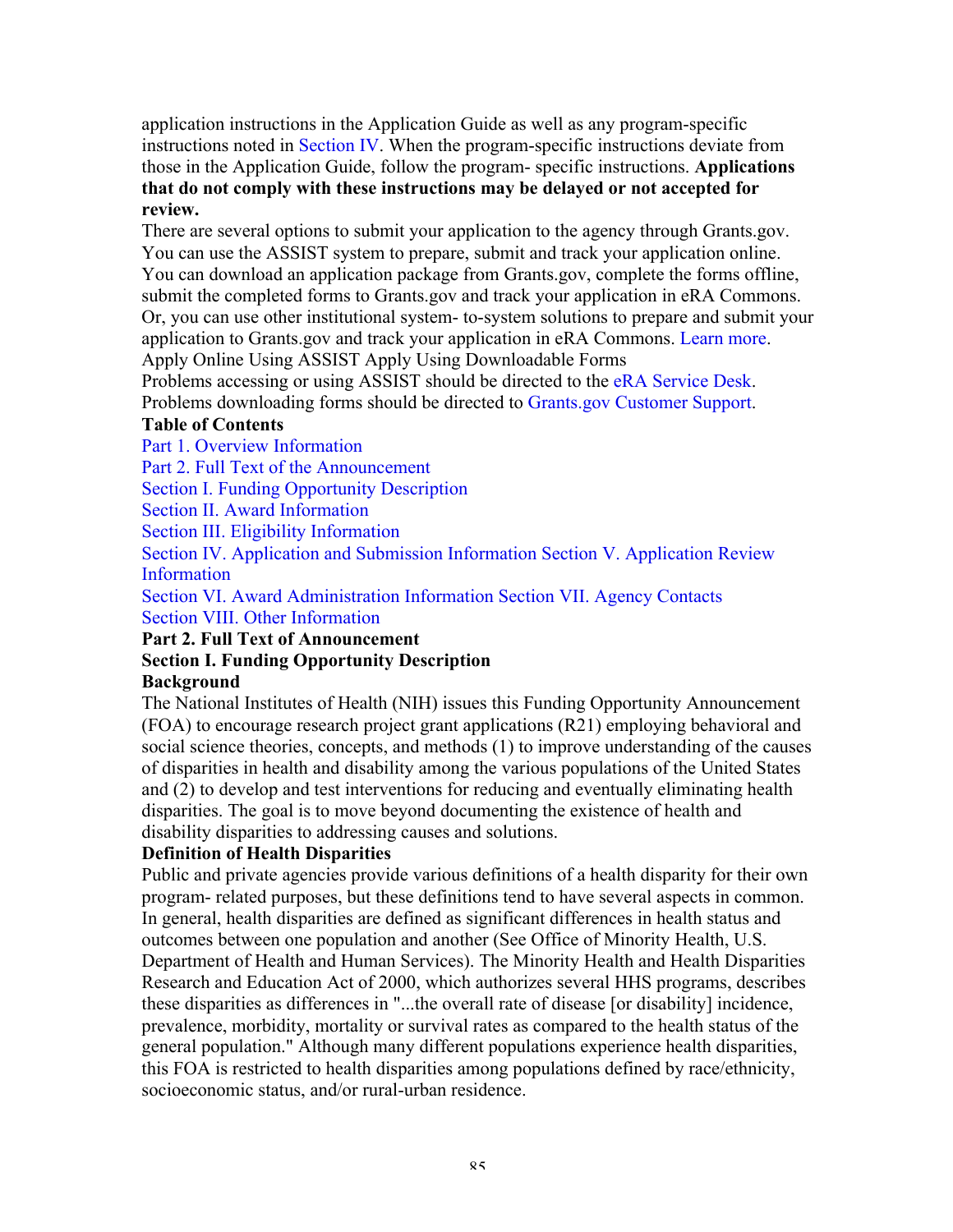## **Fuller Understandings of Causes and Implications for Solutions**

Scientific research supported by the NIH has been of great benefit to the health of the population in the United States. Research to improve diagnosis, treatment, and prevention has led to advances in health for most Americans and significant declines in disability, morbidity, and mortality from numerous diseases and conditions. As a result, the population can expect to live longer, be more productive and enjoy a higher quality of life. However, these gains have not affected all segments of the population equally. Examples of persistent health disparities include:

Over the last decade, the infant mortality rate remains more than twice as high among African Americans as compared to European Americans, even when controlling for socioeconomic factors. American Indians and Alaskan Native infants also have a death rate almost double that of European Americans.

A disproportionate burden of death and disability from cardiovascular disease and stroke is found in low-income populations and among African Americans.

Incidence of reported lung, colon, rectal, and cervical cancer is substantially higher in the Appalachian region, where the incidence of lung and cervical cancer is one third higher than the national average.

The disease burden associated with mental disorders falls disproportionately on certain ethnic/racial populations. Native Americans and Alaska Natives not only suffer disproportionately from depression, but also experience a higher rate of suicide and alcohol use disorders, and alcohol-related traffic deaths.

There are differences in patterns of alcohol consumption or alcohol-related consequences/problems/morbidity across a variety of racial and ethnic groups. These alcohol-related problems may exist in the absence of overall higher rated of alcohol use disorders (AUDs). For example, although Hispanics have lower rates of AUDs than non-Hispanic Whites, the alcohol-related cirrhosis death rates are higher among Hispanic Whites compared to Blacks of Hispanic or non-Hispanic heritage and European Americans.

The prevalence of osteoarthritis, hypertension, cervical cancer, and of all chronic diseases combined progressively decreases as socioeconomic status increases.

Surveillance data indicates that 69% of new HIV infections are in individuals from racial and ethnic minority groups (i.e., African Americans, Hispanics, Native American/Alaska Natives, Asian/Pacific Islanders/Native Hawaiians) although these communities make up 30% of the U.S. population.

Disparities in the identification and treatment of communication disorders (i.e., disorders of hearing, balance/vestibular, smell, taste, voice, speech, and language) in diverse populations result in a disproportionate burden of these disorders among groups of lower socioeconomic status and selected racial/ethnic backgrounds.

Disparities exist in the prevalence of dental caries, oral and pharyngeal cancer and periodontal disease for racial/ethnic minorities and the poor. African American males and some Hispanic males are at increased risk for late-stage oral malignancies. The

prevalence of dental caries is of concern in Native American/Alaska Natives, Hispanics, African Americans and the poor across the life span. Edentulism is highest amongst Appalachians. Trend analyses indicate that disparities have increased for disadvantaged populations.

There are differential rates of drug use among racial and ethnic groups. Among African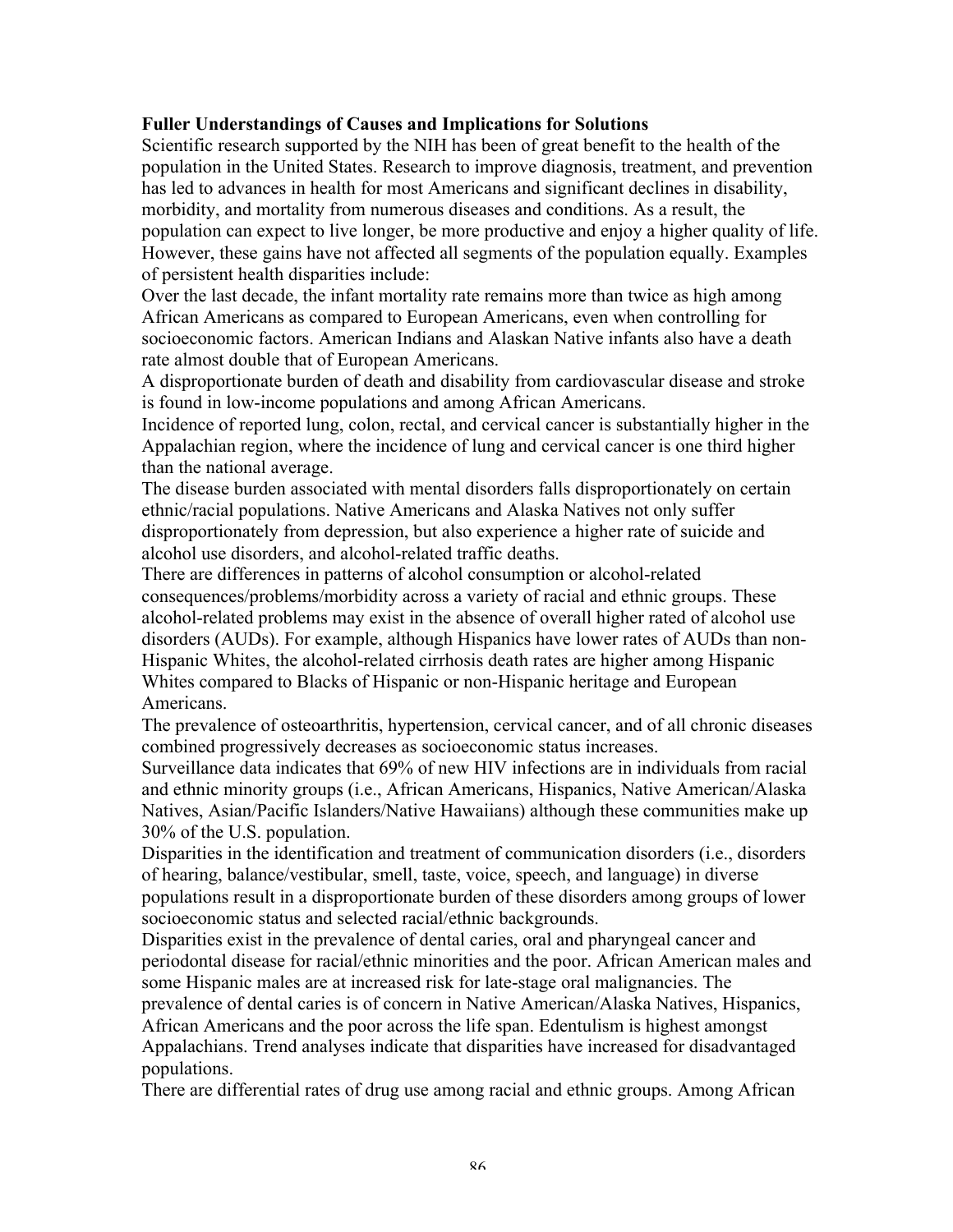Americans, rates of drug use are lower in adolescence but increase in young adulthood and older. The health and legal consequences are also greater for racial and ethnic groups with African Americans and Hispanics receiving harsher conviction and sentencing rates than whites.

Communities of color, tribal communities, and low-income communities often suffer from more frequent and greater levels of environmental exposures. Such disproportionate exposures may be contributors to health disparities. For example, Tribal communities face disproportionate environmental exposures from sources such as past mining and formerly used defense sites, which have led to adverse health outcomes. A major question is how multiple environmental exposures may interact either synergistically or cumulatively. Individuals from sexual minority groups, such as lesbian, gay, bisexual, transgender, and intersex (LGBTI), experience worse health outcomes than their heterosexual peers.

Health disparities research has often found male-female differences within various racial/ethnic populations, lower socioeconomic classes, rural residents, etc. In order to harness the full research and translational potential of research conducted under this FOA, for projects involving both male and females, applicants are strongly encouraged to pose gender-based hypotheses and analyze the data for gender differences.

In sum, U.S. populations defined by lower socioeconomic status, certain racial/ethnic backgrounds, and rural residence continue to experience substantial disparities in the burden of disease and death when compared to the U.S. population as a whole or to European Americans.

#### **Research Objectives**

Given the extensive scientific literature documenting health inequities, this announcement calls for research to address and to improve understanding of the causes of health disparities. In so doing, the announcement stresses the explicit employment of concepts and models from the behavioral and social sciences to guide applications in basic social and behavioral, and applied social and behavioral research by focusing on three action areas: public policy, health care, and

disease/disability prevention. It emphasizes (1) basic social and behavioral research acting with or through biological — pathways that give rise to disparities in health and (2) applied or translational research on the development, testing, adaptation, and delivery of interventions to reduce disparities. It encourages a multi-level analytic framework (i.e., ranging from individuals to societies) in investigating public health issues and their interactions (e.g., multiple morbidities rather than single illnesses) as well as attention to risk factors or causal processes common to various health conditions (e.g., smoking, diet, exercise, environmental risk, and access to health care).

Moreover, this announcement encourages research on the causes of and solutions to the "health differences" between a focus-population group and a reference-population group. By definition, health disparities refer to the health of a group in comparison to that of other groups. Although improving the absolute level of a group's health is a laudable goal, it may not result in changing the group's relative level of health. The reference population's health might also improve, thereby maintaining or widening the gap. The study of a single population group, in order to elucidate the circumstances that may contribute to health disparities or to test an intervention targeting a particular group, may be included under this announcement; however, the relevance to disparities must be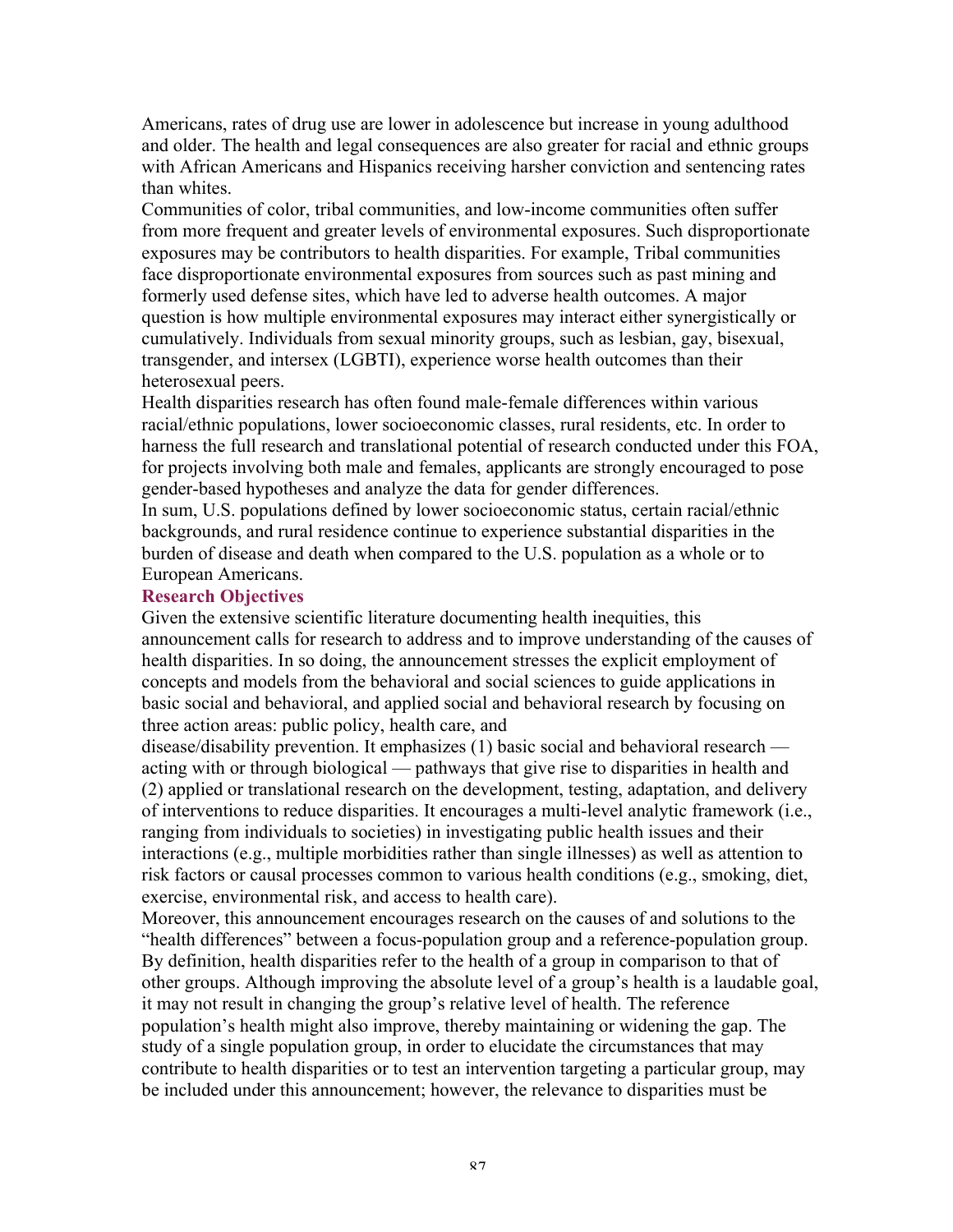addressed explicitly.

While understanding the causes of poor health in a given population may be necessary to explaining differences in health between groups, it is not sufficient to be considered health disparities research for the purposes of these announcements. That is, the same cause may depress the health of both groups equally and may not be a source of one group's having poorer health than the other. One intention of this FOA is to stimulate research on the fundamental causes of health differentials between groups. Similarly, applied research under this FOA should be aimed at narrowing the differential between groups by targeting interventions at the causes or consequences of health disparities. Applicants should justify their proposed interventions by citing previous basic and applied research on the causes or consequences of the health disparity.

## **Areas of Action Affecting Health Disparities**

This FOA focuses on three broad areas of action influencing health disparities: public policy, healthcare, and disease/disability prevention. For the purposes of this FOA, these action areas are defined as:

**PUBLIC POLICY:** Public policy may be defined as the means employed by governments and other institutions to influence the function and well-being of individuals, groups, communities, and society as a whole. Some public policies at the national, state, and local levels are designed explicitly to affect health and may have direct impacts on health disparities. Examples include medical insurance programs for the elderly, disabled, and poor; alterations in health programs to contain costs; occupational safety regulations; and regulation of environmental hazards.

In addition, policies with no explicit health focus may affect health disparities indirectly. For example, laws prohibiting discriminatory housing practices or providing housing subsidies may reduce health disparities by ameliorating exposures to environmental toxins among poor and ethnic/racial populations. The provision of child-care centers in workplaces may increase breastfeeding. Income maintenance programs may help to reduce stress and improve diets. Whereas such effects are plausible given known pathways linking socioeconomic disadvantage and racial/ethnic status to health, research evidence documenting their existence and strength is largely lacking.

Advancing knowledge about the potential for reducing health disparities through policy mechanisms requires a broad set of research studies, including both basic and intervention research. Further, interdisciplinary efforts are needed to bridge the many different kinds of economic, social, and behavioral processes involved in translating public policy into public health. Examples include research on:

Innovative policy approaches to addressing pathways linking social and behavioral factors to health disparities, e.g., policies with the potential to build social capital, alleviate stressors associated with disadvantage, or address targeted advertising of alcohol and tobacco in disadvantaged populations.

Cost-effectiveness of different policy strategies for addressing health disparities. Development of research designs and methodologies, including advanced statistical techniques for studying policy effects on health disparities, including experimental, comparative, and other observational methods, including design, cultural factors, and knowledge transfer.

**HEALTH CARE:** Health-care is defined as the timely delivery of care and/or medical/dental services by general or specialty providers to persons in need for the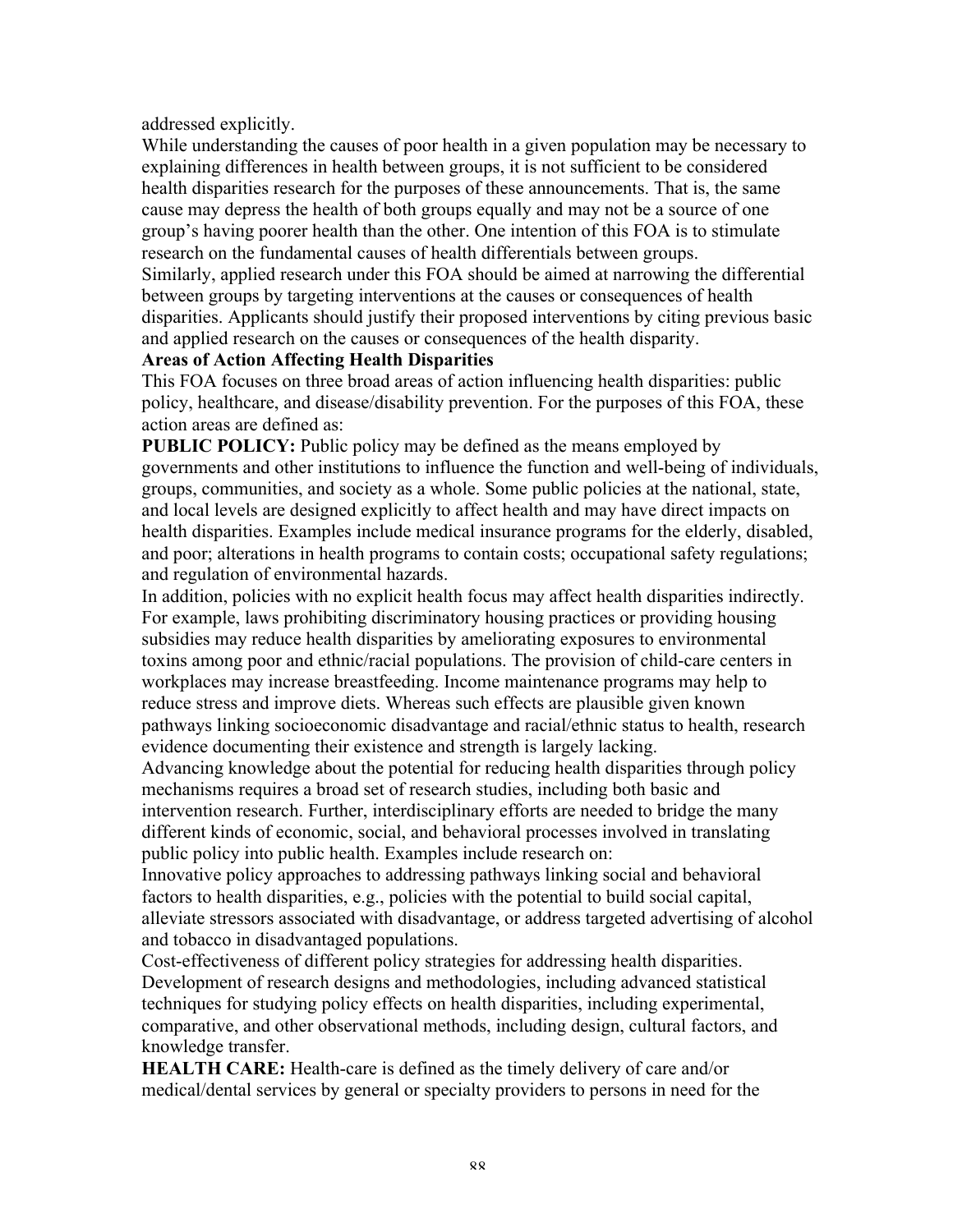purpose of diagnosis, assessment, or treatment in order to improve or protect health status. Differences in the quantity and quality of health care targeted to and received by members of population groups are critical to understanding disparities in health. Increased conceptual and empirical efforts are needed to identify and understand the processes leading to inequities in health care and to develop intervention strategies. Note that merely documenting or comparing utilization rates is not compliant with this FOA. Explanatory analyses of the origins of differential rates or evidence-based interventions to reduce health disparity rates are the focus of this FOA.

Disparities in the quantity and quality of health care may result from the interaction of several factors. Among these are, but not limited to:

Differential mix of health care services available to and accessible by various population groups. For instance, physicians may tend to avoid areas with large racial/ethnic populations when establishing private practices or distances to health care services may be greater for those living in racial/ethnic communities. A related question is how the currently evolving health care and insurance systems, e.g., HMOs, mid-level providers, lay health workers, affect health disparities.

Inadequate economic resources or poverty-related factors (e.g., time constraints, lack of transportation, unsafe environments) may result in foregoing or postponing medical services. Cultural, attitudinal, or communication-style differences between members of various populations and health-care providers may lead to miscommunication, misunderstanding, and deficiencies in health care – for example, differences in disease

expression, translation issues, or adoption of prevention/treatment regimens.

Perceived prejudice and discrimination may impact negatively upon clinical care relationships. Differential utilization may result in delays in seeking care and/or poor adherence to provider recommendations.

**DISEASE/DISABILITY PREVENTION:** Prevention research encompasses investigations designed to yield results directly applicable to identifying and assessing risk, and to developing interventions for reducing risk and increasing health-promoting behaviors and reducing the occurrence of disease/disorder/injury or the progression of detectable but asymptomatic disease. Prevention

research also includes studies to develop and evaluate disease/disability prevention, health promotion recommendations and public health programs:

Identification of modifiable risk and protective factors for diseases/disorders/injuries that may differ across populations;

Development and evaluation of individual- or group-level interventions to promote health of individuals or populations without recognized signs or symptoms of the target condition; Translation of proven effective prevention interventions in the general population into practice among populations that experience health disparities; Effectiveness studies that explicate behavioral and social factors related to the organization, management, financing, and adoption of prevention services and practices; and Methodological and statistical procedures for assessing population-based risk and resilience, and measuring the differential effects of preventive interventions among populations experiencing health disparities.

While interventions to improve health-enhancing behaviors in the areas of smoking and other environmental exposures, drinking, physical activity, and diet have been developed, there has not been extensive testing of the effectiveness of these interventions in diverse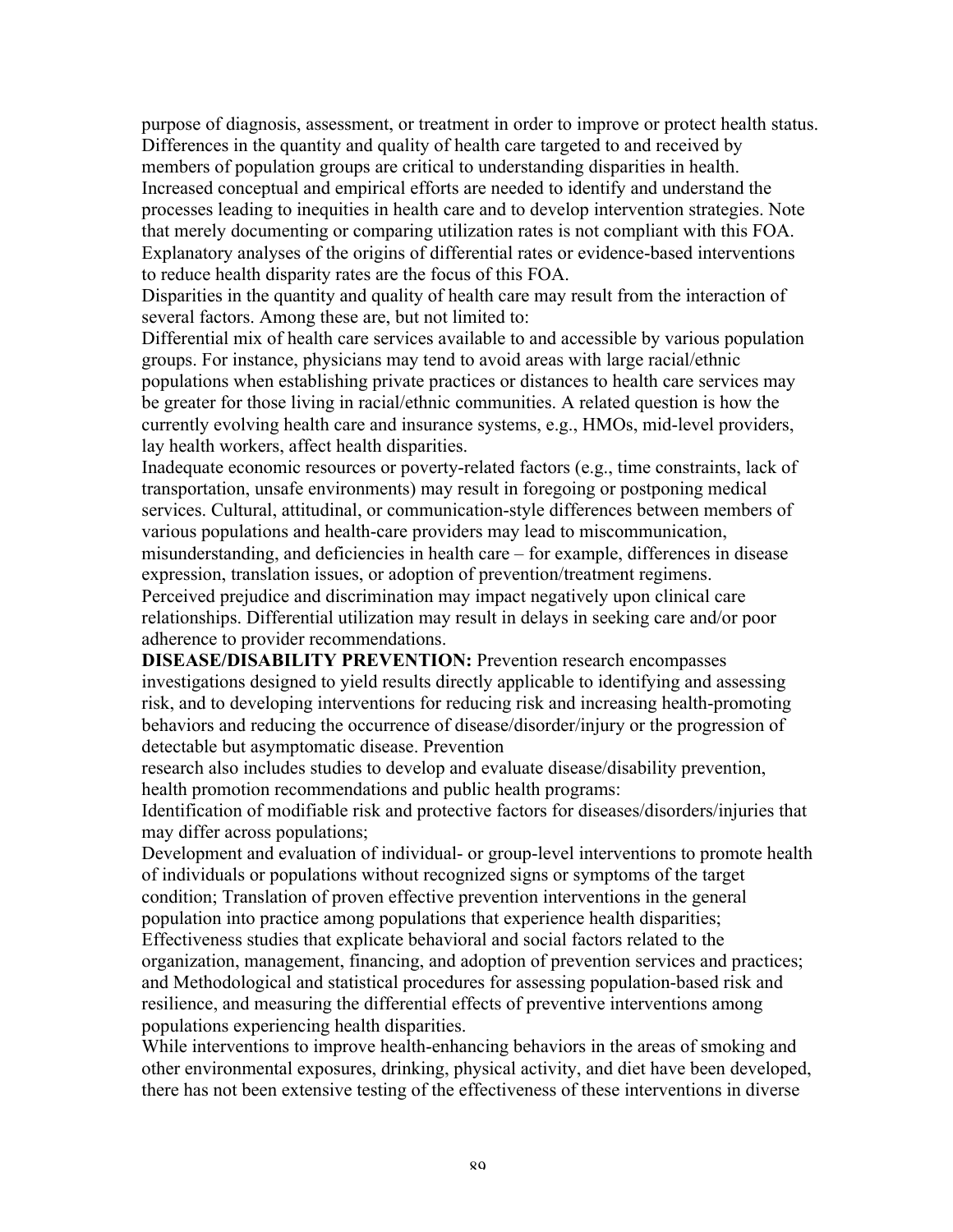population groups. Similarly, theoretical models of health behavior change have not been applied extensively to diverse populations. In addition, gaps remain in the development and testing of community level interventions to reduce health disparities. Also needed is research on personal, cultural, and institutional barriers to intervention availability, delivery and effectiveness, as well as the mechanisms of intervention that work best to prevent disease in population groups experiencing health disparities.

**CROSSING BOUNDARIES**: The boundaries between these three broad topics are arbitrary and permeable. For example, policy is often directed explicitly at health care or prevention. Similarly, how health care is provided influences prevention (and vice versa). These categories are provided as heuristics for organizing topics. This FOA encourages research on topics falling within more than one of these categories or on the interplay among the categories.

#### **Research Perspectives and Themes**

To achieve the twin goals of a more comprehensive understanding of the causes of health disparities and to design and implement effective interventions to reduce and ultimately eliminate health disparities, this FOA encourages the application of several research perspectives and themes. The NIH believes these approaches may move current research efforts to the next level of accomplishment. Applicants are not required to incorporate all of the below themes into their research applications; however, applicants should explicitly address at least one.

**Interdisciplinary collaborations.** Addressing health disparities requires an understanding of the factors that determine health - biological, medical, behavioral, social, and environmental – and of their complex interrelationships. In many instances, a single research discipline is best suited to tackle specific health problems. However, it is increasingly recognized that many problems may require a more comprehensive approach, possibly including sectors outside of health. New discoveries and innovative solutions are possible when researchers meet at the interfaces and frontiers of different disciplines to pool their diverse knowledge. Interdisciplinary collaborations refer to scientific endeavors in which investigators from a variety of disciplines work together closely from the outset to form a shared conceptual framework to address a problem. Interdisciplinary research is distinct from multidisciplinary research in that the latter refers to a process in which researchers in different disciplines work relatively independently, each from his/her own disciplinary perspective

with limited direct interaction and little cross-fertilization among disciplines. This FOA encourages interdisciplinary studies that cross the traditional boundaries within and between biological, behavioral, and social sciences.

**Levels of analyses.** A variety of scientists have offered the concept of levels of analysis to capture the distinct but interdependent levels at which health, and the determinants of health, can be understood. One schema identifies five major levels of analysis in health research: social/environmental, behavioral/psychological, organ systems, cellular, and molecular. Most research focuses on a specific level, which roughly corresponds to the domain of specific scientific disciplines. A variety of conceptual models exist to address the linkages among levels of analysis, from the macro-societal levels to the biology of a disease, but they have not been uniformly accepted or systematically applied in empirical studies of health. One framework links social structure or social position (e.g., class, age, gender, race, ethnicity), environmental context or place (e.g., geographic location,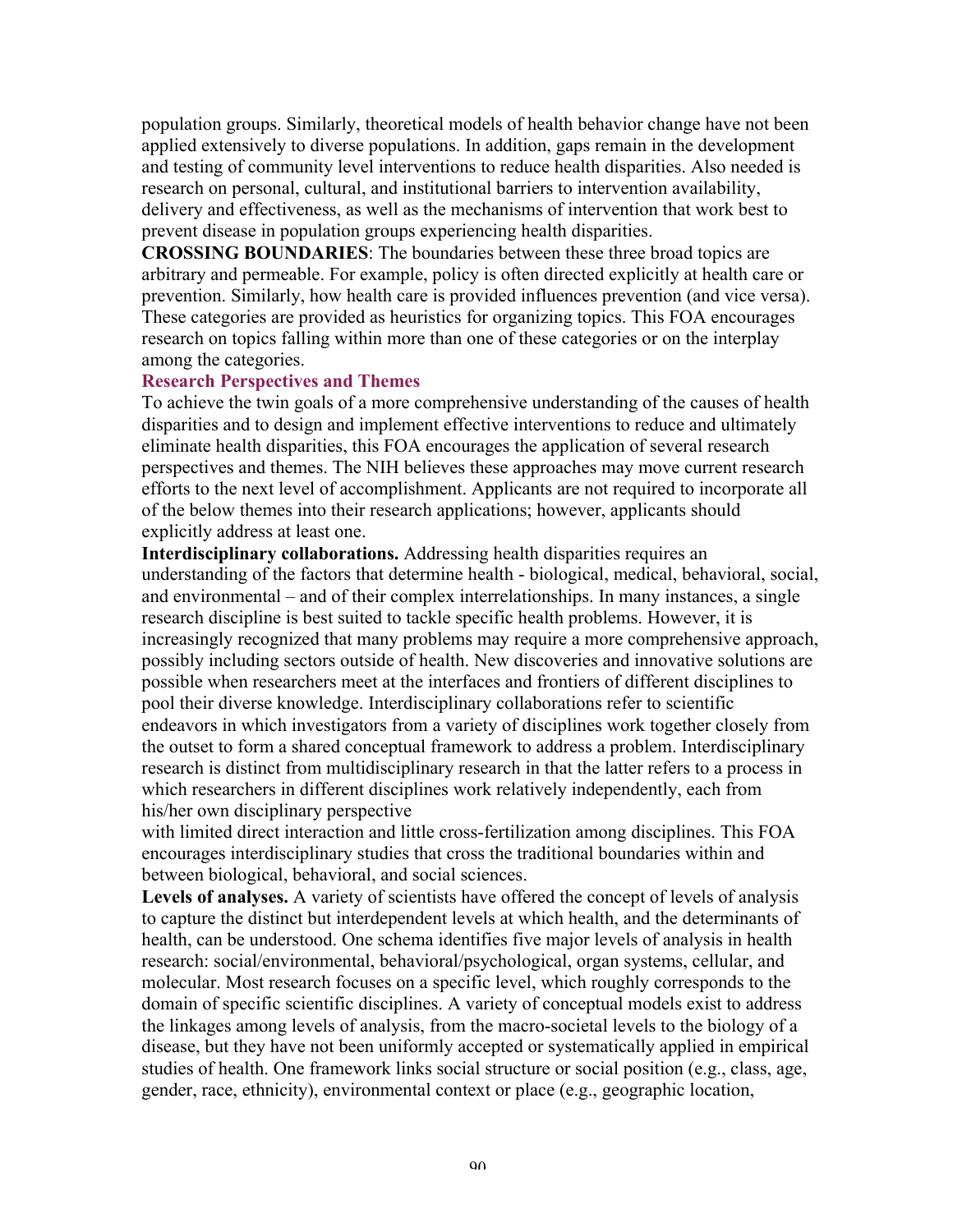housing conditions, access to services), lifestyles (e.g., smoking, physical activity), and physiology (e.g., blood pressure, cholesterol, obesity). Such models help to guide the development of multi-level research.

They also illustrate how such research can inform public knowledge about health policy, organizational- and community-level primary and secondary interventions. Models that integrate, for example, factors operating at the social and cultural levels with those operating at the psychological and biological levels are especially encouraged. Many multi-level studies are also multi-method studies that integrate quantitative and qualitative data and thus strengthen measurement validity while retaining the capacity for statistical inference.

A concern for health at the population rather than the individual level underscores the need to take social and cultural processes into account. An understanding of current and changing population rates of morbidity, survival, mortality, and use of health services requires that we consider the demographic, social, economic, and cultural features of the population. Needed is the investigation of the social, economic, and cultural systems as well as the individuals who participate in them.

**Systems science methodologies.** Systems science methodologies are specific methodological approaches that have been developed to understand connections between a systems structure and behavior over time. "Systems science methodologies" is an umbrella term referring to a variety of methodologies including (but not limited to), agent-based modeling, micro-simulation, system dynamics modeling, network analysis, discrete event analysis, Markov modeling, many operations research and engineering methods, plus a variety of other modeling and simulation approaches.

A system, in this context, refers to the particular configuration of all relevant entities, resources, and processes that together adequately characterize the problem space under study. Importantly, a system is defined by the boundaries that stakeholders use to determine which acts/observations are relevant for their inquiry as well as the interpretations/judgments that they use to guide decisions or actions. Systems science methodologies are valued for their ability to address the complexity inherent in behavioral and social phenomena; for example, they excel at identifying non- linear relationships, threshold phenomena, bi-directional relationships (aka, feedback loops), long delays between cause and effect, emergent properties of the system, and oscillating system behavior. Systems approaches offer insights into the nature of the whole system that often cannot be gained by studying the component parts in isolation.

Applicants are encouraged to learn more about systems methodologies and their role in behavioral and social science research at NIH by visiting the OBSSR Systems Science and Health webpage at

http://obssr.od.nih.gov/scientific\_areas/methodology/systems\_science/index.aspx

**Life-course perspective.** Cumulative processes over the life course across multiple life domains at the individual and community levels are of central importance for understanding health disparities. For example, racial/ethnic status influences fetal and early life conditions that may be linked with later life expectancy and disease risks. Consequently, integrated investigation of psychosocial and physiological interrelationships over the life course and at critical developmental transitions are required in order to more fully understand the contemporaneous and cumulative impact of differential life experiences that underlie health disparities. Specifically, normative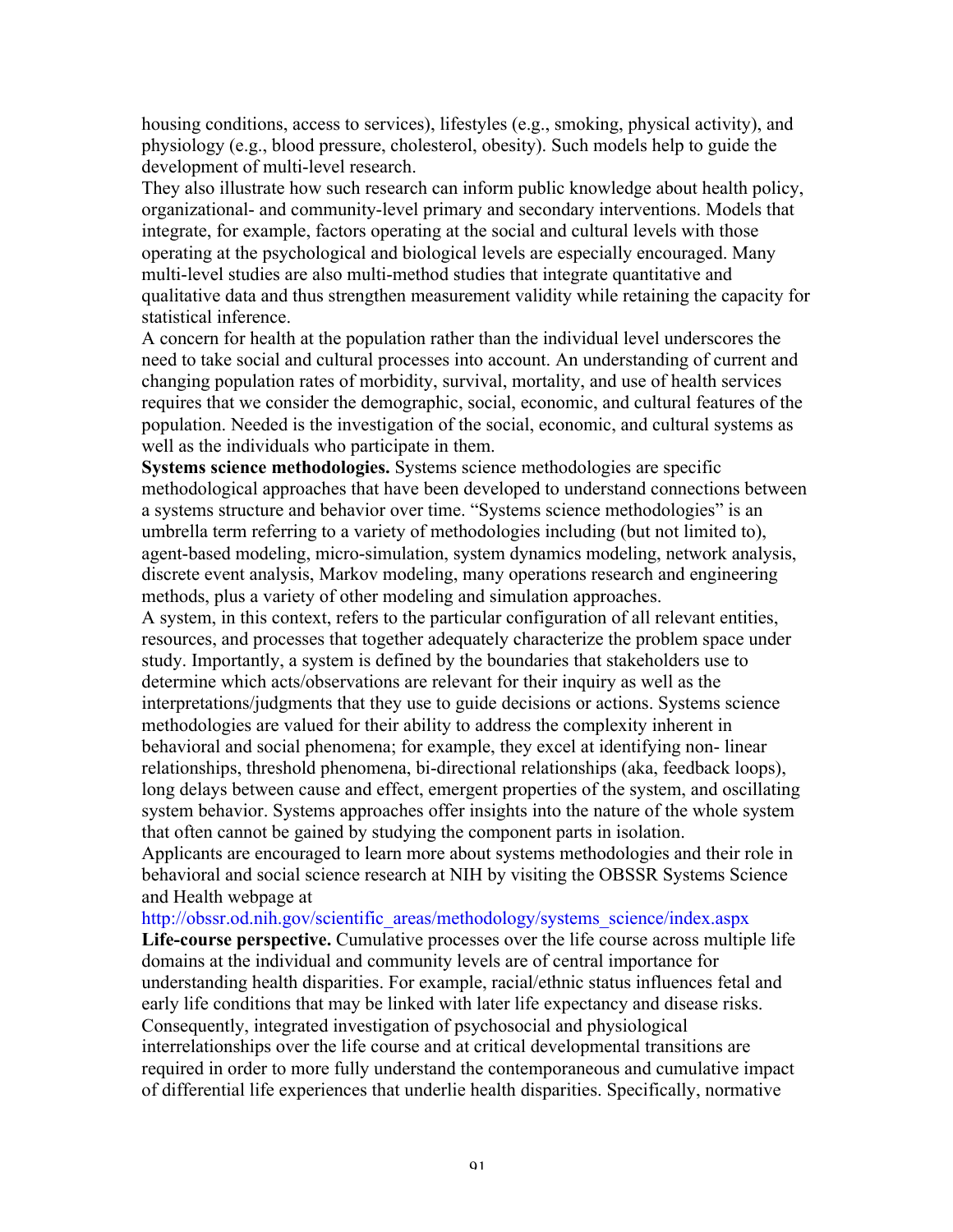transitions (e.g., birth of a child, beginning school, emerging adulthood, retirement) often represent periods of increased vulnerability to health problems and unique opportunities for intervention. For example, the early adolescent period involves a combination of biological (e.g., puberty), social (e.g., increased role of peers), ecological (e.g., middle school), and cognitive (e.g., increasing capacity for abstract thinking) changes as well as increased risk for depression and substance use. Yet, our understanding of the role of such developmental processes in the emergence, maintenance and potential alleviation of health disparities is limited. Thus, focusing attention on transitions across the lifespan and associated risk and protective factors is needed for the ultimate development and testing of innovative interventions. Such an approach emphasizes the fact that early life disadvantage need not lead to later negative outcomes, provided there are compensating experiences in the intervening years. Attention should be given to the positive aspects of people's lives (e.g., positive social or family relationships, education) that may buffer the effects of adversity.

Community-based participatory research/Community-engaged research. Communityengaged research is an approach that calls for conducting research in a collaborative manner that involves community and academic partners. The premise is an exchange of expertise between academics, as scientific experts, and communities, as local and cultural experts, to foster bi-directional learning that increases impact. Engaging communities for research entails dialogue, as well as the formation of dynamic relationships and partnerships between researchers and communities.

Community-based participatory research (CBPR) is defined as scientific inquiry conducted in communities and in partnership with researchers. Inclusion of key community members in research through CBPR promises to deepen our scientific base of knowledge in the areas of health promotion, disease/disability prevention, and health disparities. Community-engaged and community-partnered research processes offer the potential to generate better-informed hypotheses, develop more effective and sustainable interventions, and enhance the translation of the research results into practice.

**Prejudice and discrimination.** Disparities in health exist for many reasons, but prejudice and discrimination — whether intentional/ conscious or

unintentional/unconscious — on the basis of race/ethnicity, gender, social class, sexual orientation, etc. appear to contribute significantly to differences in health care (also see http://grants.nih.gov/grants/guide/pa-files/PA-11-162.html). For example, a study of factors that contribute to differences in diagnosis and treatment demonstrated that racial bias is a significant influence on recommendations for cardiac catheterization for patients with chest pain.

Bias, discrimination and prejudice are hypothesized to contribute to disparities in health through increased exposure and susceptibility to: 1) Economic and social deprivation; 2) toxic substances and hazardous conditions; 3) socially inflicted mental and physical trauma, either directly experienced or witnessed; 4) targeted marketing of potentially harmful commodities such as tobacco, alcohol, illicit drugs; and 5) inadequate or degrading medical care.

Perceived (e.g., "stereotype threat") prejudice and discrimination also can be sources of acute and chronic stress, which have been linked to cardiovascular disease and alcohol abuse. Discrimination

can restrict the educational, employment, economic, residential and partner choices,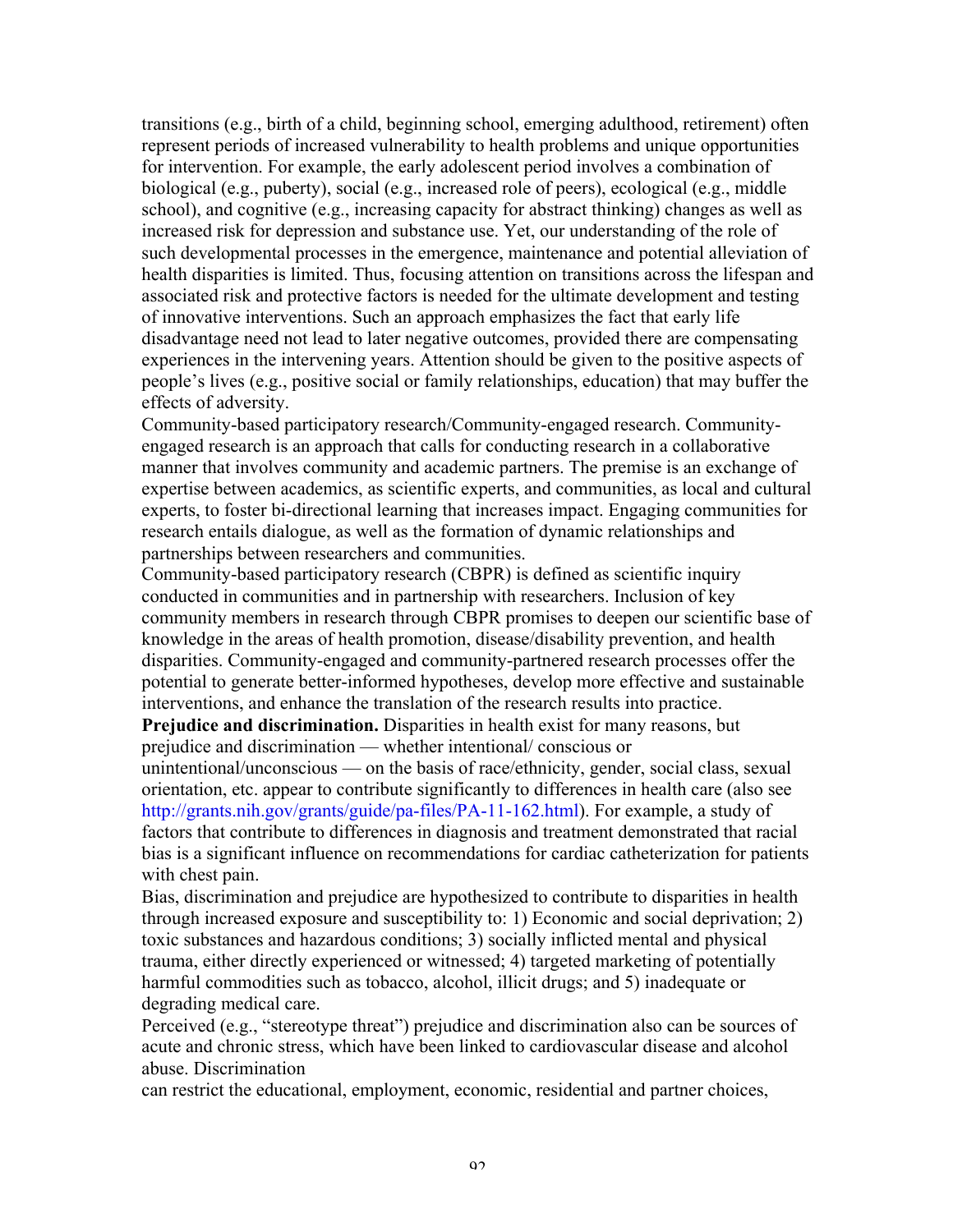affecting health through pathways linked with "human" or "social" capital. Environmental influences from industry, toxic waste disposal sites, and other geographic aspects linked with poverty and racial/ethnic status can result in serious disadvantages to a population groups' health.

Evidence is insufficient to evaluate the magnitude of the relationship among prejudice, discrimination, and health. In addition, much of the empirical work investigating the effects of prejudice and discrimination on health has focused on African Americans. Few studies have addressed how these affect others such as Native Americans, Asian Americans and Latinos or other socially-defined populations. Prejudice and discrimination have helped shape the social position of each racial and ethnic group in the U.S. and, consequently, they may have unique associations with health for each group. Finally, an insufficient focus on societal forces has hindered our ability to understand and effectively address the influence of prejudice and discrimination on health disparities. The growing evidence that health, socioeconomic status, and macro-economics are inextricably linked emphasizes the importance of research to examine the influence of bias in the context of the other factors thought to affect racial/ethnic health. **Social context.** The social environments in which processes affecting health and health disparities play out are often referred to as social context. These include familial, demographic, economic, political, legal, organizational, physical environmental, and cultural factors that affect the resources available to individuals. Applicants are encouraged to conceptualize and measure social contexts in order to specify which particular aspects of social context are factors in the production or maintenance of the health disparity under examination. They are also encouraged to conceptualize and measure the social processes that operate within and across social contexts and between social contexts and individuals.

Social context can be roughly divided into four inter-related domains: families and households; social networks; neighborhoods; and formal institutions. Economic, social, and cultural processes interweave all of these domains.

Family structure, resources, and processes influence health across the life course. Families are centrally important for child health and development, influencing outcomes through parenting, adequate nutrition, and obtaining health care, among others. Throughout life, families tend to operate as economic units and provide social, emotional, and instrumental supports (or stresses) that influence health and health-related behaviors. Family financial status affects the ability to live in a safe and healthy environment, and to provide members with a variety of goods and services—including medical care and nutrition—that affect their health. The educational levels of adults in a family are related to health knowledge and behaviors, which subsequently impact other family members such as children. Family processes reflect cultural understandings and also imbue or reinforce them in family members. Racial or ethnic identity affects family interactions and rituals, and may provide resilience in the face of discrimination and stress. Social networks are defined as a web of social ties that connect people to others. Social networks provide social support that may include emotional support that buffers individuals from poor physical or mental health, information or instrumental help that can be used to maintain or improve health. Persons living in large, urban high-rises with little social organization and support or in rural areas may be at a disadvantage for developing supportive social networks. Social networks also channel the diffusion of ideas and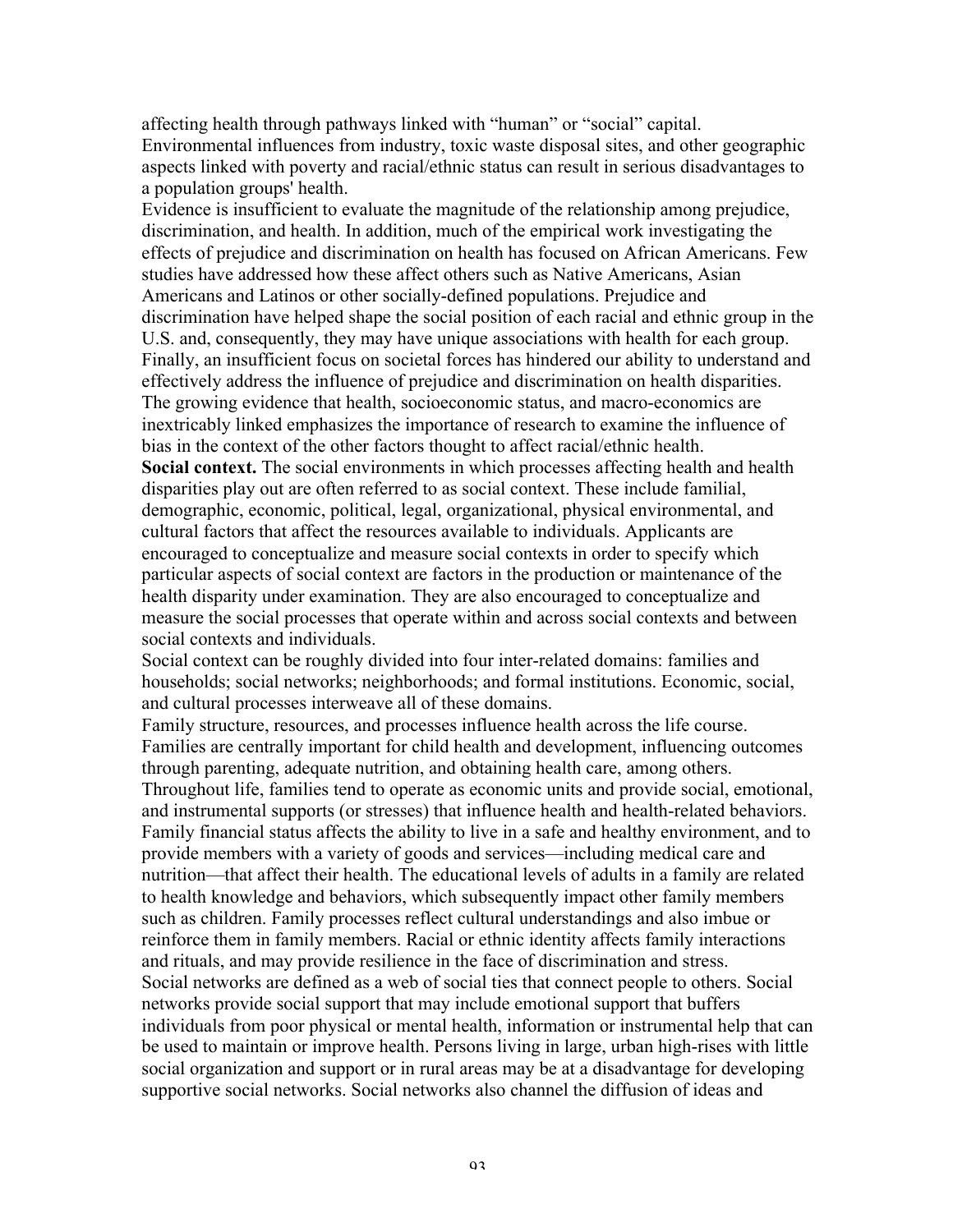practices. They therefore may play a vital role in community-based interventions that depend on the spread of new ideas for their success.

Neighborhoods and communities provide important health-related resources. These include

the level of income in the community, the quality of community organizations and formal institutions, and employment opportunities. Social processes that determine the degree of social interaction, crime levels, and political activity characterize communities. Structural characteristics of neighborhoods, such as demographic composition, population density, and housing stocks, have an impact on social processes and the neighborhood resources. Racial/ethnic and poor communities are disproportionately exposed to health-damaging physical environments characterized by overcrowding, noise, poor housing public services, and toxic chemicals (including air pollution). A close connection exists among the physical, built, and social environments, including the availability of full service grocery stores, well-lit sidewalks and parks. Communities that have higher incomes and more effective community and political organizations may be better positioned to create and maintain physically healthy environments.

Formal institutions (e.g., school, childcare, and recreational facilities, law enforcement and justice programs, social services, religious institutions, and the media) affect the health of individuals and populations within a community. For example, poorly functioning institutions provide inadequate services and diminish the social capital of communities. Alternatively, well-functioning formal institutions create and implement effective community action toward population health, design and operate prevention programs, and provide health services.

#### **Examples of Research Topics**

Applications should be relevant to both the objectives of the FOA and to at least one of the participating Institutes' and Centers' research interests. Researchers are strongly encouraged to review the general research interests of the participating ICs and the examples of topics of interest specific to health/disabilities disparities, which are posted at http://obssr.od.nih.gov/Content/Health\_DisparitiesPAR\_R21.htm.

## **National Cancer Institute (NCI)**

Much of research generally in the area of social determinants of health (SDOH) focuses on delineating differences among racial/ethnic groups and understanding the barriers in prevention and care for specific underserved populations; and the subsequent development of behavioral interventions for these groups. In general, these interventions have only been partially successful by targeting individual behaviors and barriers but have not consistently sought to change the conditions in which people live, work, and play. Despite the growing evidence of the effects of SDOH on both short term and long term health outcomes, there is little emphasis on developing theory and evidence based multilevel, multifactorial, and population (e.g. community, policy) interventions, that target both structural and individual factors. For these interventions to be effective, it necessitates the development of new measures on inequity, social environment; the adaptation of existing measures of SDOH; and a comprehensive understanding of the pathways by which the social context affects health.

#### *Areas for further exploration:*

#### A. Measurement

How can we develop models and tools for measuring and supporting harmonized use and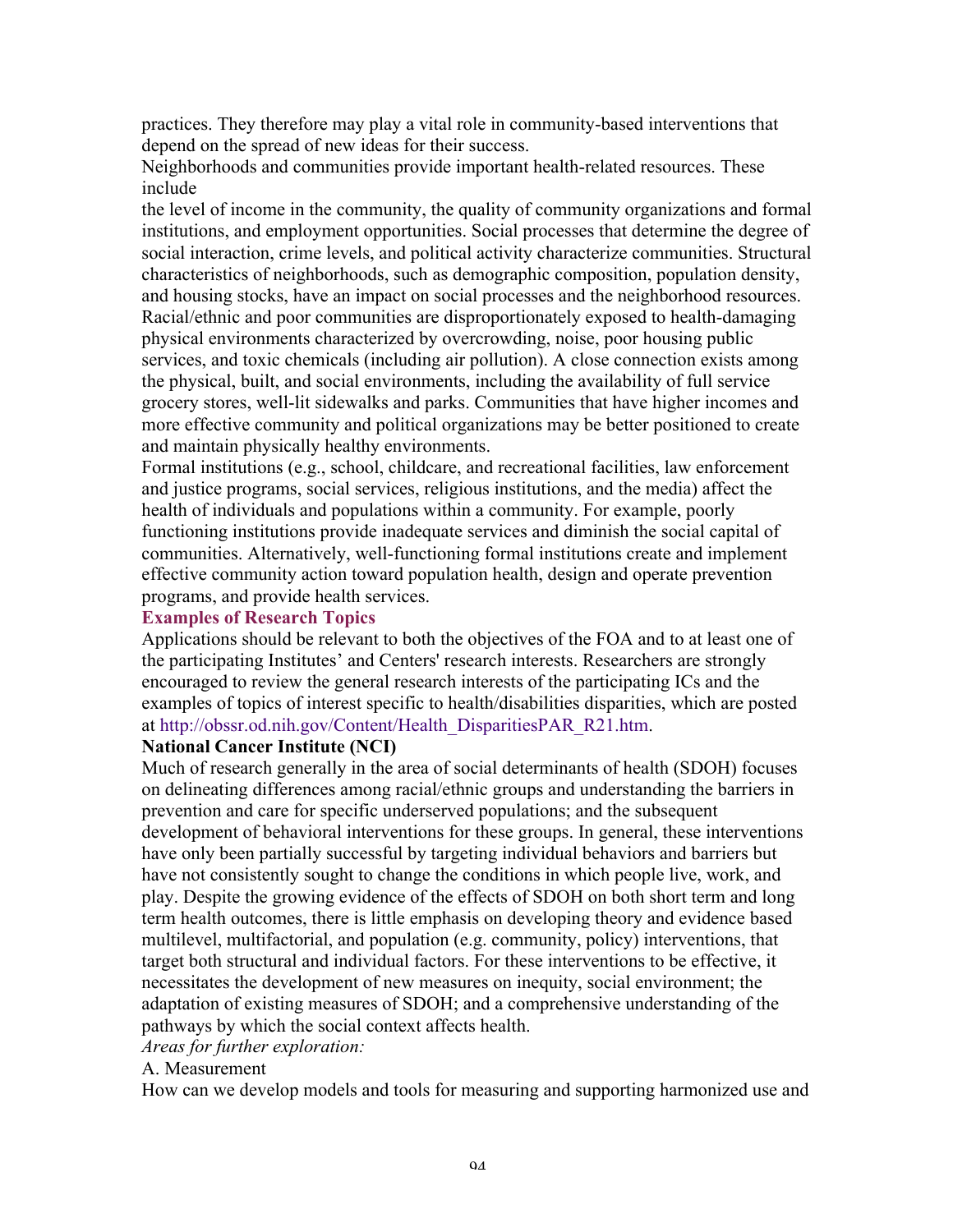reporting of the effects of social context (i.e., concept of place, built environment, and policy implications) on health among diverse populations?

How can we develop models to compare the effects of social context on health patterns and trends within various settings – including community and clinical settings? What are common

measures across settings and how may these be leveraged to promote greater data harmonization and comparability of information across settings?

How can real time data collection and the changing mobile and medical technology landscape be garnered to have greater impact on health promotion and disease prevention in low income and 'hard-to-reach' populations, particularly among the elderly for whom the "digital divide" poses the greatest challenge?

How can we use existing tools more efficiently to build large datasets to understand population health changes in designing programs for health promotion and disease prevention?

B. Social Context

How does social context (built environment, rural vs. urban, etc.) contribute to disparities in cancer incidence and mortality?

How does social context affect biological processes that make individuals more susceptible to carcinogenic effects of environmental toxicants?

What is the influence of individual or area based factors of SDOH on health outcomes? What is the difference in risk of cancer among individuals with differential geographic proximity to environmental toxicants?

Does chronic exposure to stressful social environments throughout the life course increase risk of cancer later in life?

Are there specific periods throughout the life course where individuals may be more vulnerable to the effects of their social context that may increase risk of cancer later in life?

C. Multilevel interventions Promoting Prevention

What are the key factors (including psychological, social, environmental, and policylevel) influencing cancer prevention strategies? How do interventions, particularly multilevel and multifactorial approaches, addressing cancer-relevant behaviors effect health disparities and underserved populations? How can these multilevel interventions be scaled to be cost effective and sustainable in real-life contexts? What factors within the social context and the intervention development process influence potential for sustainability?

How can we design and implement culturally appropriate interventions among indigent and medically underserved populations (including cancer survivors) to improve the health and quality of life of these populations? For example:

What patient and health care team or organizational-level factors (systems) impede the delivery of post-treatment follow up care to indigent and medically underserved cancer survivors?

How can we deliver post-treatment follow up care to minority and medically underserved cancer survivors that is based on knowledge about their disease and treatment, co-morbid health conditions, the need for support, and capacity to self-manage their health? How do we intervene in groups and organizations to remove systematic barriers to care and accommodate cultural and individual diversity?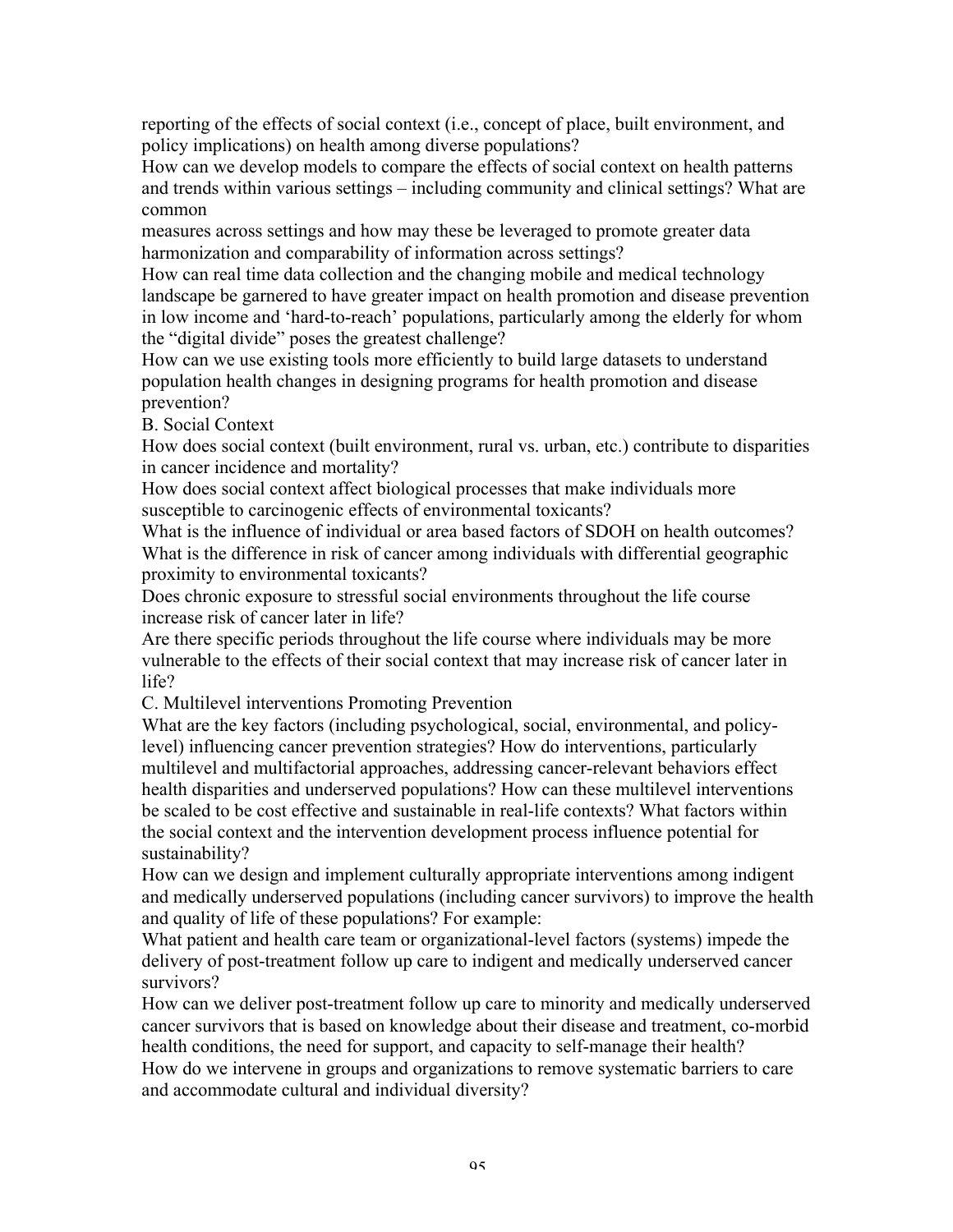Sustaining Interventions

To what extent are clinical and community-based intervention programs designed to address cancer disparities informed by evidence from science, practice, and policy? What program characteristics (e.g., costs, resources, sustainability measures, staff expertise, implementation setting, clinical and community integration, etc.) are required and adopted within low-resource settings to impact cancer outcomes?

What adaptations of evidence-based interventions are needed to ensure cultural relevance (e.g., translation, health literacy, culturally competent implementers, significant user input, etc.) in low-resource settings?

What are the multi-level and sequential (e.g. participation, outcome, maintenance; less focus on other critical issues) unintended consequences on health equity of programs and policies being implemented?

Which social determinants influence program effectiveness and how are intervention components addressing such social determinants to increase reach/access to prevention and care in low-resource settings?

## **National Eye Institute (NEI)**

The NEI supports basic, translational and clinical research with respect to blinding eye diseases, visual disorders, preservation of sight, mechanisms of normal visual function, and the special health problems and requirements of individuals with impaired vision. The NEI also supports the development of new technologies, strategies, and research tools that can be applied to basic and translational research which will benefit vision health.

Specific areas of research interest include studies of glaucoma, myopia, and diabetic retinopathy with special emphasis on Hispanic, Native American, and African-American populations. Other areas are investigations of health services, in order to determine the number of Americans with eye disease and visual impairment; to measure the associated medical and societal costs; and to identify factors associated with the most effective delivery and use of vision care services.

# **National Institute on Aging (NIA)**

The National Institute on Aging especially encourages applications for:

Research on factors in early and mid-life that lead to health disparities at older ages. Studies of the antecedents and consequences of socioeconomic and regional differences in adult health outcomes, disability and functioning, and how these interact with disparities among racial and ethnic groups.

Cross-national comparative research on health disparities and life expectancy at older ages. Studies of the trajectories of acute and long-term care for the chronically ill and disabled and their role in producing disparities in outcomes and functioning.

# **National Institute on Alcohol Abuse and Alcoholism (NIAAA)**

NIAAA is interested in several research priorities that could have significant impact on understanding and addressing health disparities in special populations:

Research on use of Evidence Based Interventions (EBI) – both treatment and prevention interventions - with health disparities and URM populations, including rigorous research on if, when and how such EBI may need to be adapted to enhance acceptance, dissemination and efficacy.

Prevention of alcohol use among underage populations; understanding how cultural variables may be employed to delay onset of heavy alcohol use.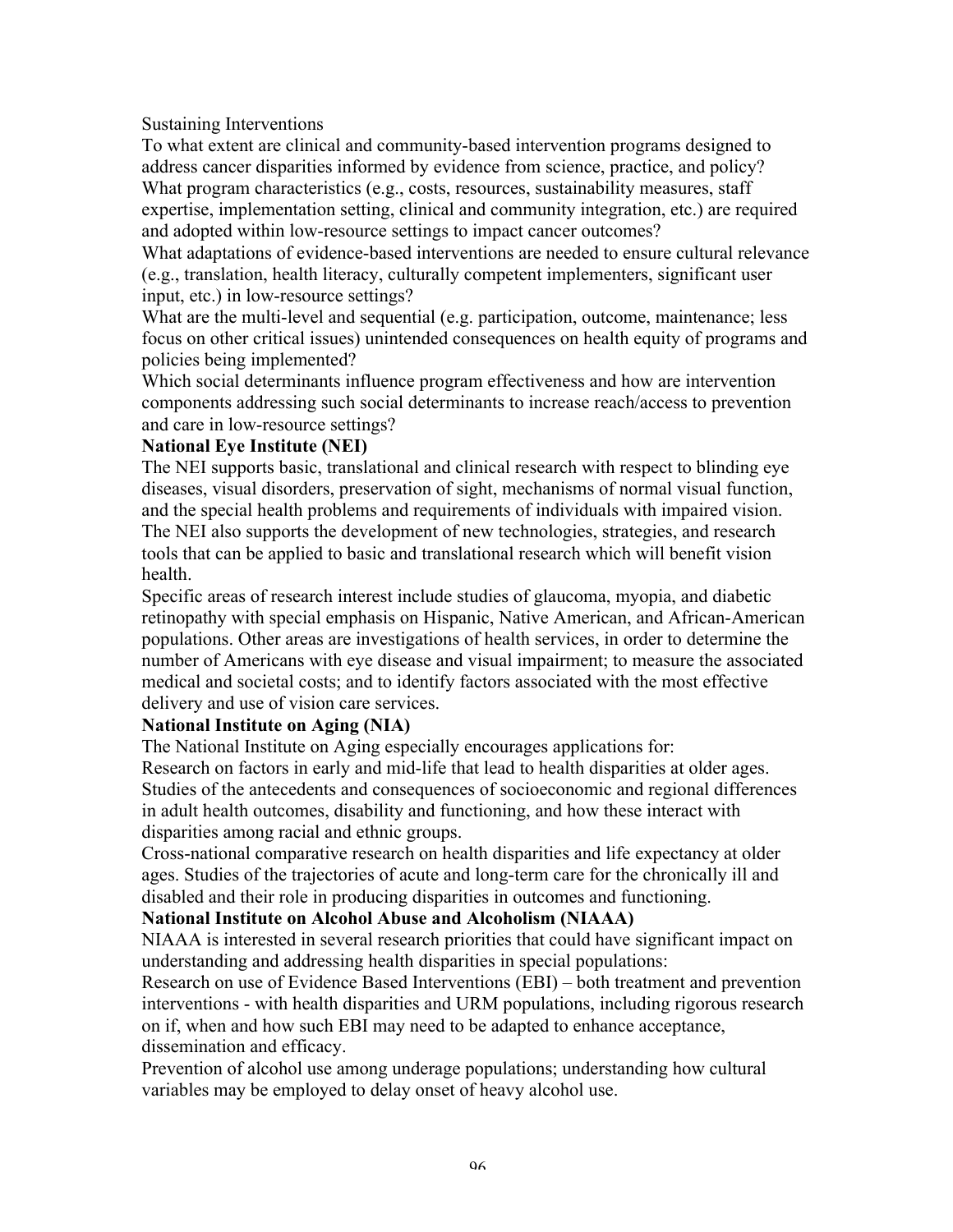Conduct studies of interventions to prevent prenatal exposure to alcohol among high-risk health disparity populations, taking into account cultural barriers to and facilitators of prevention interventions.

Examine the role of alcohol consumption on intentional and unintentional injury and death (including homicide, suicide, and traffic crashes) among health disparity populations. Identify genetic and environmental factors which alter risk for alcoholinduced health problems and organ damage such as heart disease, cancer, liver disease and HIV/AIDS in health disparities populations.

Determine effects of policies, laws and regulations that set blood alcohol content (BAC) limits, mandate driver's license revocation, adjudicate offenders to alcohol courts, or increase the price of alcoholic beverages.

Enhance understanding of how culture may mediate and moderate mechanism underlying alcohol use and behavior change and application of this knowledge in the development of interventions to prevent and treat alcohol use disorders in health disparity populations. Increase understanding of factors affecting access to alcohol treatment for health disparity populations, including barriers to treatment, insurance coverage and other financial limitations, and availability of linguistically and culturally appropriate behavioral treatment. Identify genetic factors that influence risk for AUDs among health disparities populations, especially among African American and Hispanic/Latino Americans. In particular, the use of newer genetic technologies such as whole-exome sequencing to identify rare functional variants in these populations would have significant impact.

Identify epigenetic factors that influence the trajectory of risk for alcoholism among health disparities populations especially among African American and Hispanic/Latino Americans.

# *Eunice Kennedy Shriver* **National Institute of Child Health and Human Development (NICHD)**

The NICHD has an interest in basic and applied/intervention research on the causes of, and means of addressing, disparities in health, disability, and developmental outcomes from the pre-conception period into adulthood. Applicants responding to this FOA are encouraged to include a cover letter with their application that describes the scientific expertise needed to review the application and suggests review group(s) with the appropriate expertise to review the application.

Examples of topics of interest to NICHD that would be appropriate for this FOA include research on:

Disparities in the health of pregnant women, pregnancy outcomes, and infant and maternal mortality and morbidity.

Disparities in children's health, including diabetes, obesity, injury, developmental disabilities, and the early antecedents of adult chronic disease.

Disparities in health-related behaviors, including aggression, substance use, and selfinjurious behaviors in childhood and adolescence and sexual behaviors and contraceptive use from early adolescence through the reproductive years.

Disparities in disability, the rehabilitation of disabled persons, and the ability of individuals and families to overcome the burden of disability in their lives.

Links between environmental processes at multiple levels (institutions, communities and neighborhoods, families, social networks) and behavioral, psychological, and biological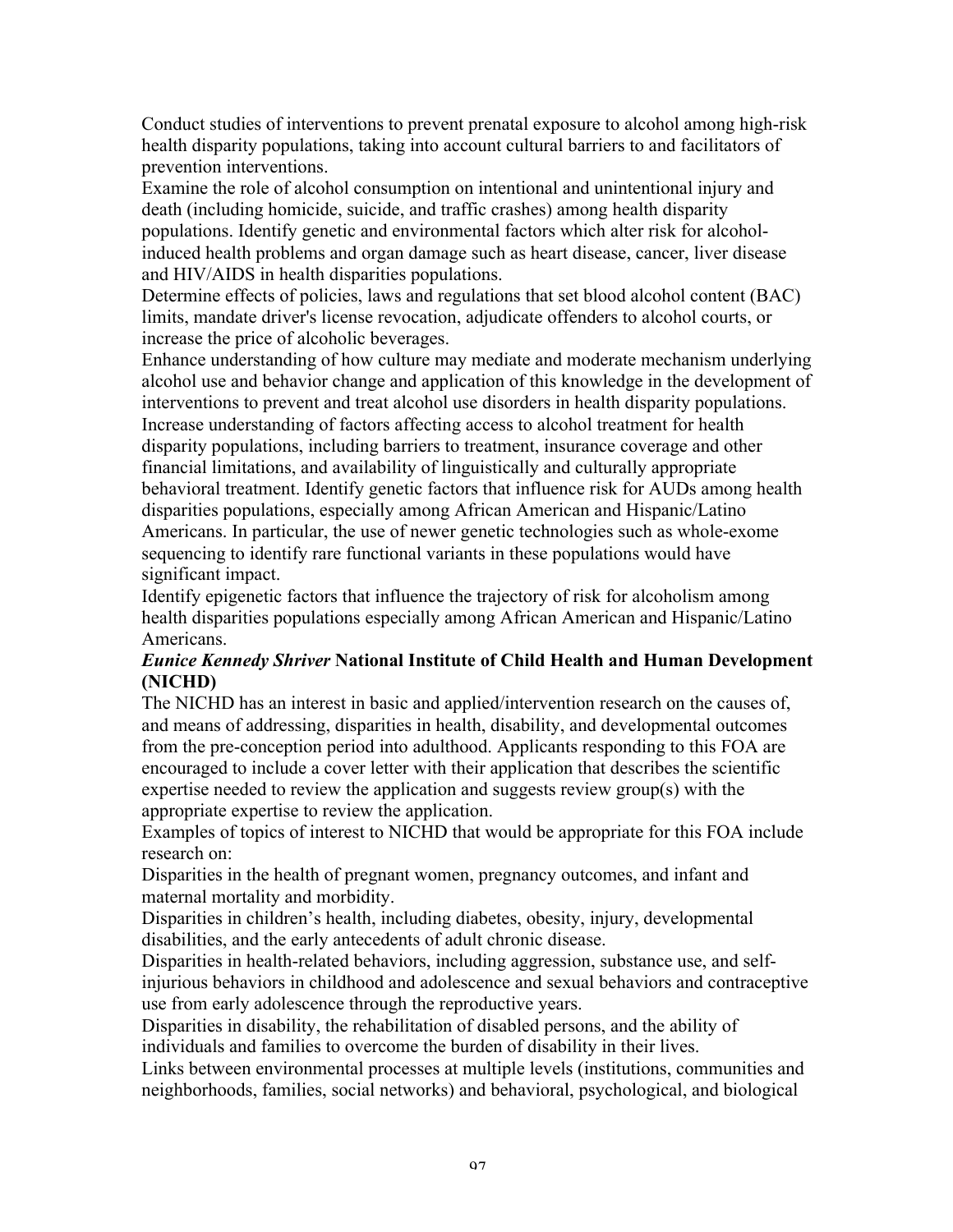factors in health disparities.

Links between health disparities and socioeconomic, spatial and/or distal factors affecting health (e.g. poverty, discrimination, housing and zoning policies, literacy).

Models of how population processes (fertility, family formation, population distribution and immigration) affect and are affected by health disparities.

Reducing health disparities by understanding differences in access and availability of health

care services; symptom presentation; and patient/provider perceptions of disease, and patient adherence to medical advice.

## **National Institute on Drug Abuse (NIDA)**

HIV/AIDS and other medical consequences of drug use continue to increase among African Americans, approximately 13% of the U.S. population, who comprised 44% of the new HIV infections among adults and adolescents in 2010. The rate for Hispanics is also disproportionately high (19% of new diagnoses of HIV in 2009). Limited epidemiologic data on Asian Americans exist, but some local data and the reports of clinicians and service providers working in those communities suggest that drug use and addiction are a hidden and growing problem. Moreover, the problem varies by ethnicity/country of origin within the broader racial/ethnic classification of Asian American/Pacific Islander.

The National Institute on Drug Abuse (NIDA) is interested in research projects that address drug abuse and addiction and health disparities. Priority areas in health disparities research include:

Disparities in HIV/AIDS in racial/ethnic populations, particularly among African Americans and Hispanics.

Criminal justice-related health disparities among racial/ethnic populations. Health disparities in urban/rural communities and among the socioeconomically disadvantaged.

Patterns of drug use, effects and potential adverse behavioral, social and health consequences or differential treatment outcomes within and across racial/ethnic populations. (See NIDA's Strategic Plan on Health Disparities at:

http://www.drugabuse.gov/StrategicPlan/HealthStratPlan.html).

Areas of research interest include but are not limited to:

Research to elucidate the relationship between drug use, abuse, and dependence on the incidence and prevalence of HIV/AIDS and AIDS-related morbidity and mortality among racial/ethnic minority populations, especially among HIV risk groups (e.g., MSM, women, homeless, youth, older adults).

Research on treatment and service delivery models to address HIV/AIDS among racial/ethnic minority populations.

Studies that lead to development of effective, culturally sensitive prevention, intervention, and treatment services and programs for drug abuse and HIV/AIDS.

Studies that identify risk factors and pathways between drug abuse and criminal justice involvement, and their relationship to HIV/AIDS among racial/ethnic minorities. Research to effectively integrate HIV/AIDS prevention and treatment services for racial/ethnic minorities in the criminal justice system, juvenile justice system, child welfare system and other systems/settings that serve high risk populations/families. Research on drug use and addiction and the related consequences in rural areas; paying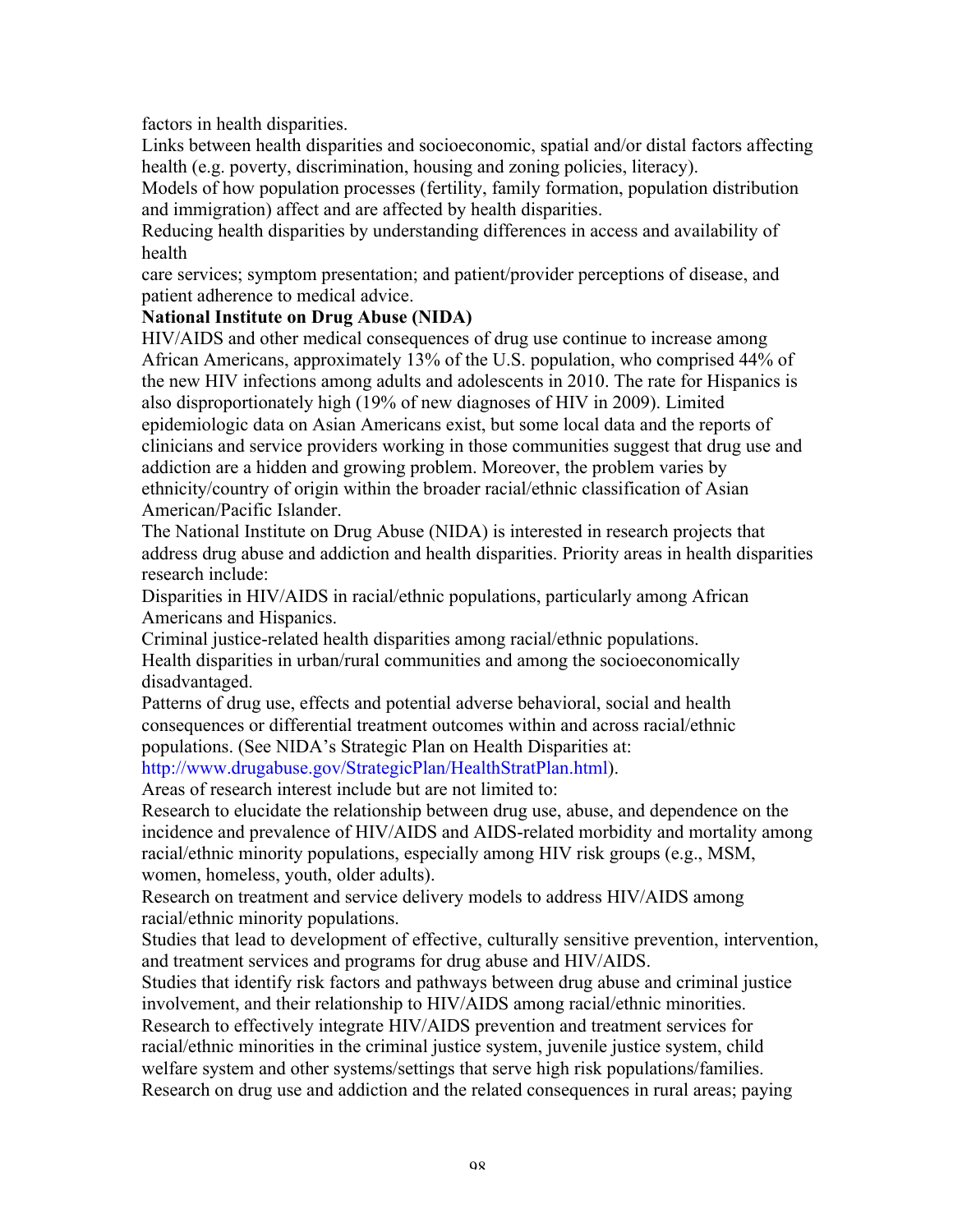attention to issues such as confidentiality, access to services, and a limited cadre of researchers and health care providers in rural areas.

Research on adaptation and implementation of evidence based interventions not developed for or tested in ethnic/minority, low income or other health disparity populations.

Research on how health disparity related risk factors and cultural factors may mediate and/or moderate intervention effects and application of these findings to inform development and adaptation of interventions to prevent and treat drug use problems in health disparity populations.

Implementation research to examine implementation and scale up of evidence based drug use and HIV prevention and treatment interventions in settings that serve and are frequented by health disparity populations and to better understand the role of health disparities on uptake, scale up, and effectiveness when delivered in real-world settings.

**National Institute on Deafness and Other Communication Disorders (NIDCD)** Disparities in the identification and treatment of communication disorders (i.e., disorders of hearing, balance/vestibular, smell, taste, voice, speech, and language) in diverse populations result in a disproportionate burden of these disorders among groups of lower socioeconomic status and selected racial/ethnic backgrounds. For example, outcomes (communicative, academic, and psychosocial) in children with mild to severe hearing loss are affected by health disparities. Applications addressing this concern should be multidisciplinary and have a primary focus on determining the impact of intervention, child, and family factors on communicative, educational and social development outcomes in children with mild to severe hearing loss. The intent is to consider more than auditory, speech and linguistic capabilities of children, but all factors influencing "the child as a whole", such as family, cultural, demographic, and individual child

characteristics.

Many other examples of differential impact on outcomes due to health disparities can be found across the lifespan in the seven different mission areas of NIDCD. Please contact the NIDCD program officer for more information.

#### **National Institute of Dental and Craniofacial Research (NIDCR)**

The National Institute of Dental and Craniofacial Research is committed to reducing the disproportionate burden of oral diseases experienced by vulnerable segments of society. The diseases that are the focus of NIDCR's health disparities efforts are caries including Early Childhood Caries, oral and pharyngeal cancer, and periodontal disease.

Interdisciplinary research teams and the full participation of the community are viewed by NIDCR as essential components of any health disparities research.

NIDCR has particularly interest in studies that will provide essential information in preparation for interventions, and research that evaluates or informs clinical practice, public health policy, health care provision, community and/or individual action. Studies with strong conceptual models or that are grounded in behavioral and social science theory are needed. Examples of health disparities research of interest to the NIDCR include but are not limited to:

Studies, in specific subpopulations, that provide essential information in preparation for intervention research. These studies may include ethnographic, qualitative, mixed methods and other approaches and may require several stages.

Targeted/tailored research that takes a holistic approach to understand and address multi-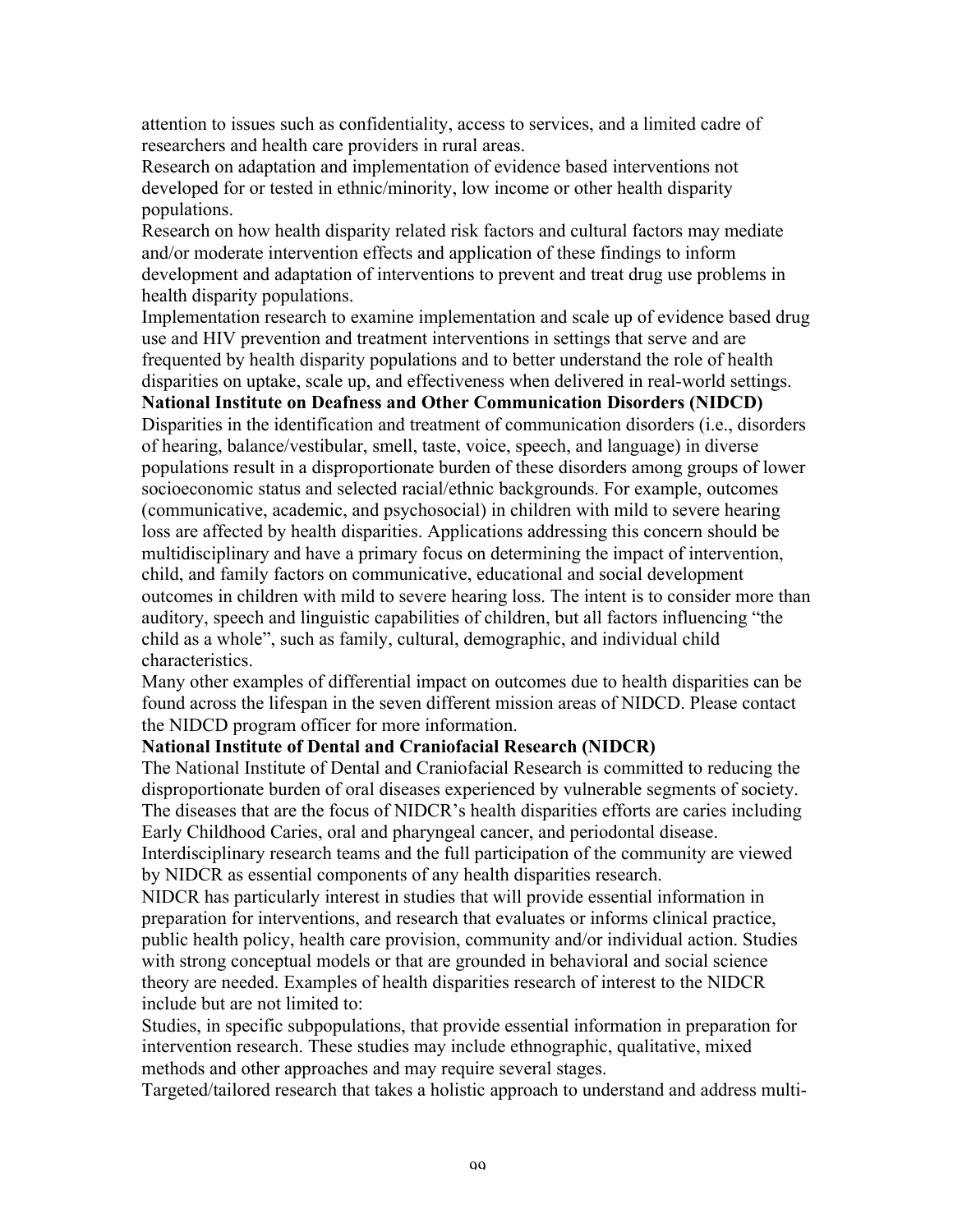level determinants of oral health status across the life course.

Health services research that explores alternative approaches to delivering oral health care and that integrates oral health into general health care and community settings. Studies that explore common risk factors or that take an upstream or systems approach. Studies that assess multifaceted strategies at several levels within society and multisectoral approaches that engage agencies and organizations outside of the health sector. Research that evaluates rapidly changing health care funding approaches, policies and systems.

Dissemination and implementation research at multiple organizational levels. Effectiveness studies that tailor/target preventive approaches to communities/individuals/organizations.

Research that explores uses of technology for translation, implementation, adoption, adherence and acceptance of oral disease prevention programs in defined, diverse populations, clinics, and communities.

Applications that are limited to the assessment of disease prevalence or explore a limited range of potential determinants are not appropriate for this FOA.

NIDCR supports health disparities intervention research designed to have a meaningful impact on caries, oral and pharyngeal cancer, periodontal disease, or oral health –related quality of life and that influence action. Please note that the NIDCR does not accept applications that include clinical trials in response to trans-NIH-FOAs. Applicants proposing health disparities clinical trials should refer to the following NIDCR websites: http://www.nidcr.nih.gov/clinicaltrials/ and http://grants.nih.gov/grants/guide/pafiles/PAR-11-338.html.

Applicants are strongly encouraged to contact the health disparities program official. **National Institute of Environmental Health Sciences (NIEHS)**

The mission of the National Institute of Environmental Health Sciences is to discover how the environment affects people in order to promote healthier lives. NIEHS recognizes that environmental exposures often disproportionately affect minority, rural and low income populations and may have an even greater effect on the most vulnerable individuals within these communities, such as children and the elderly. Such disproportionate affects are known as environmental health disparities.

NIEHS primary interests are to support research projects that focus on the underlying causes of EHD. Of particular interest are projects that engage communities in the design and conduct of research and the translation of findings in culturally appropriate formats, and that promote approaches for addressing EHDs that are broadly applicable. An additional interest is in projects that address EHD in underserved regions where the environment, and it's potential relation to negative health outcomes, is relatively unknown and unexplored.

Research topics of interest include, but are not limited to:

Studies that examine the role of the environmental exposures that leads to disproportionate burden of disease. This may include psychosocial factors and other indicators of community vulnerability and resilience that play a role in EHD in the context of disproportionate environmental exposures.

Intervention research projects that incorporate modifiable factors such as dietary, behavioral and life style changes, or that study the role of healthy behaviors to reduce environmental health disparities.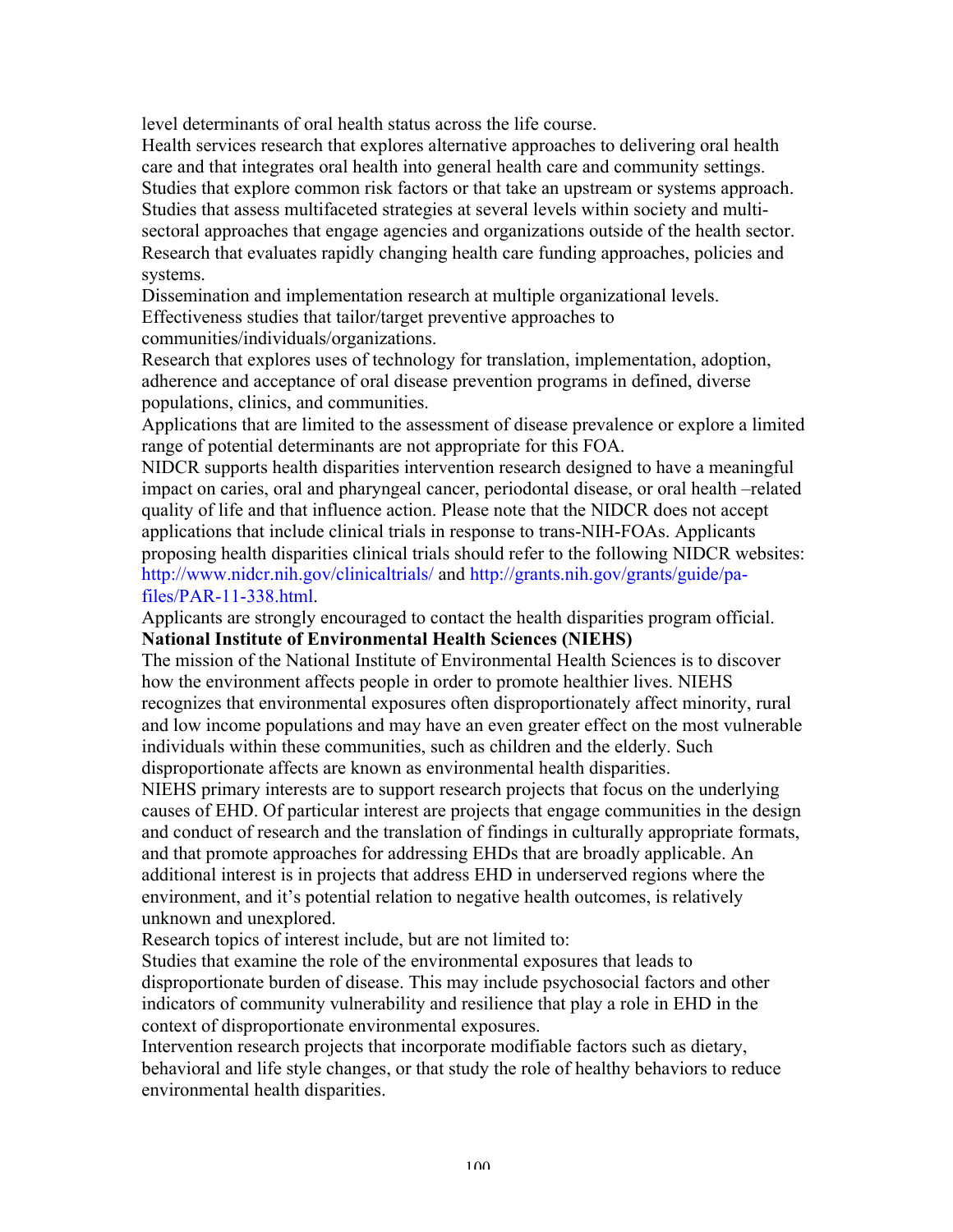Studies that develop new strategies, or evaluate the effectiveness of existing preventive strategies, to reduce environmental health disparities.

Studies that develop new or consider existing policy and communication approaches and their effectiveness at reducing environmental health disparities.

# **National Institute on Mental Health (NIMH)**

The National Institute of Mental Health (NIMH) is interested in applications relevant to understanding and reducing health disparities in both non AIDS-related and AIDS-related mental health conditions within the U.S. population. Examples of specific areas of interest for NIMH are

included below. NIMH recommends, for both non-AIDS- and AIDS-related studies , that applications proposing an adaptation to existing interventions should provide an empirical rationale for the need for and focus of the adaptation, consistent with NAMHC Workgroup Report recommendations on intervention adaptation

(http://www.nimh.nih.gov/about/advisory-boards-and-

groups/namhc/reports/fromdiscoverytocure.pdf) and consult with relevant Institute Program Staff.

Non-AIDS

Effectiveness studies on the implementation or scale-up of evidenced based interventions for mental disorders with demonstrated likelihood of improved clinical, functional, and economic outcomes for members of diverse racial and ethnic groups.

Develop and test interventions to reduce disparities in health outcomes (e.g.

cardiovascular risk factors and disease, diabetes, respiratory disorders) among people with severe mental illness (e.g. schizophrenia, bipolar disorder) who are members of racial and ethnic minority groups.

Use mobile or IT interventions to increase use of evidence-based mental health care for individuals in hard-to-reach remote communities.

# AIDS

Develop/test novel interventions with strong public health impact to prevent high-risk behaviors and HIV transmission for gay men, men who have sex with men (MSM) & other high-risk vulnerable individuals from diverse underrepresented populations. Develop/test novel multilevel preventive interventions and/or combination biomedical-

behavioral approaches to advance HIV prevention with individuals in those from diverse underrepresented populations most impacted by HIV.

Basic behavioral and social science studies to better understand factors and mechanisms that may underlie and explain health disparities in HIV prevention and treatment.

Develop/test interventions based on mechanisms that explain HIV-related disparities (e.g., factors like stigma, social/sexual networks, access to and quality of health care, developmental considerations, characteristics of health biology).

Examine "treatment as prevention" strategy by reaching out to high risk individuals from diverse underrepresented populations not recently tested (seek), engaging in HIV testing (test) and initiating HAART for those testing positive (treat).

Dissemination and implementation science studies to better understand the influence of health disparities on the uptake and effectiveness of proven interventions when delivered in community and clinical settings.

# **National Institute of Nursing Research (NINR)**

The National Institute of Nursing Research (NINR) is interested in applications leading to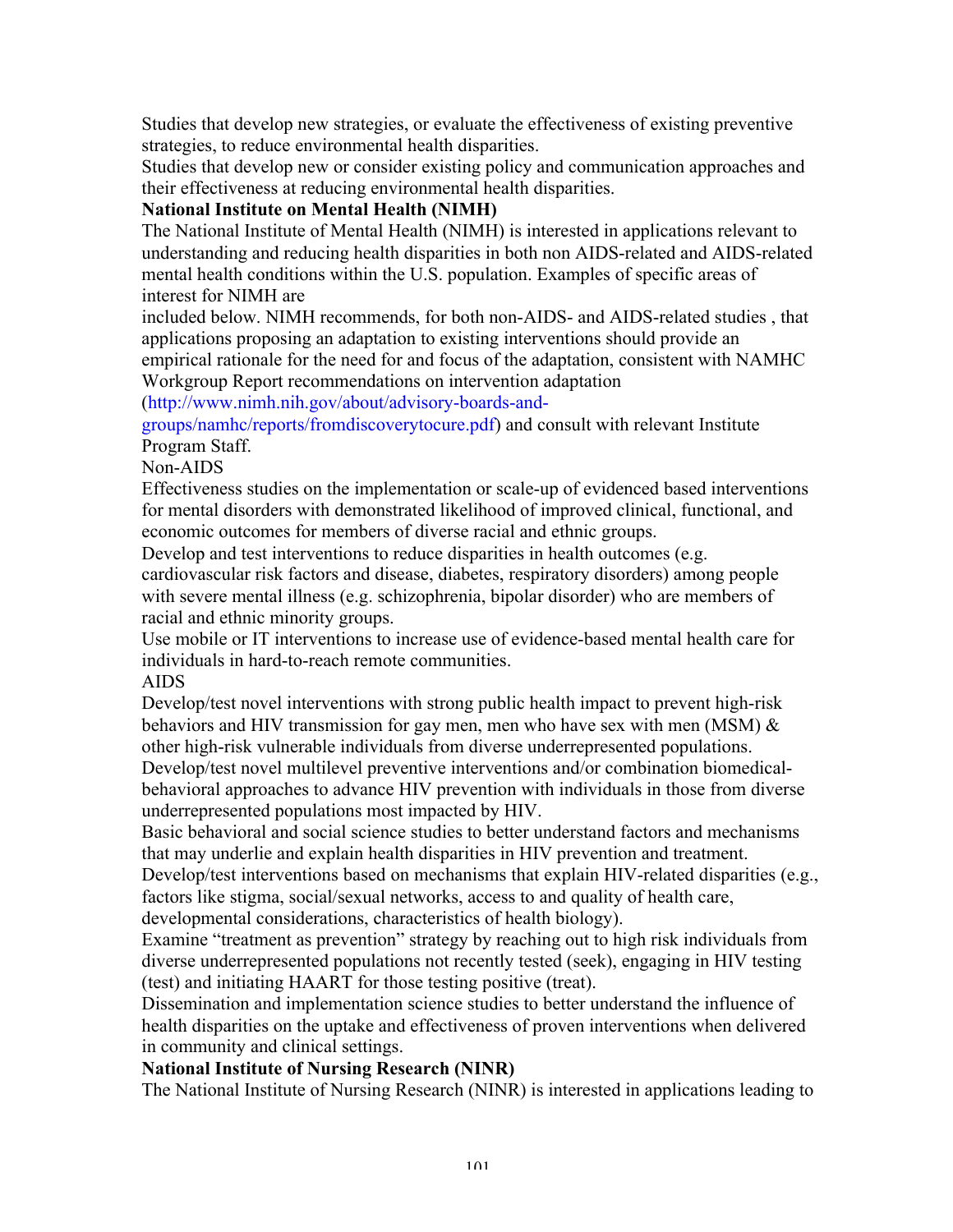interventions that promote and improve the health of individuals, families, communities, and populations. Specific topics that would be appropriate to this FOA and of interest to the NINR include, but are not limited to:

Assess behavioral and social risk factors and responses to treatment, including the identification of biomarkers (e.g., neurohumoral markers for differential responses to behavioral interventions); identify susceptibility genes for such risk factors, and design interventions to moderate risk.

Identify and develop individual and family interventions designed to sustain healthpromoting behaviors over time (e.g., prevention of obesity; prevention of HIV/AIDS transmission).

Design intervention studies using community-based approaches to facilitate health promotion/risk reduction behaviors (e.g., families with special needs, such as parents or caregivers of persons with chronic illness or developmental disabilities).

Elucidate mechanisms underlying health disparities and design interventions to eliminate them, with particular attention to issues of geography (rural and remote settings), minority status, underserved populations, and persons whose chronic or temporary disabilities limit their access to care.

## **National Library of Medicine (NLM)**

The National Library of Medicine's (NLM) specific interests are in supporting research in biomedical informatics where it intersects with behavioral and social science research on understanding and reducing health disparities. NLM defines biomedical informatics as the intersection of computer and information sciences with an application domain such as health care, public health, basic biomedical research, or clinical translational research. We are particularly interested in the role informatics could play in helping those segments of the population experiencing health disparities find, understand, and use information to help alleviate health disparities. Examples of health disparities research of interest to NLM include but are not limited to:

Research in informatics approaches to knowledge transfer in the context of policy formation and implementation.

Research on health disparities involving the innovative development and use of systems science methodologies, including but not limited to agent-based modeling; system dynamics simulation; network analysis, including social network analytic methods; and discrete event simulation.

Research themes that reach into the information sciences (such as information seeking/information needs studies, human-computer interaction and information design, and decision support systems), as they are applied to behavioral and social science research on understanding and reducing health disparities.

Research on developing and testing informatics approaches for discovering causal relationships using large datasets from multiple sources (e.g. EMR, GPS, environmental, behavioral, socio-economic, and longitudinal) related to the identification, elimination, and prevention of health disparities.

### **Section II. Award Information**

## **Funding Instrument**

Grant: A support mechanism providing money, property, or both to an eligible entity to carry out an approved project or activity.

**Application Types Allowed**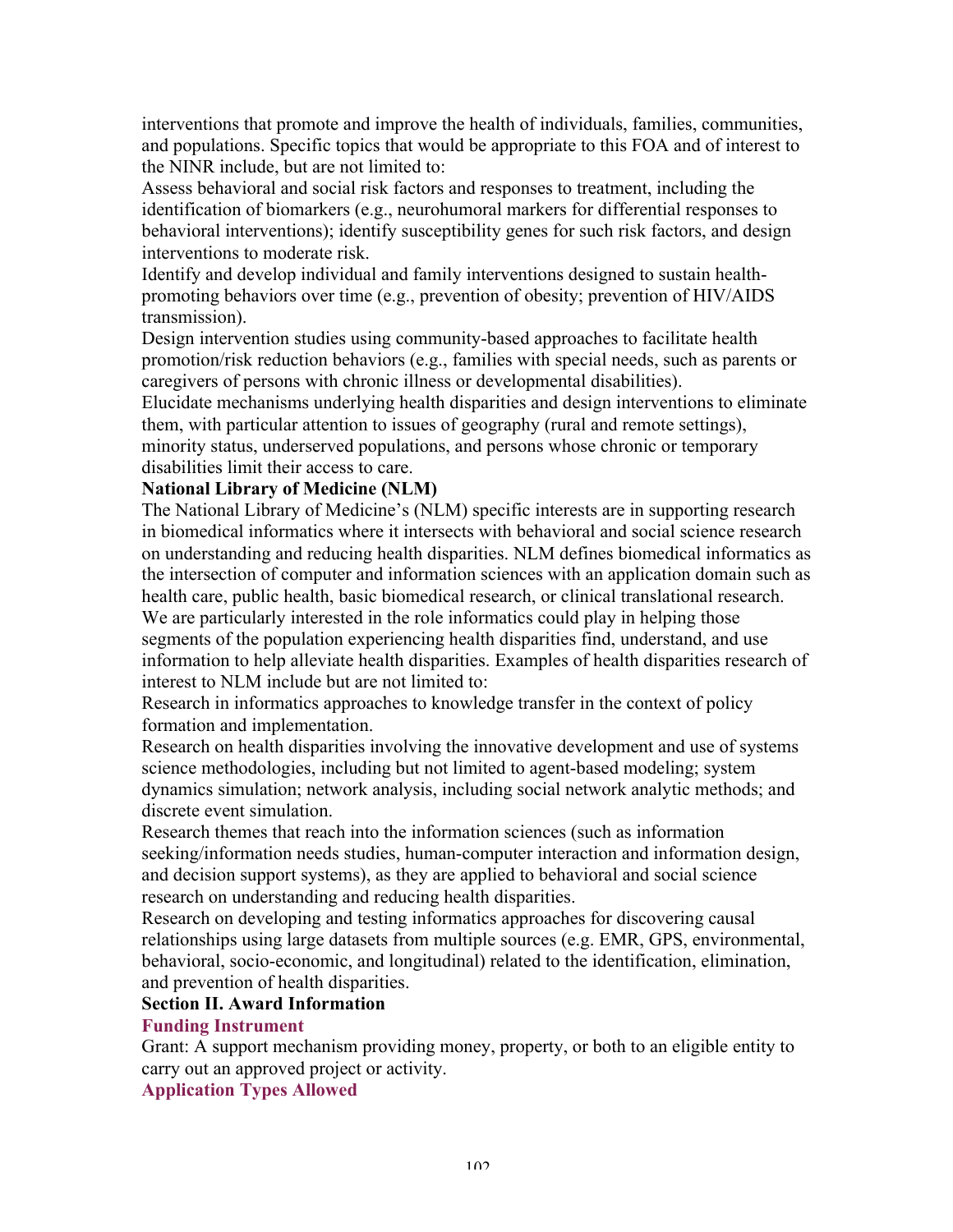New Resubmission Revision

The OER Glossary and the SF424 (R&R) Application Guide provide details on these application types.

# **Funds Available and Anticipated Number of Awards**

The number of awards is contingent upon NIH appropriations and the submission of a sufficient number of meritorious applications.

NIH grants policies as described in the *NIH Grants Policy Statement* will apply to the applications submitted and awards made in response to this FOA.

# **Section III. Eligibility Information**

# **1. Eligible Applicants**

## **Eligible Organizations**

Higher Education Institutions

Public/State Controlled Institutions of Higher Education Private Institutions of Higher Education

The following types of Higher Education Institutions are always encouraged to apply for NIH support as Public or Private Institutions of Higher Education:

Hispanic-serving Institutions

Historically Black Colleges and Universities (HBCUs)

Tribally Controlled Colleges and Universities (TCCUs)

Alaska Native and Native Hawaiian Serving Institutions

Asian American Native American Pacific Islander Serving Institutions (AANAPISIs)

Nonprofits Other Than Institutions of Higher Education

Nonprofits with 501(c)(3) IRS Status (Other than Institutions of Higher Education)

Nonprofits without 501(c)(3) IRS Status (Other than Institutions of Higher Education)

For-Profit Organizations

Small Businesses

For-Profit Organizations (Other than Small Businesses)

Governments

State Governments

County Governments

City or Township Governments

Special District Governments

Indian/Native American Tribal Governments (Federally Recognized) Indian/Native American Tribal Governments (Other than Federally Recognized)

# **Award Budget**

Application budgets are not to exceed two years. Direct costs are limited to \$275,000 over a two-year period with no more than 200,000 in direct costs in any single year.

## **Award Project Period**

The total project period may not exceed 2 years.

Eligible Agencies of the Federal Government U.S. Territory or Possession **Other** 

Independent School Districts

Public Housing Authorities/Indian Housing Authorities

Native American Tribal Organizations (other than Federally recognized tribal

governments) Faith-based or Community-based Organizations

Regional Organizations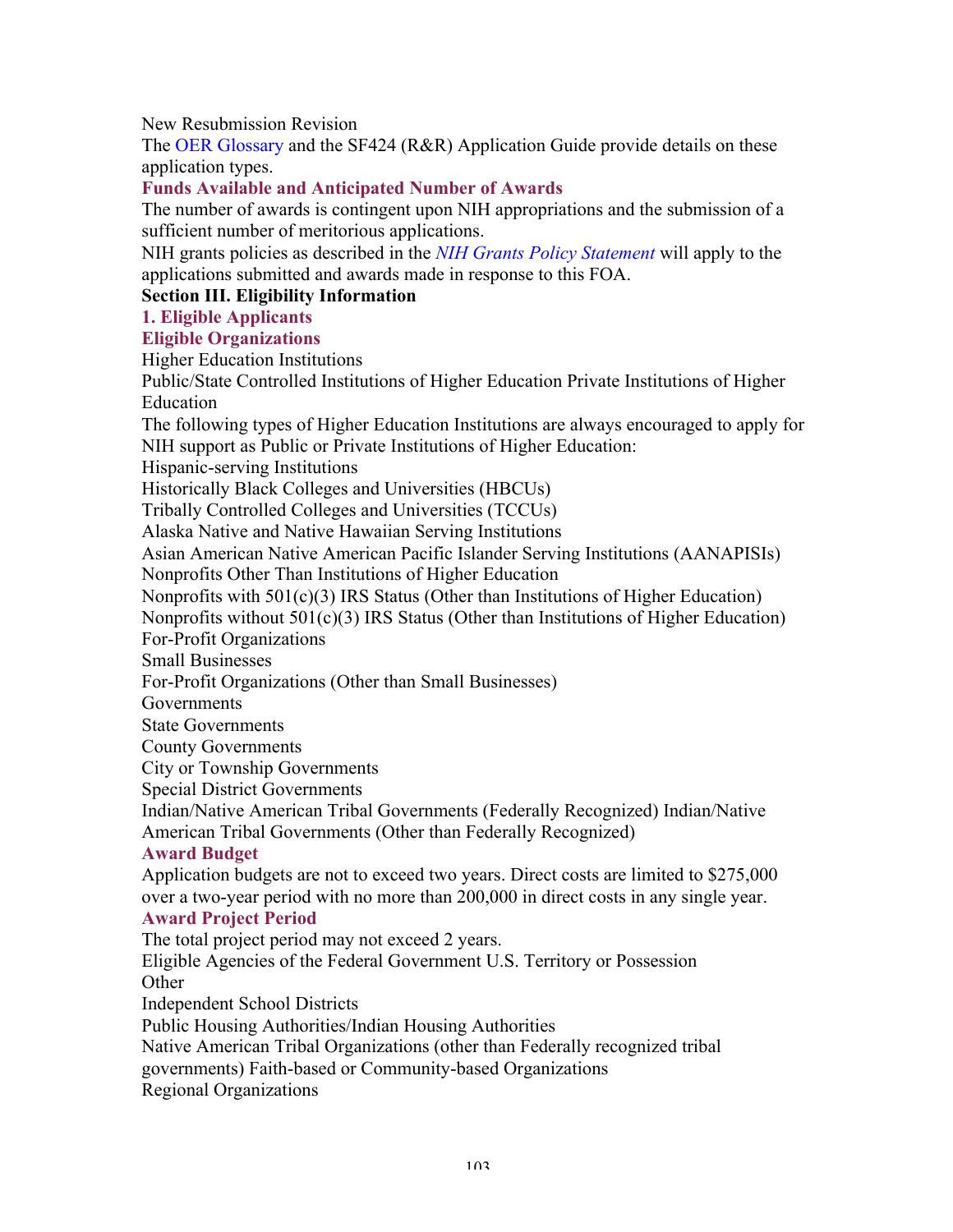Non-domestic (non-U.S.) Entities (Foreign Institutions)

## **Foreign Institutions**

Non-domestic (non-U.S.) Entities (Foreign Institutions) **are** eligible to apply. Nondomestic (non-U.S.) components of U.S. Organizations **are** eligible to apply. Foreign components, as defined in the *NIH Grants Policy Statement*, **are** allowed. **Required Registrations**

## **Applicant Organizations**

Applicant organizations must complete and maintain the following registrations as described in the SF 424 (R&R) Application Guide to be eligible to apply for or receive an award. All registrations must be completed prior to the application being submitted. Registration can take 6 weeks or more, so applicants should begin the registration process as soon as possible. The NIH Policy on Late Submission of Grant Applications states that failure to complete registrations in advance of a due date is not a valid reason for a late submission.

Dun and Bradstreet Universal Numbering System (DUNS) - All registrations require that applicants be issued a DUNS number. After obtaining a DUNS number, applicants can begin both SAM and eRA Commons registrations. The same DUNS number must be used for all registrations, as well as on the grant application.

System for Award Management (SAM) (formerly CCR) – Applicants must complete and maintain an active registration, **which requires renewal at least annually**. The renewal process may require as much time as the initial registration. SAM registration includes the assignment of a Commercial and Government Entity (CAGE) Code for domestic organizations which have not already been assigned a CAGE Code.

NATO Commercial and Government Entity (NCAGE) Code – Foreign organizations must obtain an NCAGE code (in lieu of a CAGE code) in order to register in SAM. eRA Commons - Applicants must have an active DUNS number and SAM registration in order to complete the eRA Commons registration. Organizations can register with the eRA Commons as they are working through their SAM or Grants.gov registration. eRA Commons requires organizations to identify at least one Signing Official (SO) and at least one Program Director/Principal Investigator (PD/PI) account in order to submit an application.

Grants.gov – Applicants must have an active DUNS number and SAM registration in order to complete the Grants.gov registration.

#### **Program Directors/Principal Investigators (PD(s)/PI(s))**

All  $PD(s)/PI(s)$  must have an eRA Commons account and should work with their organizational officials to either create a new account or to affiliate an existing account with the applicant organization's eRA Commons account. If the PD/PI is also the organizational Signing Official, they must have two distinct eRA Commons accounts, one for each role. Obtaining an eRA Commons account can take up to 2 weeks. **Eligible Individuals (Program Director/Principal Investigator)**

Any individual(s) with the skills, knowledge, and resources necessary to carry out the proposed research as the Program Director(s)/Principal Investigator(s) (PD(s)/PI(s)) is invited to work with his/her organization to develop an application for support.

Individuals from underrepresented racial and ethnic groups as well as individuals with disabilities are always encouraged to apply for NIH support.

For institutions/organizations proposing multiple PDs/PIs, visit the Multiple Program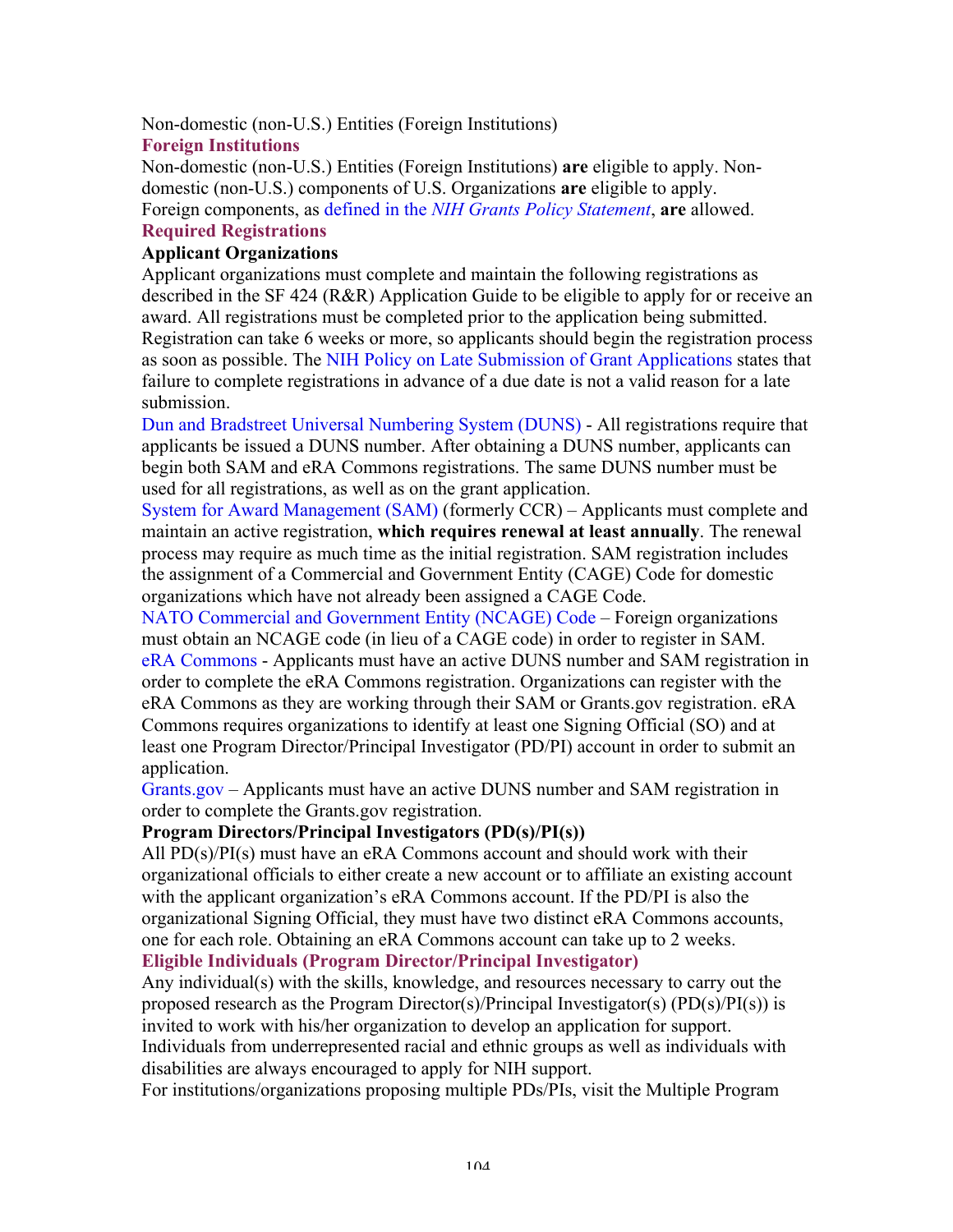Director/Principal Investigator Policy and submission details in the Senior/Key Person Profile (Expanded) Component of the SF424 (R&R) Application Guide.

# **2. Cost Sharing**

This FOA does not require cost sharing as defined in the *NIH Grants Policy Statement*. **3. Additional Information on Eligibility**

# **Number of Applications**

Applicant organizations may submit more than one application, provided that each application is scientifically distinct.

NIH will not accept any application that is essentially the same as one already reviewed within the past thirty-seven months (as described in the *NIH Grants Policy Statement*), except for submission:

To an RFA of an application that was submitted previously as an investigator-initiated application but not paid;

Of an investigator-initiated application that was originally submitted to an RFA but not paid; or Of an application with a changed grant activity code.

# **Section IV. Application and Submission Information**

## **1. Requesting an Application Package**

Applicants must download the SF424 (R&R) application package associated with this funding opportunity using the "Apply for Grant Electronically" button in this FOA or following the directions provided at Grants.gov.

## **2. Content and Form of Application Submission**

It is critical that applicants follow the instructions in the SF424 (R&R) Application Guide, except where instructed in this funding opportunity announcement to do otherwise.

Conformance to the requirements in the Application Guide is required and strictly enforced. Applications that are out of compliance with these instructions may be delayed or not accepted for review.

For information on Application Submission and Receipt, visit Frequently Asked Questions – Application Guide, Electronic Submission of Grant Applications.

# **Page Limitations**

All page limitations described in the SF424 Application Guide and the Table of Page Limits must be followed.

### **Required and Optional Components**

The forms package associated with this FOA includes all applicable components, required and optional. Please note that some components marked optional in the application package are required for submission of applications for this FOA. Follow all instructions in the SF424 (R&R) Application Guide to ensure you complete all appropriate "optional" components.

#### **SF424(R&R) Cover**

All instructions in the SF424 (R&R) Application Guide must be followed. **SF424(R&R) Project/Performance Site Locations**

All instructions in the SF424 (R&R) Application Guide must be followed. **SF424(R&R) Other Project Information**

All instructions in the SF424 (R&R) Application Guide must be followed. **SF424(R&R) Senior/Key Person Profile**

All instructions in the SF424 (R&R) Application Guide must be followed. **R&R or Modular Budget**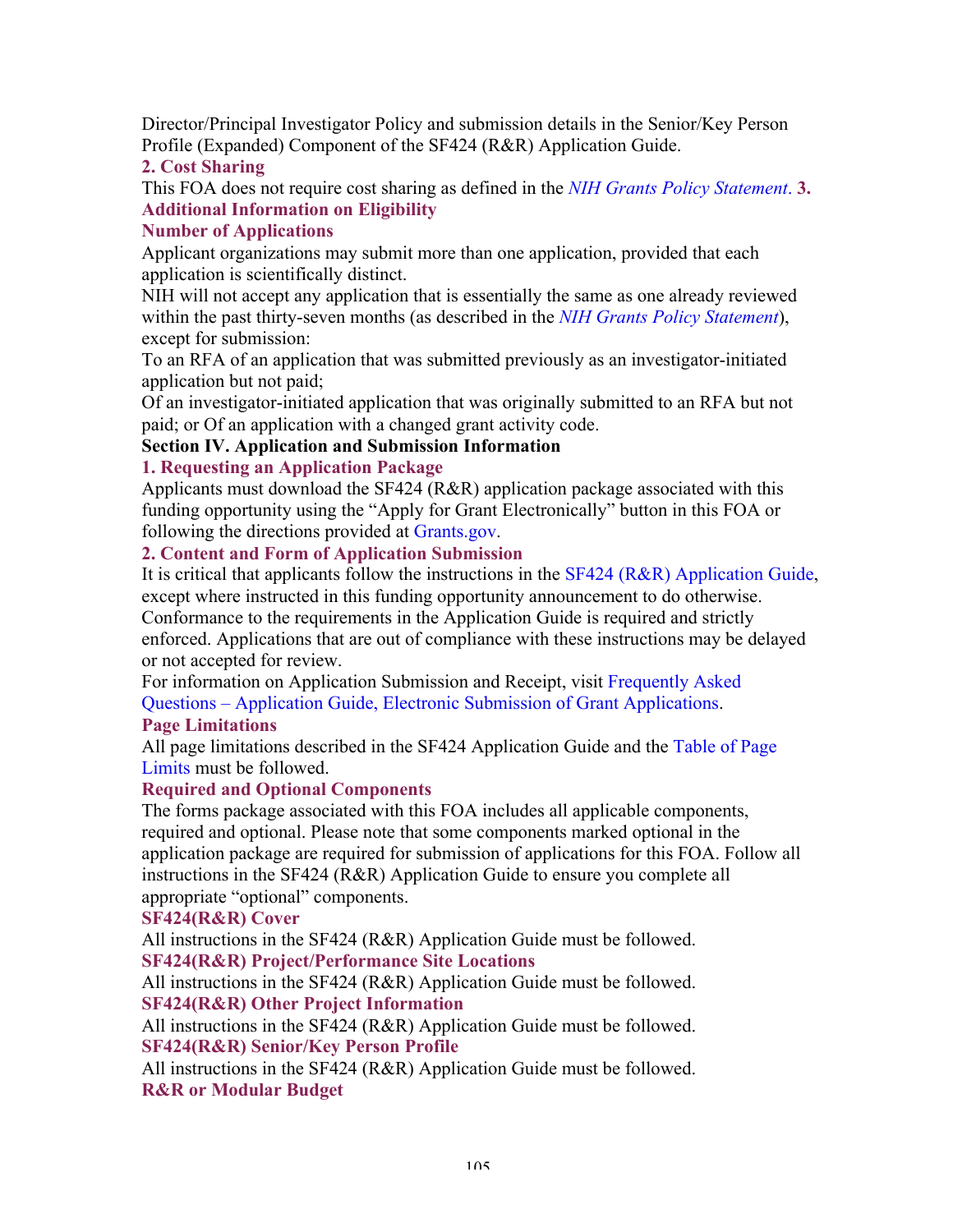All instructions in the SF424 (R&R) Application Guide must be followed. **PHS 398 Cover Letter**

All instructions in the SF424 (R&R) Application Guide must be followed. **PHS 398 Cover Page Supplement**

All instructions in the SF424 (R&R) Application Guide must be followed.

# **PHS 398 Research Plan**

All instructions in the SF424 (R&R) Application Guide must be followed, with the following

additional instructions:

**Resource Sharing Plan**: Individuals are required to comply with the instructions for the Resource Sharing Plans (Data Sharing Plan, Sharing Model Organisms, and Genome Wide Association Studies (GWAS)) as provided in the SF424 (R&R) Application Guide.. **Appendix:** Do not use the Appendix to circumvent page limits. Follow all instructions for the Appendix as described in the SF424 (R&R) Application Guide.

# **Foreign Institutions**

Foreign (non-U.S.) institutions must follow policies described in the *NIH Grants Policy Statement*, and procedures for foreign institutions described throughout the SF424 (R&R) Application Guide.

# **3. Submission Dates and Times**

Part I. Overview Information contains information about Key Dates. Applicants are encouraged to submit applications before the due date to ensure they have time to make any application corrections that might be necessary for successful submission.

Organizations must submit applications to Grants.gov, the online portal to find and apply for grants across all Federal agencies. Applicants must then complete the submission process by tracking the status of the application in the eRA Commons, NIH's electronic system for grants administration. NIH and Grants.gov systems check the application against many of the application instructions upon submission. Errors must be corrected and a changed/corrected application must be submitted to Grants.gov on or before the application due date. If a Changed/Corrected application is submitted after the deadline, the application will be considered late.

# **Applicants are responsible for viewing their application before the due date in the eRA Commons to ensure accurate and successful submission.**

Information on the submission process and a definition of on-time submission are provided in the SF424 (R&R) Application Guide.

# **4. Intergovernmental Review (E.O. 12372)**

This initiative is not subject to intergovernmental review. **5. Funding Restrictions** All NIH awards are subject to the terms and conditions, cost principles, and other considerations described in the *NIH Grants Policy Statement*.

Pre-award costs are allowable only as described in the *NIH Grants Policy Statement*. **6. Other Submission Requirements and Information**

Applications must be submitted electronically following the instructions described in the SF424 (R&R) Application Guide. Paper applications will not be accepted.

## **Applicants must complete all required registrations before the application due date.**  Section

III. Eligibility Information contains information about registration.

For assistance with your electronic application or for more information on the electronic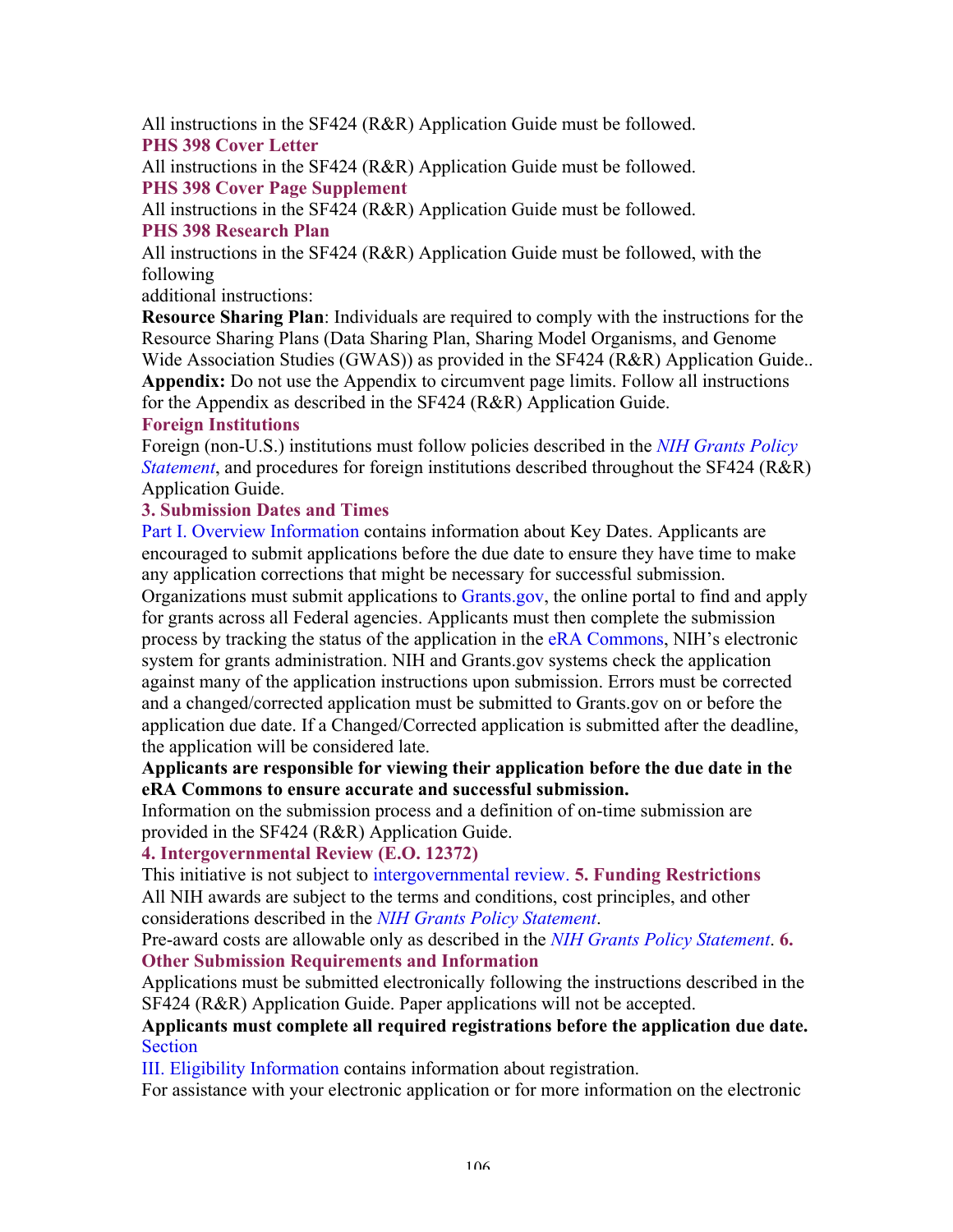submission

process, visit Applying Electronically.

## **Important reminders:**

All PD(s)/PI(s) must include their eRA Commons ID in the Credential field of the Senior/Key Person Profile Component of the SF424(R&R) Application Package**.** Failure to register in the Commons and to include a valid PD/PI Commons ID in the credential field will prevent the successful submission of an electronic application to NIH. See Section III of this FOA for information on registration requirements.

The applicant organization must ensure that the DUNS number it provides on the application is the same number used in the organization's profile in the eRA Commons and for the System for Award Management. Additional information may be found in the SF424 (R&R) Application Guide.

See more tips for avoiding common errors.

Upon receipt, applications will be evaluated for completeness by the Center for Scientific Review,

NIH. Applications that are incomplete will not be reviewed.

#### **Post-Submission Materials**

Applicants are required to follow the instructions for post-submission materials, as described in NOT-OD-10-115.

#### **Section V. Application Review Information**

#### **Important Update: See NOT-OD-16-006 and NOT-OD-16-011 for updated review language for applications for due dates on or after January 25, 2016. 1. Criteria**

Only the review criteria described below will be considered in the review process. As part of the NIH mission, all applications submitted to the NIH in support of biomedical and behavioral research are evaluated for scientific and technical merit through the NIH peer review system.

For this FOA, please note the following:

The R21 exploratory/developmental grant supports investigation of novel scientific ideas or new model systems, tools, or technologies that have the potential for significant impact on biomedical or biobehavioral research. An R21 grant application need not have extensive background material or preliminary information. Accordingly, reviewers will focus their evaluation on the conceptual framework, the level of innovation, and the potential to significantly advance our knowledge or understanding. Appropriate justification for the proposed work can be provided through literature citations, data from other sources, or, when available, from investigator-generated data. Preliminary data are not required for R21 applications; however, they may be included if available. **Overall Impact**

## Reviewers will provide an overall impact score to reflect their assessment of the likelihood for the project to exert a sustained, powerful influence on the research field(s) involved, in consideration of the following review criteria and additional review criteria (as applicable for the project proposed).

#### **Scored Review Criteria**

Reviewers will consider each of the review criteria below in the determination of scientific merit, and give a separate score for each. An application does not need to be strong in all categories to be judged likely to have major scientific impact. For example, a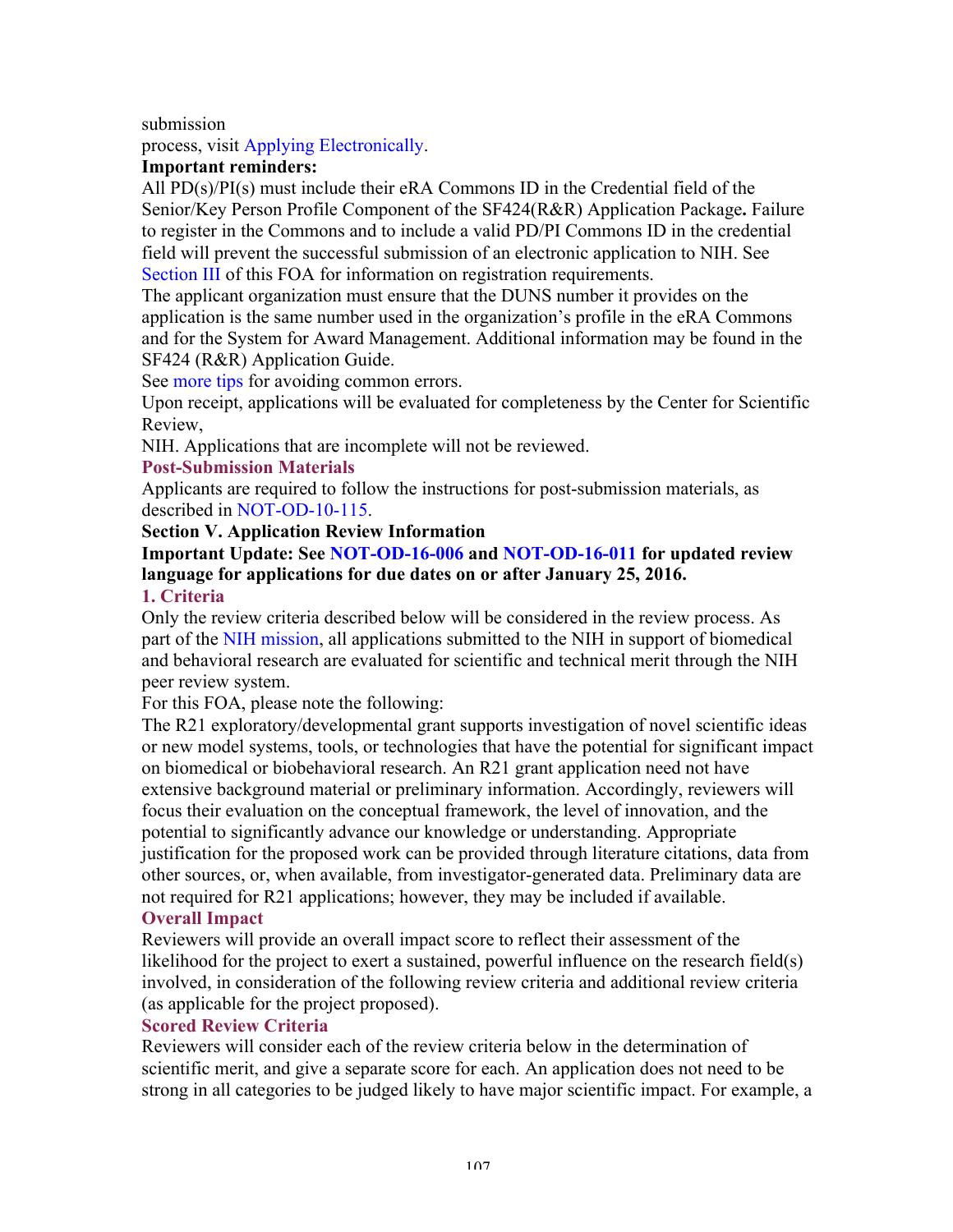project that by its nature is not innovative may be essential to advance a field. **Significance**

Does the project address an important problem or a critical barrier to progress in the field? If the aims of the project are achieved, how will scientific knowledge, technical capability, and/or clinical practice be improved? How will successful completion of the aims change the concepts, methods, technologies, treatments, services, or preventative interventions that drive this field?

## **Investigator(s)**

Are the  $PD(s)/PI(s)$ , collaborators, and other researchers well suited to the project? If Early Stage Investigators or New Investigators, or in the early stages of independent careers, do they have appropriate experience and training? If established, have they demonstrated an ongoing record of accomplishments that have advanced their field(s)? If the project is collaborative or multi-PD/PI, do the investigators have complementary and integrated expertise; are their leadership approach, governance and organizational structure appropriate for the project?

#### **Innovation**

Does the application challenge and seek to shift current research or clinical practice paradigms by utilizing novel theoretical concepts, approaches or methodologies, instrumentation, or interventions? Are the concepts, approaches or methodologies, instrumentation, or interventions novel to one field of research or novel in a broad sense? Is a refinement, improvement, or new application of theoretical concepts, approaches or methodologies, instrumentation, or interventions proposed?

#### **Approach**

Are the overall strategy, methodology, and analyses well-reasoned and appropriate to accomplish the specific aims of the project? Are potential problems, alternative strategies, and benchmarks for success presented? If the project is in the early stages of development, will the strategy establish feasibility and will particularly risky aspects be managed? If the project involves clinical research, are the plans for 1) protection of human subjects from research risks, and 2) inclusion of minorities and members of both sexes/genders, as well as the inclusion of children, justified in terms of the scientific goals and research strategy proposed?

#### **Environment**

Will the scientific environment in which the work will be done contribute to the probability of success? Are the institutional support, equipment and other physical resources available to the investigators adequate for the project proposed? Will the project benefit from unique features of the scientific environment, subject populations, or collaborative arrangements?

#### **Additional Review Criteria**

As applicable for the project proposed, reviewers will evaluate the following additional items while determining scientific and technical merit, and in providing an overall impact score, but will not give separate scores for these items.

### **Protections for Human Subjects**

For research that involves human subjects but does not involve one of the six categories of research that are exempt under 45 CFR Part 46, the committee will evaluate the justification for involvement of human subjects and the proposed protections from research risk relating to their participation according to the following five review criteria: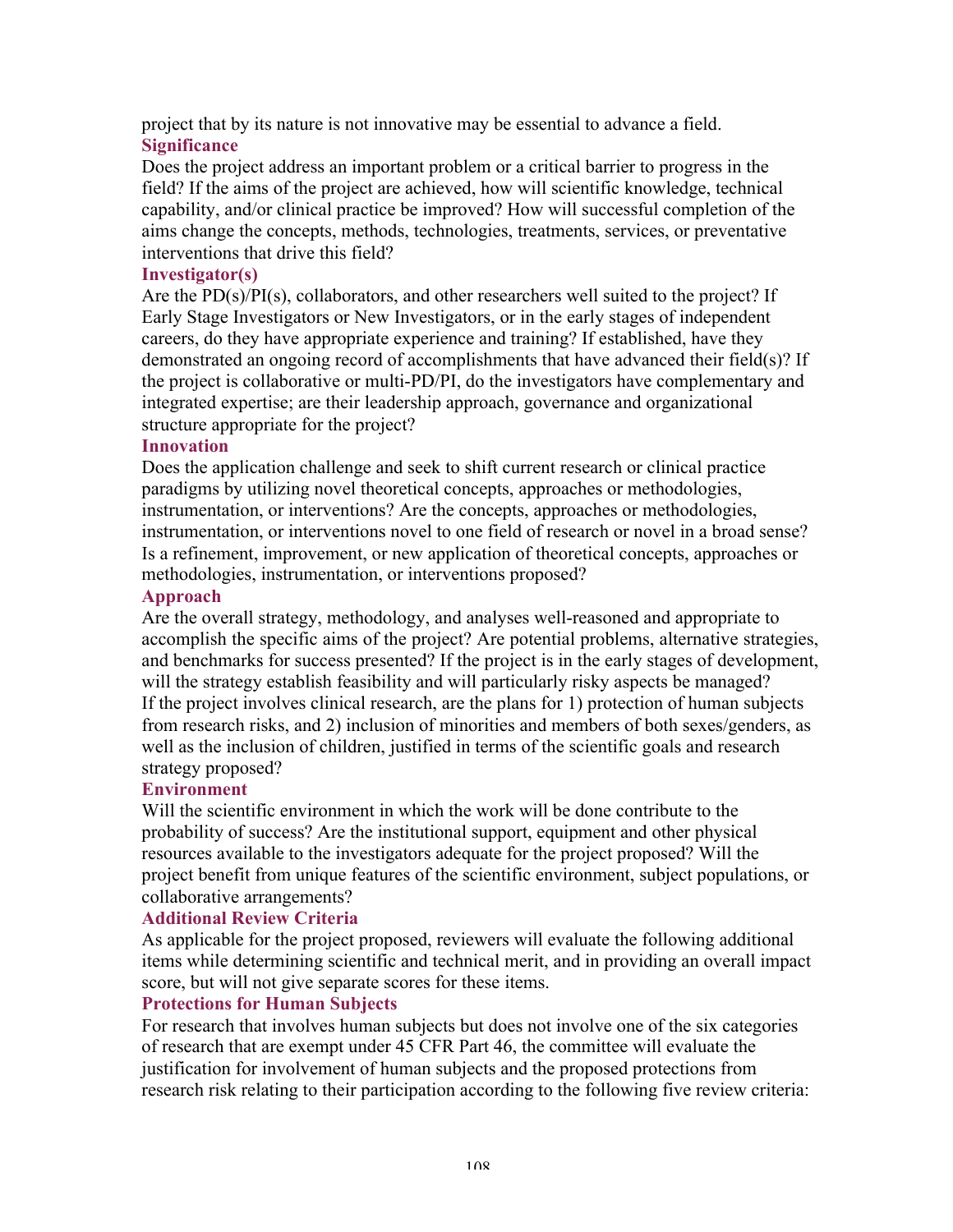1) risk to subjects, 2) adequacy of protection against risks, 3) potential benefits to the subjects and others, 4) importance of the knowledge to be gained, and 5) data and safety monitoring for clinical trials.

For research that involves human subjects and meets the criteria for one or more of the six categories of research that are exempt under 45 CFR Part 46, the committee will evaluate: 1) the justification for the exemption, 2) human subjects involvement and characteristics, and 3) sources of materials. For additional information on review of the Human Subjects section, please refer to the Human Subjects Protection and Inclusion Guidelines.

## **Inclusion of Women, Minorities, and Children**

When the proposed project involves clinical research, the committee will evaluate the proposed plans for inclusion of minorities and members of both genders, as well as the inclusion of children. For additional information on review of the Inclusion section, please refer to the Human Subjects Protection and Inclusion Guidelines.

#### **Vertebrate Animals**

The committee will evaluate the involvement of live vertebrate animals as part of the scientific assessment according to the following five points: 1) proposed use of the animals, and species, strains, ages, sex, and numbers to be used; 2) justifications for the use of animals and for the appropriateness of the species and numbers proposed; 3) adequacy of veterinary care; 4) procedures for limiting discomfort, distress, pain and injury to that which is unavoidable in the conduct of scientifically sound research including the use of analgesic, anesthetic, and tranquilizing drugs and/or comfortable restraining devices; and 5) methods of euthanasia and reason for selection if not consistent with the AVMA Guidelines on Euthanasia. For additional information on review of the Vertebrate Animals section, please refer to the Worksheet for Review of the Vertebrate Animal Section.

#### **Biohazards**

Reviewers will assess whether materials or procedures proposed are potentially hazardous to research personnel and/or the environment, and if needed, determine whether adequate protection is proposed.

#### **Resubmissions**

For Resubmissions, the committee will evaluate the application as now presented, taking into consideration the responses to comments from the previous scientific review group and changes made to the project.

#### **Renewals**

Not Applicable

#### **Revisions**

For Revisions, the committee will consider the appropriateness of the proposed expansion of the scope of the project. If the Revision application relates to a specific line of investigation presented in the original application that was not recommended for approval by the committee, then the committee will consider whether the responses to comments from the previous scientific review group are adequate and whether substantial changes are clearly evident.

## **Additional Review Considerations**

As applicable for the project proposed, reviewers will consider each of the following items, but will not give scores for these items, and should not consider them in providing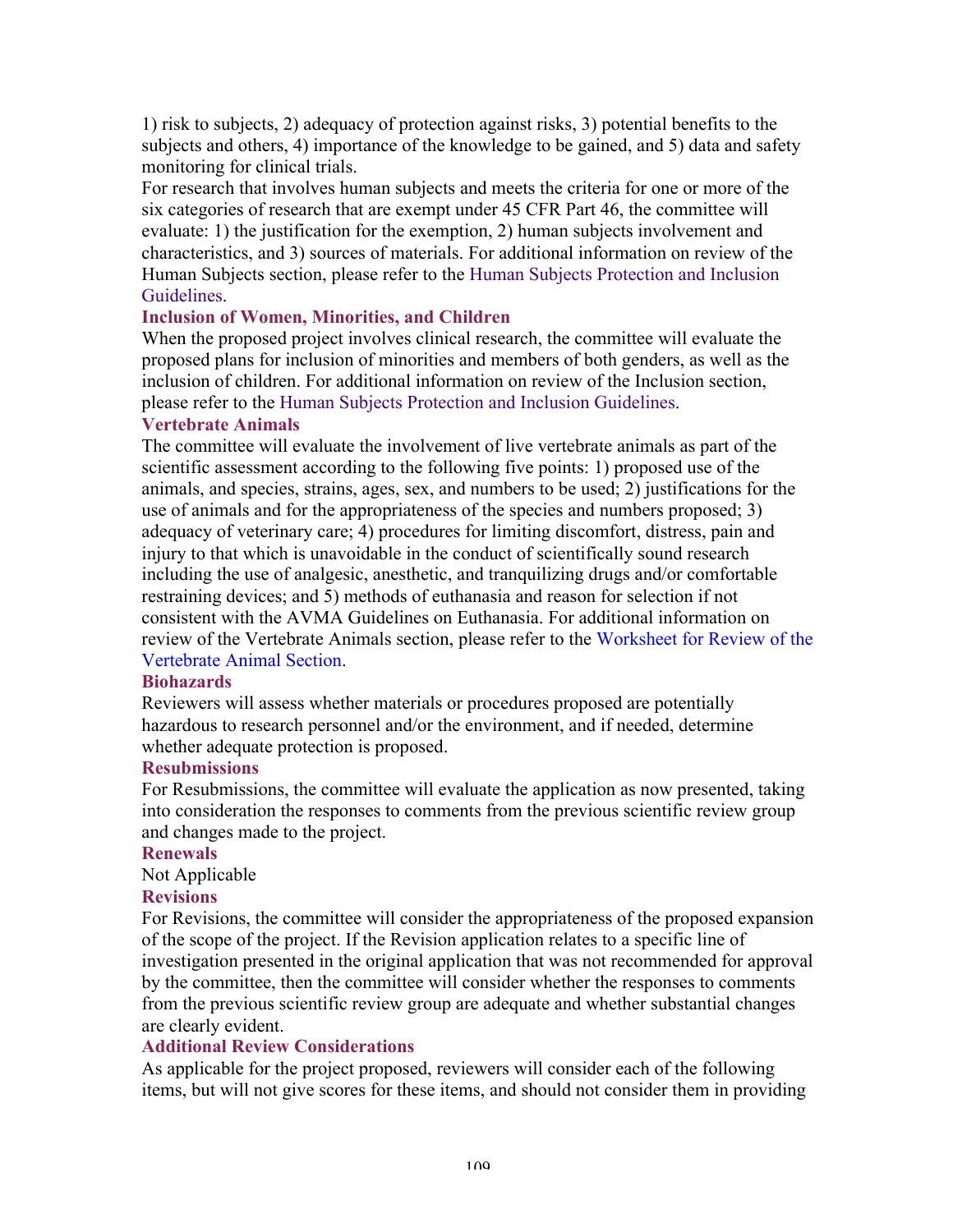#### an overall impact score.

## **Applications from Foreign Organizations**

Reviewers will assess whether the project presents special opportunities for furthering research programs through the use of unusual talent, resources, populations, or environmental conditions that exist in other countries and either are not readily available in the United States or augment existing U.S. resources.

#### **Select Agent Research**

Reviewers will assess the information provided in this section of the application, including 1) the Select Agent(s) to be used in the proposed research, 2) the registration status of all entities where Select Agent(s) will be used, 3) the procedures that will be used to monitor possession use and transfer of Select Agent(s), and 4) plans for appropriate biosafety, biocontainment, and security of the Select Agent(s).

#### **Resource Sharing Plans**

Reviewers will comment on whether the following Resource Sharing Plans, or the rationale for not sharing the following types of resources, are reasonable: 1) Data Sharing Plan; 2) Sharing Model Organisms; and 3) Genome Wide Association Studies (GWAS) **Budget and Period of Support**

Reviewers will consider whether the budget and the requested period of support are fully justified and reasonable in relation to the proposed research.

## **2. Review and Selection Process**

Applications will be evaluated for scientific and technical merit by (an) appropriate Scientific Review Group(s), in accordance with NIH peer review policy and procedures, using the stated review criteria. Assignment to a Scientific Review Group will be shown in the eRA Commons.

As part of the scientific peer review, all applications:

May undergo a selection process in which only those applications deemed to have the highest scientific and technical merit (generally the top half of applications under review) will be discussed and assigned an overall impact score.

Will receive a written critique.

Applications will be assigned on the basis of established PHS referral guidelines to the appropriate NIH Institute or Center. Applications will compete for available funds with all other recommended applications. Following initial peer review, recommended applications will receive a second level of review by the appropriate national Advisory Council or Board. The following will be considered in making funding decisions: Scientific and technical merit of the proposed project as determined by scientific peer review. Availability of funds.

Relevance of the proposed project to program priorities.

## **3. Anticipated Announcement and Award Dates**

After the peer review of the application is completed, the PD/PI will be able to access his or her Summary Statement (written critique) via the eRA Commons.

Information regarding the disposition of applications is available in the *NIH Grants Policy Statement*.

## **Section VI. Award Administration Information**

## **1. Award Notices**

If the application is under consideration for funding, NIH will request "just-in-time" information from the applicant as described in the *NIH Grants Policy Statement*.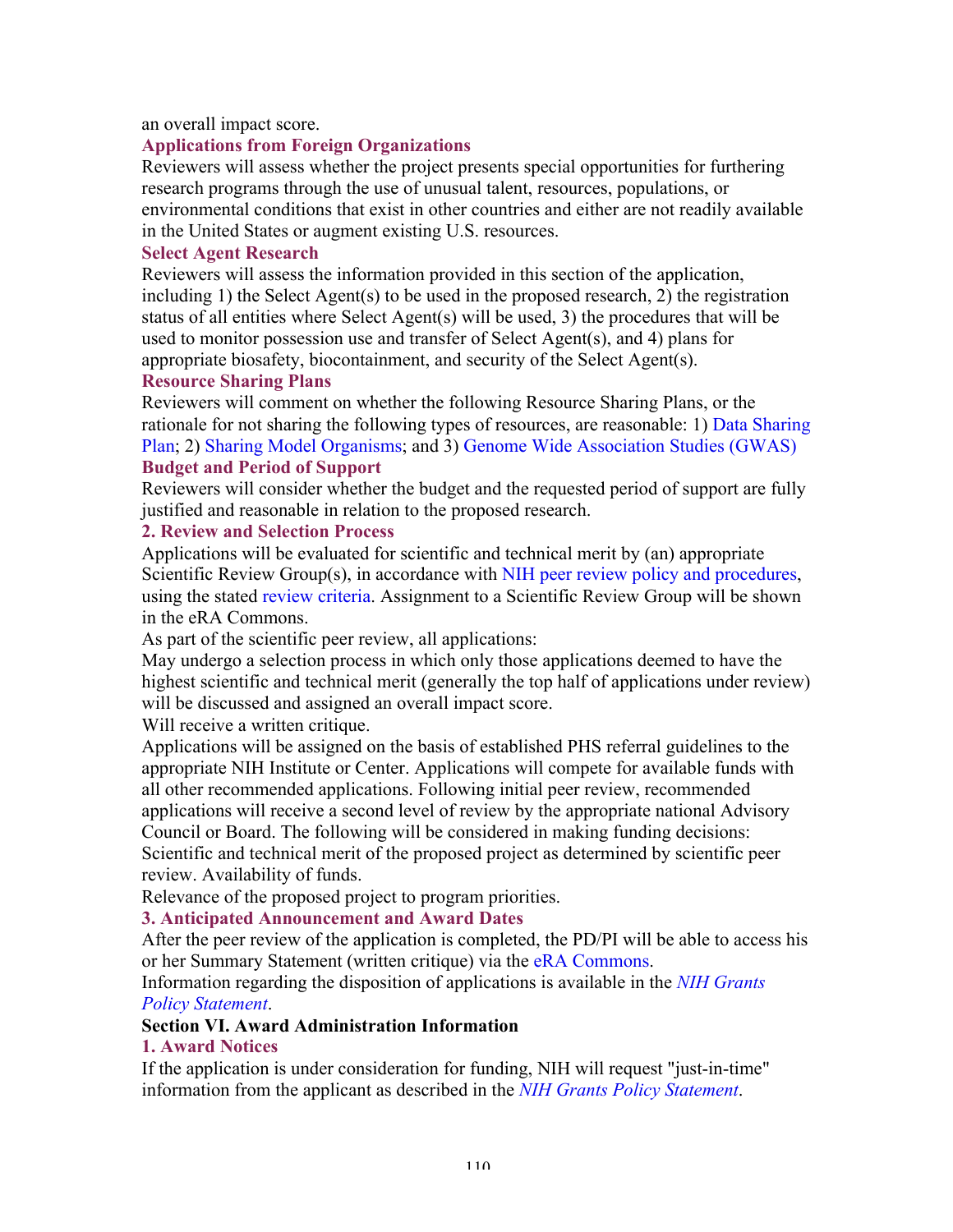A formal notification in the form of a Notice of Award (NoA) will be provided to the applicant organization for successful applications. The NoA signed by the grants management officer is the authorizing document and will be sent via email to the grantee's business official.

Awardees must comply with any funding restrictions described in Section IV.5. Funding Restrictions. Selection of an application for award is not an authorization to begin performance. Any costs incurred before receipt of the NoA are at the recipient's risk. These costs may be reimbursed only to the extent considered allowable pre-award costs. Any application awarded in response to this FOA will be subject to the DUNS, SAM Registration, and Transparency Act requirements as noted on the Award Conditions and Information for NIH Grants website.

## **2. Administrative and National Policy Requirements**

All NIH grant and cooperative agreement awards include the *NIH Grants Policy Statement* as part of the NoA. For these terms of award, see the *NIH Grants Policy Statement* Part II: Terms and Conditions of NIH Grant Awards, Subpart A: General and Part II: Terms and Conditions of NIH Grant Awards, Subpart B: Terms and Conditions for Specific Types of Grants, Grantees, and Activities. More information is provided at Award Conditions and Information for NIH Grants.

## **Cooperative Agreement Terms and Conditions of Award**

Not Applicable

## **3. Reporting**

When multiple years are involved, awardees will be required to submit the annual Non-Competing Progress Report (PHS 2590 or RPPR) and financial statements as required in the *NIH Grants Policy Statement*.

A final progress report, invention statement, and the expenditure data portion of the Federal Financial Report are required for closeout of an award, as described in the *NIH Grants Policy Statement*.

The Federal Funding Accountability and Transparency Act of 2006 (Transparency Act), includes a requirement for awardees of Federal grants to report information about firsttier subawards and executive compensation under Federal assistance awards issued in FY2011 or later. All awardees of applicable NIH grants and cooperative agreements are required to report to the Federal Subaward Reporting System (FSRS) available at www.fsrs.gov on all subawards over \$25,000. See the *NIH Grants Policy Statement* for additional information on this reporting requirement.

## **Section VII. Agency Contacts**

We encourage inquiries concerning this funding opportunity and welcome the opportunity to answer questions from potential applicants.

# **Application Submission Contacts**

eRA Service Desk (Questions regarding ASSIST, eRA Commons registration, submitting and tracking an application, documenting system problems that threaten submission by the due date, post submission issues)

Telephone: 301-402-7469 or 866-504-9552 (Toll Free)

Web ticketing system: https://public.era.nih.gov/commonshelp TTY: 301-451-5939 Email: commons@od.nih.gov

**Grants.gov Customer Support (Questions regarding Grants.gov registration and** submission, downloading forms and application packages)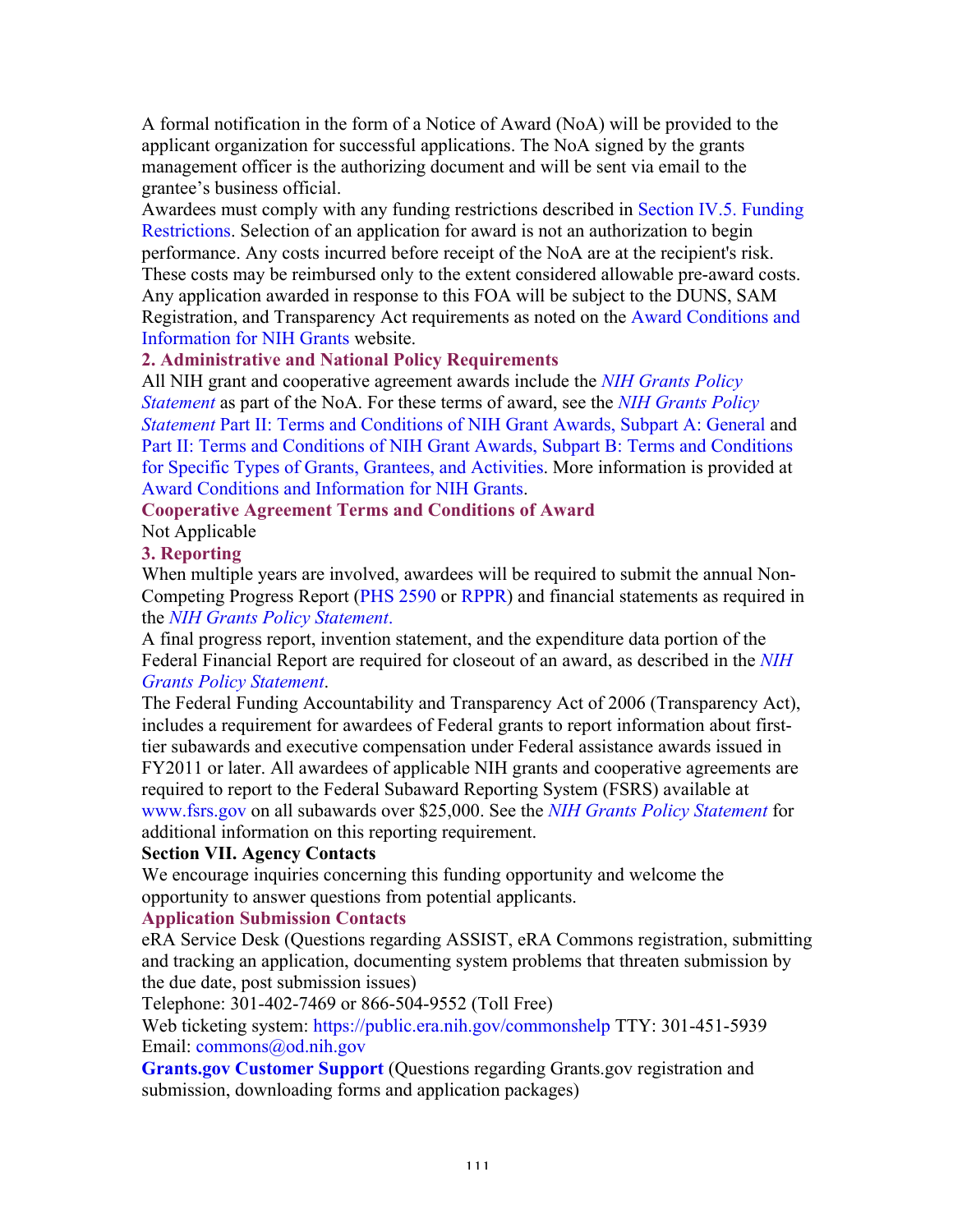Contact Center Telephone: 800-518-4726 Web ticketing system: https://grants-portal.psc.gov/ContactUs.aspx Email: support@grants.gov GrantsInfo (Questions regarding application instructions and process, finding NIH grant resources) Telephone: 301-435-0714 TTY: 301-451-5936 Email: GrantsInfo@nih.gov **Scientific/Research Contact(s)** Michael Spittel, Ph.D. Office of Behavioral and Social Sciences Research (OBSSR) Telephone: 301-451-4286 Email: Michael.Spittel@mail.nih.gov Rina Das, Ph.D. National Cancer Institute (NCI) Telephone: 240-276-6184 Email: dasr2@mail.nih.gov Shobha Srinivasan, Ph.D. National Cancer Institute (NCI) Telephone: 240-276-6938 Email: ss688k@nih.gov Cheri Wiggs, Ph.D. National Eye Institute (NEI) Telephone: 301-451-2020 Email: wiggsc@nei.nih.gov John Haaga, Ph.D. National Institute on Aging (NIA) Telephone: 301-496-3131 Email: John.Haaga@nih.gov Judith A. Arroyo, Ph.D. National Institute on Alcohol Abuse and Alcoholism (NIAAA) Telephone: 301- 402- 0717 Email: jarroyo@mail.nih.gov Regina Bures, Ph.D. *Eunice Kennedy Shriver* National Institute of Child Health and Human Development (NICHD) Telephone: 301- 496-9485 Email: regina.bures@nih.gov Dionne Jones, Ph.D. National Institute on Drug Abuse (NIDA) Telephone: 301-402-1984 Email: djones1@nida.nih.gov Howard Hoffman, M.A. National Institute on Deafness and Communication Disorders (NIDCD) Telephone: 301- 402-1843 Email: hoffmanh@nidcd.nih.gov Ruth Nowjack-Raymer, MPH, PhD National Institute of Dental and Craniofacial Research (NIDCR) Telephone: 301-594- 5394 Email: Ruth.Nowjack-Raymer@nih.gov Symma Finn, Ph.D. National Institute of Environmental Health Sciences (NIEHS) Telephone: (919) 541- 4258 Email: finns@niehs.nih.gov Charlene Le Fauve National Institutes of Mental Health (NIMH) Telephone: 301-435-4582 Email: Charlene.lefauve@nih.gov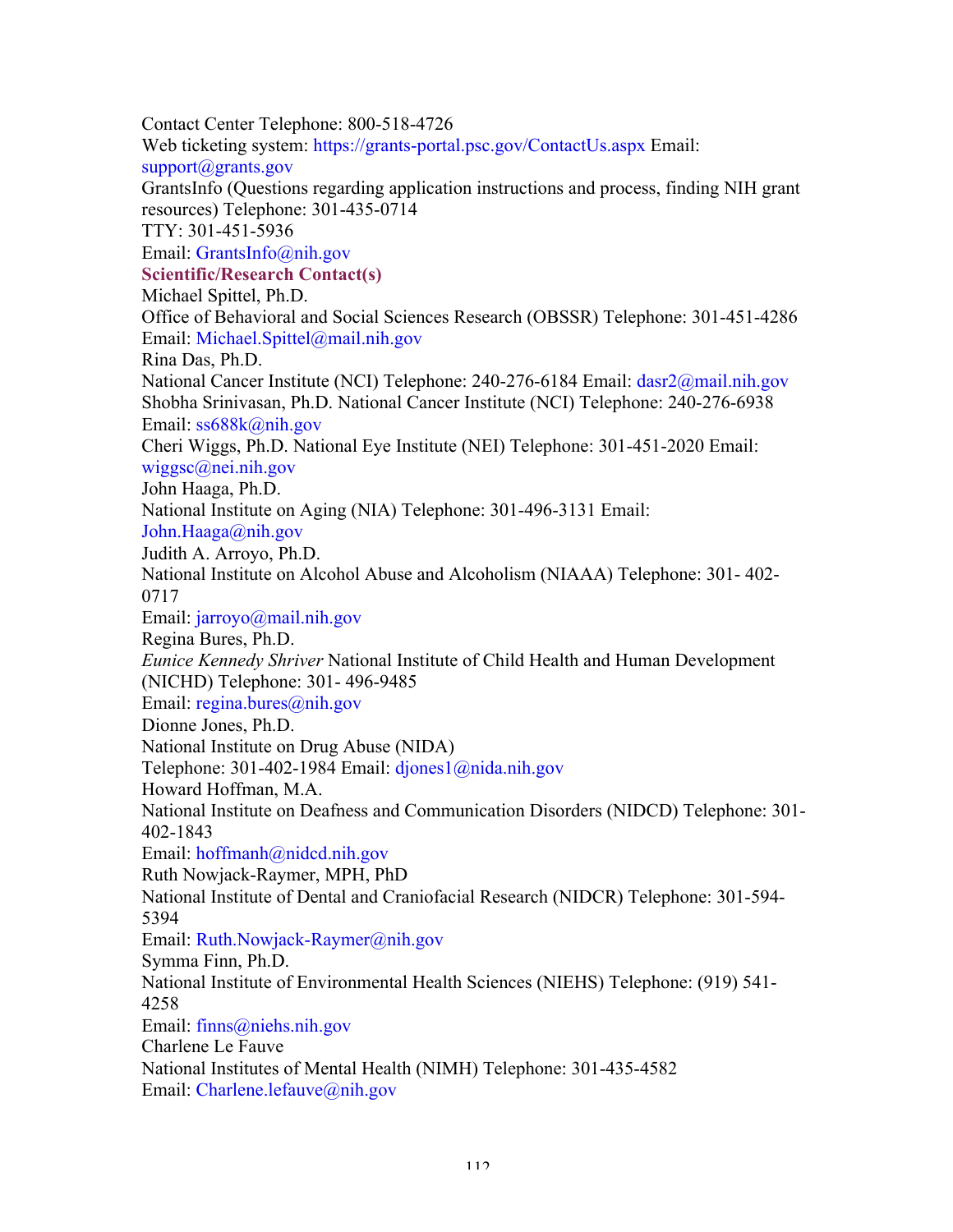David M. Stoff, Ph.D. (AIDS applications) National Institute of Mental Health (NIMH) Telephone: 301-443-6100 Email: dstoff@mail.nih.gov Mary C. Roary, Ph.D. National Institute of Nursing Research (NINR) Telephone: 301-594-6908 Email: roarymc@mail.nih.gov Alan VanBiervliet, Ph.D. National Library of Medicine (NLM) Telephone: 301- 594-4882 Email: alan.vanbiervliet@nih.gov **Peer Review Contact(s)** Examine your eRA Commons account for review assignment and contact information (information appears two weeks after the submission due date). **Financial/Grants Management Contact(s)** Crystal Wolfrey National Cancer Institute (NCI) Telephone: 240-276-6277 Email: wolfreyc@mail.nih.gov William Darby National Eye Institute (NEI) Telephone: 301-451-2020 Email: darbyw@nei.nih.gov John Bladen National Institute on Aging (NIA) Telephone: 301-496-1472 Email: bladenj@nia.nih.gov Judy Fox National Institute on Alcohol Abuse and Alcoholism (NIAAA) Telephone: 301-443-4704 Email: jfox@mail.nih.gov Bryan Clark, M.B.A. *Eunice Kennedy Shriver* National Institute of Child Health and Human Development (NICHD) Telephone: 301-435-6975 Email: clarkb1@mail.nih.gov Edith Davis National Institute on Drug Abuse (NIDA) Telephone: 301-443-6710 Email: edavis1@nida.nih.gov Chris Myers National Institute on Deafness and Communication Disorders (NIDCD) Telephone: 301- 402-0909 Email: myersc@nidcd.nih.gov Dede Rutberg, M.B.A. National Institute of Dental and Craniofacial Research (NIDCR) Telephone: 301-594- 4798 Email: Rutbergd@mail.nih.gov Molly Puente, Ph.D. National Institute of Environmental Health Sciences (NIEHS) Telephone: 919-541-1373 Email: puentem@mail.nih.gov Rebecca Claycamp, M.S., CRA National Institute of Mental Health (NIMH) Telephone: 301-443-2811 Email: rclaycam@mail.nih.gov Judy Sint National Institute of Nursing Research (NINR) Telephone: 301-402-6959